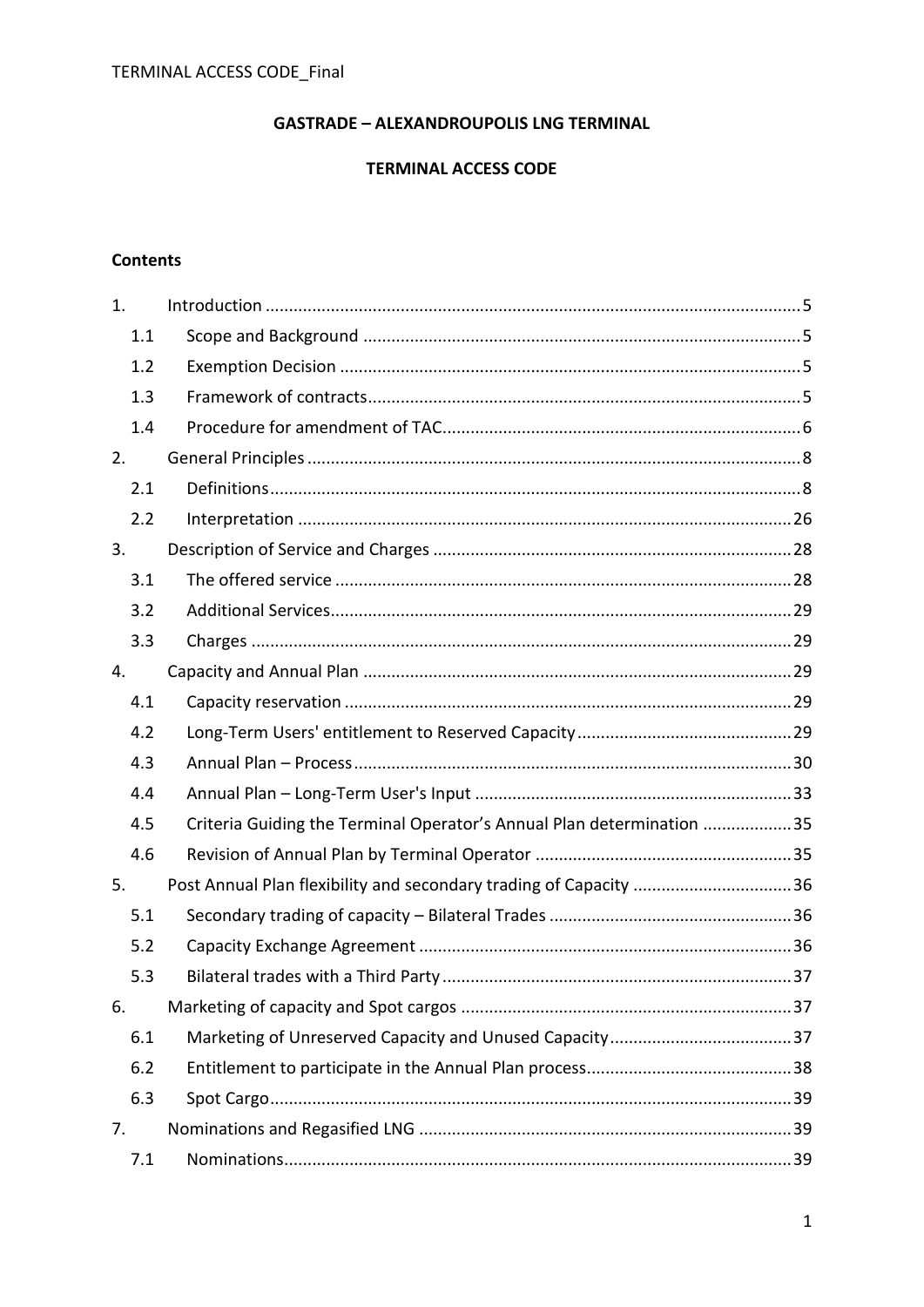|     | 7.2   |                                                                     |  |
|-----|-------|---------------------------------------------------------------------|--|
|     | 7.3   |                                                                     |  |
|     | 7.4   |                                                                     |  |
|     | 7.5   | Terminal Operator unilateral revision of Daily Planned Sendout  44  |  |
|     | 7.6   |                                                                     |  |
| 8.  |       |                                                                     |  |
|     | 8.1   |                                                                     |  |
|     | 8.2   |                                                                     |  |
|     | 8.3   |                                                                     |  |
| 9.  |       |                                                                     |  |
|     | 9.1   |                                                                     |  |
|     | 9.2   |                                                                     |  |
|     | 9.3   |                                                                     |  |
|     | 9.4   |                                                                     |  |
|     | 9.5   |                                                                     |  |
|     | 9.6   | Terminal Operator purchase of Replacement LNG and Replacement Gas52 |  |
| 10. |       |                                                                     |  |
|     | 10.1  |                                                                     |  |
|     | 10.2  |                                                                     |  |
|     | 10.3  |                                                                     |  |
|     | 10.4  |                                                                     |  |
|     | 10.5  |                                                                     |  |
|     | 10.6  |                                                                     |  |
|     | 10.7  |                                                                     |  |
|     | 10.8  |                                                                     |  |
|     | 10.9  |                                                                     |  |
|     | 10.10 |                                                                     |  |
|     | 10.11 |                                                                     |  |
|     | 10.12 |                                                                     |  |
|     | 10.13 |                                                                     |  |
|     |       |                                                                     |  |
| 11. |       |                                                                     |  |
|     | 11.1  |                                                                     |  |
|     | 11.2  |                                                                     |  |
|     | 11.3  |                                                                     |  |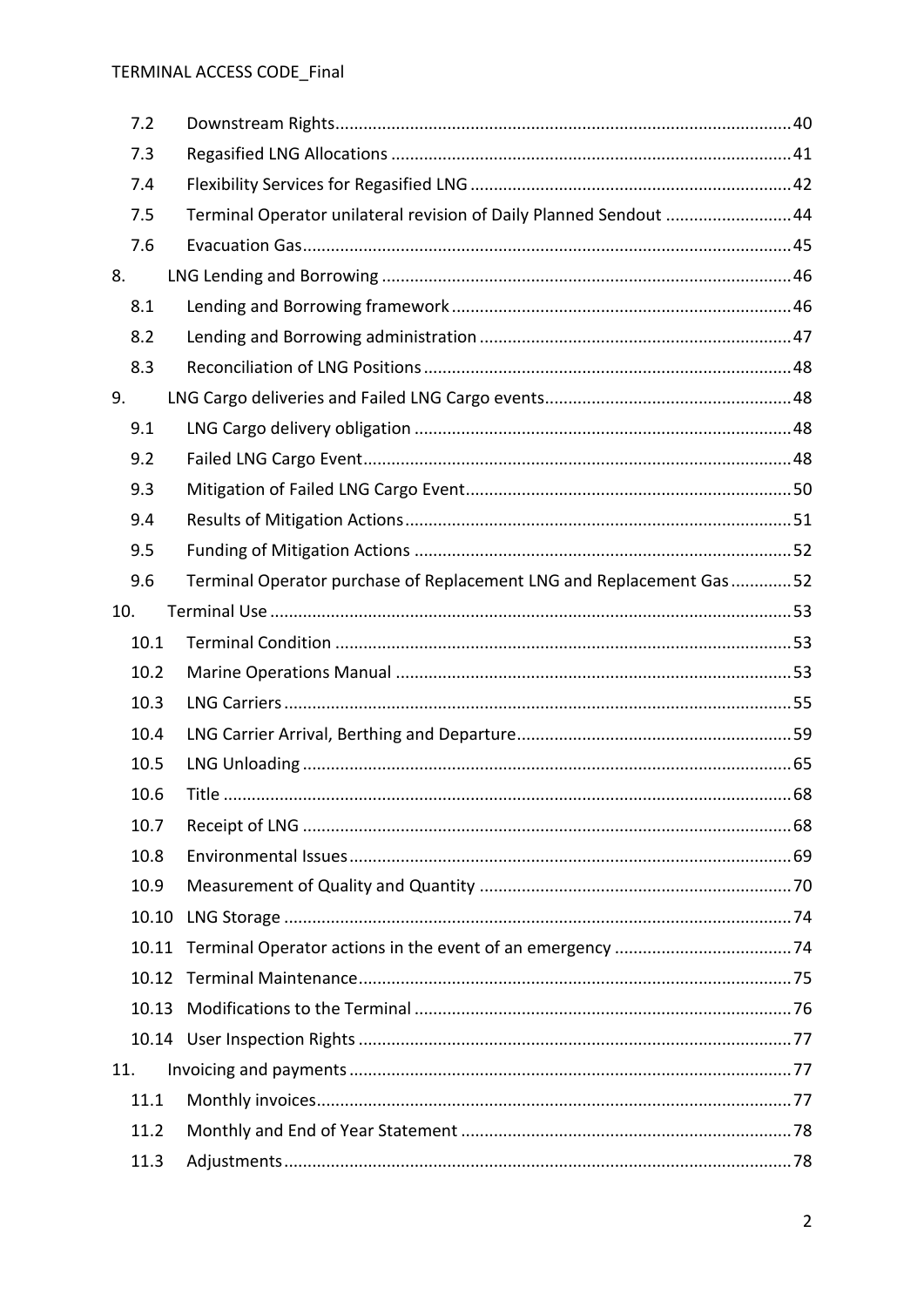| 11.4  |                                                                                  |  |  |
|-------|----------------------------------------------------------------------------------|--|--|
| 11.5  |                                                                                  |  |  |
| 11.6  |                                                                                  |  |  |
| 11.7  |                                                                                  |  |  |
| 11.8  |                                                                                  |  |  |
| 11.9  |                                                                                  |  |  |
| 11.10 |                                                                                  |  |  |
| 11.11 |                                                                                  |  |  |
|       | 11.12 Adjustments to the applicable tariffs following change in Applicable Law80 |  |  |
| 12.   |                                                                                  |  |  |
| 12.1  |                                                                                  |  |  |
| 13.   |                                                                                  |  |  |
| 13.1  |                                                                                  |  |  |
| 13.2  |                                                                                  |  |  |
| 13.3  |                                                                                  |  |  |
| 13.4  |                                                                                  |  |  |
| 13.5  |                                                                                  |  |  |
| 13.6  |                                                                                  |  |  |
| 13.7  |                                                                                  |  |  |
|       |                                                                                  |  |  |
|       |                                                                                  |  |  |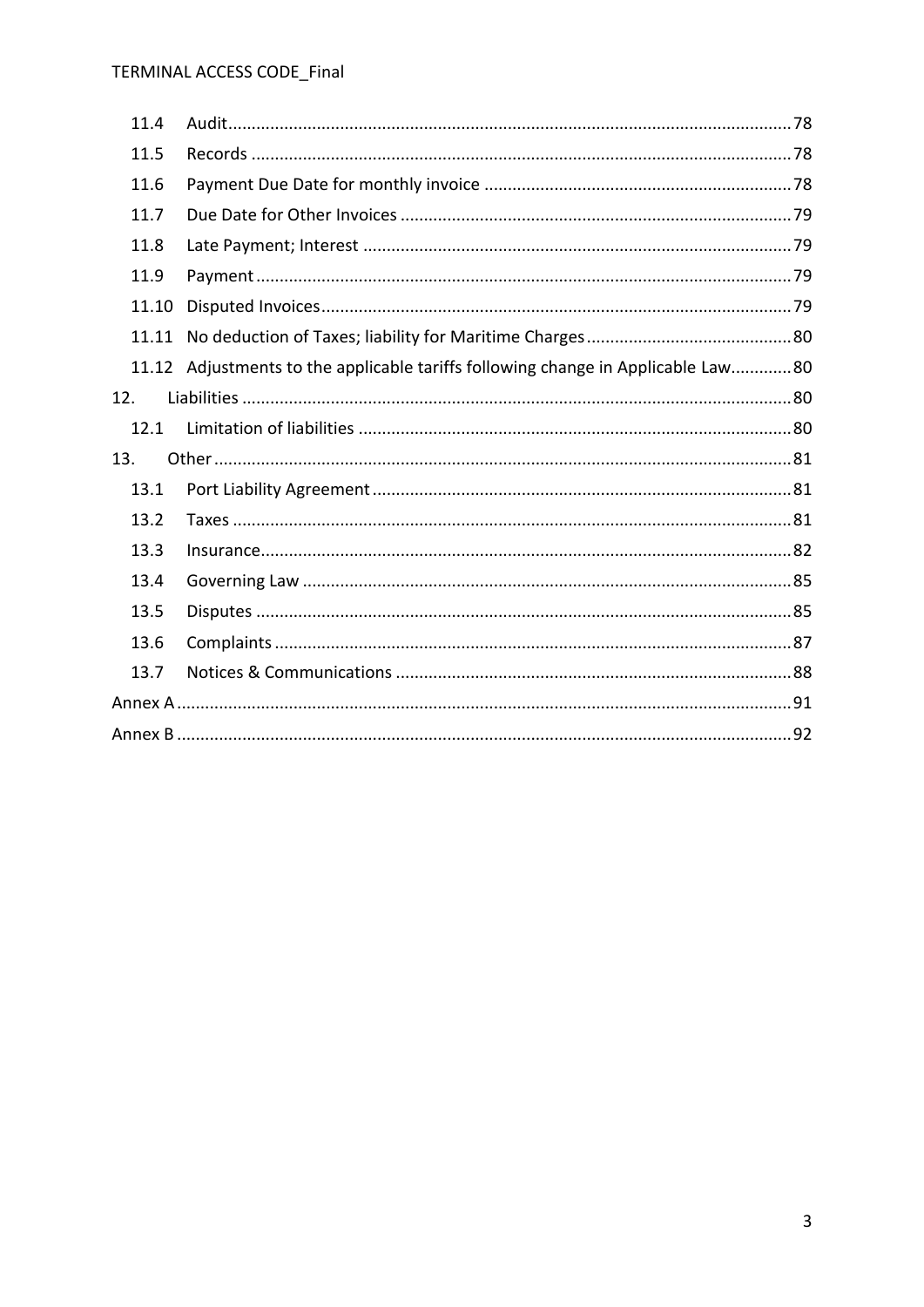Pursuant to the following:

- The final exemption decision (decision no. 1333/2020, as amended by decision no. 1580/2020) issued by the Greek Regulatory Authority for Energy, as published in the Greek Government Gazette on 31.12.2020.
- The EU Commission's Decision of 25.11.2020 on "The exemption of the Alexandroupolis Independent Natural Gas System LNG Terminal from the requirements regarding third party access and tariff regulation", issued in accordance with the provisions of Article 36 of Directive 2009/73/EC.
- Directive 2009/73/EC of the European Parliament and of the Council of 13 July 2009 concerning common rules for the internal market in natural gas repealing Directive 2003/55/EC, as amended by means of Directive (EU) 2019/692 of the European Parliament and of the Council of 17 April 2019. ("**Third Gas Directive**").
- Regulation (EC) 715/2009 on Conditions for Access to the Natural Gas Transmission Networks.
- Regulation (EU) No 1303/2013 of the European Parliament and the Council of 17 December 2013 laying down common provisions on the European Regional Development Fund, the European Social Fund, the Cohesion Fund, the European Agricultural Fund for Rural Development and the European Maritime and Fisheries Fund and laying down general provisions on the European Regional Development Fund, the European Social Fund, the Cohesion Fund and the European Maritime and Fisheries Fund and repealing Council Regulation (EC) No 1083/2006).
- Regulation (EU) No 1316/2013 of the European Parliament and the Council of 11 December 2013 establishing the Connecting Europe Facility, amending Regulation (EU) No 913/2010 and repealing Regulations (EC) No 680/2007 and (EC) No 67/2010.
- Natural Gas Licensing Regulations (Ministerial Decision no. 178065/08.08.2018).
- Law 4001/2011 (the "**Energy Law**").

Therefore, this Terminal Access Code is implemented as follows: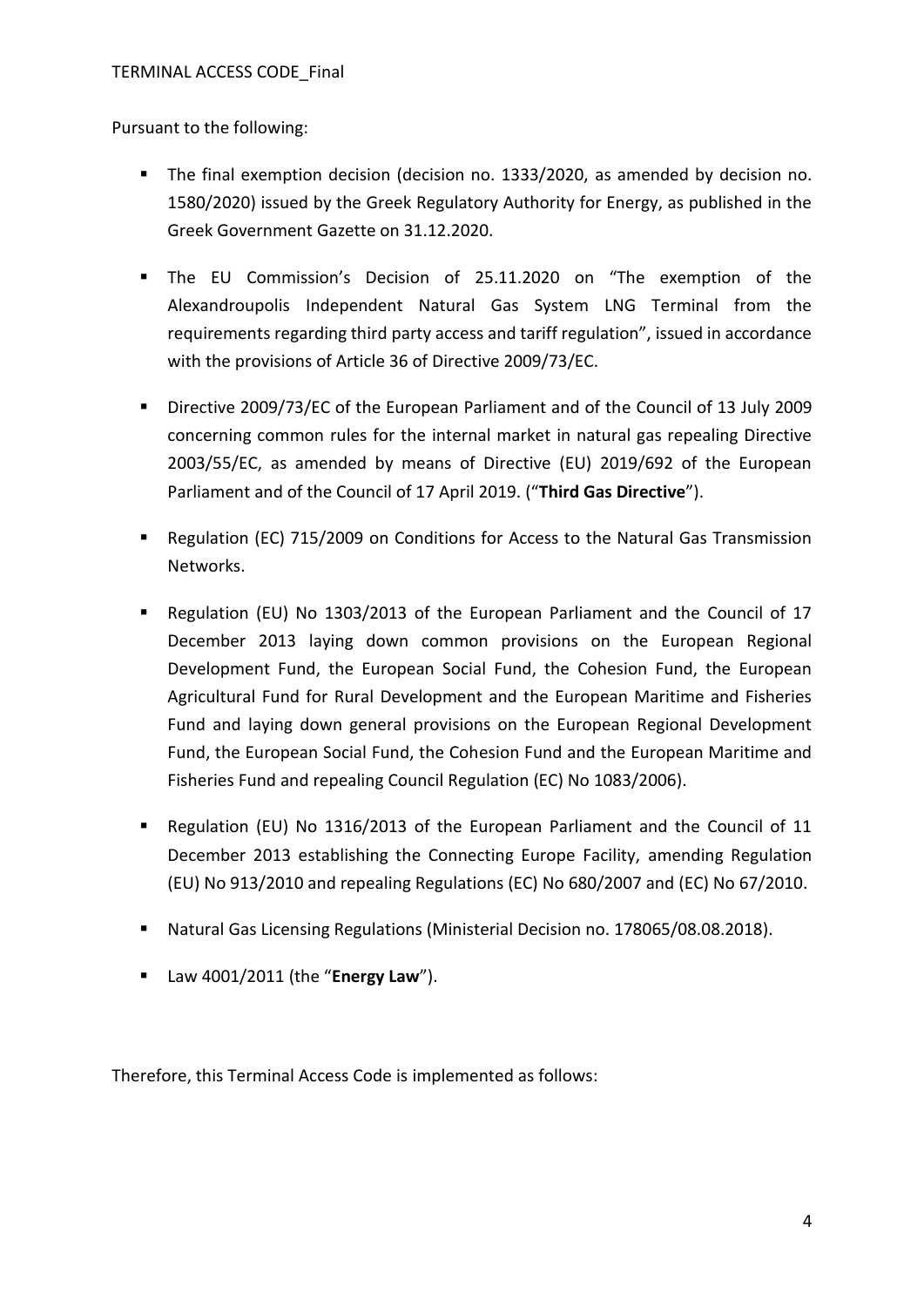## **1. Introduction**

### <span id="page-4-1"></span>1.1 Scope and Background

- 1.1.1 This document and its Annexes constitute the Terminal Access Code ("**TAC**") of the Alexandroupolis LNG Terminal. The TAC contains the commercial and operational terms, rules and procedures for the conduct, interaction and performance of the Terminal Operator and all Users who sign up for a portion of the Terminal Capacity.
- 1.1.2 The terms, rules and procedures as set out in the TAC shall be common to all Users.
- <span id="page-4-0"></span>1.1.3 This TAC has been approved by RAE and published in the Government Gazette (issue […]) as of [*date*] ("**TAC Issue Date**").

#### 1.2 Exemption Decision

1.2.1 Terminal Operator has obtained an exemption from provisions on tariff approval, tariff methodology and tariff review (articles 32 and 41 paras. 6, 8 and 10 of the Third Gas Directive), as well as from third party access (articles 32 and 33 of the Third Gas Directive), as per the decision no. 1580/2020 of the Greek Regulatory Authority for Energy.

#### 1.3 Framework of contracts

- 1.3.1 This TAC sets out the procedures for use of the Terminal, which are common to all Users.
- 1.3.2 The Tariff Code ("**TC**") sets out the methodology for calculation of all tariffs, fees and payments for the Services and is subject to approval by RAE.
- 1.3.3 Long-Term Users shall be required to enter into a Terminal Use Agreement ("**TUA**") with the Terminal Operator, in the form attached as [Annex B.](#page-91-0) Each TUA is a standalone agreement which will incorporate, by reference, the terms of the TAC and the terms of the TC as the basis for the undertakings between each Long-Term User and Terminal Operator. Each TUA shall set out, inter alia, the terms on which the Long-Term User shall reserve TUA Reserved Capacity and pay a Capacity Fee, and in return for which the Terminal Operator shall provide to the Long-Term User the Services. All tariffs, fees and payments under a TUA shall be in accordance with both the TUA and TC as applicable.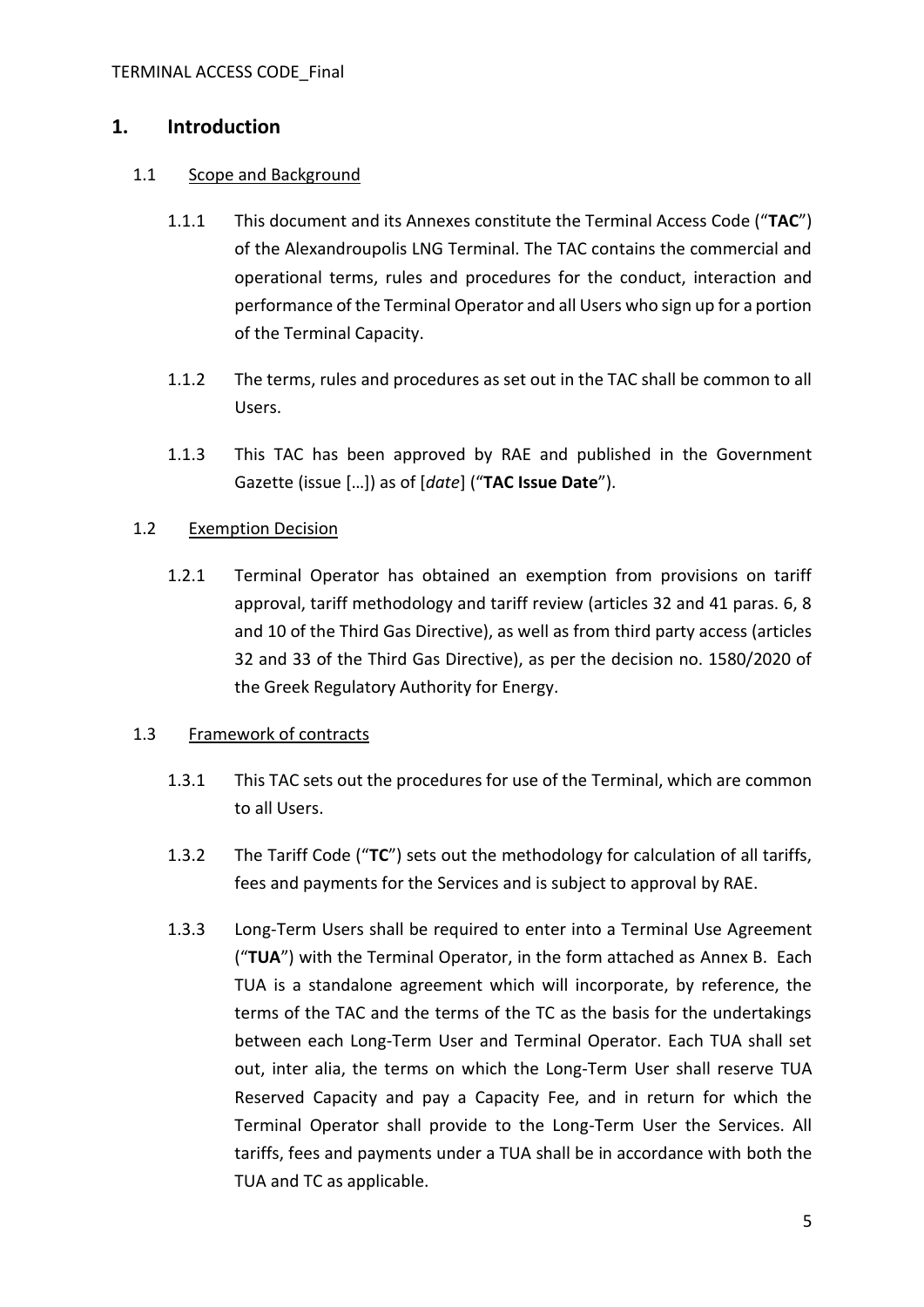- 1.3.4 Spot Cargo Users shall be required to enter a Spot Cargo Agreement ("**SCA**"). All tariffs, fees and payments under a SCA shall be in accordance with both the the SCA and the TC as applicable.
- <span id="page-5-2"></span>1.3.5 All Long-Term Users and Spot Cargo Users shall be required to enter into an Inter-User Agreement ("**IUA**") with each of the other Long-Term Users, Spot Cargo Users, and the Terminal Operator, in the form attached as [Annex A](#page-90-0) (or, in the event that one or more Long-Term Users and/or Spot Cargo Users and the Terminal Operator have already entered into an IUA, subsequent Long-Term Users and Spot Cargo Users shall be required to accede to such IUA). The IUA will set out, inter alia, the obligations between Users in relation to cargo deliveries under the Annual Plan or SCA as applicable and the lending and borrowing of LNG.
- <span id="page-5-1"></span>1.3.6 A Long-Term User or a Spot Cargo User may enter into a Capacity Exchange Agreement ("**CEA**") with a Third Party, in order to exchange rights subject to the terms and conditions set out in the TAC. All tariffs, fees and payments under the CEA shall be in accordance with the TC.
- 1.3.7 Terminal Operator shall provide to the Users the Marine Operations Manual.
- 1.3.8 If a conflict arises between this TAC, the Tariff Code, and/or the Marine Operations Manual, then the TAC shall prevail.

#### <span id="page-5-0"></span>1.4 Procedure for amendment of TAC

- 1.4.1 This TAC may be amended in the following indicative circumstances:
	- (a) when the Terminal Operator modifies the Services made available at the Terminal;
	- (b) when there is a change in the NNGTS or DESFA Network Code that requires a change to be made to the procedures in this TAC;
	- (c) when there is a new interconnection point between the Terminal and a downstream system or a new Interconnection Agreement requires that a change be made to this TAC;
	- (d)
	- (e) when an update is requested by the RAE;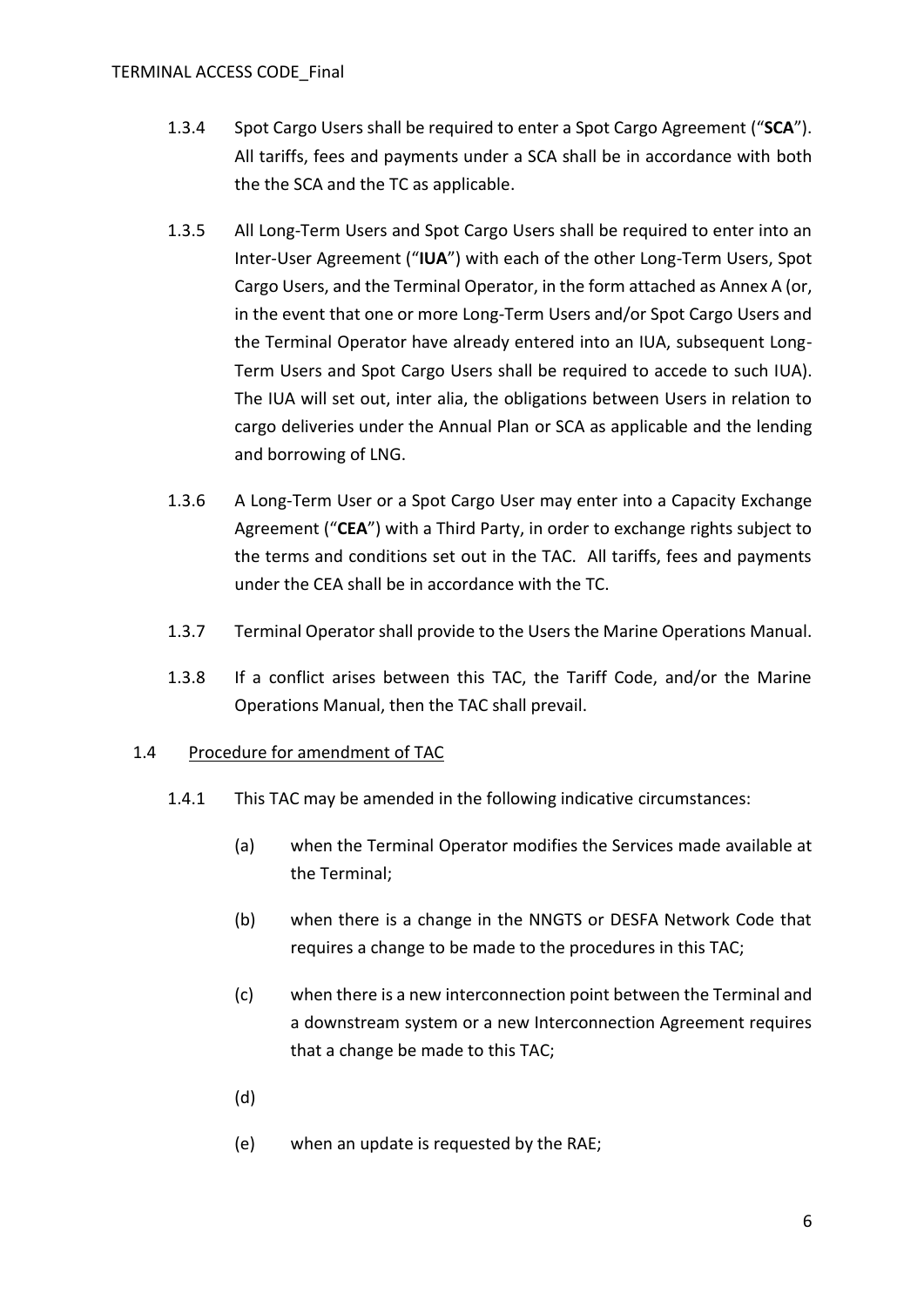- (f) if a Revision Request is submitted and approved in accordance with clause [1.4.2;](#page-6-0) or
- (g) any other situation which the Terminal Operator determines, acting as a Reasonable and Prudent Operator, has resulted in it being necessary or desirable to update or modify this TAC subject to RAE's approval.
- <span id="page-6-1"></span><span id="page-6-0"></span>1.4.2 A revision of the TAC may be requested by User and/or Terminal Operator:
	- (a) A User may, at any time, submit a proposal for the revision of this TAC by sending a request to the Terminal Operator (a "**Revision Request**").
	- (b) The Terminal Operator may also, at any time, propose a Revision Request to this TAC.
	- (c) The Revision Request must:
		- (i) contain a detailed description of the proposed amendment(s) to this TAC, together with a description of the legal, technical, operation, or commercial reasons (as the case may be) why those amendments are being proposed;
		- (ii) contain a written assessment of the consistency of the proposed amendments with Applicable Law;
		- (iii) attach any document needed to substantiate any of the information provided in the Revision Request; and
		- (iv) specify a proposed date on which the proposed amendments should take effect.
	- (d) Not later than seven (7) days following the receipt of a Revision Request submitted by a User, the Terminal Operator must acknowledge receipt of such Revision Request.
	- (e) The Terminal Operator must, within sixty (60) days of receipt of a Revision Request: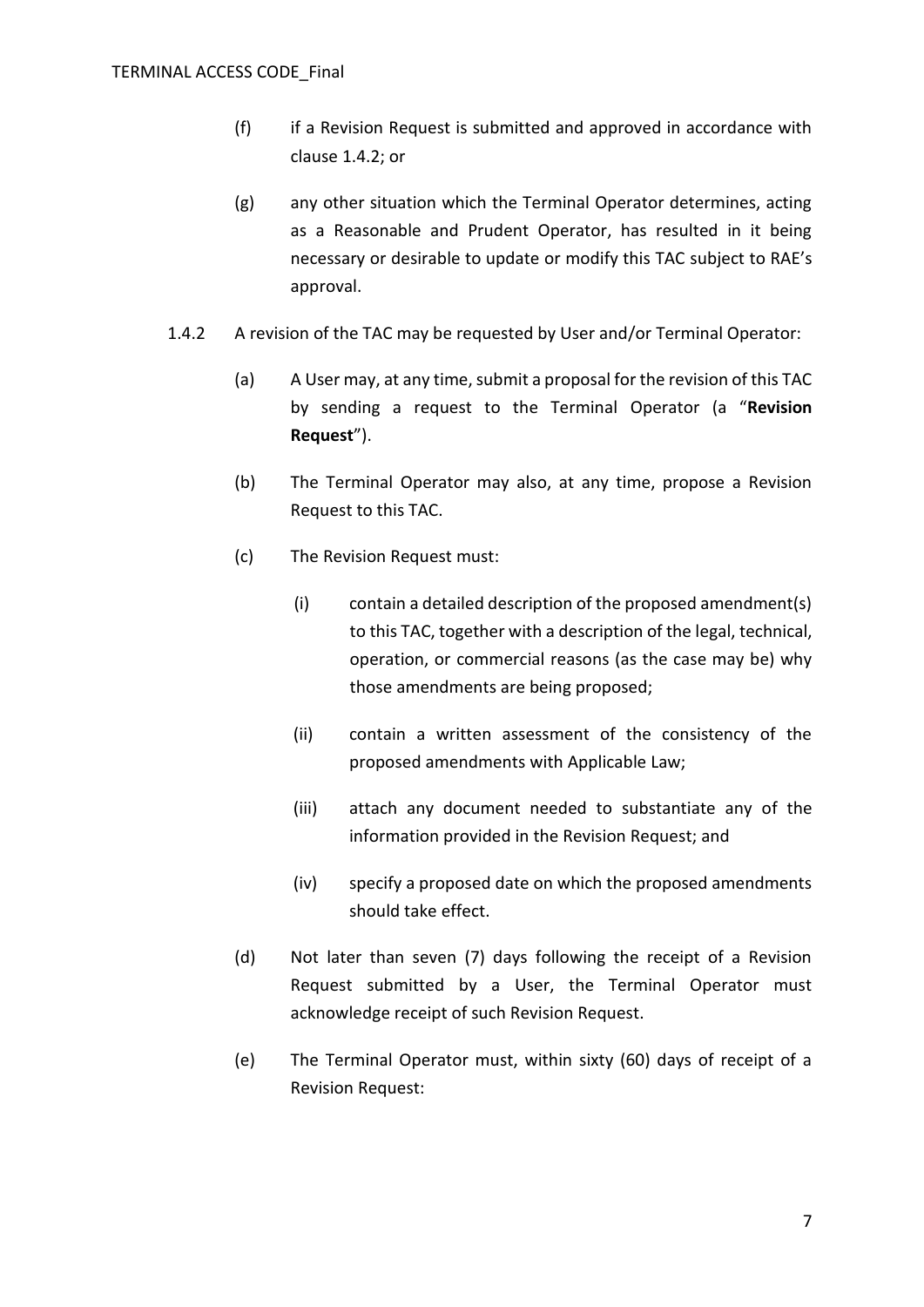- <span id="page-7-0"></span>(i) give due consideration to the proposed amendments, including determining the consistency of the amendment with Applicable Law and the overall objectives of this TAC;
- <span id="page-7-1"></span>(ii) determine the implications of the proposed amendments on Terminal Operator's ability to provide the Services, including the effect that the proposed amendments will have on the efficiency and cost of providing the Services for all Users; and
- (iii) after considering the Revision Request in accordance with clauses [1.4.2\(e\)\(i\)](#page-7-0) and [1.4.2\(e\)\(ii\),](#page-7-1) notify the submitting User that such Revision Request either:
- (I) has been rejected, in which case Terminal Operator shall provide such User and RAE with Terminal Operator's reasons for such rejection; or
- (II) will be progressed for approval by RAE.
- 1.4.3 Amendment of TAC
	- (a) Following receipt of approval from the RAE, the Terminal Operator must amend this TAC in accordance with that approval.
	- (b) If RAE request that the Terminal Operator modify its Revision Request, the Terminal Operator will modify it accordingly and resubmit the modified Revision Request for approval.
	- (c) Any amendment to this TAC made in accordance with this clause [1.4](#page-5-0) will be binding on the Terminal Operator and all Users once published in the Government Gazette.

# **2. General Principles**

## 2.1 Definitions

"**Actual Retainage**" means the actual Retainage within the Terminal for a Contract Year.

"**Actual Unloading Time**" means the time used in unloading an LNG Carrier, determined as the period of time, stated in hours, which commences from the LNG Carrier becoming All Fast as determined under clause [10.5.1](#page-64-0) and ends when all quantities of LNG that were intended to be unloaded have been unloaded, all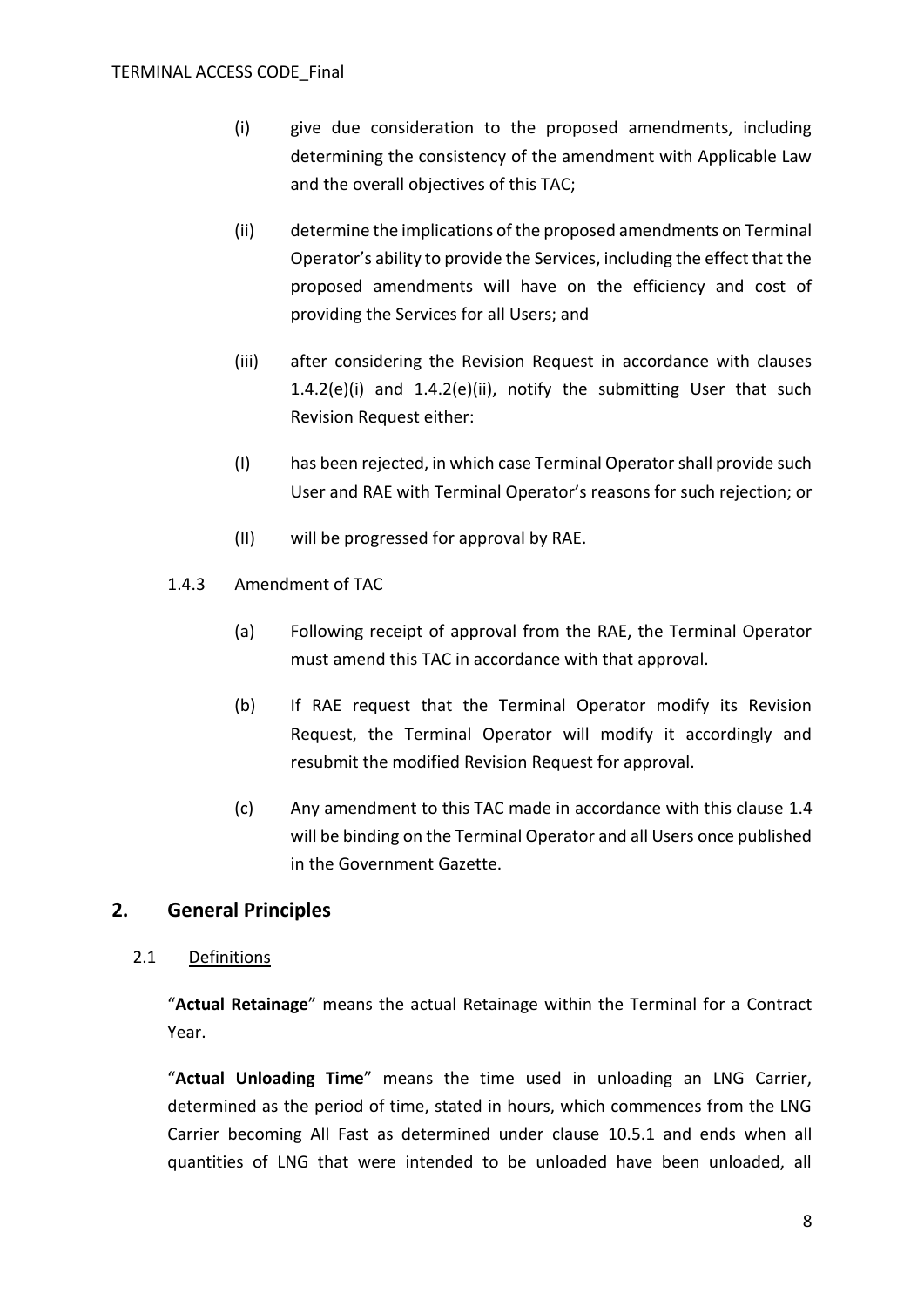discharge and return lines have been disconnected, and the LNG Carrier has departed the berth.

"**Allowable Energy Tolerance**" means, as measured in kWh plus or minus 2%.

"Allowable Volume Tolerance" means, as measured in m<sup>3</sup>, plus or minus 2%.

"**All Fast**" means, in respect of any LNG Cargo, the time when the LNG Carrier delivering such LNG Cargo is safely moored with all mooring lines tied up to the berth to the satisfaction of the master of such LNG Carrier.

"**Annual Plan**" or "**AP**" means the annual plan that is prepared by Terminal Operator in advance of the next Contract Year, setting out, inter alia, the LNG Cargo Slot Confirmed Schedule, which will include the confirmed LNG Cargo Arrival Window of each LNG Cargo for each Long-Term User, and the agreed Daily Planned Sendout for each Day of the Contract Year for each Long-Term User.

"**Annual Plan Criteria**" means constraints that Terminal Operator is required to take into account when formulating the final Annual Plan, which shall include: (i) respecting the Terminal Technical and Operational Constraints, (ii) aligning to the ReqSOS of the Long-Term Users (including accommodating their Flexibility requests), (iii) minimising borrowing and lending volumes of LNG between Long-Term Users, and (iv) aligning to the ReqACDS of the Long-Term Users.

"**Annual Plan Sendout Schedule**" means the schedule of AP Daily Planned Sendouts over the Contract Year for each Long-Term User, as set out in the finalised Annual Plan.

"**AP Daily Planned Sendout**" means the total amount of Regasified LNG (denominated in kWh) to be made available for a Long-Term User on a Day, as set out in the finalised Annual Plan.

"**AP Daily Swap Capacity**" means a bilateral swap of all or part of a Long-Term User's AP Daily Planned Sendout within a Day and a matching amount of another Long-Term User's AP Daily Planned Sendout as set out in clause [7.4.4.](#page-42-0)

"**AP LNG Cargo**" means a scheduled cargo delivery that has been included in the finalized Annual Plan*.*

"**AP Process**" means the Annual Plan process undertaken each for each Contract Year to produce a finalised Annual Plan and as further set out in clause [4.3.](#page-29-0)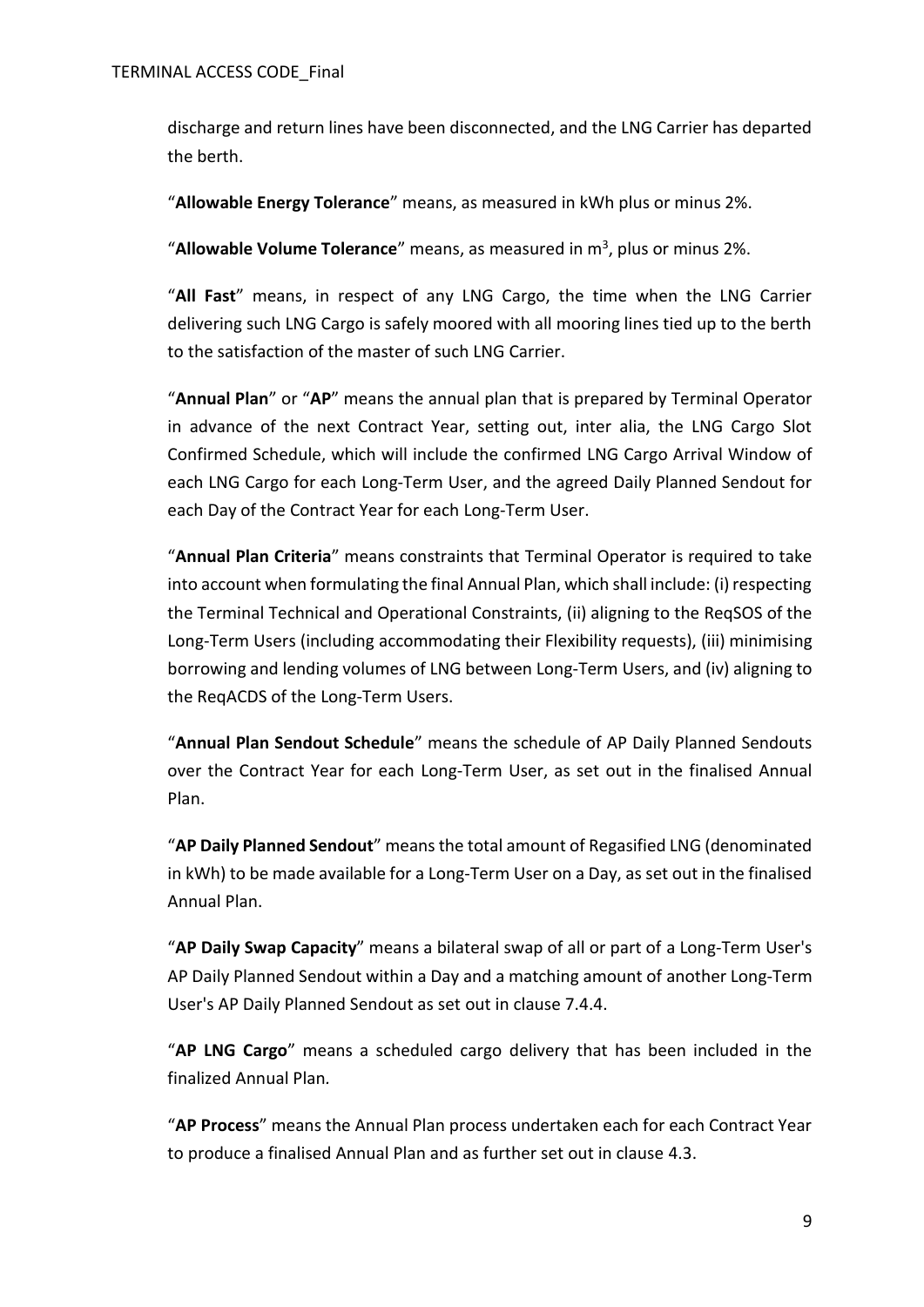"**Applicable Law**" means any law, regulation, administrative and judicial provision, constitution, decree, judgement, legislation, order, ordinance, code, directive, statute, treaty or other legislative measure (including but not limited to, injunctions, writs, stipulations), and in each case of any Governmental Authority from time to time in force or court or tribunal or regulatory commission or judicial or quasi-judicial authority having jurisdiction over the matter in question, which is legally binding on a TAC Party (and lawful and unlawful shall be construed accordingly).

**"Approval(s)"** means, regarding a TAC Party, any approval, authorisation, certificate, consent, decision, decree, judgment, license, order, permit, or other endorsement of any kind (regardless of the formal nomenclature given to any of the foregoing) necessary or proper to be granted, delivered, issued or promulgated in relation to this TAC, including in relation to (i) the performance of a TAC Party's obligations, (ii) the exercise of a TAC Party's rights, (iii) a TAC Party's financial obligations, or (iv) the conduct of a TAC Party's business.

"**Approved Insurance Company**" means an insurance company (including captive insurance companies) that has an international reputation and whose interactive insurer financial strength rating is BBB or higher by S&P or A- or higher by AM best.

"**Approved LNG Carrier**" has the meaning set out in clause [10.3.](#page-54-0)

"**Approved Revised Nomination**" means a Revised Nomination that has been approved by Terminal Operator and that approval has been notified by Terminal Operator to the User.

**"Authorisations"** means all consents, authorisations, licences, waivers, permits, approvals and other similar documents from or by any Governmental Authority and/or RAE.

"**Bilateral Trade**" means a trade of Daily Planned Sendout either between two Long-Term Users or Spot Cargo Users (as the case may be) or between either a Long-Term User or Spot Cargo User and a Third Party.

**"Boil Off"** means the vapour that results from vapourisation of LNG in the FSRU's cargo tanks.

"**Borrow**" means, in relation to LNG, quantities, measured in kWh, that a User would have to borrow from one or more other Users in order to receive the Regasified LNG contemplated either in the Annual Plan or in an SCA, and "**Borrower**" shall be construed accordingly.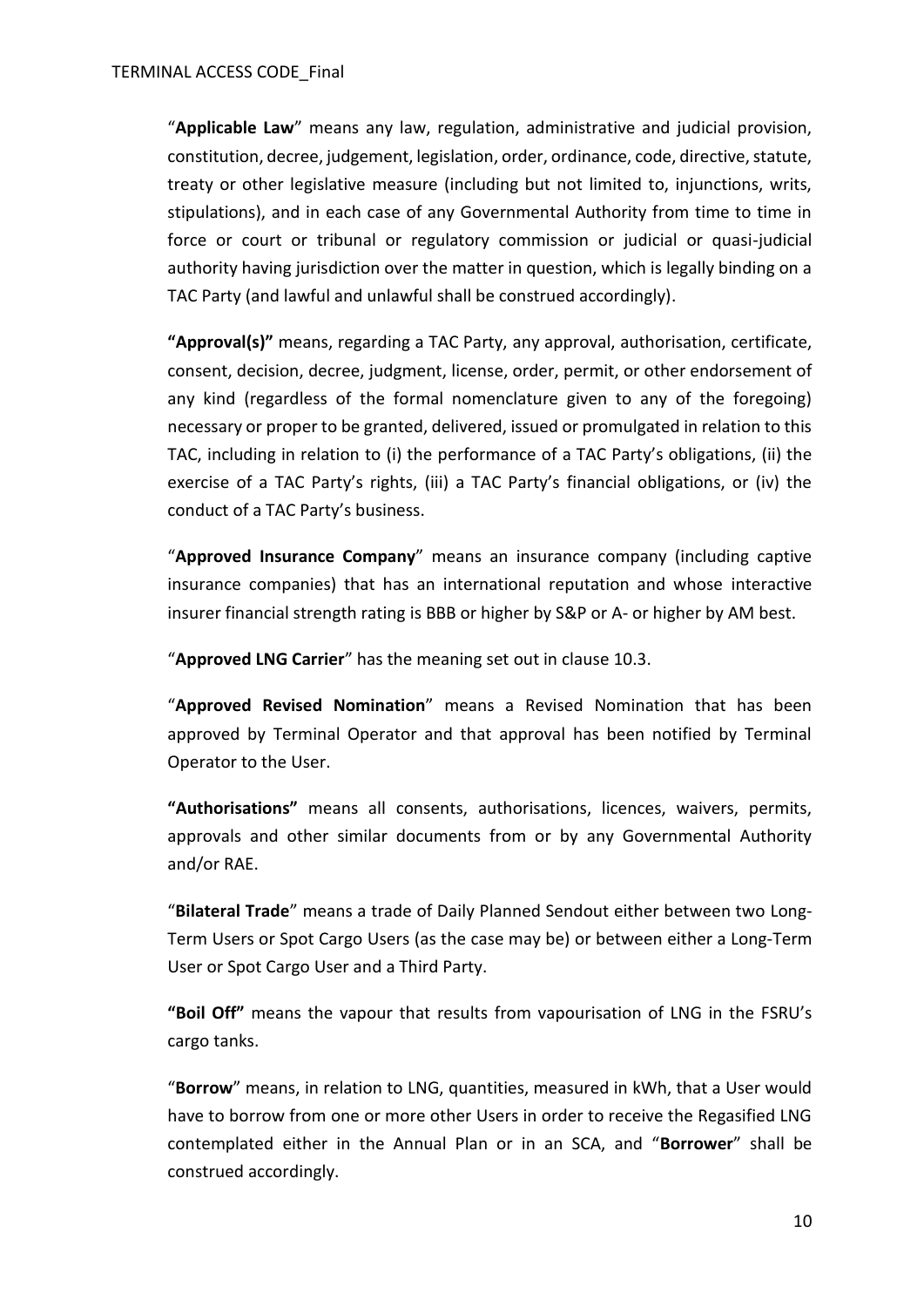"**Boundary Limits**" means the physical boundary of the Terminal, which includes the operational process from the LNG Receipt Point and extending until the Regasified LNG Delivery Point, as such processes, facilities and equipment may be modified from time-to-time in the ordinary course of the operation, maintenance and repair of the Terminal.

**"Business Day"** means any day other than (i) a Saturday or Sunday or (ii) any other day on which the banks in Greece are closed for business;

"**Cancelled Gas**" has the meaning set out in clause [9.3.2.](#page-49-0)

"**Cancelled Gas Compensation**" means compensation to be paid to Users in the event that Terminal Operator determines such compensation is payable. Such compensation is set out in the Inter-User Agreement.

"**Capacity Exchange Agreement**" or "**CEA**" has the meaning set out in clause [1.3.6.](#page-5-1)

"**Capacity Exchange User**" has the meaning set out in clause [5.2.3.](#page-36-0)

"**Capacity Fee**" has the meaning given in the TUA.

"**CEA Sendout**" has the meaning set out in clause [5.2.2.](#page-35-0)

**"Consequential Damages"** means (a) any indirect, incidental, consequential, special, exemplary or punitive loss or damages; (b) any loss of profit, loss of income, loss of anticipated profits, loss of goodwill, loss of business or business interruption, loss of anticipated saving, loss of use (partial or total), loss and/or deferral of production, loss of contracts, loss of revenues or loss of reputation, in each case, whether direct or indirect and whether or not foreseeable at the time of entering into this TAC.

**"Contracts**" shall refer collectively to the IUA, the TUA, the SCA, and the CEA, and any other supplementary contracts or agreements that are required to implement the terms and conditions of this TAC and Applicable Law.

"**Contract Year**" means the period commencing on 1st October and ending on the subsequent 30<sup>th</sup> September in the following calendar year.

"**Daily Actual Sendout**" means the total amount of Regasified LNG (denominated in kWh) that was delivered on any Day.

"**Daily Planned Sendout**" means a total amount of Regasified LNG (denominated in kWh) expected to be made available on any Day.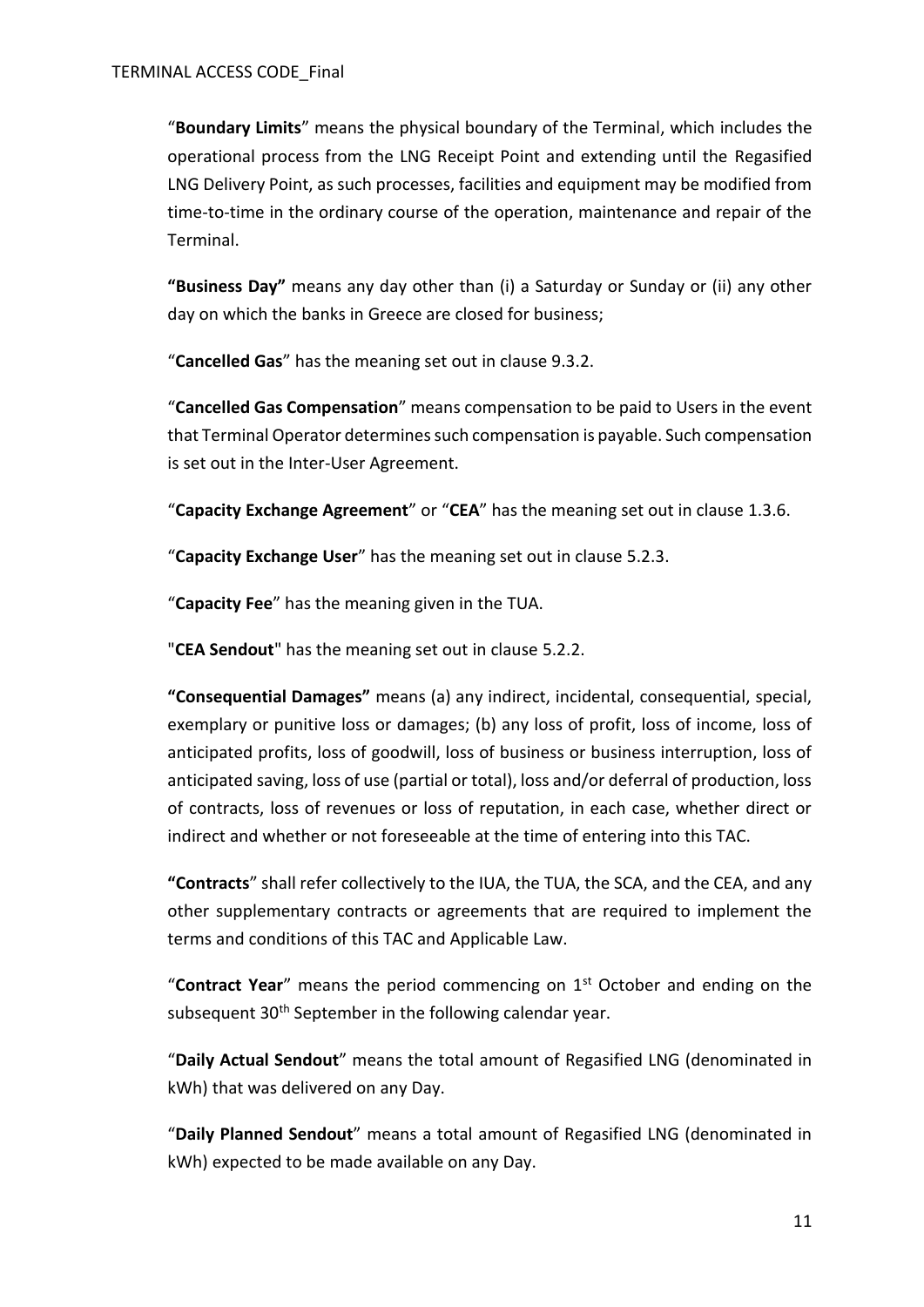"**Day**" means, for the purposes of operations of the Terminal, a day starting at 07:00 hours on one calendar day and until 07:00 hours the following calendar day.

"**Default Rate**" means the interest rate applicable to late payments, which shall be the Greek Government 10-year bond rate observed on the secondary market on the last business day of the month preceding the invoice date plus 0.03 percent per day.

"**Defaulting User**" has the meaning given in clause [9.2.1.](#page-47-0)

**"Deferred Gas"** has the meaning set out in clause [9.3.2.](#page-49-0)

"**Deferred Gas Compensation**" means compensation to be paid to Users per the terms of the Inter-User Agreement.

"**DESFA**" means the Transmission System Operator of the Greek Natural Gas transmission system, incorporated under Greek law 4001/2011 .

"**Departure Notice**" has the meaning set out in clause [10.4.2.](#page-58-0)

"**Departure Notice Information**" means the information labelled as such and set out on the Website.

**"Dispute"** means any dispute, controversy, or claim of any kind or type, whether based on contract, tort, statute, regulation or otherwise, arising out of, relating to, or connected with this TAC, or the operations carried out under this TAC, including any dispute concerning the existence, validity, interpretation, performance, breach or termination of this TAC.

"**Dispute Notice**" has the meaning set out in clause **Error! Reference source not found.**.

"**Downstream Gas**" means gas sourced from within any downstream network.

"**Downstream Operator**" means DESFA or any other transmission system operator ("**TSO**") with whom the Terminal Operator has entered into an Interconnection Agreement.

"**Downstream Rights**" means the rights that are acquired from the Downstream Operator by a User or the Downstream System counterparty user, in order to receive the Regasified LNG at a Regasified LNG Delivery Point.

"**Downstream System**" means a Natural Gas pipeline or pipeline network that is directly connected to the Terminal.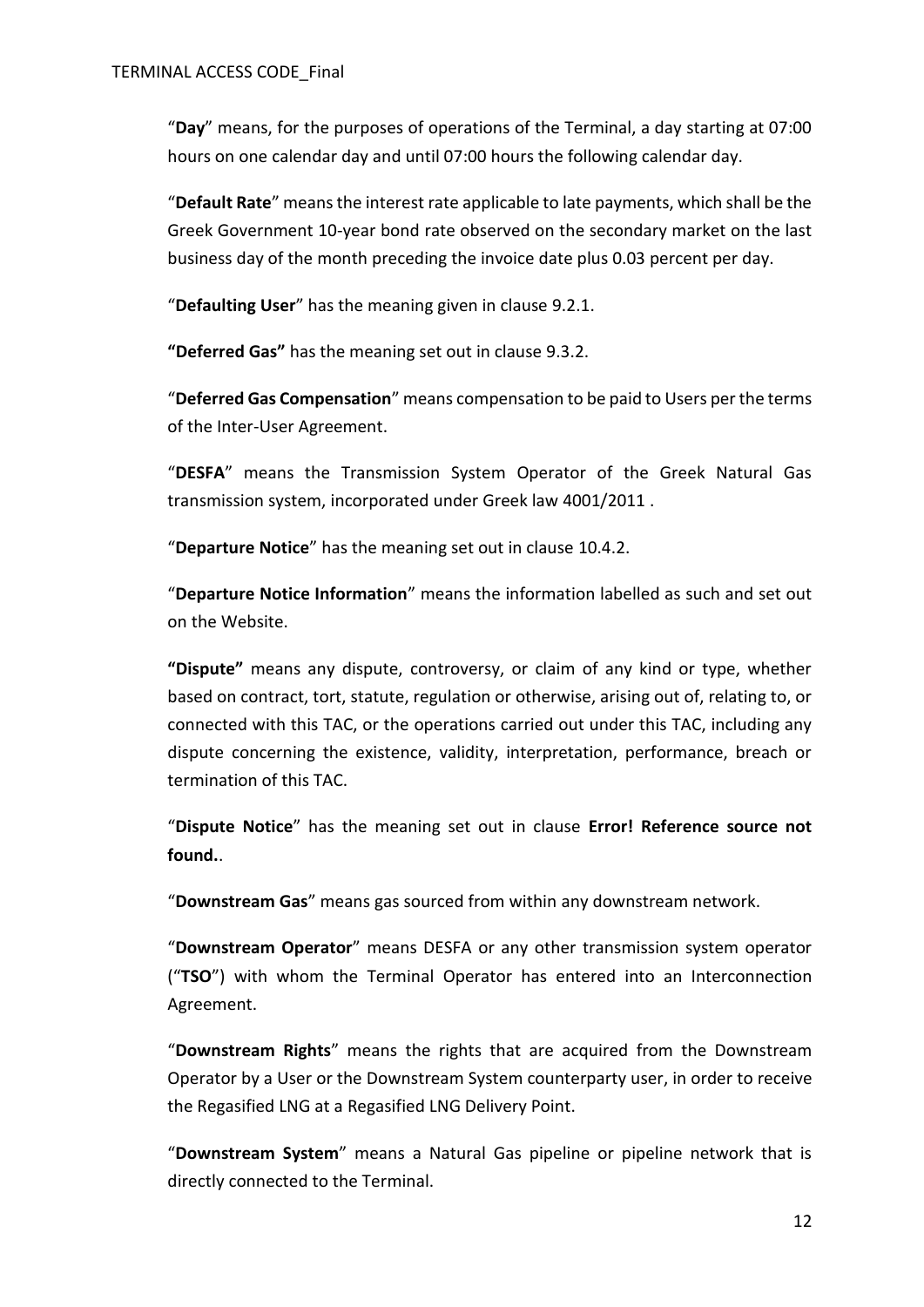"**Downward Flex**" means on any Day, a Long-Term User's requested Daily Planned Sendout that is less than the Long-Term User's TUA Reserved Capacity.

"**Encumbrance**" shall include any mortgage, pledge, lien, charge, adverse claim, proprietary right, assignment by way of security, security interest, title retention, preferential right or trust arrangement or any other security agreement or arrangement having the effect of security.

"**Energy Law**" means Law 4001/2011 as in force.

"**ETA**" means the estimated time of arrival of an LNG Carrier as per the notice procedure set out in clause [10.4.3\(a\).](#page-58-1)

"**Evacuation Gas**" means the amount of Regasified LNG that the Terminal Operator, in its absolute discretion, acting as Reasonable and Prudent Operator, and subject to Terminal Technical and Operational Constraints, makes available at the Regasified LNG Delivery Point and sells or arranges for a Downstream Operator to accept receipt of. Evacuations Gas may arise from: (i) a User failing to secure the necessary Downstream Rights sufficient to accommodate the amount of Regasified LNG in its Prevailing Nomination, (ii) a User failing to ensure a matching nomination with any Downstream Operator so that the Downstream Operator can accept the amount of Regasified LNG in the User's Prevailing Nomination, or (iii) the requirement to keep the Terminal's safety and integrity due to any reason indicatively, but not limited to (a) Emergency situations due to accidents, (b) Emergency situations due to technical malfunctions, (c) Fire incidents etc.

**"Exemption Decision"** means RAE's decision no. 1580/2020 in accordance with the EU Commission's decision no. C(2020)8377 final, issued pursuant to Article 36 of the Third Gas Directive.

"**Failed LNG Cargo**" means the specific LNG Cargo impacted by a Failed LNG Cargo Event.

"**Failed LNG Cargo Event**" means one or more of the following events:(i) an LNG Cargo will not be delivered, or, (ii) is expected to arrive late (i.e. outside of the LNG Arrival Window), or, (iii) will be a different volumetric size, in  $m<sup>3</sup>$  that is outside of the Allowable Volume Tolerance, or, (iv) will be a different energy content, in kWh that is outside of the Allowable Energy Tolerance, or, (v) LNG does not meet the LNG Specification.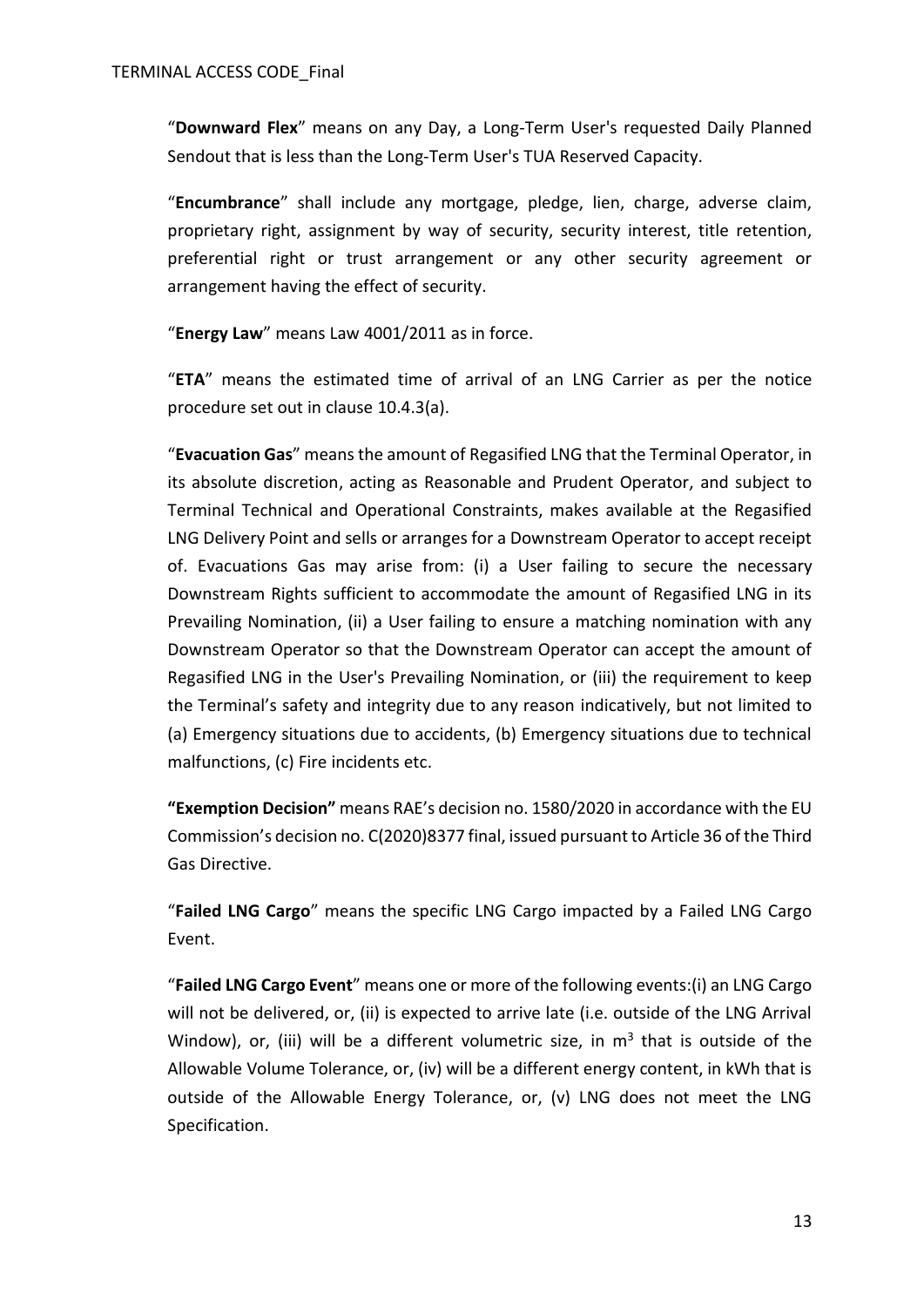"**Failed LNG Cargo Event Notice**" means a notice issued by Terminal Operator pursuant to clause [9.2](#page-47-1) in the event of a Failed LNG Cargo setting out Terminal Operator's decision in relation to that LNG Cargo.

"**Failed LNG Cargo Terminal Operational Costs**" means costs arising as a direct result of a Failed LNG Cargo Event, including but not limited to the proven costs incurred as a result of Terminal Operator being required to purchase additional LNG volumes in order to cool down the Terminal in the event of warming up and in the event that the LNG storage volume falls or is expected to fall below the LNG Operational Heel as a result of such Failed LNG Cargo Event.

"**First Notice**" has the meaning set out in clause [10.4.3\(a\).](#page-58-1)

"**Fifth Notice**" has the meaning set out in clause [10.4.3\(a\).](#page-58-1)

"**Flexibility**" means the variation of a Long-Term User's Daily Planned Sendout from that Long-Term User's TUA Reserved Capacity.

"**Flexibility Services**" means Intracargo and Intraday flexibility services as further set out in clause [7.4.](#page-41-0)

**"Force Majeure**" has the meaning set out in the TUA and SCA.

**"Forecast Retainage"** means the forecast by the Terminal Operator of Retainage within the Terminal for a given period. Forecast Retainage will be based on a study that will be prepared by the Terminal Operator and will be submitted to RAE for approval.

"**Fourth Notice**" has the meaning set out in clause [10.4.3\(a\).](#page-58-1)

"**FSRU**" means the Alexandroupolis Floating Storage and Regasification Unit located offshore at coordinates (HGRS87) Easting(m) 644519.25, Northing(m) 4513393.86, approximately 10 km offshore the nearest coast and approximately 17.6 km south west of Alexandroupolis, Greece, in approximately 40 m water depth.

"**Gas Quality Specification**" means the prevailing gas quality specification of the NNGTS as set out in DESFA Network Code.

"**Governmental Authority**" means any judicial, legislative, administrative, executive or other national, state, regional, municipal or local authority, ministry, department or any administrative agency, office, organisation or authority.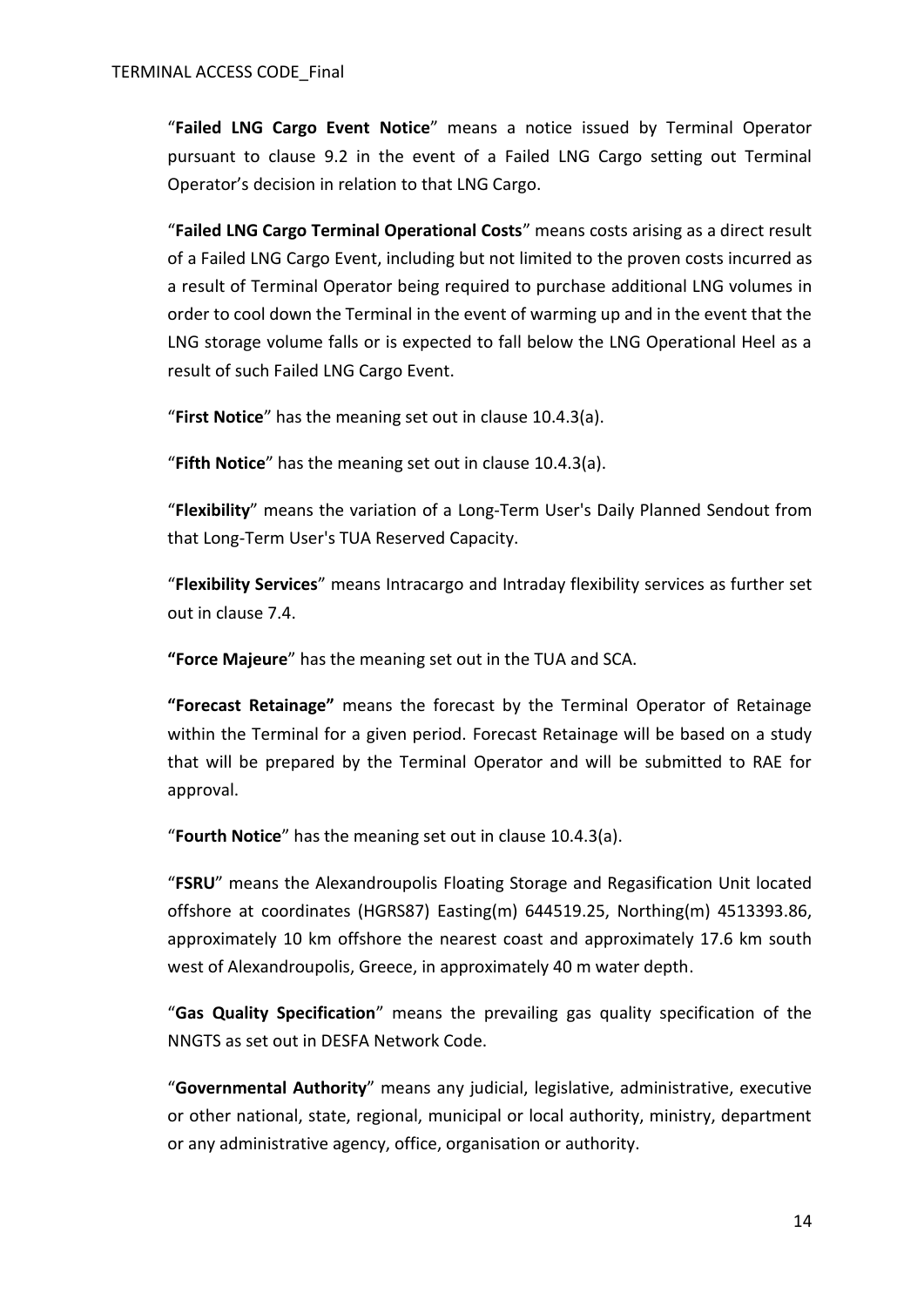"**Greek Regulatory Requirements**" means the requirements set out in Articles 74 – 79 of the Energy Law governing Independent Natural Gas Systems, the relevant provisions of the Natural Gas Licensing Regulation, and any other act or regulation regarding sale, transmission, or operation of natural gas (including LNG) facilities.

"**Gross Negligence/Wilful Misconduct**" means any act or failure to act (whether sole, joint or concurrent) which was intended to cause, or which was in reckless disregard of or wanton indifference to, harmful consequences that a TAC Party knew, or should have known, such act or failure would have on the safety or property of another Person.

"**Guarantees**" means one or more guarantees to be provided by a User in accordance with the terms of the Contracts to which that User is a party.

"**Guarantee Confirmation Deadline**" has the meaning set out in clause [4.3.6.](#page-32-0)

"**Hourly Sendout**" means one twenty fourth (1/24th) of the Daily Planned Sendout.

**"ICC"** has the meaning given in clause [13.5.3;](#page-85-0)

"**Impacted Users**" means Users whose Daily Actual Sendout was different than their respective Prevailing Nomination as a result of Deferred Gas or Cancelled Gas.

"**INGS**" means a natural gas system not forming part of the NNGTS irrespective of any interconnection thereto.

"**Interconnection Agreement**" means the agreement in place between Terminal Operator and a Downstream Operator, setting out the rules and protocols for managing the Regasified LNG delivered into a Downstream System at a specific Regasified LNG Delivery Point as the case may be.

"**International LNG Carrier Standards**" means, to the extent not inconsistent with the expressed requirements of this TAC or Applicable Law, the international standards and practices applicable to the ownership, design, construction (including the International Code for the Construction and Equipment of Ships Carrying Liquefied Gases in Bulk), equipment, operation or maintenance of LNG vessels established by the following (such standards to apply in the following order of priority):

- a) a Governmental Authority;
- b) the International Maritime Organisation (IMO);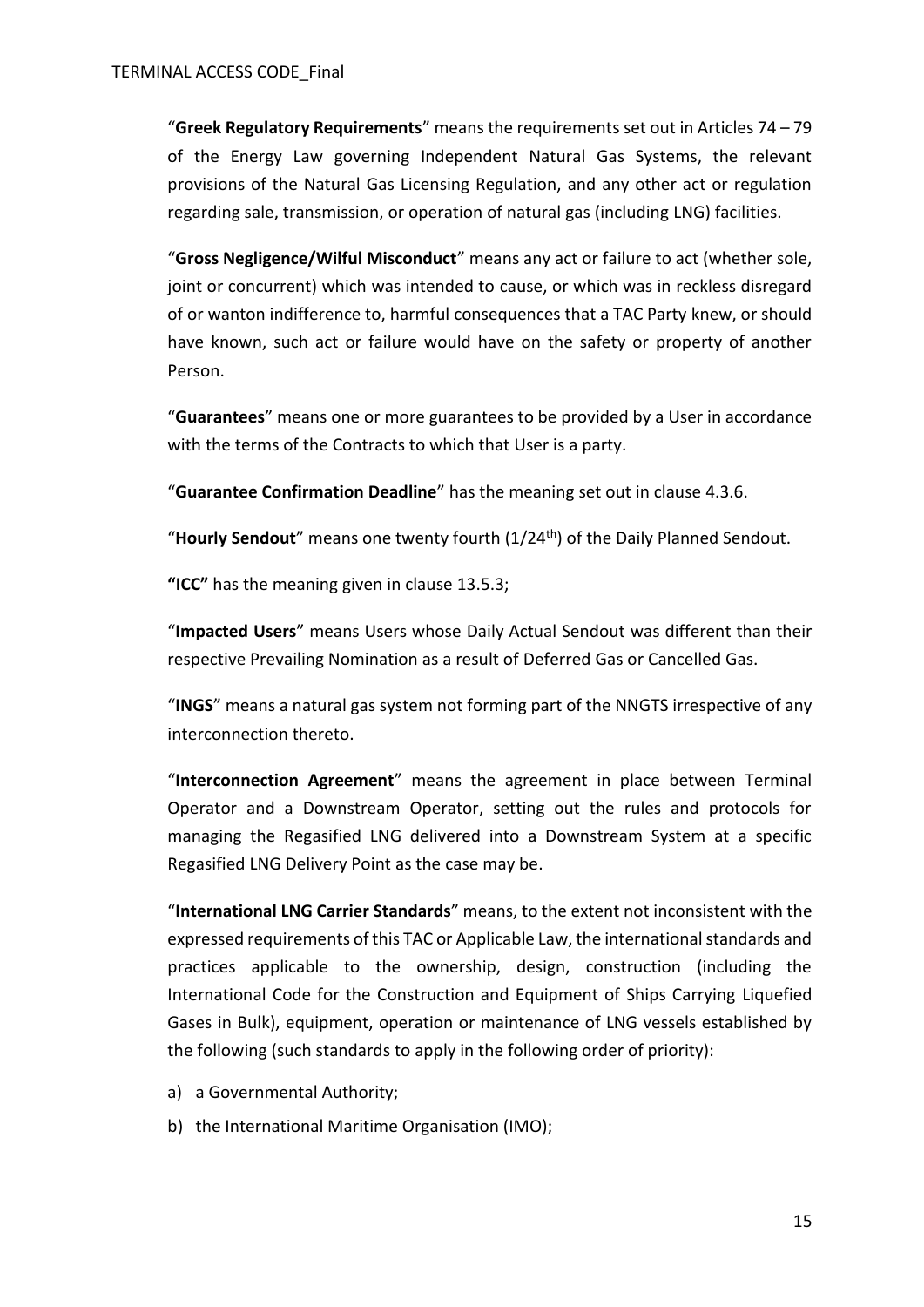#### TERMINAL ACCESS CODE\_Final

c) the Society of International Gas Tankers and Terminal Operators (SIGTTO) and any other internationally recognised non-governmental agency or organisation, including Oil Companies International Marine Forum (OCIMF), the International Navigation Association (PIANC) and the International Association of Classification Societies (IACS);

provided, however, that in the case of sub-clauses (ii) and (iii) above, it is customary for Reasonable and Prudent Operators of LNG vessels to comply with the standards and practices of such organisation, society or non-governmental agency.

"**Inter-User Agreement**" or "**IUA**" means a mandatory agreement to be entered into by all Users and the Terminal Operator, as further described in clause [1.3.5.](#page-5-2)

"**Inter-User Guarantee**" means the guarantee required pursuant to the Inter-User Agreement to support a User's obligations under the IUA.

"**Intraday**" means within a Day.

"**Intraday Change Notification**" means a notification issued by a User to Terminal Operator in relation an Intraday Revision or Intraday Swap.

"**Intraday Revision**" has the meaning set out in clause [7.4.5\(a\).](#page-43-0)

"**Intraday Swap**" means a bilateral swap of all or part of the Daily Planned Sendout within a Day and a matching amount of the AP Daily Swap Capacity for that Day as set out in [7.4.4\(a\).](#page-42-1)

"**Intracargo Revision**" has the meaning set out in clause [7.4.3\(a\).](#page-41-1)

"**Intracargo Swap**" has the meaning set out in clause [7.4.2\(a\).](#page-41-2)

"**Intracargo Change Notification**" means a notification issued by a User to Terminal Operator in relation an Intracargo Revision or Intracargo Swap.

"**Intra Reserved Cargo Period**" means the period between two Reserved LNG Cargo Slots.

"**Lend**" means, in relation to LNG, quantities, measured in kWh, that a User would have to lend to one or more other Users in order for the borrowing User to receive the Regasified LNG contemplated either in the Annual Plan or in an SCA, and "**Lender**" shall be construed accordingly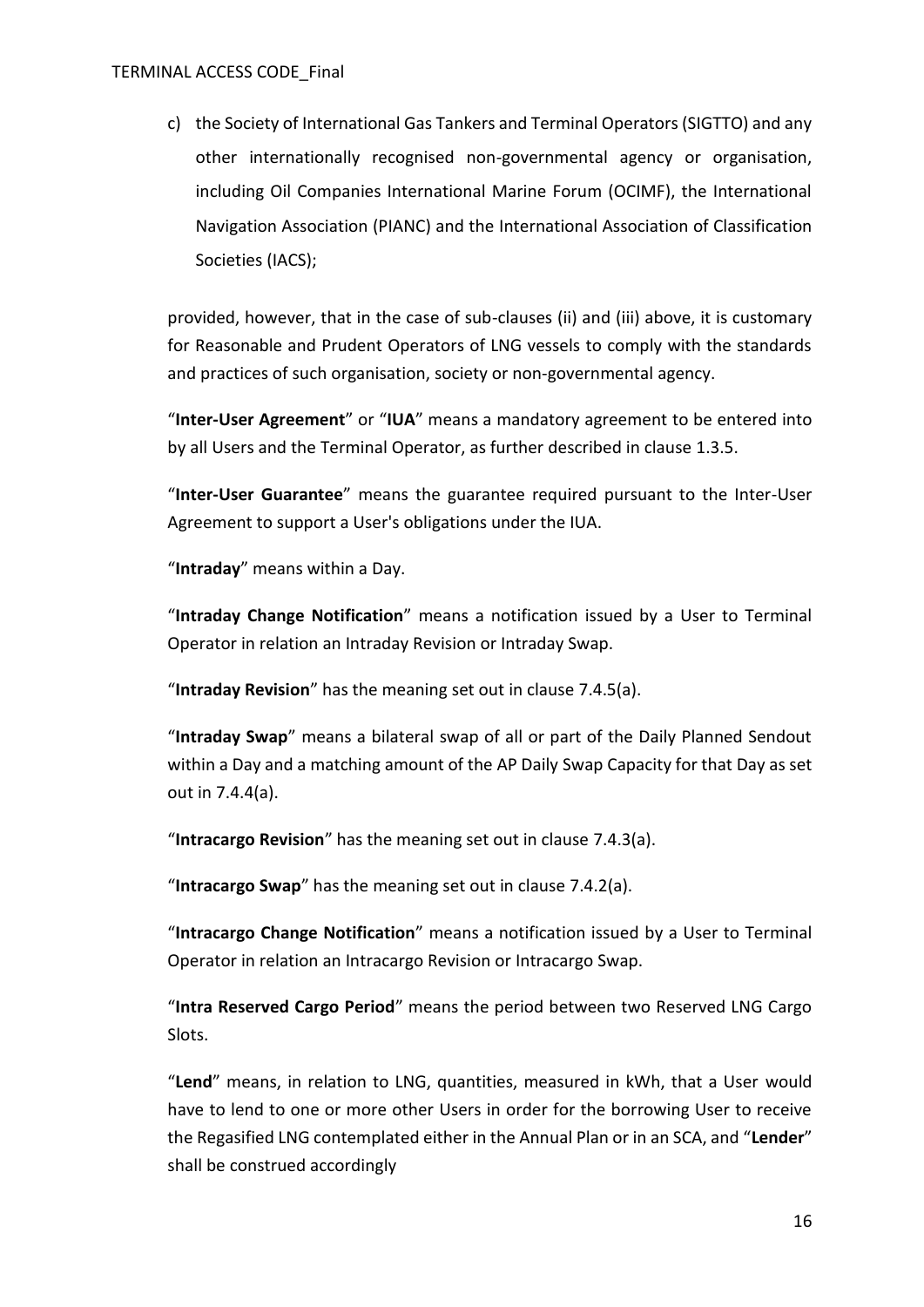"**LNG**" means gas in its liquid state at or below its boiling point at or near atmospheric pressure.

"**LNG Cargo**" means a cargo of LNG transported in an LNG Carrier.

"**LNG Cargo Arrival Window**" means a twenty-four hour period starting at 07:00 within which a User's scheduled LNG cargo delivery must have arrived at the Pilot Boarding Station and issued a Notice of Readiness.

"**LNG Cargo Energy Content**" means the energy content of a specific LNG Cargo set out in the Annual Plan or SCA as applicable (in kWh).

"**LNG Cargo Slot**" means the combined period covered by the LNG Cargo Arrival Window and the LNG Unloading Window for a planned single AP LNG Cargo.

"**LNG Cargo Slot Confirmed Schedule**" means the finalised schedule set out in the Annual Plan for a Contract Year, setting out the Reserved LNG Cargo Slots. The schedule will set out, for each LNG Cargo Slot, (i) the timing of the LNG Cargo Arrival Window, (ii) the LNG Cargo Volume, and (iii) the LNG Cargo Energy Content.

"**LNG Cargo Volume**" means the volume of a specific LNG Cargo set out in the Annual Plan or SCA as applicable (in  $m^3$ ) that is expected to be received at the LNG Receipt Point.

"**LNG Carrier**" means an LNG vessel approved by Terminal Operator that a User is using to deliver an AP LNG Cargo.

"**LNG Carrier Operating Requirements**" means the LNG Carrier technical requirements as labelled as such and set out on the Website, the LNG Carrier compatibility information provision requirements labelled as such and set out on the Website, and the LNG cargo advance notice requirements labelled as such and set out on the Website.

"**LNG Energy Unloaded**" means an amount of LNG (expressed in kWh) unloaded at the LNG Receipt Point.

"**LNG Operational Heel**" means LNG retained in the tanks of the FSRU in order to meet the minimum operational requirements including maintaining the temperature of the tanks and equipment.

"**LNG Position**" means the balance, measured in kWh, of a User's borrowing or lending of LNG.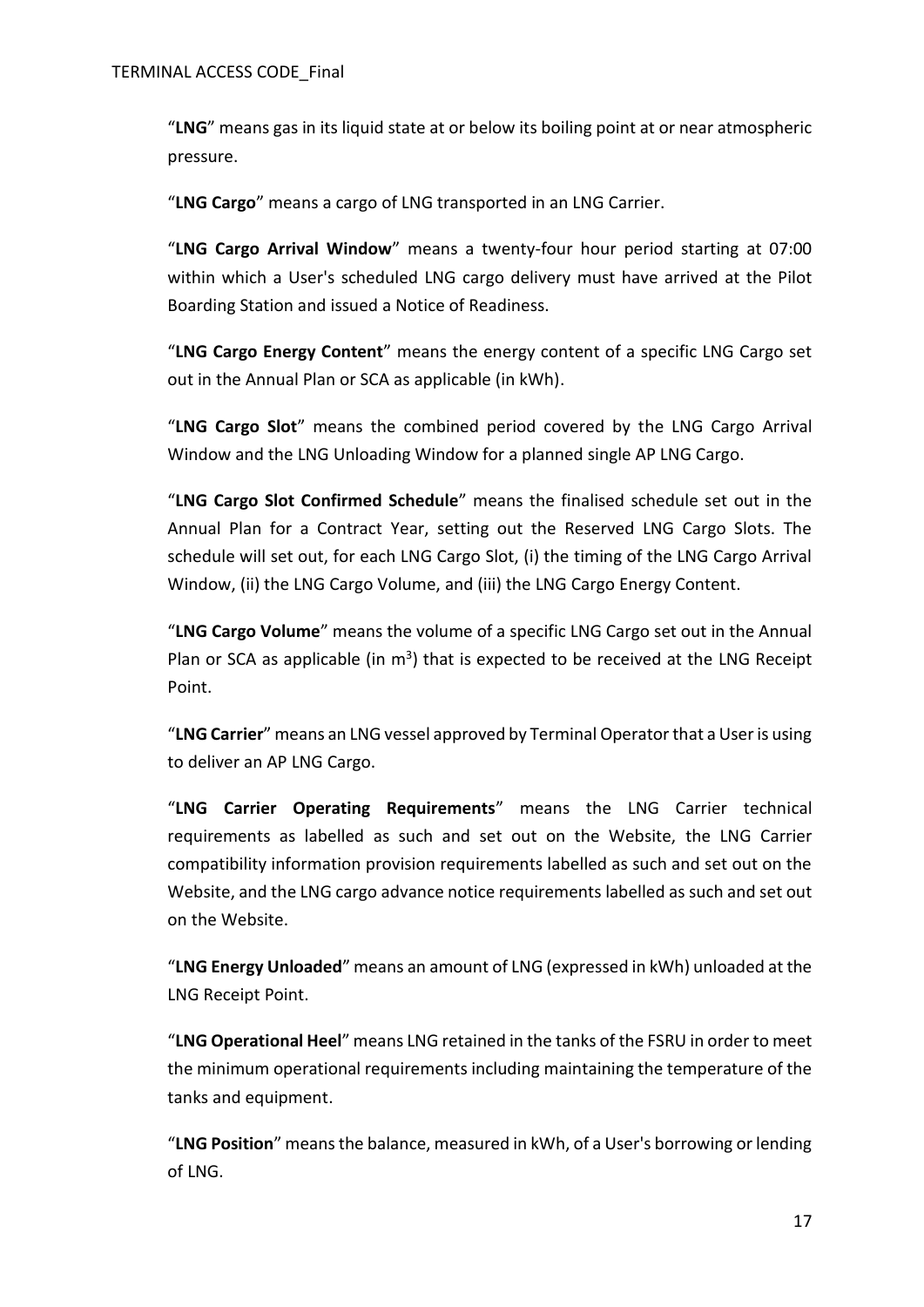"**LNG Receipt Point**" means the point at which the outlet flanges of the loading lines (flex hoses or loading arms) of the LNG Carrier connect with the inlet flanges of the FSRU.

"**LNG Reconciliation Value**" has the meaning set out in clause [8.3.1.](#page-47-2)

"**LNG Specification**" means the specification labelled as such and set out on the Website.

"**LNG Storage Capacity**" means the capacity of the LNG storage tank on the FSRU.

"**LNG Supplier**" means, in relation to a User, the entity that will supply LNG to that User.

"**LNG Unloading Process**" means, collectively, the berthing of an LNG Carrier, the unloading of LNG, and the departure of the LNG Carrier and clearance of the port.

"**LNG Unloading Window**" means the period set out in clause [10.5.1\(a\).](#page-64-1)

"**Loading Port**" means the port from which an LNG Cargo has loaded its cargo of LNG.

"**Long-Term Service**" means the Service in relation to the reservation of TUA Reserved Capacity for periods exceeding twelve (12) months in relation to clause 3.1.1(a).

"**Long-Term User**" means a User that enters into a TUA in relation to Long-Term Service.

"**Maintenance Allowance**" means the maximum number of hours during which maintenance works on the Terminal are to be performed during each Contract Year, as such allowance is set out in clause [10.12.2\(b\).](#page-74-0)

"**Marine Operations Manual**" has the meaning set out in clause [10.2.](#page-52-0)

"**Master Gas Sale and Purchase Agreements**" means an agreement for supplying and selling Natural Gas that establishes the primary terms and conditions, other than price, quantity and date of delivery.

"**Master LNG Sale and Purchase Agreements**" means an agreement for supplying LNG that establishes the primary terms and conditions, other than price, quantity and date of delivery at the FSRU.

"**Maximum LNG Cargo Size**" means the maximum LNG Cargo for a User as notified by the Terminal Operator from time to time under the Annual Plan.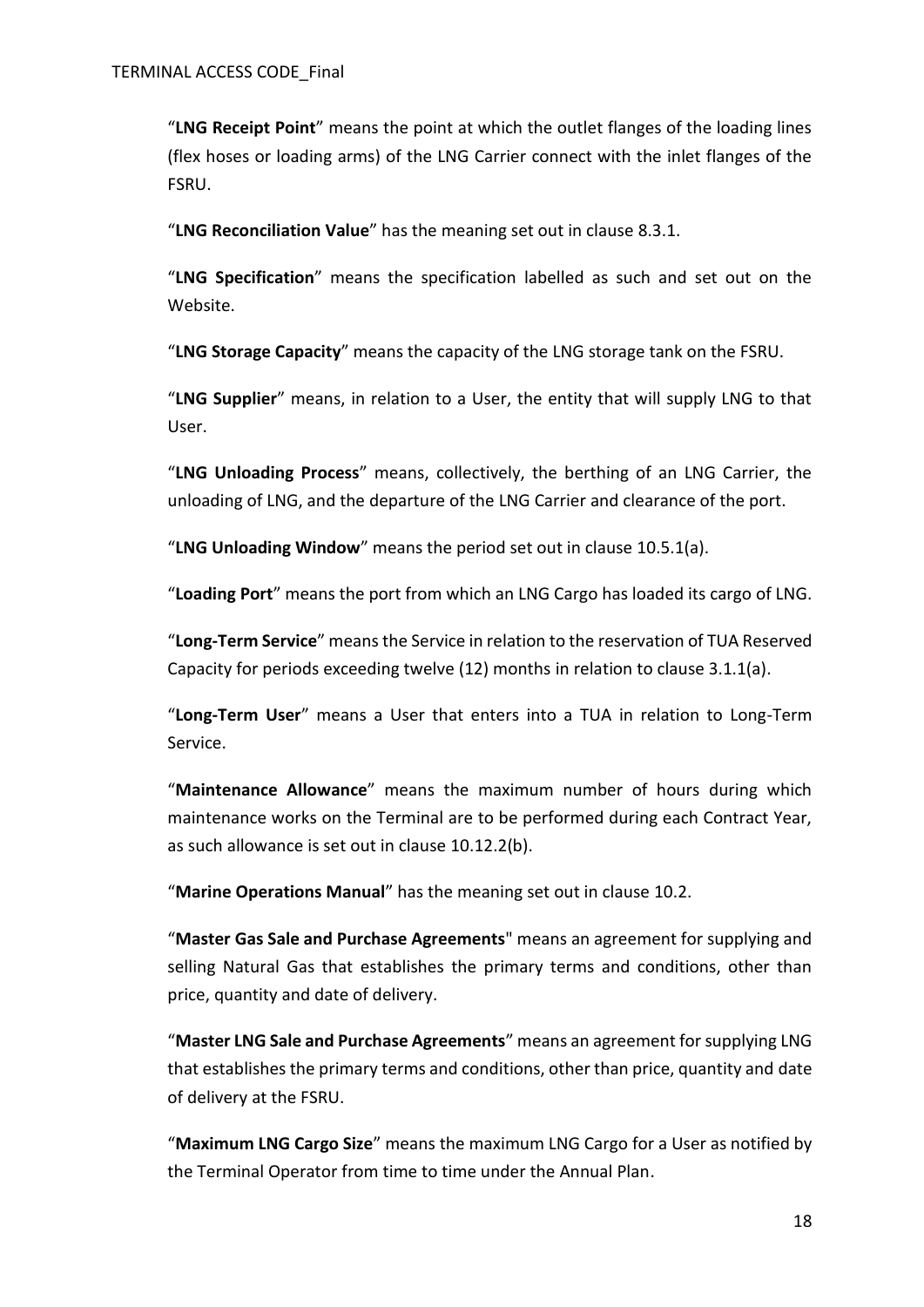"**Minimum LNG Cargo Size**" means the minimum LNG Cargo for a User as notified by Terminal Operator from time to time under the Annual Plan.

"**Minimum Sendout**" means the minimum level of Regasified LNG in aggregate by all Users that Terminal Operator requires to be delivered every day and which shall be 50 mmscfd.

"**Mitigation Actions**" has the meaning set out in clause [9.3.2.](#page-49-0)

"**Mitigation Funds**" means the funds available to be drawn down pursuant to the Inter-User Guarantee of a Defaulting User which are available to Terminal Operator to take Mitigation Actions.

**"Month"** means, for the purposes of operations at the Terminal, a time period starting at 7.00 am on the first day of a calendar month and ending at 7.00 am of the first day of the subsequent calendar month.

**"Mooring"** means the mooring system and related infrastructure by which the FSRU is moored.

"**Natural Gas**" means any hydrocarbon with or without other substances or a mixture of hydrocarbons (including Regasified LNG) consisting principally of methane, all of which are substantially in gaseous phase at a pressure of one hundred and one decimal three two five (101.325) kilopascal absolute and at a temperature of fifteen Degrees Celsius (15ºC).

**"Natural Gas Licensing Regulation"** means the Ministerial Decision no. 178065/08.08.2018.

"**NNGTS**" means the National Natural Gas Transmission System of Greece.

"**Nomination**" means a User's deemed nomination as set out in clause [7.1.1\(a\).](#page-38-0)

"**Nonconforming Gas**" means the gas specification following regasification of LNG that is not compliant with the Gas Quality Specification..

"**Notice of Readiness**" or "**NOR**" means the notice that User shall cause the master of an LNG vessel or its agent to give to Terminal Operator confirming the LNG Carrier is ready to proceed to berth and ready to transfer cargo subject to the requirements of clause [10.4.6.](#page-60-0)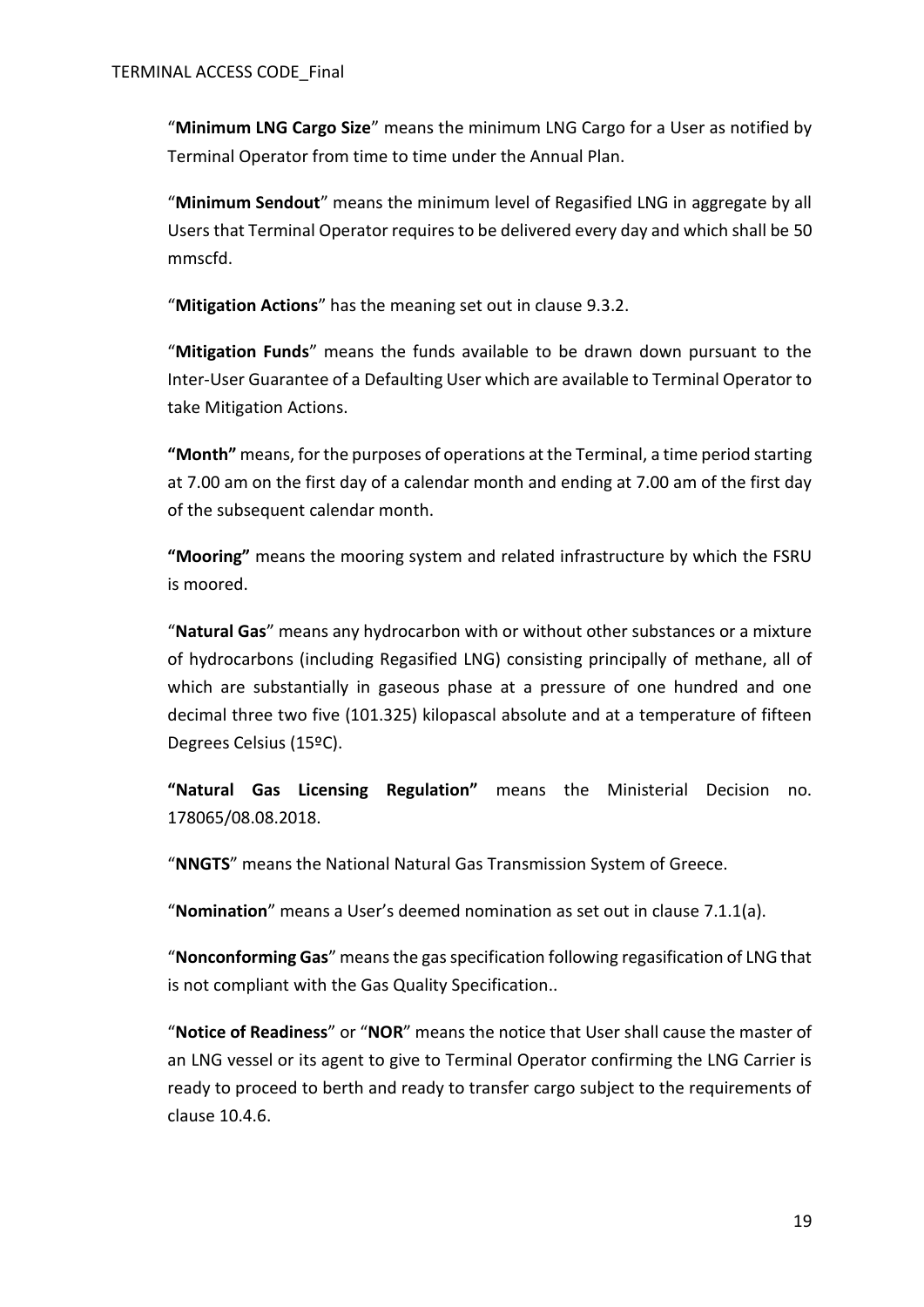"**Notice to Proceed**" means the notice that Terminal Operator shall give to the master of an LNG vessel or its agent to confirming the Terminal is ready for the LNG Carrier to proceed to the berth.

"**Off-Specification LNG**" has the meaning set out in clause [10.9.3.](#page-70-0)

"**Original User**" has the meaning set out in clause [5.2.3.](#page-36-0)

"**Peaking Capacity**" additional Regasified LNG that could be made available in addition to the Terminal Capacity that the Terminal Operator cannot offer for Long-Term Service but may provide under specific circumstances.

"**Person**" means any individual, corporation, partnership, trust, unincorporated organization, Government Authority, or any other legal entity.

"**Pilot Boarding Station**" means the location within the vicinity of the Terminal at which pilots appointed by the Port Authority customarily board the LNG Carrier as determined by the Port Authority.

"**Pipeline and Onshore Facilities**" means the 24 km 30" subsea pipeline and 4 km 30" onshore pipeline connecting the FSRU to the NNGTS, including the pipeline end manifold and downstream receiving facilities (including the coastal valve station and onshore tie-in with the station at Amphitrite entry point, operated by the transmission system operator of the NNGTS).

**"Port Liability Agreement"** means a port liability agreement in the form published on the Terminal Operator's Website;

"**Preliminary Terminal Maintenance Plan**" means the preliminary Terminal maintenance plan provided by the Terminal Operator prior to the beginning of the Annual Plan process.

"**Prevailing Nomination**" means the currently valid nomination, whether that be the Nomination or the Approved Revised Nomination..

"**RAE**" means the Regulatory Authority for Energy in Greece.

"**Reasonable and Prudent Operator**" means an operator seeking in good faith to perform its contractual obligations, and in so doing, and in the general conduct of its undertaking, exercising that degree of skill, diligence, prudence and foresight which would reasonably and ordinarily be expected from a skilled and experienced operator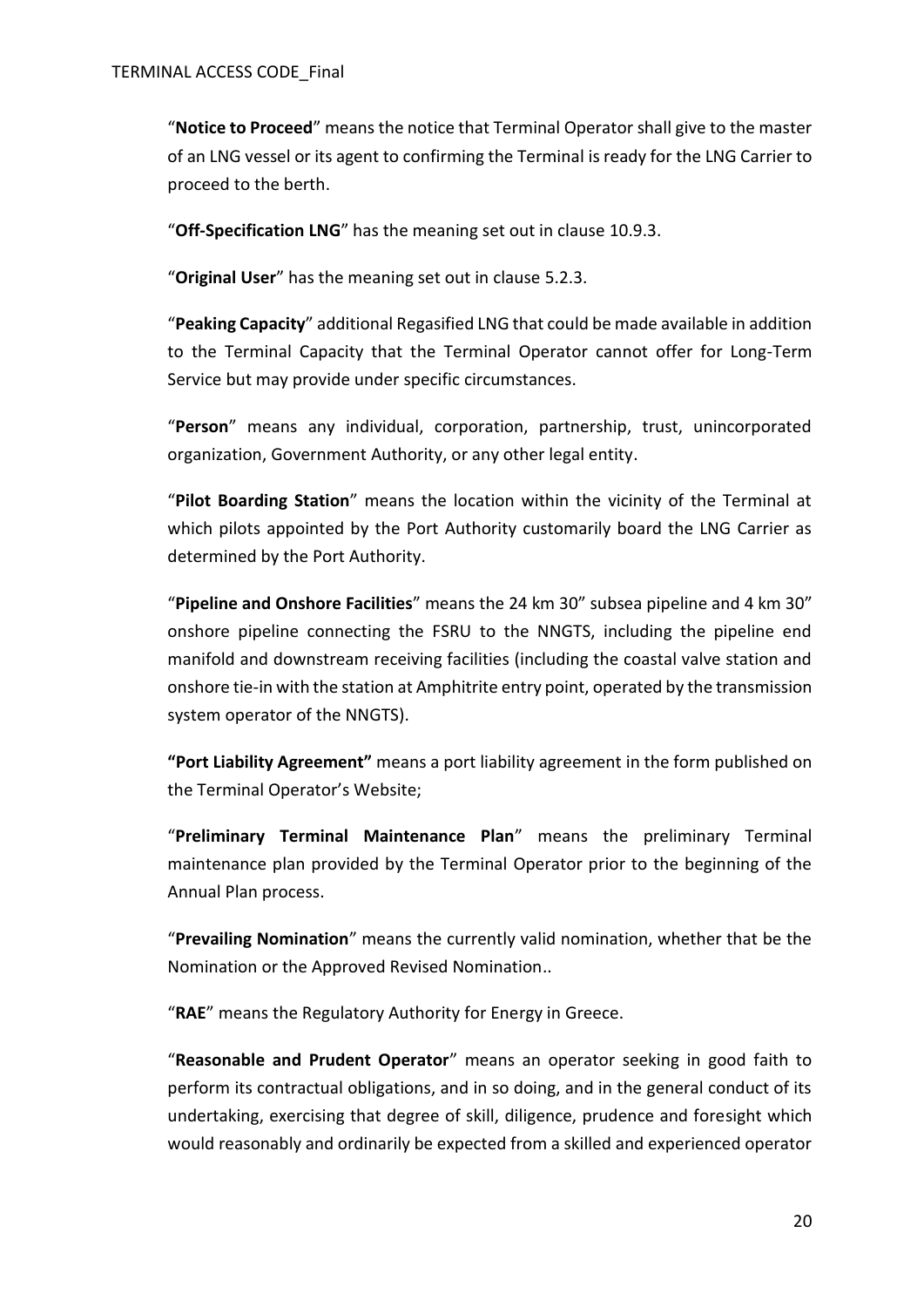complying with all Applicable Laws and engaged in the same type of undertaking under the same or similar circumstances and conditions.

"**Regasified LNG**" means LNG that has been regasified and made available at the Regasified LNG Delivery Point, denominated in kWh.

"**Regasified LNG Delivery Point**" means the interconnection point between the Terminal and the Downstream System.

"**Replacement Gas**" means the purchase of Downstream Gas up to an equivalent gas volume of the Regasified LNG not made available as a result of a Failed LNG Cargo Event.

"**Replacement LNG**" means purchasing of a replacement LNG Cargo up to an equivalent LNG volume as in the LNG Cargo related to the Failed LNG Cargo Event.

"**Requested Annual Cargo Delivery Schedule**" or "**ReqACDS**" means requested annual cargo delivery schedule for the next Contract Year prepared by each Long-Term User to communicate to Terminal Operator the Long-Term User's preferred month for each cargo delivery to the Terminal for such Contract Year.

"**Requested Sendout Schedule**" or "**ReqSOS**" means the requested schedule setting out the requested Daily Planned Sendout for each Day of the next Contract Year prepared by each Long-Term User to communicate to Terminal Operator the Long-Term User's intended use of its TUA Reserved Capacity for the next Contract Year.

"**Rescheduled Cargo**" means an LNG Cargo supplied by a non-Defaulting User in the place of the AP LNG Cargo not delivered as a result of a Failed LNG Cargo Event.

"**Reserved LNG Cargo Slot**" means an LNG Cargo Slot which is reserved for a current Long-Term User for delivery of an AP LNG Cargo and set out in the Annual Plan.

"**Retainage**" means the amount of LNG the Terminal will retain from LNG volumes unloaded (expressed as a percentage of those LNG volumes) prior to regasification and send out of such LNG volumes. Indicatively this retainage will include (a) gas used as fuel and (b) gas used for operations and (c) LNG losses resulting from boil off.

"**Return Vapour Delivery Point**" means the flange interconnection between the applicable cargo manifold connection of an LNG Carrier and the LNG return vapour hose of the Terminal.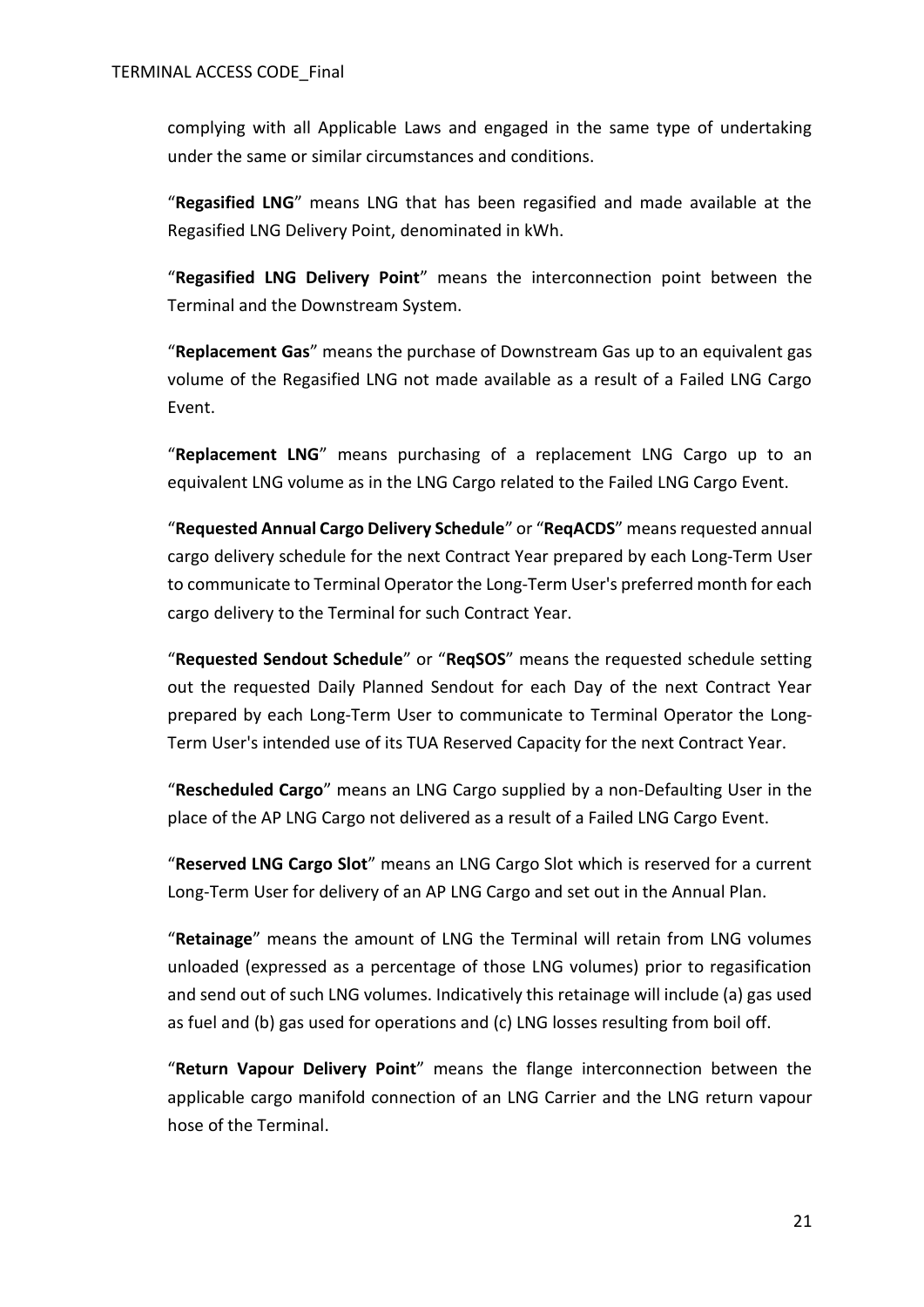"**Revised Nomination**" means a notice to Terminal Operator from a User notifying of a revised Daily Planned Sendout for a Day or for a period of time where that User's revised Daily Planned Sendout is requested to vary from the Prevailing Nomination.

"**Revised Sendout Notification**" means a notice provided by Terminal Operator to Users regarding Terminal Operator's unilateral revision of Daily Planned Sendout and notifying Users of the changes to Daily Planned Sendout from the Daily Planned Sendout in the Prevailing Nominations, and (i) providing an explanation of the specific operational situation that requires the notification, and (ii) setting out the revisions to the Prevailing Nomination for each User.

"**Revision Request**" has the meaning set out clause [1.4.2\(a\).](#page-6-1)

"**Scheduled Window**" means the period from the start of the first hour of the LNG Cargo Arrival Window and ending seventy-two (72) hours later.

"**Second Notice**" has the meaning set out in clause [10.4.3\(a\).](#page-58-1)

"**Service**" has the meaning set out in clause [3.1.](#page-27-0)

"**Spot Cargo**" has the meaning set out in clause [6.3.1.](#page-38-1)

"**Spot Cargo User**" means a User that enters into a SCA in relation to a Spot Cargo Service.

"**Spot Cargo Agreement**" or "**SCA**" means the agreement to be entered into by a company that intends to use the Spot Cargo Service.

"**Spot Cargo Service**" means provision of the Service covering a single or a series of Spot Cargos.

"**Spot Daily Planned Sendout**" means the total amount of Regasified LNG expected to be sent out on any Day denominated in kWh required for the Spot Cargo.

"**Spot LNG Cargo Slot**" means the combined period covered by the LNG Cargo Arrival Window and the LNG Unloading Window for a planned single Spot Cargo

**"Spot LNG Cargo Slot Confirmed Schedule"** means the finalised schedule setting out, for each Spot LNG Cargo Slot, (i) the timing of the LNG Cargo Arrival Window, (ii) the LNG Cargo Volume, and (iii) the LNG Cargo Energy Content.

"**TAC Issue Date**" has the meaning set out in clause [1.1.3.](#page-4-0)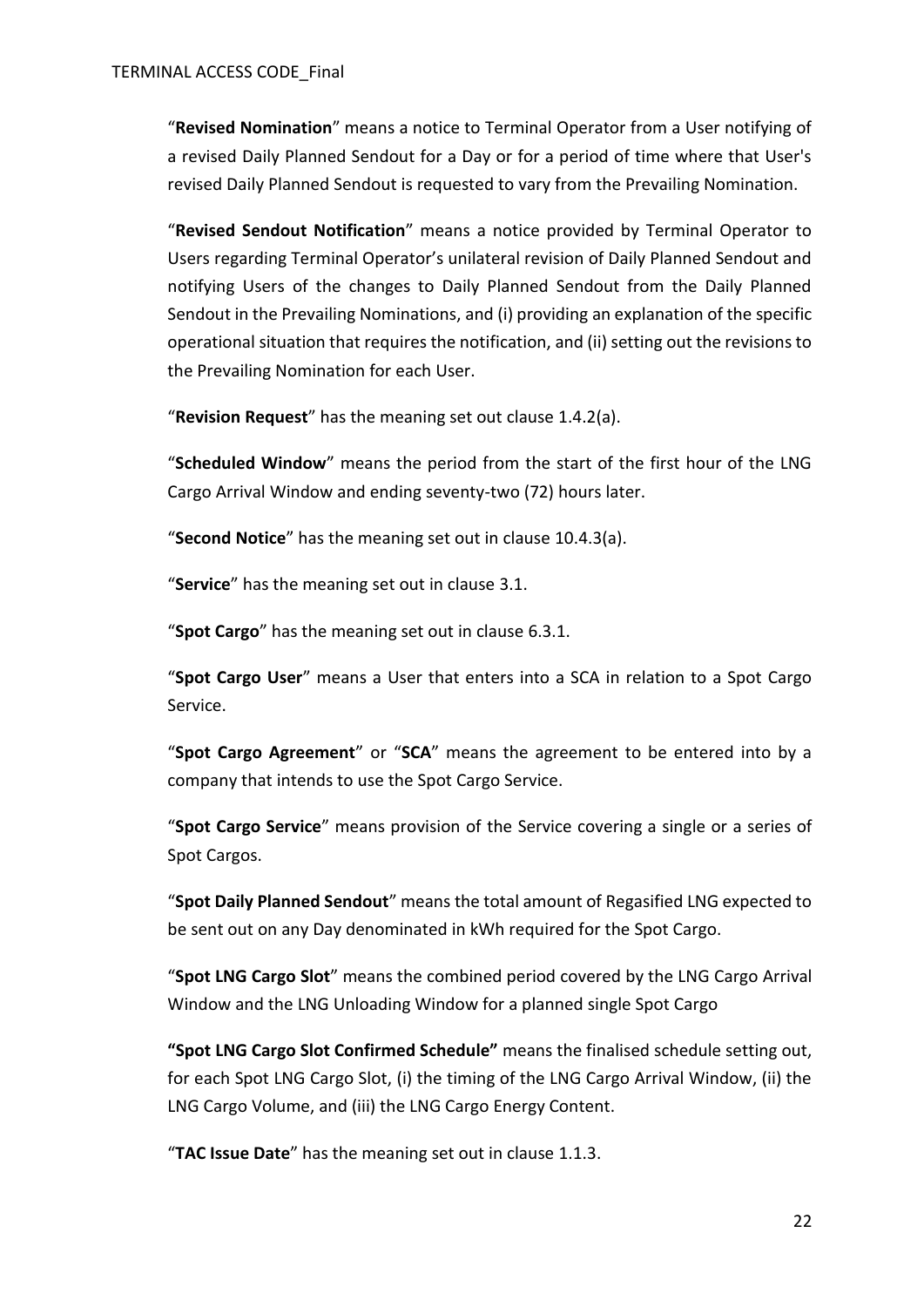**"TAC Party"** means any party bound by this TAC, including the Terminal Operator and the Users; collectively, TAC **Parties**.

"**Tariff Code**" or "**TC**" means the code approved by RAE setting out the methodology for calculation of all tariffs, fees and payments for the Services.

**"Tax"** or **"Taxes"** means any tax, charge, fee, levy or other assessment imposed under Greek law, laws of the European Union or under any law of any other state; including all income, withholding, windfall profits, gross receipts, business, environmental, value added, capital gain, duties, capital stock, registration, excise, ad valorem, real property, personal property, land, local development, license, sales, production, occupation, use, service, service use, transfer, payroll, employment, social security (or similar), unemployment, travel, franchise, severance, bonus or other tax of any kind, as well as any charges and assessments (including any interest, penalties or additions to tax due to or imposed on or regarding any assessment, whether disputed or not, but excluding any royalties, over-riding royalties and like charges), and all stamp or documentary taxes and fees.

## "**Technical Dispute**" means:

- a) any dispute on technical issues, including any dispute arising out of or in connection with the following:
	- i. the equipment, performance, operation, maintenance and/or safety of the Terminal;
	- ii. the interpretation and/or application of any of Terminal Technical Description;
	- iii. the interpretation and/or application of the documents labelled LNG Carrier Technical Requirements, LNG Carrier Compatibility Information Provision Requirements, Quality and Measurement Procedures for LNG, and made available by Terminal Operator on its Website;
	- iv. the quantity, quality, measurement, allocation, attribution, balancing of any LNG; or
	- v. losses and/or consumption during the regasification chain; or
- b) any dispute on whether a particular dispute relates to a technical issue.

"**Terminal**" means, collectively, the FSRU, the Mooring, the Pipeline and Onshore Facilities.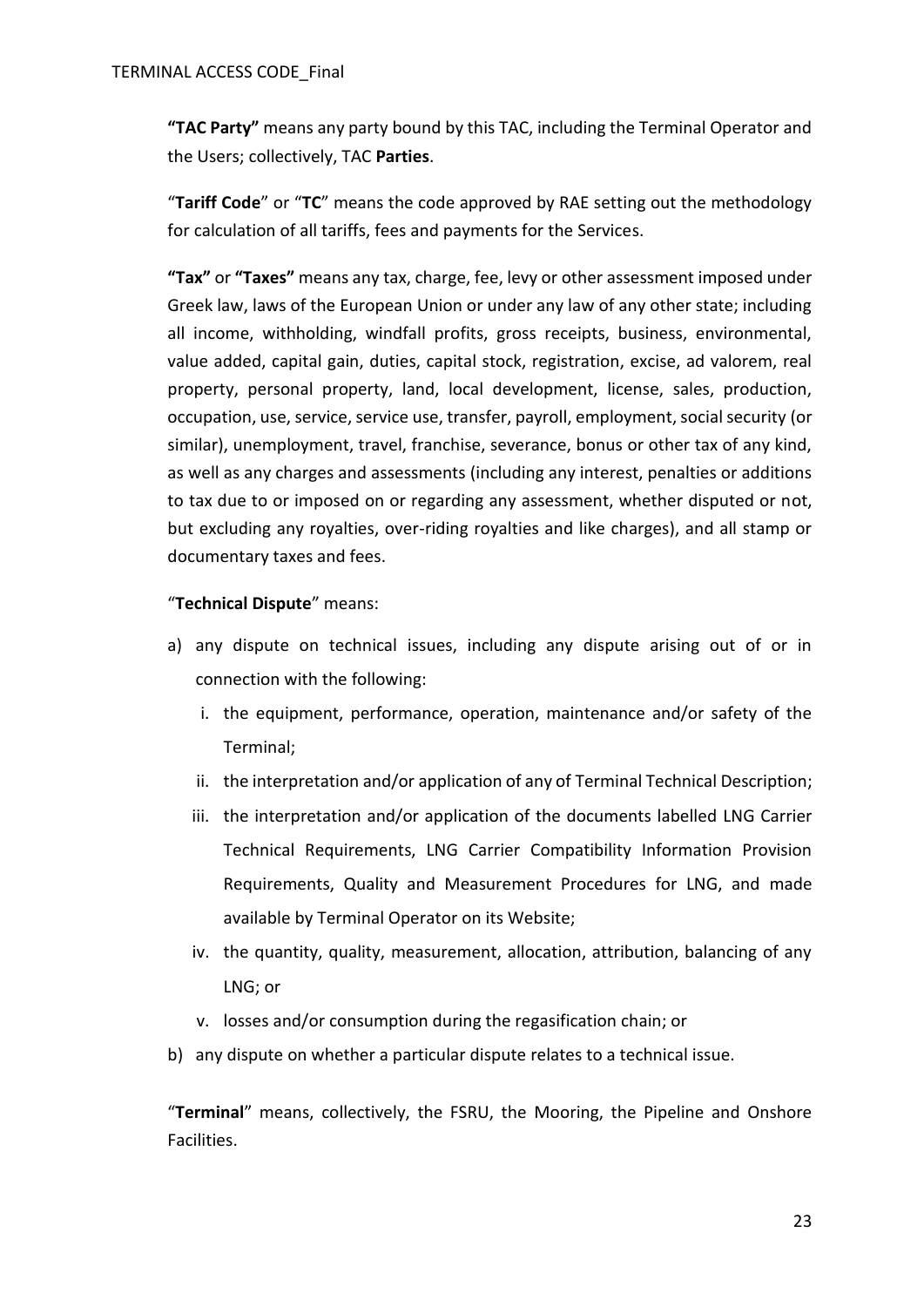"**Terminal Access Code**" or "**TAC**" has the meaning set out in clause [1.1.1.](#page-4-1)

"**Terminal Capacity**" means the maximum kWh of Regasified LNG that Terminal Operator can make available at the Regasified LNG Delivery Point to Users on a Day, subject to the other provisions of the TUA and TAC.

"**Terminal Maintenance Plan**" means the plan prepared by the Terminal Operator for the next Contract Year which will set out: (i) Planned scope of any major maintenance that will affect Capacity of the Terminal, (ii) Indicative timing of maintenance that will require the Terminal to cease or reduce operations, (iii) Indicative timing of reductions in Terminal Capacity and Services including the revised Capacity for those periods. Such Terminal Maintenance Plan shall be approved by RAE.

**"Terminal Operator"** means Gastrade S.A.

**"Terminal Operator Extended LNG Unloading Window**" has the meaning set out in clause [10.5.2\(a\).](#page-65-0)

"**Terminal Operator Revised Sendout Event**" has the meaning set out in clause [7.5.](#page-43-1)

"**Terminal Technical and Operational Constraints**" means one or more constraints derived from the following parameters (but not limited to those parameters): (i) LNG Storage Capacity, (ii) LNG Operational Heel, (iii) capacity of gas sent out at the Regasified LNG Delivery Point related to the gas volumes that can be accepted by the Downstream System, (iv) LNG Cargo unloading rate, (v) LNG regasification rate and gas send out capacity including not exceeding the Terminal Capacity and not falling below the Minimum Sendout, (vi) any reductions or shut down of regasification capacity and other Terminal services arising from the Terminal Maintenance Plan, (vii) the timing of LNG unloading slots and the duration of unloading operations, and (viii) availability of redundant equipment and systems.

"**Terminal Technical Description**" means the Terminal technical description as labelled as such and set out on the Website.

"**Terminal Use Agreement**" or "**TUA**" means the agreement to be executed between the Terminal Operator and each individual Long-Term User of Long-Term Service.

"**Terminal User's Account**" means the statement of account of Lending and Borrowing of LNG maintained by Terminal Operator for Long-Term Users and Spot Cargo Users on a daily basis. The balance of each Terminal User's Account is reconciled at the end of the Contract Year as further described in clause [8.2.2.](#page-46-0)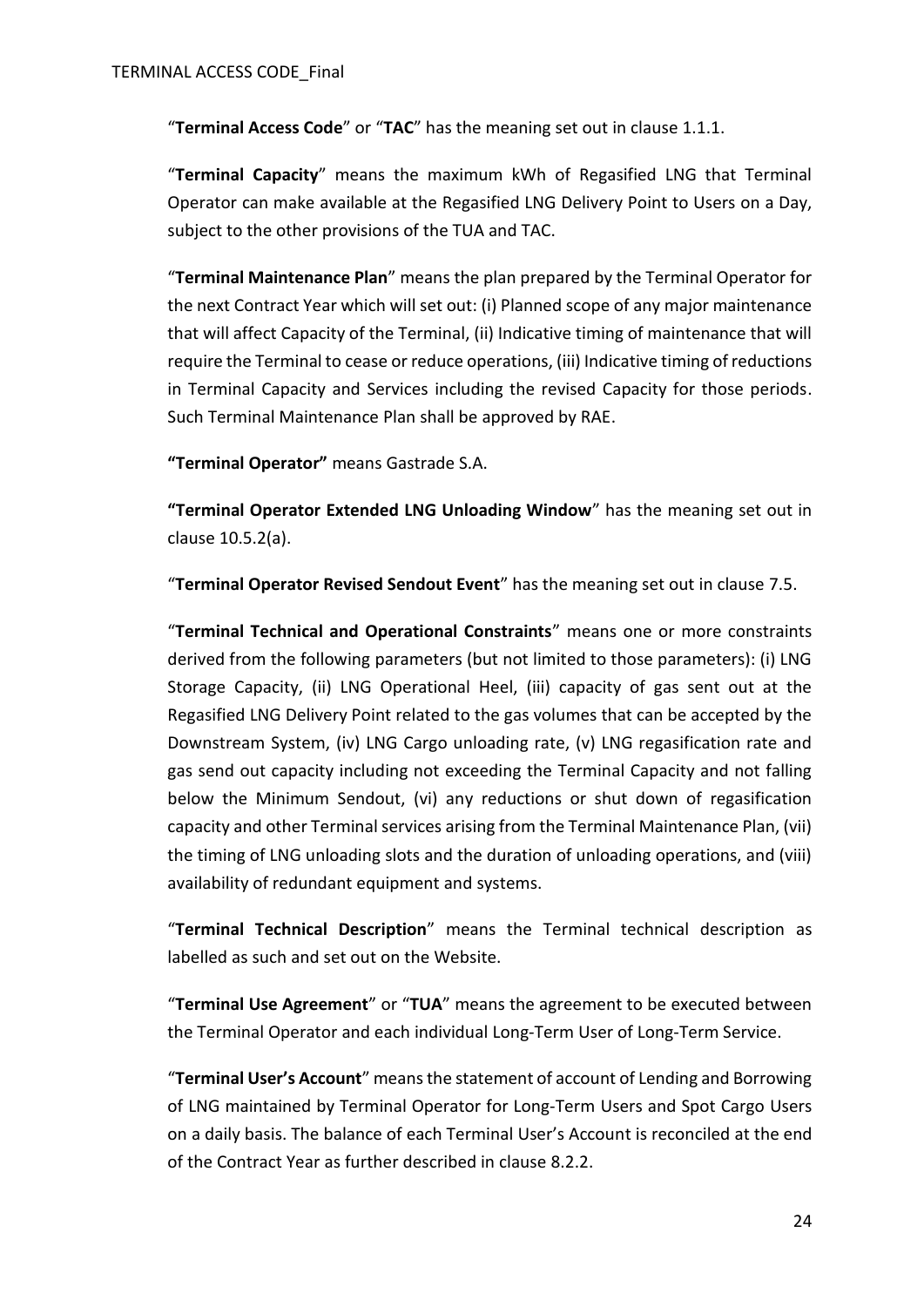"**Third Notice**" has the meaning set out in clause [10.4.3\(a\).](#page-58-1)

"**Third Party**" means a company or entity that wishes to secure Services from a Long-Term User or a Spot Cargo User by means of a CEA.

"**TUA Reserved Capacity**" means the amount of the Terminal Capacity that has been reserved by a Long-Term User for any individual Contract Year under a TUA, denominated in kWh/day for each Day of such Contract Year.

"**Unreserved Capacity**" means the amount of Terminal Capacity that has not been reserved pursuant to a TUA or an SCA.

"**Unused Capacity**" means the TUA Reserved Capacity that has been released by that Long-Term User for the purposes of the Annual Plan for the next Contract Year and calculated, for each Day, as the difference, if positive, between the TUA Reserved Capacity and the AP Daily Planned Send Out.

"**Upward Flex**" means on any Day, a Long-Term User's requested Daily Planned Sendout that is higher than the Long-Term User's TUA Reserved Capacity.

"**User**" means any company or person that uses the Service or part of the Service at the Terminal, being either a Long-Term User, a Spot Cargo User or a Capacity Exchange User.

"**User Extended LNG Unloading Window**" has the meaning set out in clause [10.5.3\(a\).](#page-66-0)

"**User Termination Event**" means termination, by Terminal Operator pursuant to the terms of a Contract, in response to a User's default under the terms of that Contract.

"**Value Added Tax**" or "**VAT**" means

- a) any value added tax imposed by Greek Law 2859/2000;
- b) any tax imposed in compliance with the Council Directive of 28 November 2006 on the common system of value added tax (EC Directive 2006/112); and
- c) any other tax of a similar nature, whether imposed in Greece or in a member state of the European Union in substitution for, or levied in addition to, such tax referred to in paragraphs (a) or (b) above or imposed elsewhere.

"**Website**" means the publicly available information provided on the Terminal Operator's internet pages.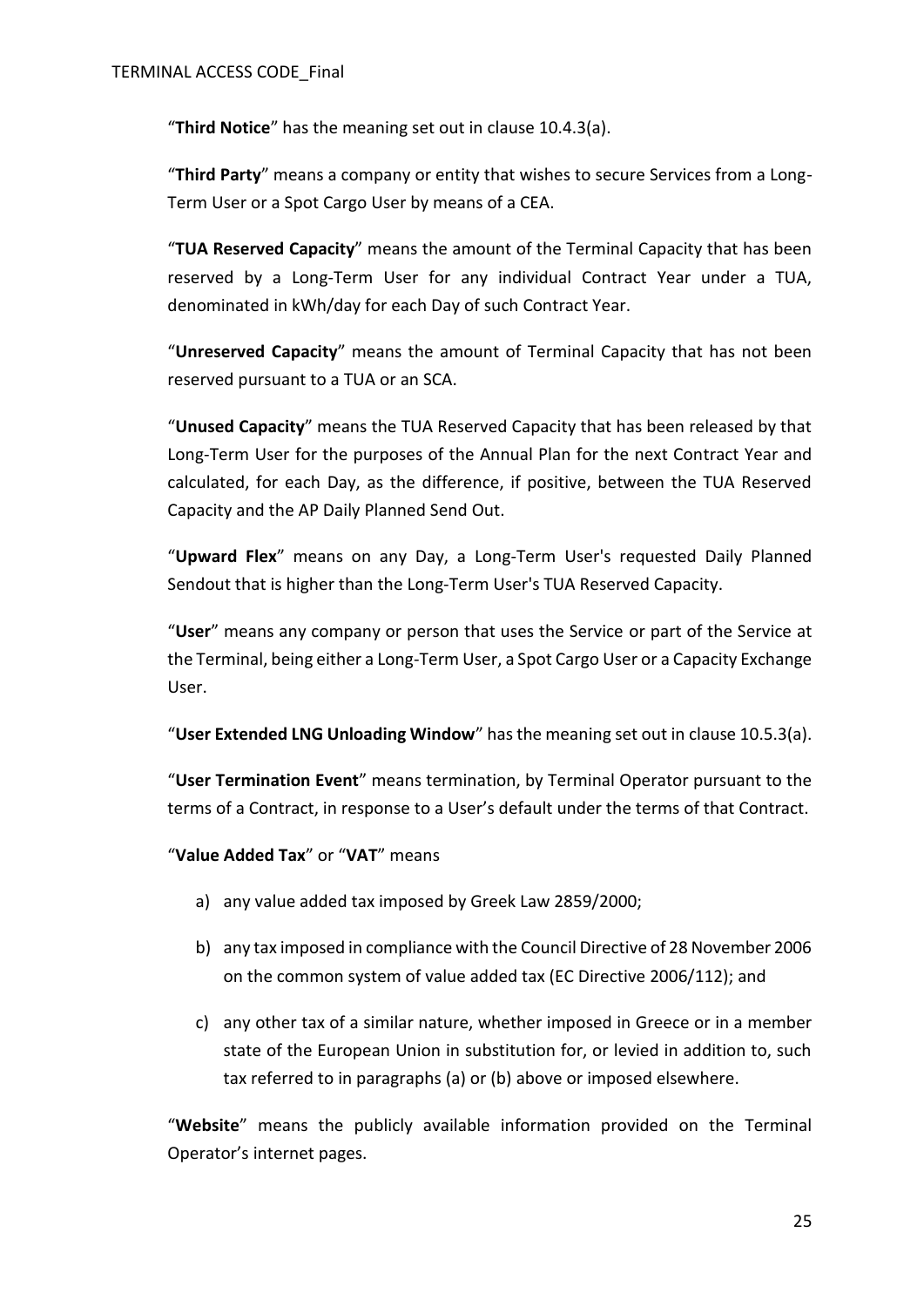#### 2.2 Interpretation

- 2.2.1 Except as otherwise specifically stated, references to clauses or annexes shall be to clauses and annexes in this TAC. References to this TAC include its annexes, each of which are integral parts of this TAC.
- 2.2.2 Headings are for ease of reference only and do not affect interpretation and are of no legal effect.
- 2.2.3 The language which governs the interpretation of this TAC is the English language and all notices to be given by any Party and all other communications and documentation in any way relevant to this TAC shall be in the English language.
- 2.2.4 Save where otherwise required from the context, terms used in the singular also refer to the plural and vice versa.
- 2.2.5 The terms "**including**" and "**include**" shall be construed to mean "including without limitation" and "include without limitation".
- 2.2.6 References to a TAC Party or any Person include its successors and permitted assigns.
- 2.2.7 All units of measurement used in this TAC and not defined herein will be determined in accordance with the "*Système Internationale d'unités*", published by Bureau International des Poids et Mesures.
- 2.2.8 Words, phrases, or expressions that are not defined in this TAC but that have a generally accepted meaning in the practice of measurement and metering in the international businesses of production, transportation, distribution, and sale of Natural Gas have that meaning.
- 2.2.9 All references to time shall be to Greek time, unless expressly provided otherwise.
- 2.2.10 References to an agreement, deed, instrument, license, code, or any publication of any organisation, or non-governmental agency, or any other document (including this TAC), or to a provision contained in any of the foregoing, shall be construed, at the particular time, as a reference to it as it may then have been amended, varied, supplemented, modified, suspended, assigned or novated, except as otherwise provided.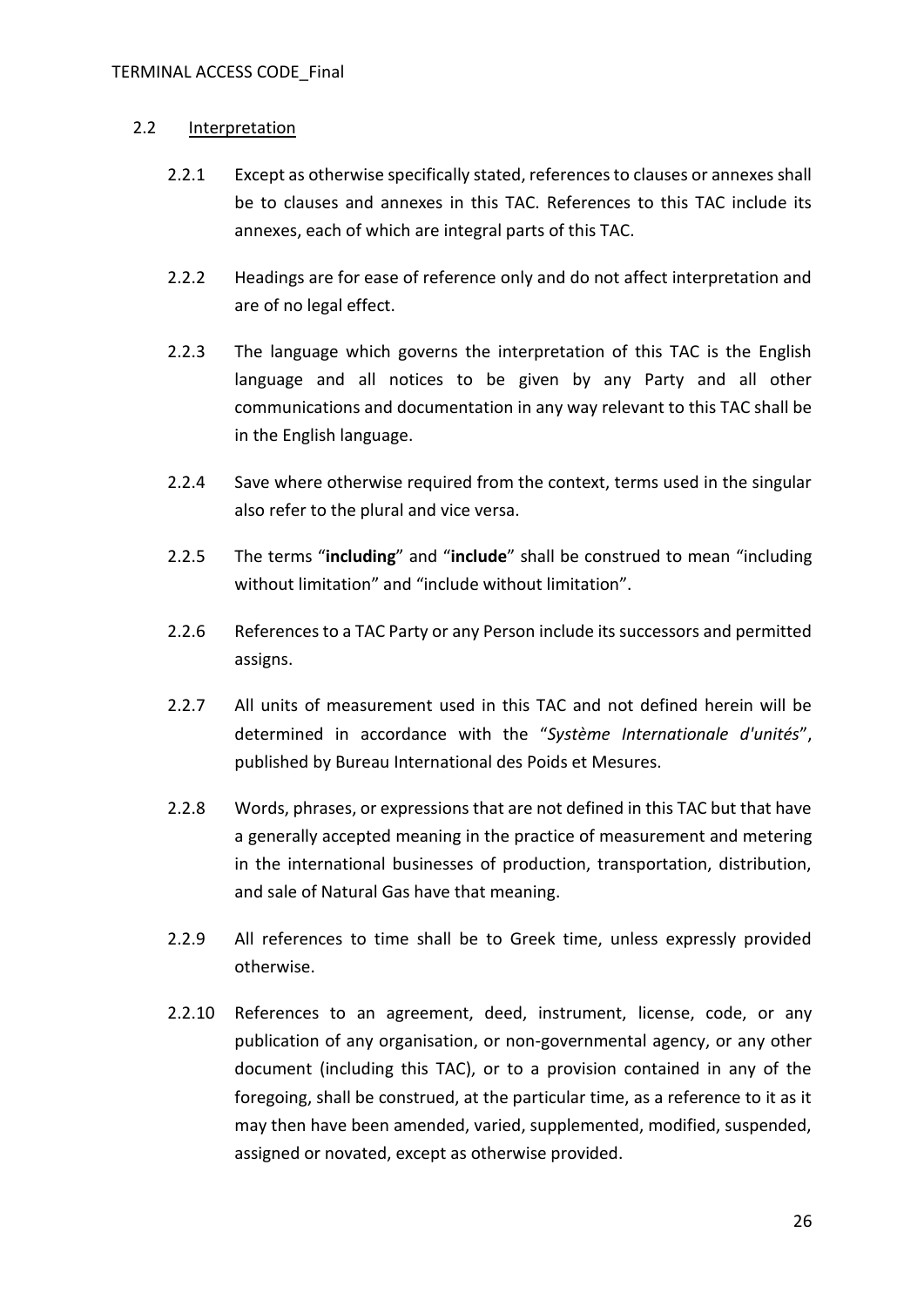- 2.2.11 Unless the context otherwise requires, references to a statute, treaty, legislative provision or act, or to a provision contained in any of these, shall be construed as including a reference to any modification, extension or reenactment at any time then in force.
- 2.2.12 References to "**day**", "**month**", "**quarter**" and "**year**" shall, unless otherwise stated or defined, mean a day, month, quarter and year of the Gregorian calendar, respectively.
- 2.2.13 No Authorisation shall be treated as having been granted for this TAC, including the Annexes, unless such Authorisation has been finally granted or issued by the relevant Governmental Authority and/or RAE, without such grant or issue being subject to any appeal or any condition as to its effectiveness, but the possibility of proceedings for judicial review of such Authorisation being instituted shall not prevent an Authorisation being treated as granted unless such judicial review proceedings have, in fact, been instituted.
- 2.2.14 References to "**conduct**" include any omission, statement or undertaking, whether or not in writing.
- 2.2.15 References to payments, costs or any other monetary amounts shall be to such amounts in Euros, unless otherwise specified. References to "**Euro**", "**Euros**", "**EUR**" or "**€**" shall be a reference to the lawful currency from timeto-time of the European Union.
- 2.2.16 References to any authority (including a Governmental Authority and/or RAE), association or body whether statutory or otherwise shall, if that authority, association or body ceases to exist or is reconstituted, renamed or replaced, or if the powers or functions of that authority, association or body are transferred to any other authority, association or body, be deemed to refer respectively to the authority, association or body established or constituted instead of it or which, as nearly as may be, succeeds to the powers and functions exercised by it.
- 2.2.17 The use of the expression "**and/or**" shall mean both "and" and "or" (e.g., "A and/or B" shall mean "A or B" or "both A and B"). Using "and/or" within a list shall mean all or any combination of the listed terms (e.g., "X, Y and/or Z" shall mean "X" or "Y" or "Z" or "X and Y" or "Y and Z" or "X and Z" or "X and Y and Z").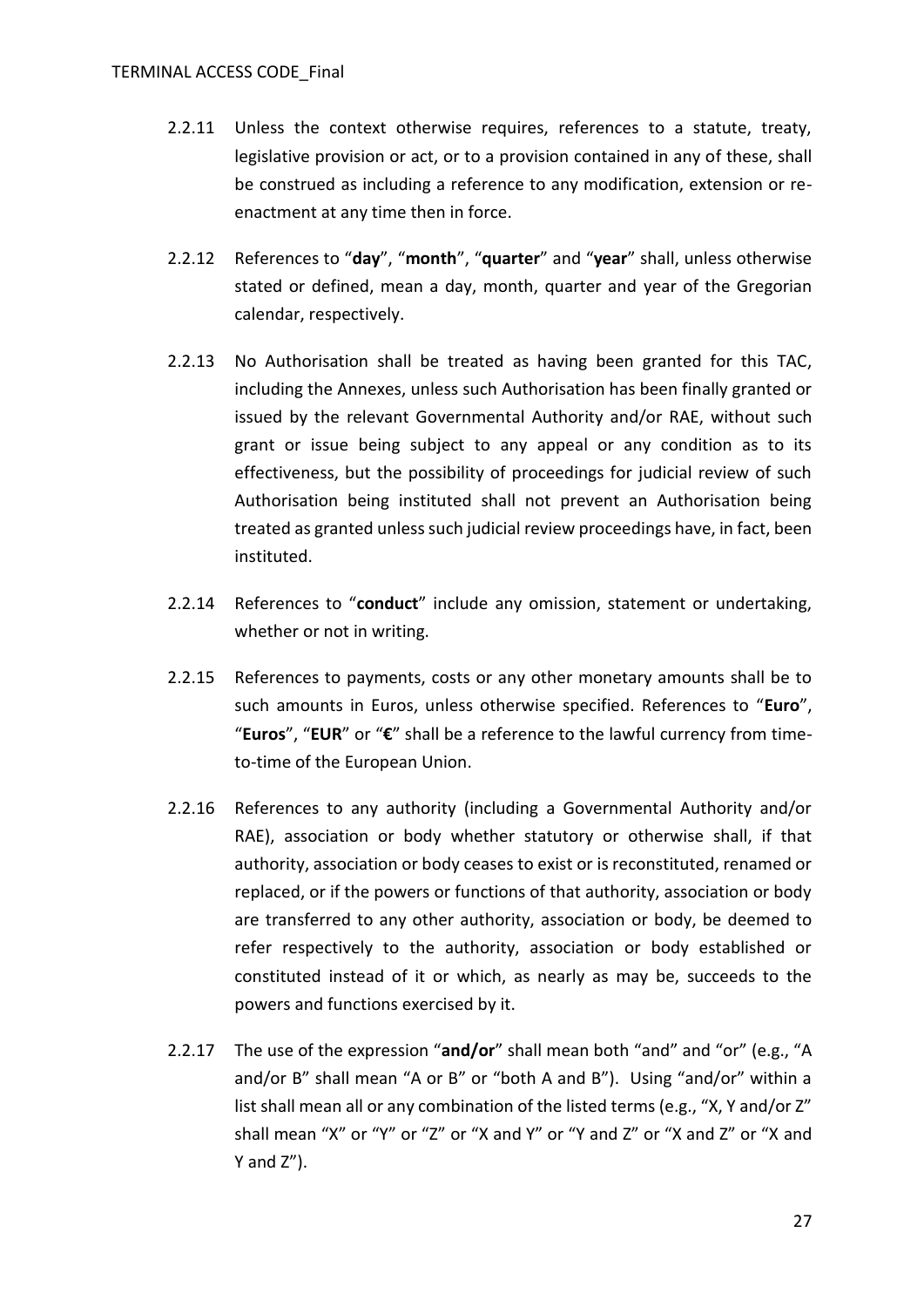2.2.18 Unless this TAC provides otherwise, any payment falling due on a non-Business Day shall be deemed due and payable on the next immediately following Business Day.

# **3. Description of Service and Charges**

### <span id="page-27-0"></span>3.1 The offered service

- 3.1.1 Terminal Operator shall, acting as a Reasonable and Prudent Operator, make available to Users the following bundled service, pursuant to the terms of the Contract to which a User is a party:
	- (a) the reservation of an amount of the Terminal Capacity in the Terminal;
	- (b) the receiving and berthing of LNG Carriers at the Terminal;
	- (c) services that include berthing, unberthing and mooring (excluding pilot services);
	- (d) the unloading and receipt of LNG from LNG vessels at the LNG Receipt Point;
	- (e) the use of LNG storage held within the Terminal for the User's LNG inventory;
	- (f) the pumping and regasification of LNG located in the Terminal;
	- (g) transmission to and making available for delivery of Regasified LNG at the Regasified LNG Delivery Point;
	- (h) the Flexibility Services;
	- (i) the measurement and testing of LNG and Regasified LNG;
	- (j) fiscal metering facilities;
	- (k) electronic inventory tracking, nominations and Regasified LNG send out management system;
	- (l) the administration of LNG Lending and Borrowing amongst Users and LNG inventory of each User; and
	- (m) online information services to Users in accordance with clause [8.2.1.](#page-46-1)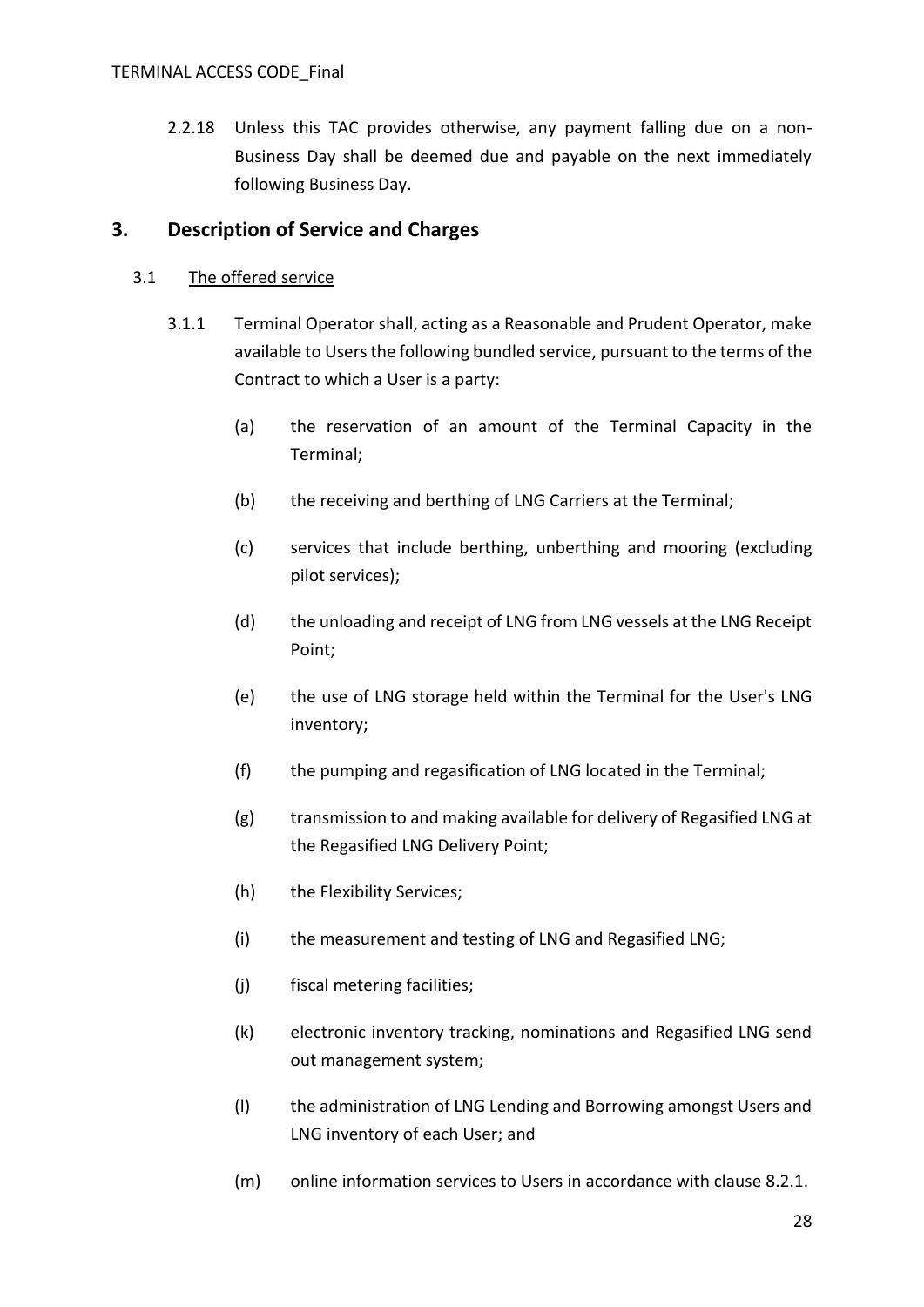(collectively, the "**Service**").

#### <span id="page-28-0"></span>3.2 Additional Services

3.2.1 From time to time, Terminal Operator and a User may agree that Terminal Operator will make available additional services to a User pursuant to the terms of a separate agreement entered into with respect to such additional services. That agreement shall be signed between the Terminal Operator and the User before the commencement of the service. Details of the available additional services are presented in Terminal Operator's Website.

## 3.3 Charges

- 3.3.1 The tariff charged pursuant to the Contracts and the Tariff Code shall include all costs associated with providing the Service.
- 3.3.2 Subject to clause [3.2,](#page-28-0) Terminal Operator shall not be responsible for any charges and costs incurred by Users outside of the scope of the Service or outside the Boundary Limits of the Terminal, and each User shall be directly responsible for payment of such charges and costs.

## **4. Capacity and Annual Plan**

## 4.1 Capacity reservation

- 4.1.1 Each Long-Term User shall reserve TUA Reserved Capacity pursuant to a TUA.
- 4.1.2 If an existing Long-Term User wishes to increase the total amount of such Long-Term User's TUA Reserved Capacity to be used in the next Contract Year, such Long-Term User will have to either:
	- (a) agree a revision of their existing TUA with Terminal Operator, as provided herein and in the relevant TUA, or
	- (b) reserve Spot Cargo Service through an SCA.

#### 4.2 Long-Term Users' entitlement to Reserved Capacity

- 4.2.1 Long-Term Users are entitled to request and receive in the Annual Plan:
	- (a) an annual levelised Daily Planned Sendout up to the Long-Term User's TUA Reserved Capacity;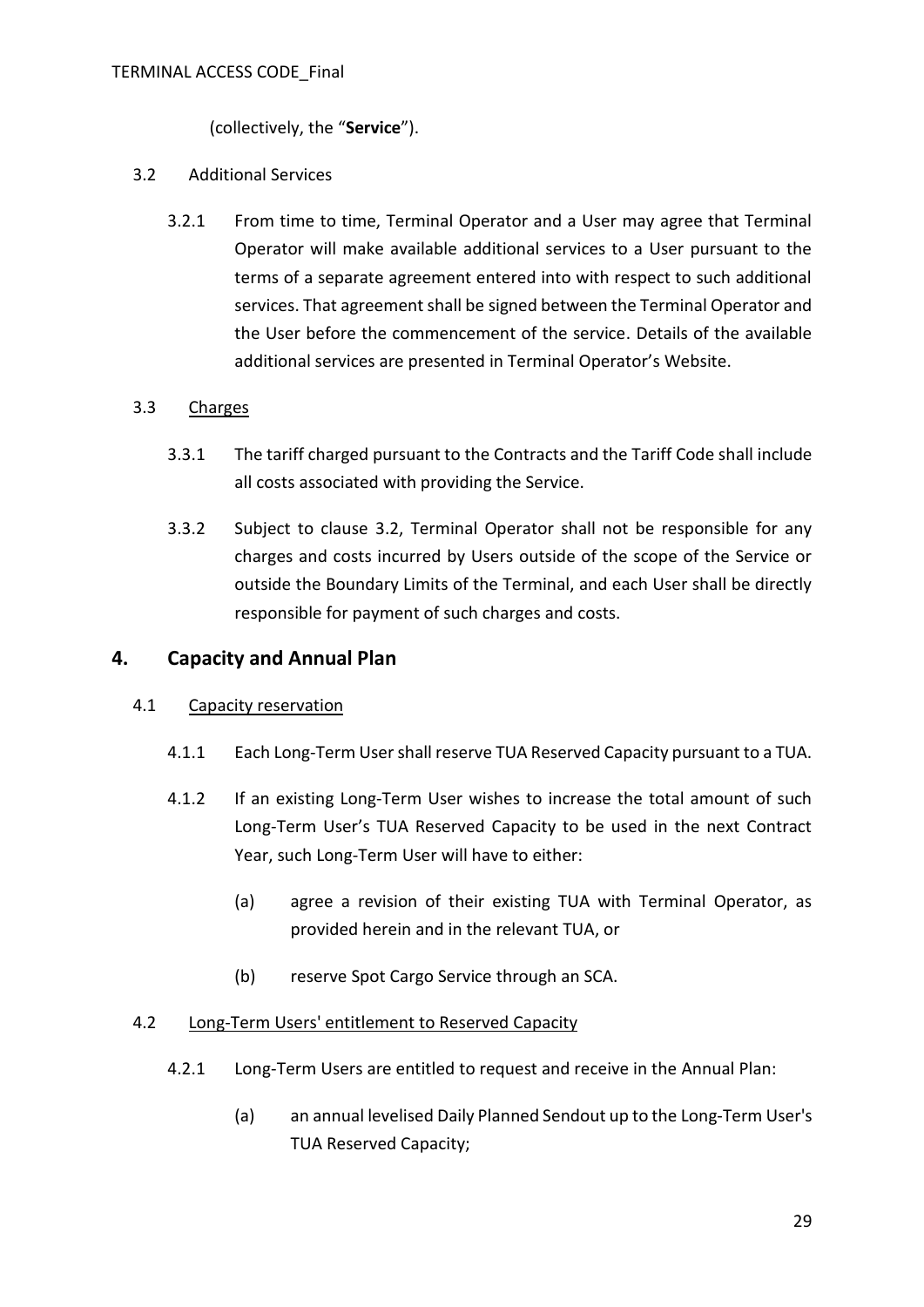- (b) Upward Flex on certain Days, such request being granted in whole or in part subject to the rights and limitations as set out in this TAC and in the TC; and
- (c) Downward Flex on any and all Days.
- 4.2.2 Once a Long-Term User has released Unused Capacity then such Long-Term User shall have no further rights in relation to such Unused Capacity for the next Contract Year. The Long-Term User will still be liable to the obligations arising from the TUA that has been executed between the Terminal Operator and the Long-Term User, for the total TUA Reserved Capacity subject to clause [4.2.3.](#page-29-1)
- <span id="page-29-1"></span>4.2.3 Such Unused Capacity can be subsequently sold by the Terminal Operator to another party but only once the Unreserved Capacity on any one day has been fully sold by the Terminal Operator, either as a Long-Term Service or a Spot Cargo Service. In case the Unused Capacity of any Long-Term User is sold by the Terminal Operator, that Long-Term User shall pay an administrative fee that will be described in the Tariff Code for such sale.
- 4.2.4 The nominations of a Long-Term User for Daily Planned Sendout for the next Contract Year shall not in any way affect the Long-Term User's TUA Reserved Capacity for subsequent Contract Years.

## <span id="page-29-0"></span>4.3 Annual Plan – Process

- 4.3.1 Prior to the start of the Annual Plan process, not later than 31 of May each year, Terminal Operator shall provide to Long-Term Users:
	- (a) the Forecast Retainage for the next Contract Year;
	- (b) the Preliminary Terminal Maintenance Plan; and
	- (c) the precise calendar dates for the forthcoming Annual Plan process, in accordance with the milestones set out in this clause [4.3.](#page-29-0)
- 4.3.2 The Annual Plan process will proceed in 4 stages, in the period commencing the beginning of June until the end of August, to prepare the Annual Plan for the next Contract Year ("**AP Process**"). The output of the process is a finalised Annual Plan for the next Contract Year:
	- (a) Stage 1 Preliminary Annual Plan;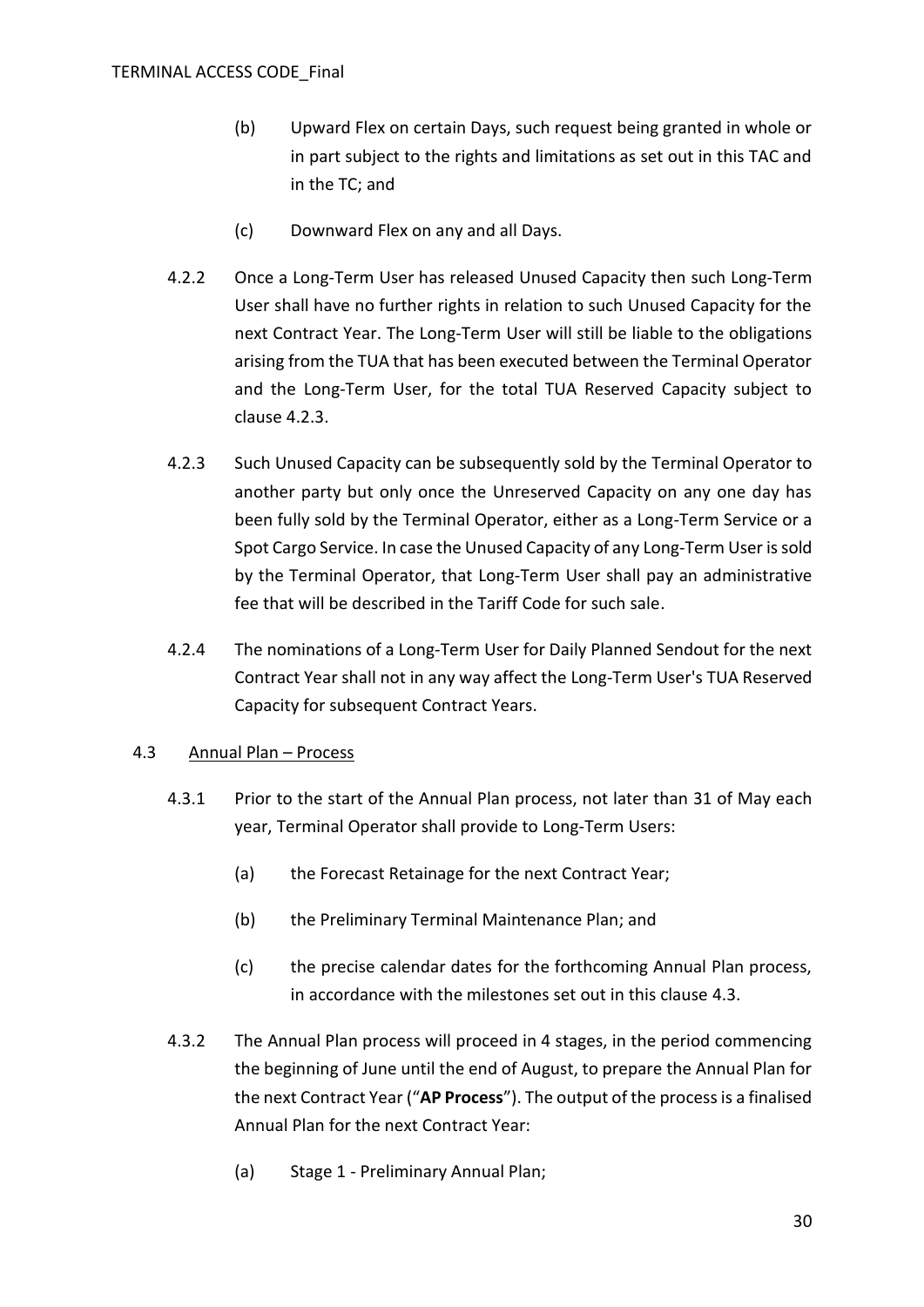- (b) Stage 2 Capacity allocation mechanism in systems downstream of the Terminal;
- (c) Stage 3 Finalisation of Annual Plan; and
- (d) Stage 4 Confirmation of Guarantee arrangements.
- 4.3.3 Stage 1 Preliminary Annual Plan
	- (a) Long-Term Users are required to submit to Terminal Operator by  $7<sup>th</sup>$ June:
		- (i) a preliminary Requested Annual Cargo Delivery Schedule (ReqACDS),
		- (ii) a preliminary Requested Send Out Schedule (ReqSOS), and
	- (b) Terminal Operator will provide a first draft of a preliminary Annual Plan to each Long-Term User by  $21<sup>st</sup>$  June. The preliminary Annual Plan will provide each Long-Term User with:
		- (i) a preliminary Daily Planned Sendout profile for that Long-Term User, being a preliminary Daily Planned Sendout for each day of the next Contract Year,
		- (ii) the preliminary LNG Cargo Slot dates for that Long-Term User,
		- (iii) the Forecast Retainage; and
		- (iv) initial feedback to that Long-Term User in relation to any Flexibility they may have requested in the ReqSOS noting that (a) if requests for Flexibility exceed available Terminal Capacity for a particular Day or Days then Terminal Operator may not be able to accommodate all requests for Flexibility, and, (b) Long-Term User requests for their TUA Reserved Capacity or for Downward Flex will be given priority before any requests for Upward Flex can be considered, and, (c) requests for Upward Flex will be prioritised in accordance with a process, to be defined in the TC*.*
	- (c) Terminal Operator will provide the Terminal Maintenance Plan by  $30<sup>th</sup>$ of June.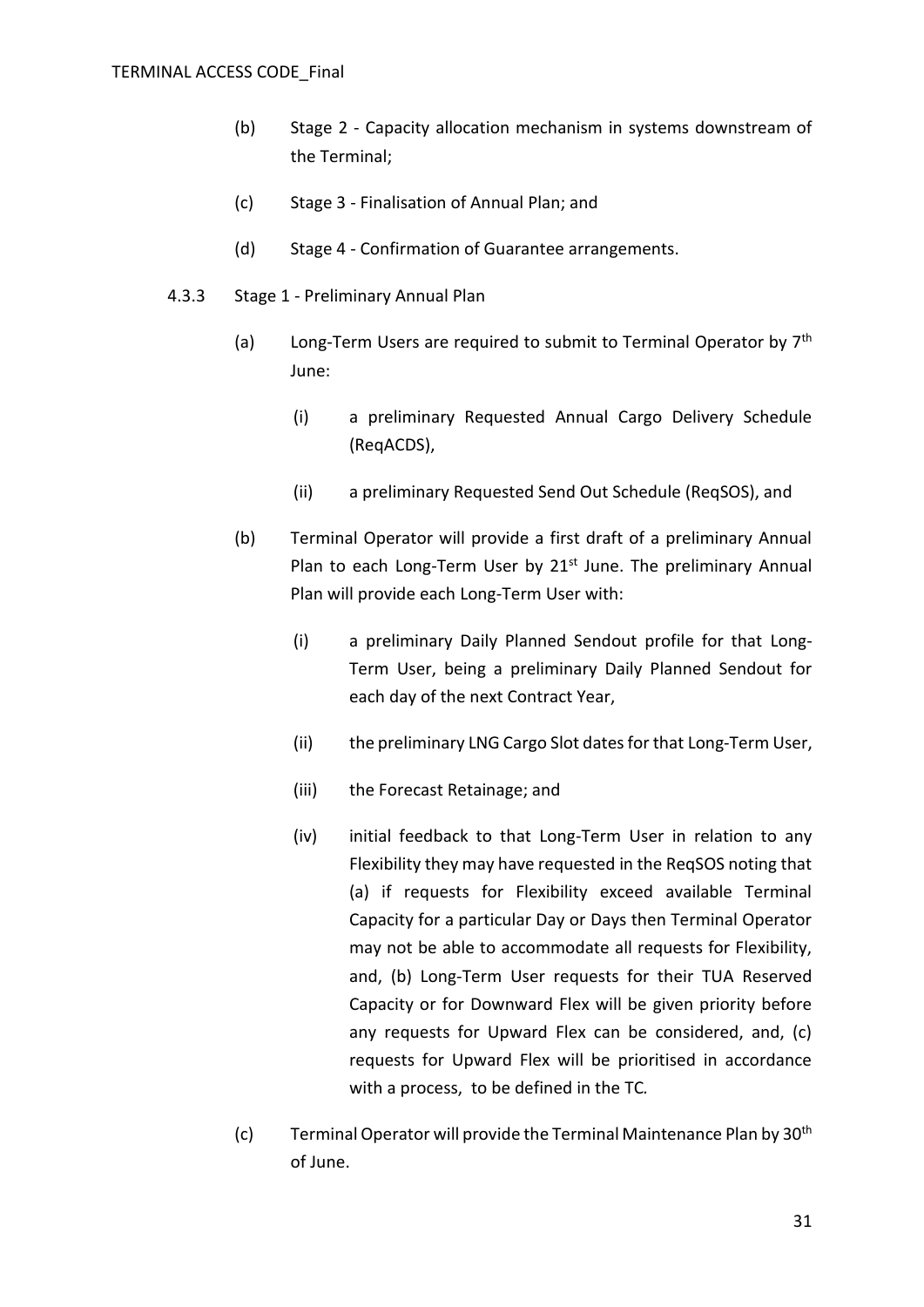- 4.3.4 Stage 2 Capacity allocation mechanism in systems downstream of the Terminal and firm submissions from Long-Term Users
	- (a) By  $31^{st}$  July, Long-Term Users are required to submit to Terminal Operator:
		- (i) their revised ReqACDS and ReqSOS, consistent with the Downstream Rights they have secured pursuant to applicable capacity allocation mechanism ; and
		- (ii) such guarantee(s) as are required pursuant to the IUA [\(Annex](#page-90-0)  [A\)](#page-90-0), to support Inter-User Guarantee requirements.
	- (b) Should a Long-Term User not provide a guarantee in accordance with paragraph (ii) above by  $31<sup>st</sup>$  of July then the Long-Term User will lose its right to its TUA Reserved Capacity for the next Contract Year (such lost TUA Reserved Capacity to be used in the calculation of Unused Capacity); however, such Long-Term User will still be required, pursuant to the TUA, to pay the Capacity Fees for that next Contract Year.
- 4.3.5 Stage 3 Finalisation of the Annual Plan
	- (a) Terminal Operator will review the revised ReqACDS and ReqSOS submitted by Long-Term Users.
	- (b) During this review process, Terminal Operator will consult with Long-Term Users and
		- (i) may suggest possible amendments to their submitted revised ReqACDS and ReqSOS; and
		- (ii) will notify the User of the specific LNG Cargo Arrival Window for each AP LNG Cargo.
	- (c) Terminal Operator will take into account Long-Term Users preference where practical and consistent with the Annual Plan Criteria.
	- (d) Following the review process, the Terminal Operator, acting as prudent and reasonable operator, shall finalise the Annual Plan, subject to further amendments pursuant to clause [4.3.6,](#page-32-0) in its sole discretion without further amendments by a Long-Term User.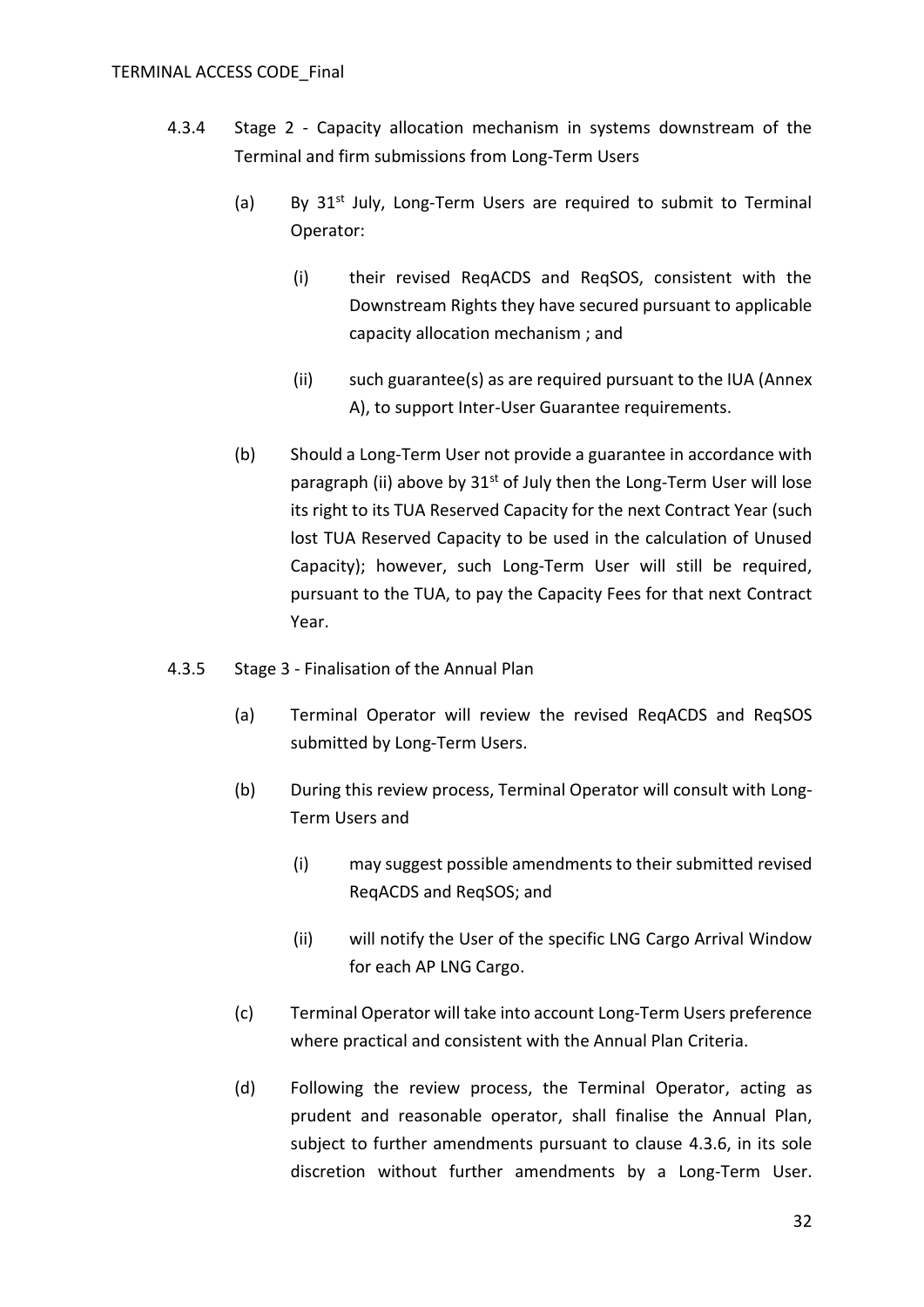Furthermore, Terminal Operator may further optimise the AP through considering auction of individual slots. Terminal Operator will seek to issue the finalised Annual Plan to all Long-Term Users no later than 1<sup>st</sup> September.

- <span id="page-32-1"></span><span id="page-32-0"></span>4.3.6 Stage 4 - Confirmation of Guarantee arrangements.
	- (a) Following issuance of the finalised Annual Plan, to the extent that a Long-Term User is required to issue a revised Inter-User Guarantee, such Long-Term User shall provide to Terminal Operator within fourteen (14) Days of such Annual Plan issuance ("**Guarantee Confirmation Deadline**"), a revised final form of the Inter-User Guarantee in compliance with the requirements under the IUA.
	- (b) Should a Long-Term User fail to provide, to the extent required, a final form of Inter-User Guarantee by the Guarantee Confirmation Deadline, then such Long-Term User will lose its right to its TUA Reserved Capacity for the forthcoming Contract Year (such lost TUA Reserved Capacity to be used in the calculation of Unused Capacity); however, the Long-Term User will still be required, pursuant to the TUA, to pay the Capacity Fees for that forthcoming year.
	- (c) In the event of such a failure of a Long-Term User as set out in subclause [\(b\)](#page-32-1) above, Terminal Operator will revise the Annual Plan and provide an updated finalised Annual Plan to the other Long-Term Users by 30<sup>th</sup> September which shall account for the cancellation of Daily Planned Capacity for the Long-Term User that did not comply with the Inter-User Guarantee requirements.

## 4.4 Annual Plan – Long-Term User's Input

- <span id="page-32-2"></span>4.4.1 Preparation of Requested Send Out Schedule (ReqSOS)
	- (a) Each Long-Term User shall specify its requested Daily Planned Sendout for each Day of the next Contract Year. Long-Term Users starting point is the TUA Reserved Capacity.
	- (b) Long-Term Users may request variations to the TUA Reserved Capacity as follows:
		- (i) On any Day, a Long-Term User may request Downward Flex;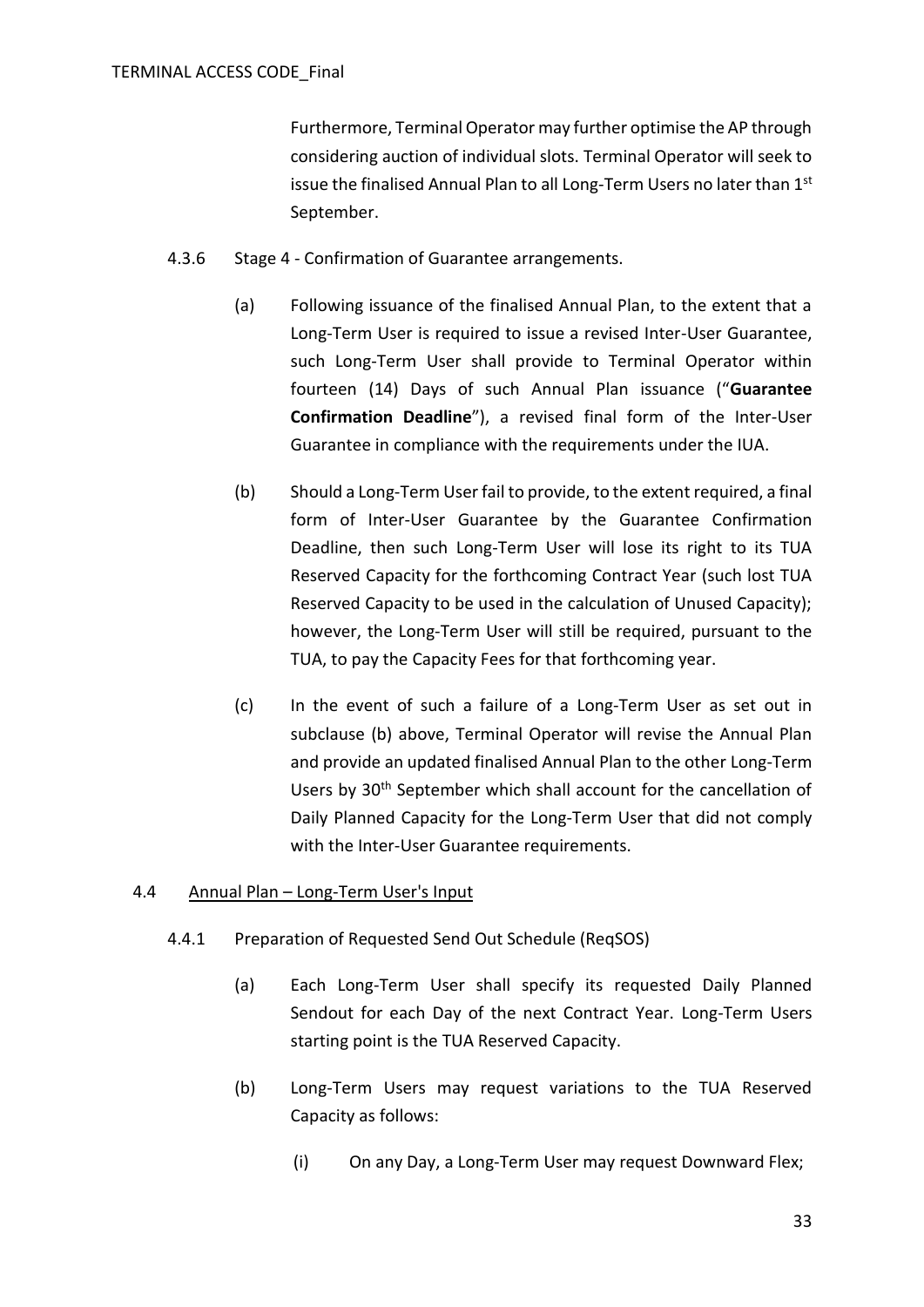- <span id="page-33-0"></span>(ii) On any Day, and provided that there is Unreserved Capacity for that Day as advised by the Terminal Operator during the Annual Plan process, a Long-Term User may request Upward Flex;
- (iii) The Flexibility requested by a Long-Term User pursuant to subclaus[e \(i\)](#page-32-2) and [\(ii\)](#page-33-0) above is available to be requested to the extent that for that Long-Term User the sum of such Long-Term User's requested AP Daily Planned Sendout for each Day in the Contract Year is less than or equal to the sum of such Long-Term User's TUA Reserved Capacity for each Day of the Contract Year; and
- (iv) A Long-Term User's Upward Flex requests must also indicate if the Long-Term User is willing to either: (a) accept modifications by Terminal Operator to the request, which will enable Terminal Operator to offer some but not all of the requested Upward Flex, or (b) not accept modifications so that the Upward Flex request is inflexible and should only either be accepted in full by Terminal Operator or be declined in full by Terminal Operator if unable to accommodate fully.
- 4.4.2 Preparation of Requested Annual Cargo Delivery Schedule (ReqACDS)
	- (a) Each Long-Term User shall specify the following information in such Long-Term User's ReqACDS:
		- (i) the number of LNG Cargos to be delivered in the next Contract Year;
		- (ii) the LNG volume (in  $m<sup>3</sup>$ ) intended to be unloaded at the Terminal for each requested LNG Cargo, which volume shall not be greater than the Maximum LNG Cargo Size or less than the Minimum LNG Cargo Size;
		- (iii) the expected LNG Cargo Energy Content (in kWh) for each requested LNG Cargo; and
		- (iv) the requested month for each LNG Cargo Slot for delivery for each requested LNG Cargo.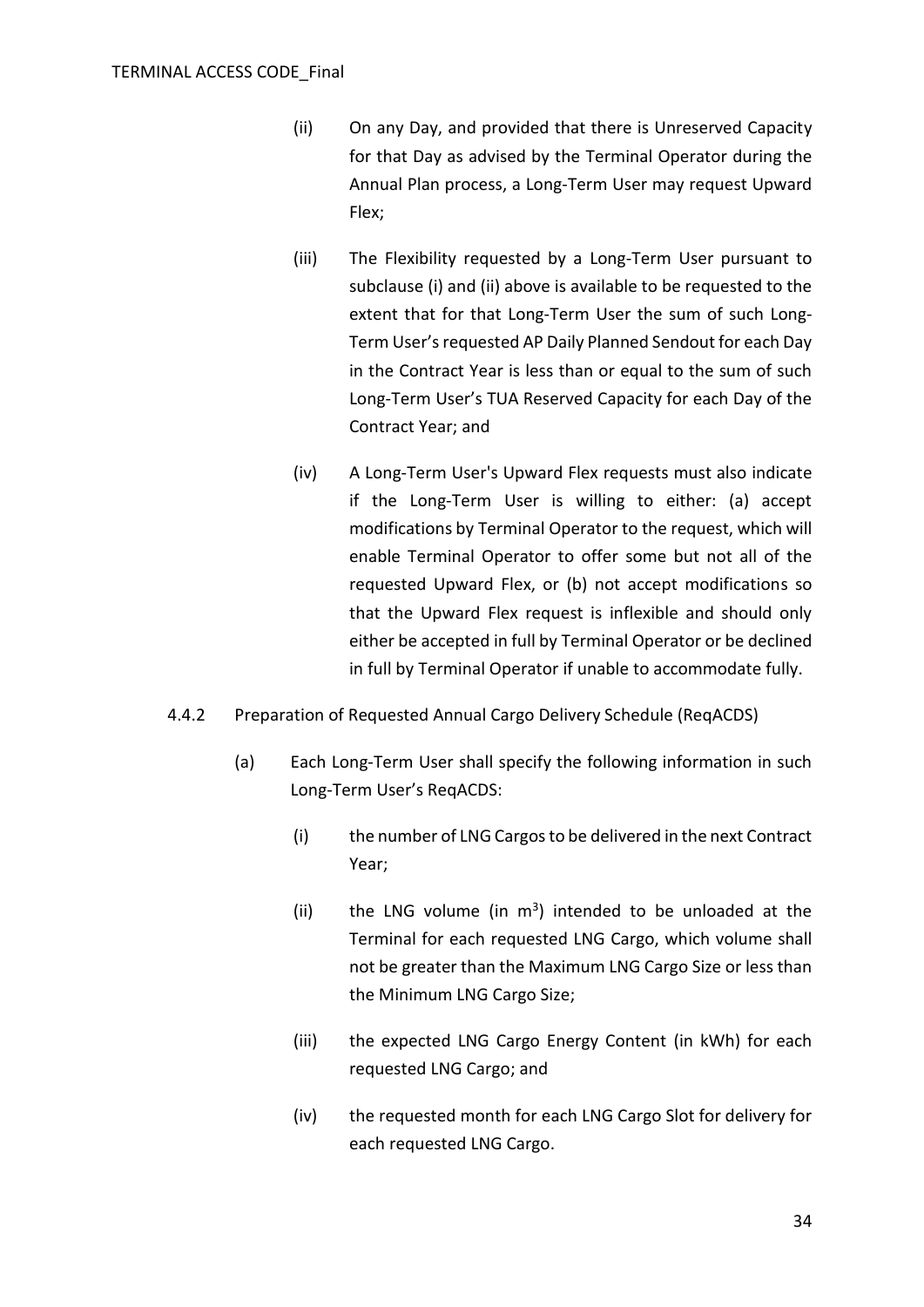- (b) LNG Cargo Slots requested should be reasonably and nondiscriminatorily distributed to align with the ReqSOS.
- (c) Relationship between ReqACDS and ReqSOS: Each Long-Term User shall match its LNG Volumes Unloaded in the ReqACDS and its LNG Volumes Regasified in the ReqSOS.

## 4.5 Criteria Guiding the Terminal Operator's Annual Plan determination

4.5.1 The Terminal Operator shall be guided in its preparation of the Annual Plan by the Annual Plan Criteria and shall act impartially when finalising both a preliminary Annual Plan and when finalising the Annual Plan. In the event of a request from RAE, the Terminal Operator shall brief RAE on the process and considerations that have shaped the finalised Annual Plan. The final Annual Plan shall be the sole decision of the Terminal Operator respecting the requirements of the TAC.

#### <span id="page-34-0"></span>4.6 Revision of Annual Plan by Terminal Operator

- 4.6.1 Provided that (i) all Long-Term Users comply with the LNG Cargo Slot Confirmed Schedule and, (ii) there are no unexpected downstream capacity constraints or Terminal Technical and Operational Constraints impacting the AP Daily Planned Sendout, and (iii) the Service is not suspended for a Long-Term User, then the Annual Plan shall not be revised following confirmation of the finalised Annual Plan at the end of the AP Process.
- 4.6.2 Notwithstanding clause [4.6.1,](#page-34-0) Terminal Operator may revise, including the cancellation of one or more AP LNG Cargos, and reissue the Annual Plan in respect of the remaining period of the applicable Contract Year, in the event of:
	- (a) a Failed LNG Cargo Event;
	- (b) any Terminal Technical and Operational Constraints or unexpected downstream constraints;
	- (c) a Long-Term User failing to replace their Inter-User Guarantee in accordance with the IUA after it has been called upon;
	- (d) the Service to a Long-Term User being suspended; or
	- (e) a Long-Term User Termination Event.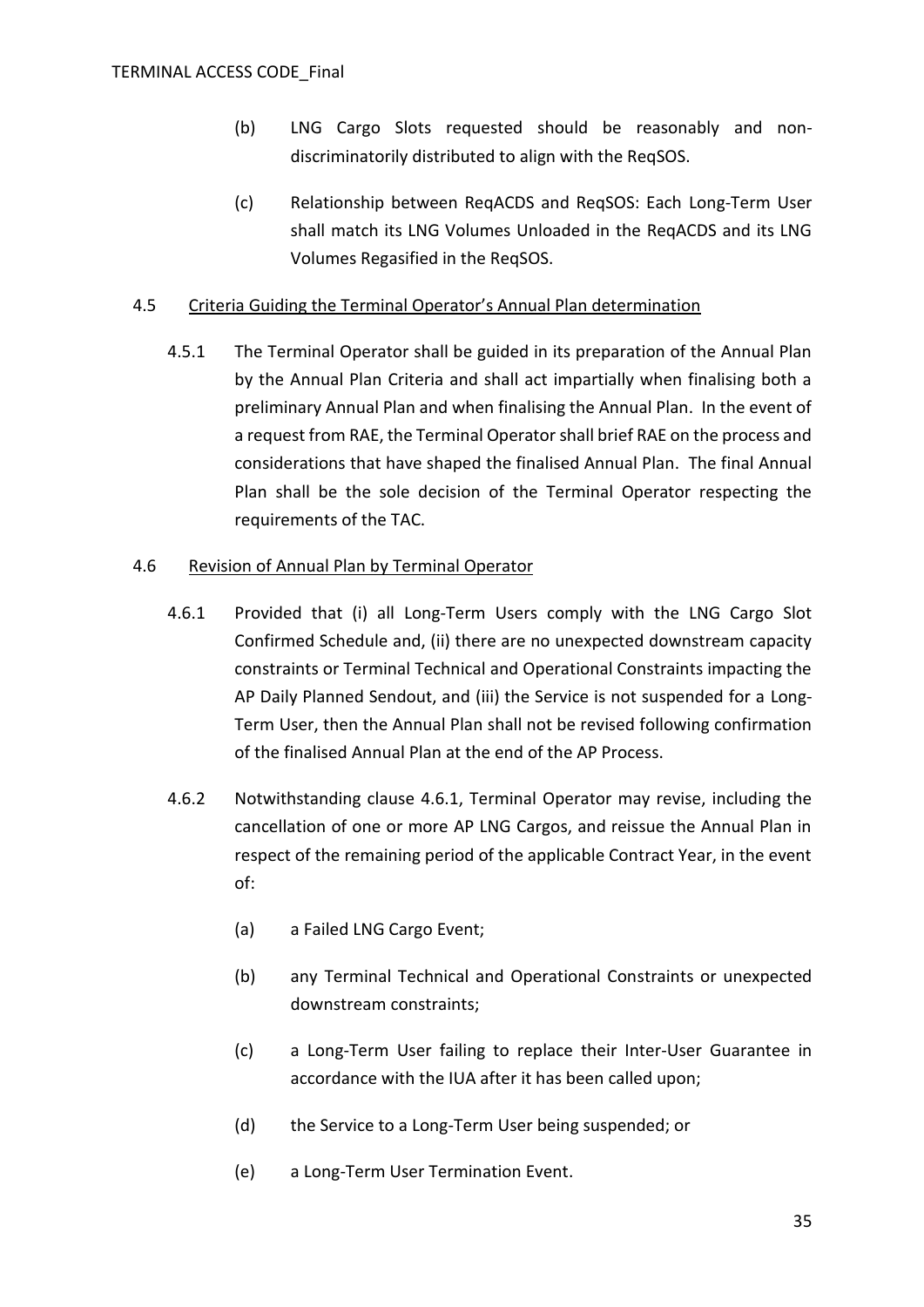4.6.3 In such a situation, Terminal Operator shall notify Long-Term Users as soon as reasonably possible when Terminal Operator has determined that such a revision will be necessary.

# <span id="page-35-1"></span>**5. Post Annual Plan flexibility and secondary trading of Capacity**

### 5.1 Secondary trading of capacity – Bilateral Trades

- 5.1.1 Following the finalisation of the Annual Plan, Long-Term Users may revise their Daily Planned Sendout for any Day of the Contract Year of such Annual Plan through Bilateral Trades as further described in this clause [5.](#page-35-1)
- 5.1.2 Such Bilateral Trades may be in the form of:
	- (a) an exchange of Daily Planned Sendout (whereby the traded Daily Planned Sendout must be reciprocal and matching between the two parties to the trade); or
	- (b) a transfer (sale) of Daily Planned Sendout.

Each Bilateral Trade must result in there being no net revision to the overall AP Daily Planned Sendout for all the Long-Term Users as set out in the Annual Plan.

- 5.1.3 Only Long-Term Users are permitted to sell their TUA Reserved Capacity via a CEA, but any User or any approved Third Party, may receive TUA Reserved Capacity via a CEA.
- 5.1.4 Spot Cargo Users are permitted to sell their SCA reserved capacity via a CEA.
- 5.1.5 Bilateral Trades involving a Third Party shall be subject to Terminal Operator approval in accordance with clause [5.3.](#page-36-1)

## 5.2 Capacity Exchange Agreement

- 5.2.1 Any secondary trade of Daily Planned Sendout shall be made pursuant to a CEA among such Users and Terminal Operator.
- <span id="page-35-0"></span>5.2.2 The CEA shall only permit trading of Daily Planned Sendout (being AP Daily Planned Sendout or Spot Daily Planned Sendout as the case may be ("**CEA Sendout**") and will not involve the trading of an AP LNG Cargo, Spot Cargo or an LNG Cargo Slot.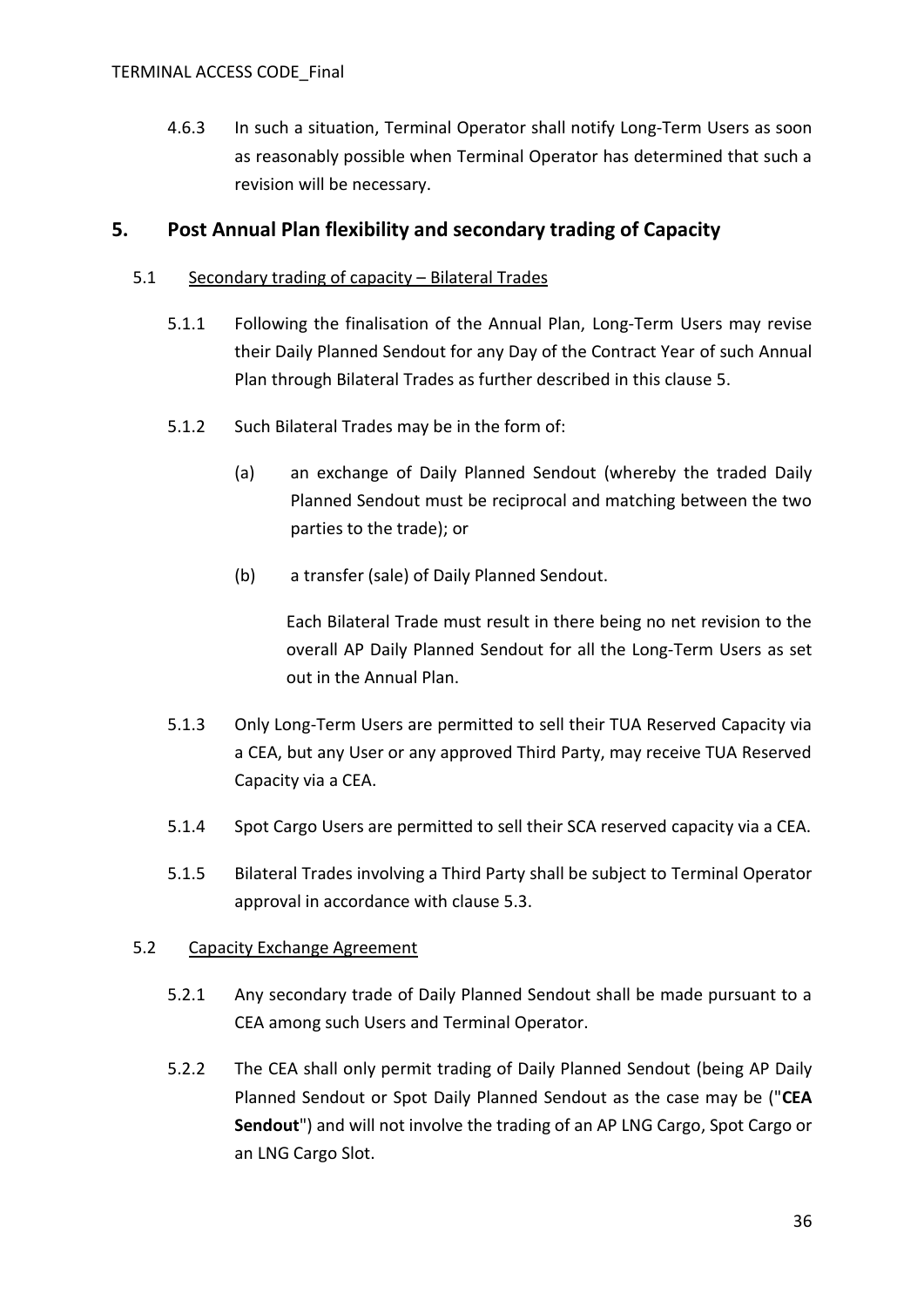- 5.2.3 A User (as applicable) that intends to sell CEA Sendout ("**Original User**") at all times shall retain the primary rights and obligations under its TUA, SCA and IUA (as applicable) with Terminal Operator and the corresponding rights and obligations under this TAC, save that the counterparty, purchasing the CEA Sendout ("**Capacity Exchange User**"), will be transferred the rights and obligations with respect to:
	- (a) the Daily Planned Sendout transferred to a Capacity Exchange User under a CEA;
	- (b) daily Nominations pursuant to clause [7.1.1;](#page-38-0)
	- (c) operational notices with respect to the Daily Planned Sendout; and
	- (d) such other informational exchange as may be required to enable Terminal Operator to comply with Applicable Law.

## 5.3 Bilateral trades with a Third Party

A bilateral trade with a Third Party shall only be permitted where the Third Party has received Terminal Operator's prior approval to become a Capacity Exchange User for the purposes of the TAC. Such approval shall be contingent on the satisfaction of the requirements to be published on Terminal Operator's Website. Such approval shall not be unreasonably withheld or delayed.

## **6. Marketing of capacity and Spot cargos**

## 6.1 Marketing of Unreserved Capacity and Unused Capacity

- 6.1.1 Subject to clause [6.1.4,](#page-37-0) Terminal Operator may market Unreserved Capacity at any time as Long-Term Service through market-based arrangements (such as open season procedures or auctions or First-Come-First-Serve principle etc.).
- 6.1.2 Terminal Operator will market Terminal Capacity according to the following procedure:
	- (a) Terminal Operator shall publish information on available Terminal Capacity and the available Spot LNG Cargo Slots in Terminal Operator's Website or another publicly available electronic system at the start of each Contract Year, and shall promptly update the available Terminal Capacity throughout each Contract Year;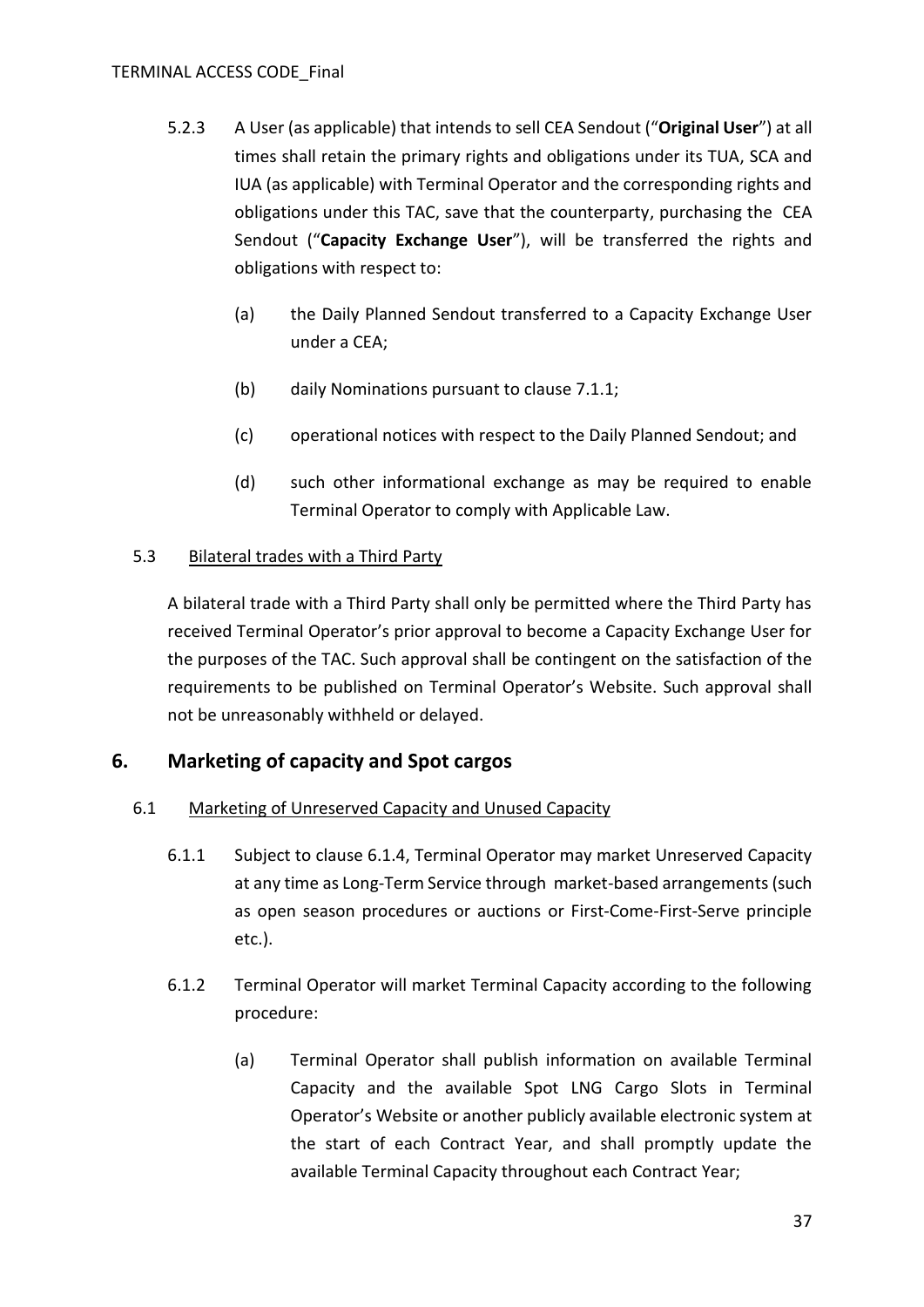- (b) potential Users may submit a request for Long-Term Service or Spot Cargo Service as provided for in this TAC; and
- (c) Users that reserve Long-Term Service that commence in the subsequent Contract Year must enter into a TUA prior to the date required in clause [6.2.1.](#page-37-1) Users that reserve a Spot Cargo Service must enter into a SCA prior to utilizing any Terminal Capacity.
- 6.1.3 Terminal Operator may package together Unreserved Capacity and Unused Capacity and may regularly market such capacity as Spot Cargo Service.
- <span id="page-37-0"></span>6.1.4 Terminal Operator shall not commit to Long-Term Service that have been requested to start either (i) in the current Contract Year, or (ii) in the next Contract Year once the Annual Plan process has started.
- 6.1.5 Following finalisation of the Annual Plan the Terminal Operator shall commence marketing as Spot Cargo Service any Unreserved Capacity and any Unused Capacity (arising from the completed Annual Plan process) for the next Contract Year.
- 6.1.6 Terminal Operator may actively market and commit to Spot Cargo Service at any time, excluding during the Annual Plan Process, for the next Contract Year.
- 6.1.7 Terminal Operator may actively market and commit to Spot Cargo Service, any Unused Capacity and any Unreserved Capacity at any time for the current Contract Year.

## <span id="page-37-1"></span>6.2 Entitlement to participate in the Annual Plan process

- 6.2.1 New Users seeking to reserve Long-Term Services will have to enter into a binding TUA and all other required Contracts and TUA's Guarantees prior to the formal commencement of the Annual Plan process for the next Contract Year, and no later than 31 May of the Contract Year in which the Annual Plan process is beginning.
- 6.2.2 New Users may access a Spot Cargo Service for the current and the next Contract Year pursuant to one or more SCAs and all required Contracts and Guarantees at any time.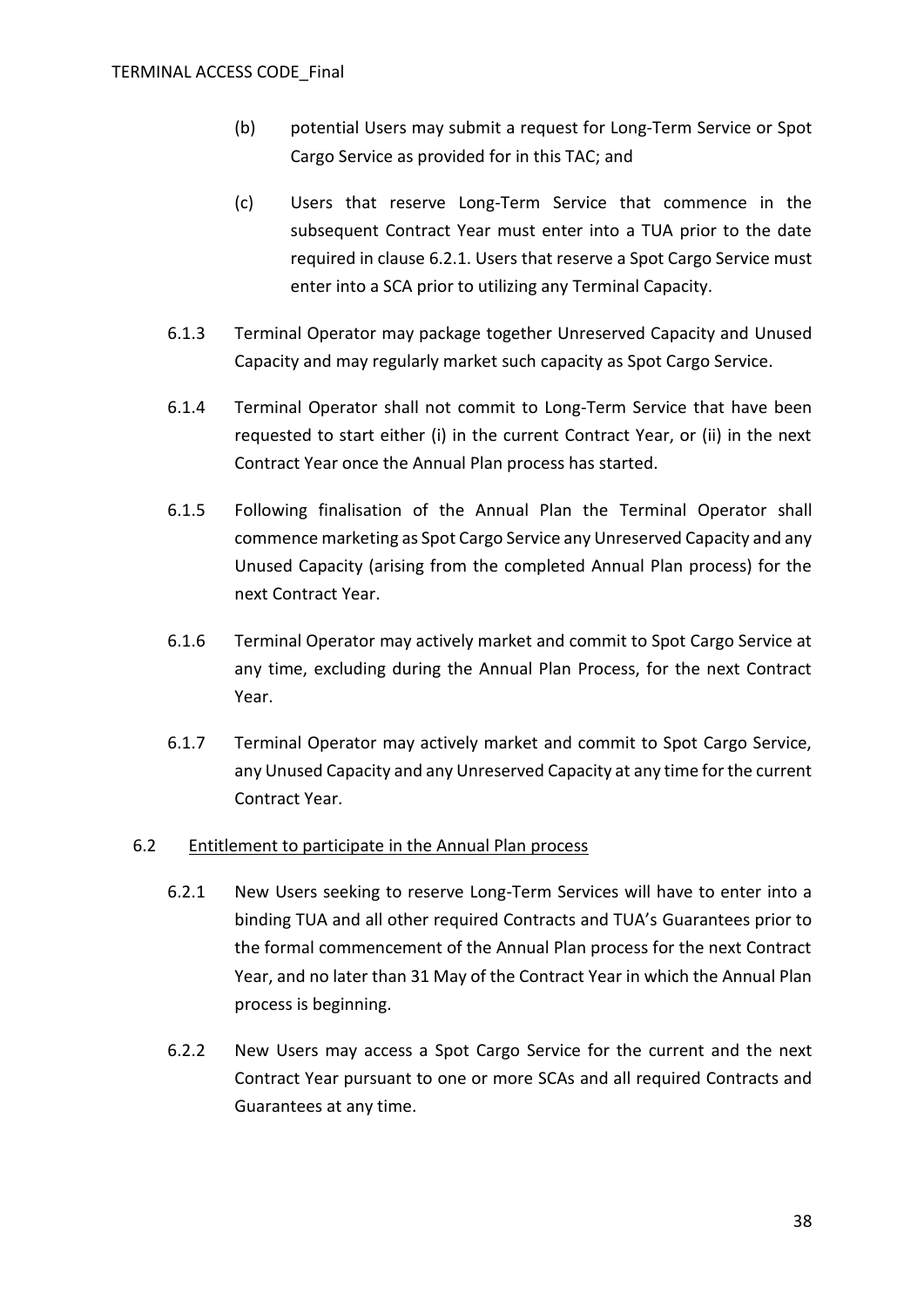## <span id="page-38-1"></span>6.3 Spot Cargo

- 6.3.1 Subject to this clause [6.3,](#page-38-1) Terminal Operator shall accept from a Spot Cargo User an LNG Cargo, which shall not be an AP LNG Cargo ("**Spot Cargo**") at any time that there is both:
	- (a) availability of Terminal Operator to provide a Spot LNG Cargo Slot; and
	- (b) adequate Unreserved Capacity and/or Unused Capacity and/or Peaking Capacity that the Terminal Operator has available at the time.
- 6.3.2 A Spot Cargo User will be required to enter into a SCA and provide any documentary requirements, including any Guarantee required under the SCA and confirmation of adequate Downstream Rights.
- 6.3.3 The LNG Cargo Volumeand the Spot Daily Planned Sendout will be scheduled so as not to cause any changes to the Daily Planned Sendout for other Long-Term Users.
- 6.3.4 A Spot Cargo User will receive the LNG Cargo Volume in a period, which is subject to Terminal Technical and Operational Constraints. Such Spot Cargo User may be required to Borrow LNG before the Spot Cargo arrives at the Terminal. Such Spot Cargo User may be required to Lend LNG after the Spot Cargo arrives. Such Borrowing and Lending shall result in a net zero LNG Position in relation to such Spot Cargo User once all of the Spot Cargo Volume has been made available to the Spot Cargo User as Regasified LNG.
- 6.3.5 At least 10% of the aggregated on an annual basis Terminal Capacity shall be reserved for Spot Cargo Services and marketed through market-based arrangements (such as open season procedures or auctions or First-Come-First-Serve principle etc.) while always maximising the use of the Terminal.

# **7. Nominations and Regasified LNG**

## <span id="page-38-0"></span>7.1 Nominations

- 7.1.1 Nominations Annual Plan or SCA as applicable
	- (a) Users are deemed to have issued daily nominations to Terminal Operator in accordance with the AP Daily Planned Sendout for each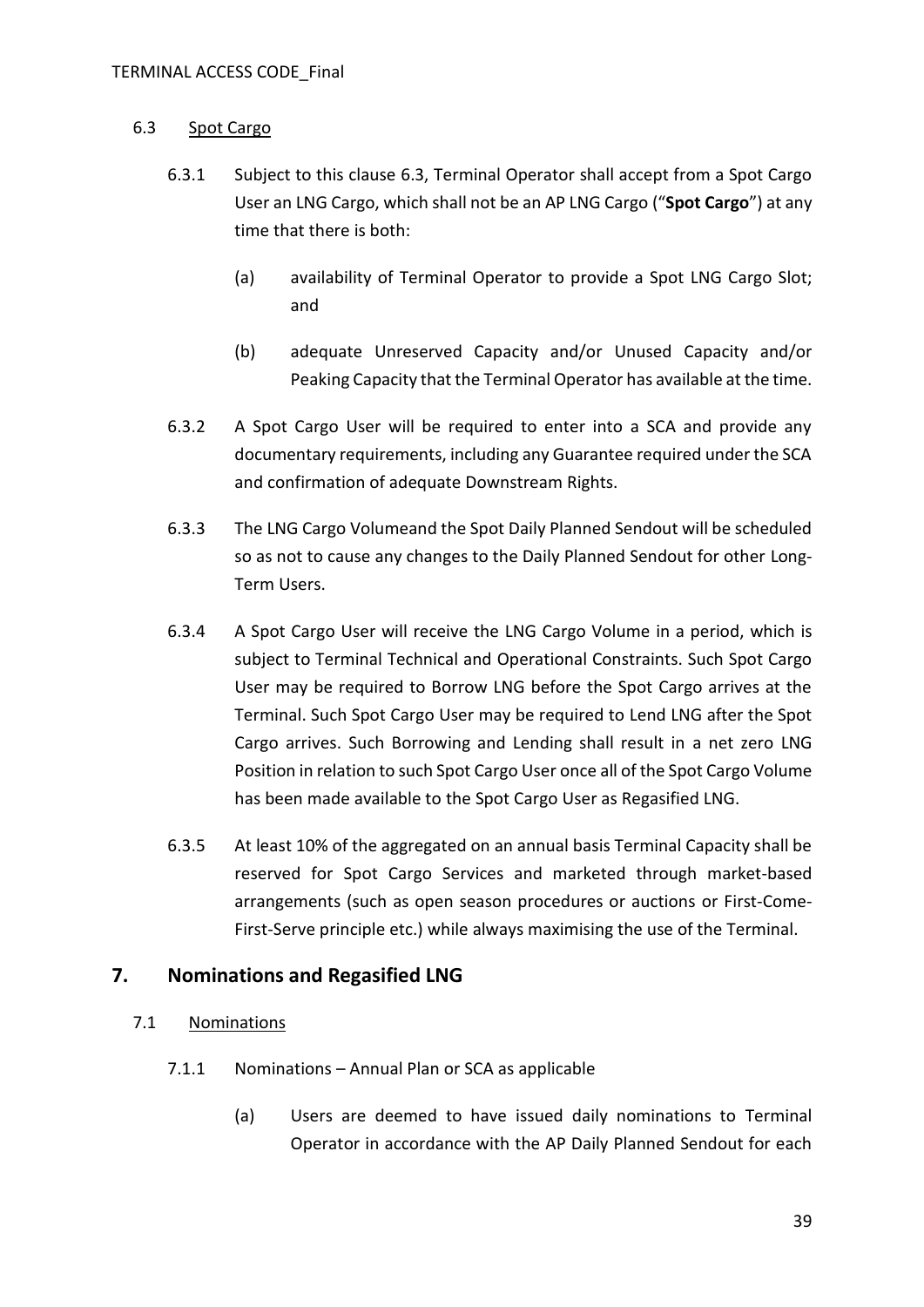Day under the finalised Annual Plan or SCA as applicable ("**Nominations**").

- (b) Users are not required to submit daily, weekly or monthly nominations once the Annual Plan or SCA as applicable is finalized if their intended Daily Planned Sendout is in accordance with the Annual Plan Sendout Schedule or SCA as applicable.
- (c) Users are required to provide downstream counter party information and any other relevant information for each Day in accordance with the Interconnection Agreement.
- 7.1.2 Revised Nominations Flexibility Services and Bilateral Trades

In the case of a revision to one or more User's Daily Planned Sendout that have been approved by Terminal Operator and which arose from the provision of Flexibility Services or Bilateral Trades, then a Revised Nomination request from such User(s) will be deemed to have been made and the approval of the Revised Nomination by the Terminal Operator will have been deemed to have been given.

7.1.3 Revised Nominations – Timing

A User is entitled to request a Revised Nomination in respect of a Day, provided that such Revised Nomination is received no later than 15:00 prior to the start of such Day. Terminal Operator will notify the User by 17:00 if such Revised Nomination is accepted as an Approved Revised Nomination.

## 7.2 Downstream Rights

- 7.2.1 Downstream Rights Users
	- (a) Users are required to have sufficient Downstream Rights that will enable their Daily Planned Sendout and their Prevailing Nomination to be accepted.
	- (b) Terminal Operator will make available Regasified LNG to a User, but only to the extent of the Downstream Rights of that User, subject to Terminal Technical and Operational Constraints and the successful completion of the matching process with the Downstream Operator pursuant to the Interconnection Agreement.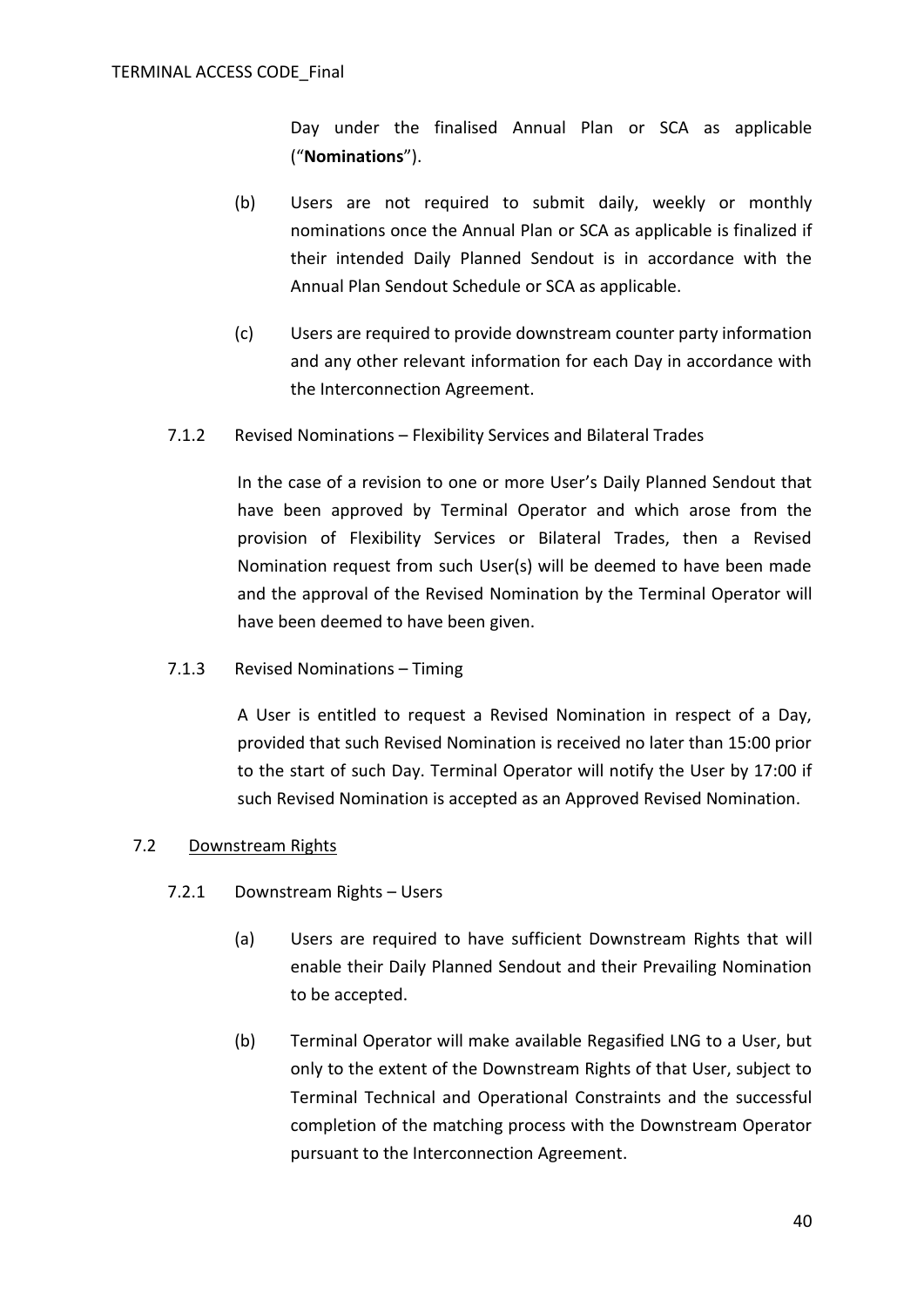- <span id="page-40-1"></span>7.2.2 Downstream coordination with the Downstream Operator
	- (a) Terminal Operator and the Downstream Operator will exchange User nomination information, including any changes in the Prevailing Nomination, on a daily and hourly basis pursuant to the Interconnection Agreement to enable the matching of Terminal Operator nomination and Downstream Operator nomination in relation to each User.
	- (b) Terminal Operator shall exercise its best endeavours to conclude in an Interconnection Agreement with the Downstream Operator:
	- (i) a common set of nomination adjustment rules in the event of a mismatch of nominations, and,
	- (ii) a common set of Regasified LNG allocation rules for the end of Day volume that has physically flowed.

## <span id="page-40-3"></span><span id="page-40-0"></span>7.3 Regasified LNG Allocations

- 7.3.1 Terminal Operator will maintain an ongoing account, for each User and for the Terminal operation as a whole, of Daily Actual Sendout attributable to each such User and for the Terminal as a whole. This information will be made available to each User in Terminal Operator's electronic system, on a daily basis.
- 7.3.2 The User will be allocated Regasified LNG in accordance with [7.2.2\(b\)\(ii\).](#page-40-0)
- 7.3.3 If, on a given Day, there is a disruption in communication between Terminal Operator and the Downstream Operator set out in clause [7.2.2,](#page-40-1) the actual Regasified LNG for such Day will be allocated to Users on a pro rata basis with reference to such Users' respective Prevailing Nomination.
- 7.3.4 Any variation in actual Regasified LNG for a given Day relative to the aggregate of all Users' Prevailing Nominations shall be allocated, for purposes of Regasified LNG accounting, among all Users in proportion to their respective Prevailing Nominations.
- <span id="page-40-2"></span>7.3.5 Any Evacuation Gas that arises from a Failed LNG Cargo Event will be allocated to the User causing the Failed LNG Cargo Event.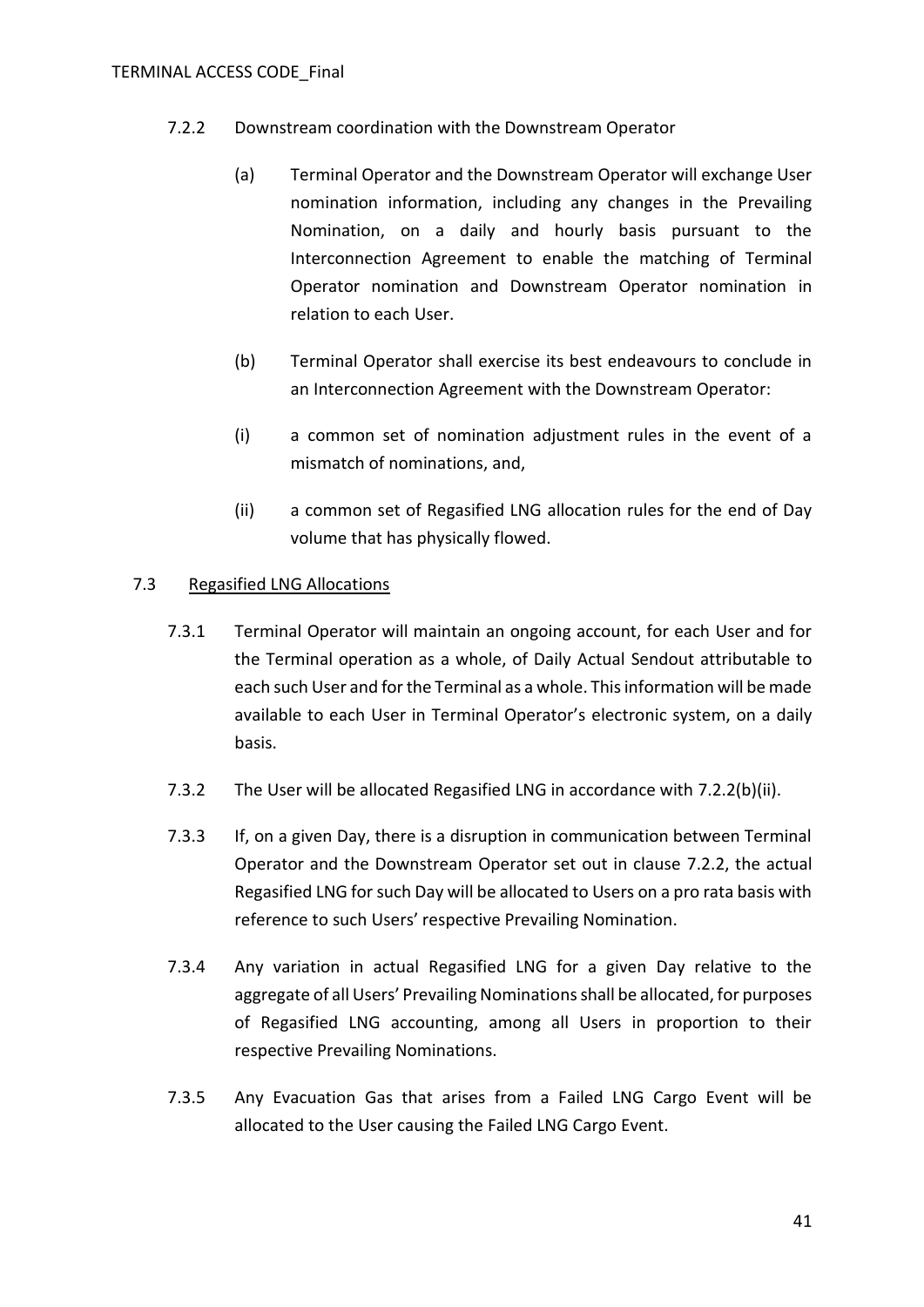- <span id="page-41-0"></span>7.3.6 Any Evacuation Gas that arises from circumstances where a User has not secured the necessary Downstream Rights or does not have a matching nomination in accordance with the Interconnection Agreement will be allocated to the User that has caused the Evacuation Gas.
- 7.3.7 With the exception of clauses [7.3.5](#page-40-2) and [7.3.6,](#page-41-0) Evacuation Gas will be allocated among all Users in proportion to their respective Prevailing Nominations on the day that the Evacuation Gas is delivered.

## <span id="page-41-2"></span><span id="page-41-1"></span>7.4 Flexibility Services for Regasified LNG

- 7.4.1 All Flexibility Services under clause [7.4](#page-41-1) are subject to the business rules provided under the Interconnection Agreement. Any Long-Term User making a Revision Request shall be required to secure the necessary Downstream Rights sufficient for the Revised Nomination.
- 7.4.2 Daily Flexibility Intracargo Swap between Long-Term Users
	- (a) Long-Term Users may revise their Prevailing Nomination on one or more Days within an Intra Reserved Cargo Period through a matching swap, with another Long-Term User ("**Intracargo Swap**").
	- (b) In the event of an Intracargo Swap between Long-Term Users, each such User would swap matching and offsetting increases and reductions of their Prevailing Nomination for specific Days so that (i) the total Daily Planned Sendout for each Day for both Users under the Annual Plan Sendout Schedule within the Intra Reserved Cargo Period does not change, and (ii) each User's sum of Prevailing Nominations in such Intra Reserved Cargo Period is unchanged.
	- (c) The Users in relation to each Intracargo Swap shall provide to Terminal Operator an Intracargo Change Notification not later than 15:00 prior to the start of the Day in which the change in Sendout is required.
- 7.4.3 Daily Flexibility Intracargo standalone revision of sendout.
	- (a) A Long-Term User may seek to unilaterally revise (upwards and downwards) its Prevailing Nomination on a number of Days within an Intra Reserved Cargo Period, provided that the sum of such Prevailing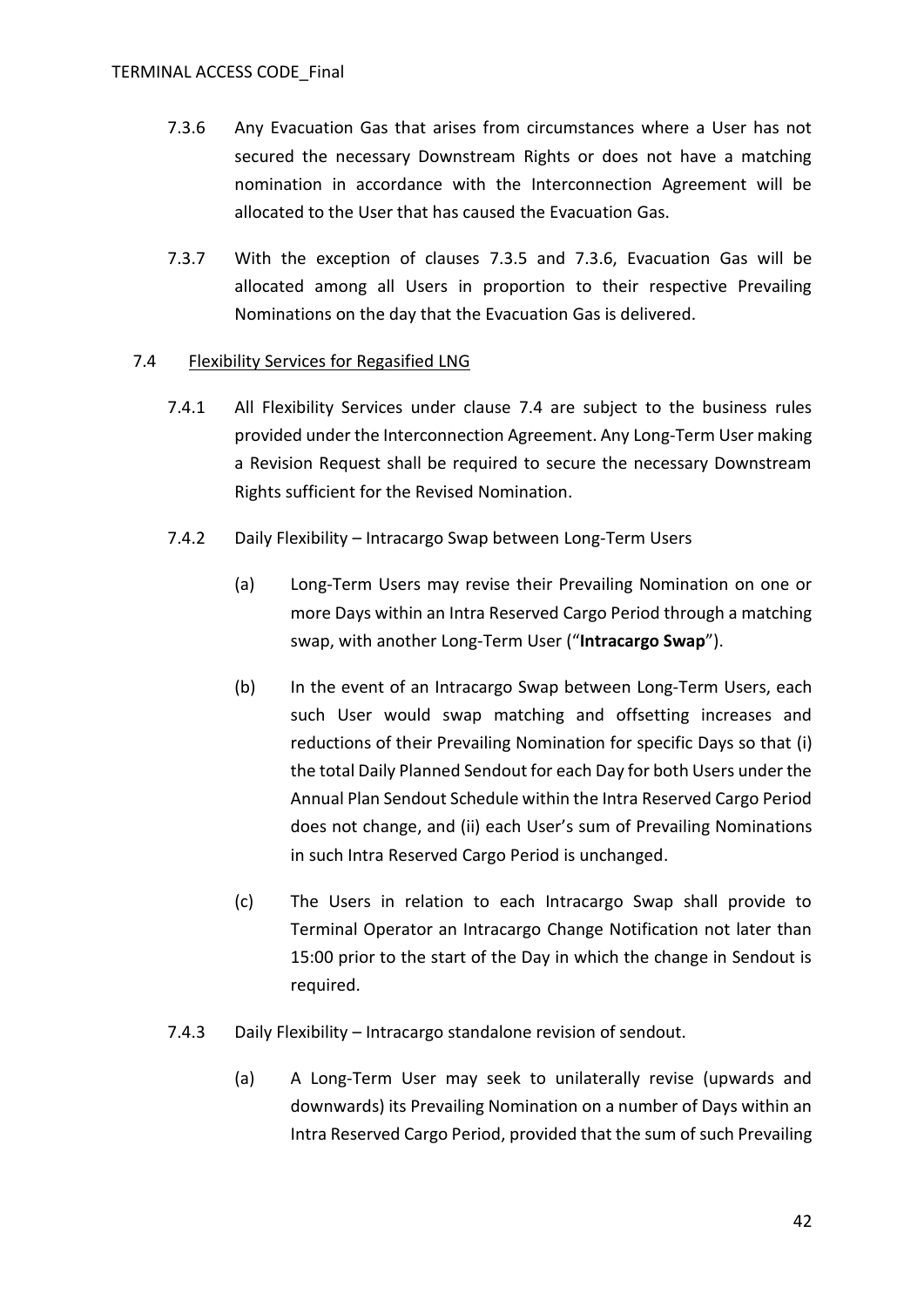Nominations in such Intra Reserved Cargo Period is unchanged ("**Intracargo Revision**").

- (b) A Long-Term User requesting an Intracargo Revision shall provide to Terminal Operator an Intracargo Change Notification not later than 15:00 prior to the start of the Day in which the change is required, and not earlier than three Days prior to the start of the relevant Intra Reserved Cargo Period.
- (c) Upon receipt of such notification, Terminal Operator shall review the spare Capacity available and shall notify the Long-Term User if the Intracargo Revision can be accommodated.
- (d) For any period within the Intra Reserved Cargo Period, Terminal Operator shall consider requests for Intracargo Revisions on a first come first served basis. No request will be considered received by Terminal Operator more than three Days before the start of the Intra Reserved Cargo Period.
- (e) If a Long-Term User fails to meet the requirement in claus[e 7.4.1,](#page-41-2) then any Regasified LNG not accepted at the Regasified LNG Delivery Point as a result of such failure shall be treated as Evacuation Gas.
- 7.4.4 Intraday Flexibility bilateral swap between Long-Term Users
	- (a) Long-Term Users may carry out bilateral swaps of all or part of their Daily Planned Sendout within a Day ("**Intraday Swap**").
	- (b) In the event of an Intraday Swap between Long-Term Users, each such User shall swap matching and offsetting increases and reductions of their Hourly Sendout within a Day so that the total Daily Planned Sendout within each User's Annual Plan Sendout Schedule for such Day does not change.
	- (c) The Users in relation to each Intraday Swap shall provide to Terminal Operator an Intraday Change Notification not later than two (2) hours prior to the start of the hour in which the change is required, and as may be otherwise required by the nomination process, pursuant to the Interconnection Agreement agreed with the Downstream Operator.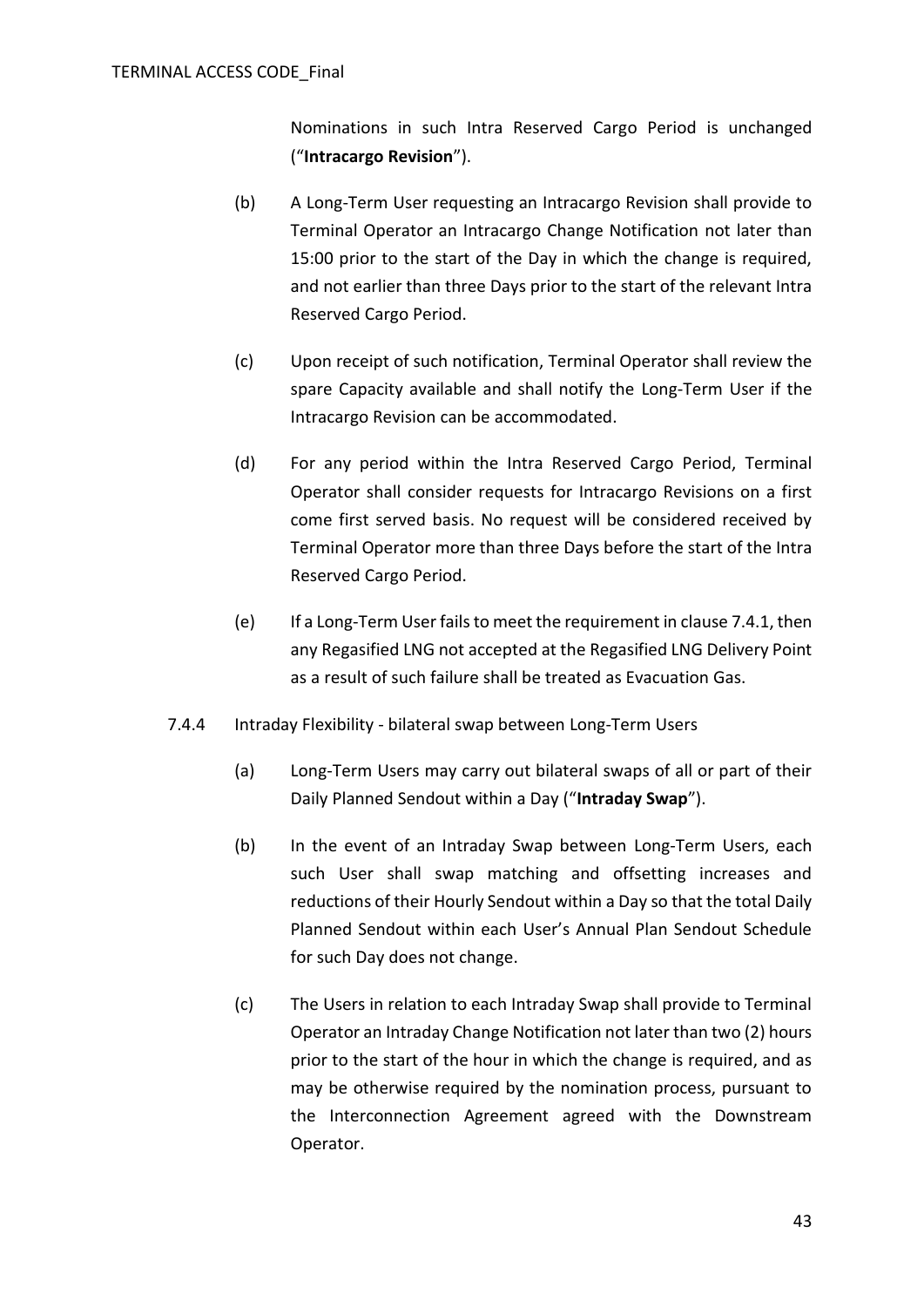- <span id="page-43-0"></span>7.4.5 Intraday Flexibility – Standalone revision
	- (a) A Long-Term User may seek to revise its Hourly Sendout (upwards and downwards) provided that the revision follows the Interconnection Agreement nomination schedule and that the sum of such revised Hourly Sendouts on such Day for that User is the same as the Prevailing Nomination for that User ("**Intraday Revision**").
	- (b) A requested Intraday Revision shall be deemed approved, provided that (i) the revised Hourly Sendout profile is confirmed through the matching process between the Downstream Operator and the Terminal Operator, pursuant to the Interconnection Agreement; (ii) there are no Terminal Technical and Operational Constraints; (iii) Terminal Operator, in its sole discretion, does not consider that the change poses a risk to the Prevailing Nomination for all Users; and (iv) the sum of all Users' Hourly Sendout is not greater than Terminal Capacity and subject to Terminal Technical and Operational Constraints. In the absence of satisfaction of such provisions, the revision shall be rejected, and Terminal Operator will notify the requesting User to that effect.
	- (c) If a User fails to meet the requirements in subclause [7.4.5\(b\),](#page-43-0) then any Regasified LNG not accepted at the Regasified LNG Delivery Point as a result of such failure shall be treated as Evacuation Gas.
	- (d) The User in relation to each Intraday Change shall provide to Terminal Operator an Intraday Change Notification according to the Interconnection Agreement.

## <span id="page-43-1"></span>7.5 Terminal Operator unilateral revision of Daily Planned Sendout

- 7.5.1 Terminal Operator may, unilaterally, have to revise upwards or downwards one or more Users' Prevailing Nominations, on short notice (a "**Terminal Operator Revised Sendout Event**") if required to do so to manage constraints of the Terminal that may arise from one or more of:
	- (a) changes in the timing of scheduled arrival of an AP LNG Cargo or a Spot Cargo, or
	- (b) changes in the cargo size of a scheduled AP LNG Cargo or a Spot Cargo, or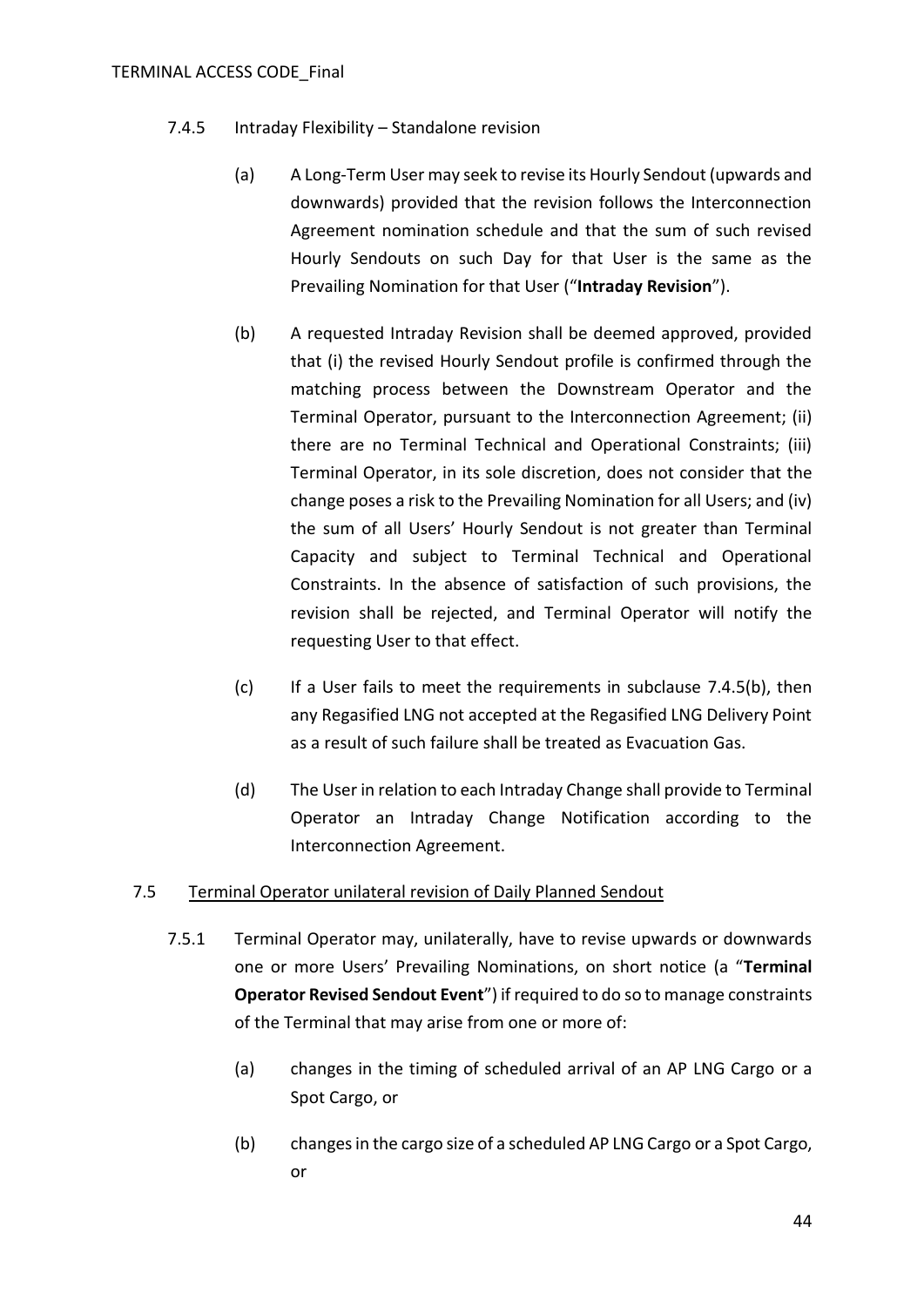- (c) any Terminal Technical and Operational Constraints, or
- (d) a notification from the Downstream Operator which Terminal Operator is required to comply with,
- (e) any other factor that may have a restrictive effect on the operation of the Terminal.
- 7.5.2 In such a Terminal Operator Revised Sendout Event, Terminal Operator will issue a Revised Sendout Notification as promptly as possible.
- 7.5.3 Terminal Operator may, acting as prudent and reasonable operator, at its own discretion, issue a Revised Sendout Notification that deviates more from the Prevailing Nominations for the User(s) that caused the Terminal Operator Revised Sendout Event and deviates less from the Prevailing Nominations for User(s) that did not cause the Terminal Operator Revised Sendout Event.
- <span id="page-44-0"></span>7.5.4 Upon receipt of a Revised Send Out Notification, Users will be required to secure the necessary Downstream Rights sufficient for such revision to the Prevailing Nomination.
- 7.5.5 If a User fails to meet the requirement in clause [7.5.4](#page-44-0) then any volume of Regasified LNG not able to be accepted at the Regasified LNG Delivery Point as a result of this failure will be treated as Evacuation Gas.
- 7.5.6 Where Users are impacted solely as a result of a Terminal Operator action resulting in a Terminal Operator Revised Sendout Event then the mitigation of such impacts are addressed in the TUA.
- 7.5.7 Where Users are impacted as a result of a User's action resulting in a Terminal Operator Revised Sendout Event then the mitigation of such impacts are addressed in clause [9.3](#page-49-0) and in the TUA.

### 7.6 Evacuation Gas

- 7.6.1 In the event of Evacuation Gas arising, Terminal Operator shall seek to make available at the Regasified LNG Delivery Point and arrange for the Downstream Operator to accept delivery of such volumes of Evacuation Gas prior to the arrival of the next AP LNG Cargo.
- 7.6.2 The events that can lead to Evacuation Gas are as follows: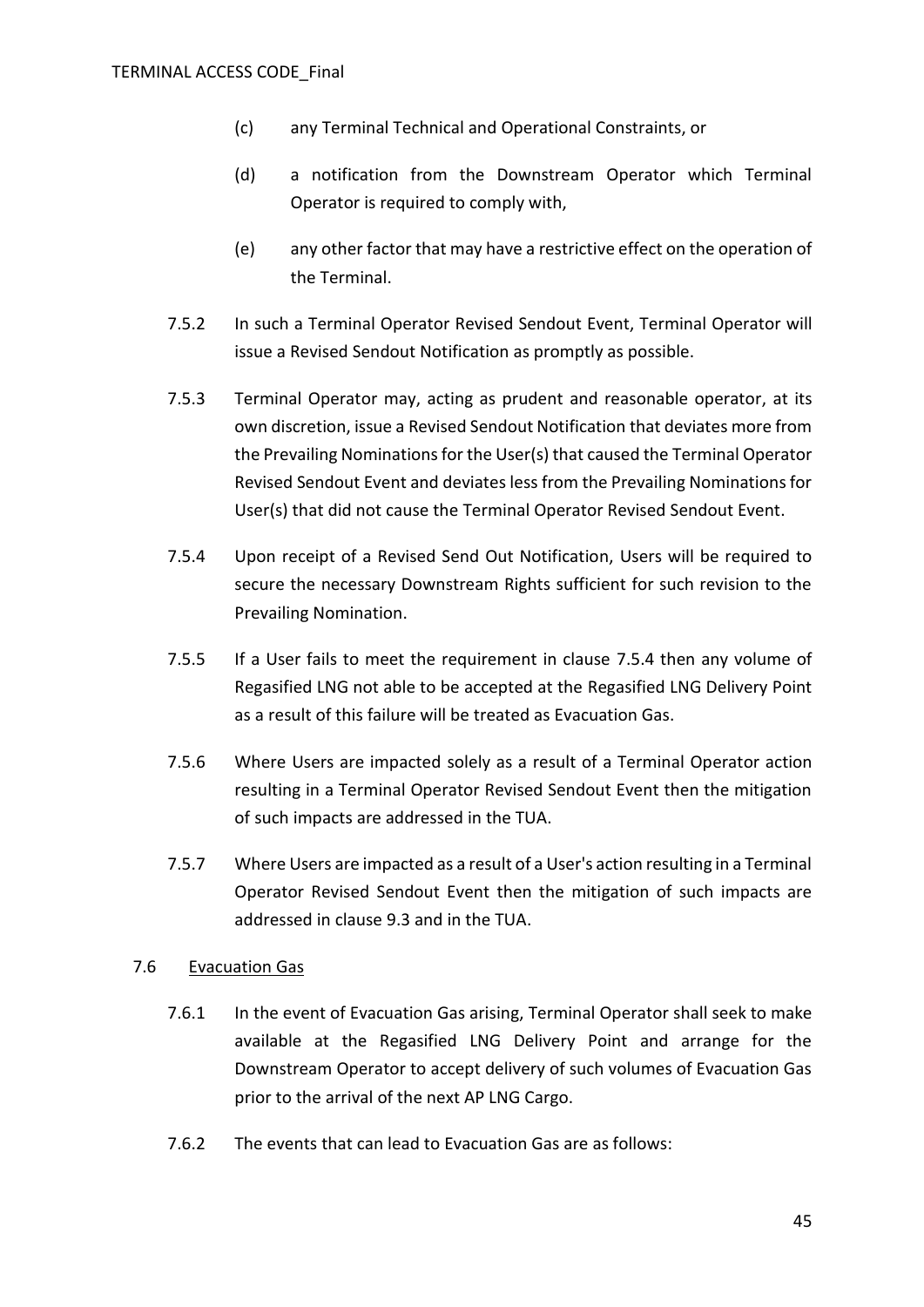- (a) a User that lacks adequate Downstream Rights to accommodate such User's Prevailing Nomination; or
- (b) a User that lacks a matching nomination agreed with the Downstream Operator for that Day that could impact the transportation of the User's Regasified LNG on the Downstream System; or
- (c) the requirement to keep the Terminal's safety and integrity due to any technical and/or operational reason.
- 7.6.3 Terminal Operator shall have the right (from time-to-time) to sell (or otherwise dispose of) any Evacuation Gas. Terminal Operator will seek to use any reasonably available market solutions to sell the Evacuation Gas for a fair market price given the circumstances, which may include a requirement for swift action with a potentially adverse effect on price.
- 7.6.4 In case of the Evacuation Gas the net proceeds, after deducting costs, from the sale of the Evacuation Gas will be paid to the Users in proportion to their allocation of Evacuation Gas in accordance with clause [7.3.](#page-40-3)
- 7.6.5 Each User's net LNG Position will be adjusted by the amount (kWh) of the Evacuation Gas allocated to such User pursuant to clause [7.3.](#page-40-3)

# **8. LNG Lending and Borrowing**

## 8.1 Lending and Borrowing framework

- 8.1.1 A Long-Term User or a Spot Cargo User who has delivered an LNG cargo shall Lend LNG from that cargo to the other Long-Term Users and Spot Cargo Users to meet such Users' Prevailing Nomination pursuant to the Contracts.
- 8.1.2 All Long-Term Users and Spot Cargo Users shall Borrow LNG from other Long-Term Users and Spot Cargo Users (as the case may be) in order to receive their Daily Planned Sendout.
- 8.1.3 To enableand govern the LNG Borrowing and Lending, all Long-Term Users and Spot Cargo Users will be required to enter into the IUA attached hereto in [Annex A.](#page-90-0)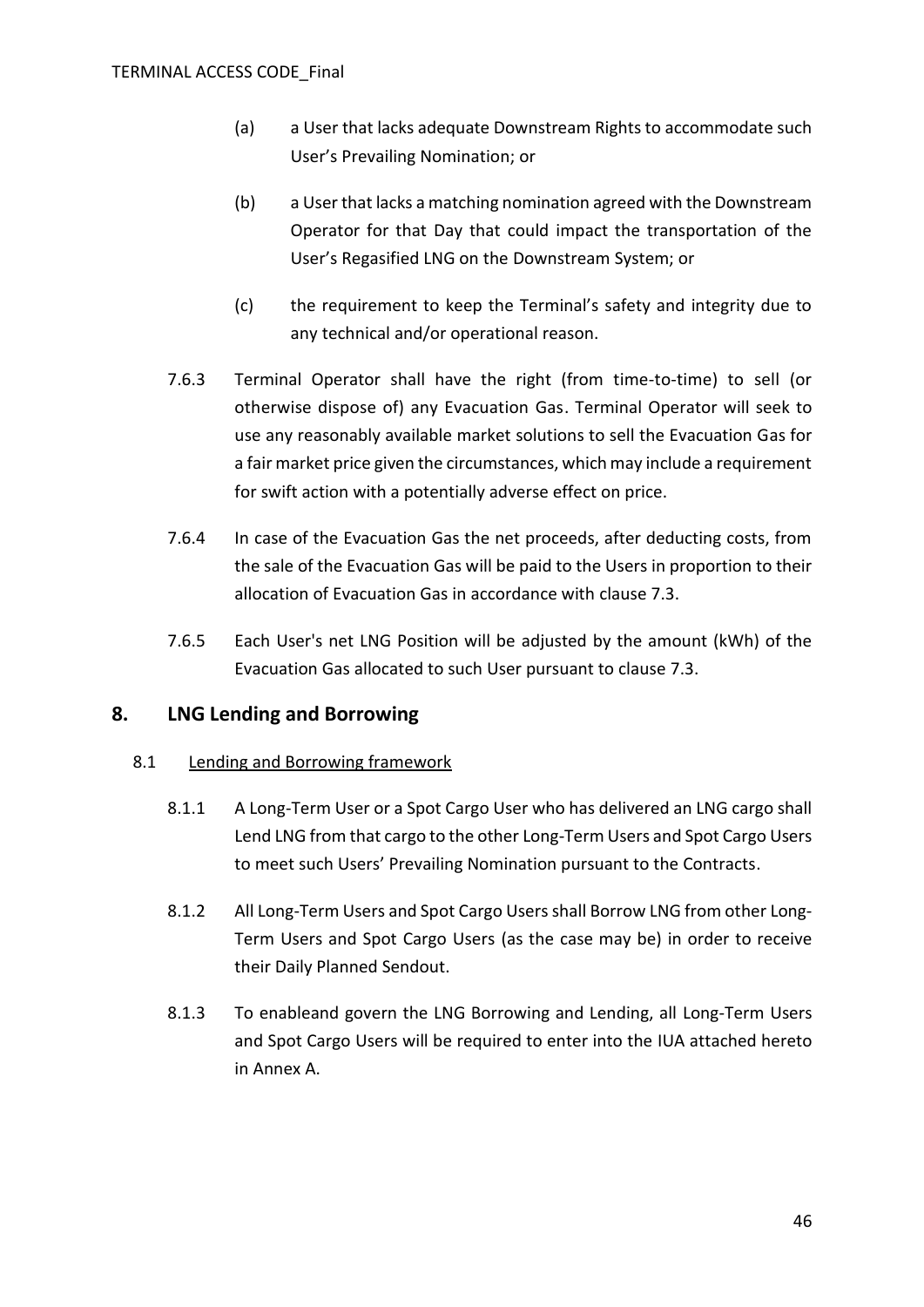### TERMINAL ACCESS CODE\_Final

## 8.2 Lending and Borrowing administration

- 8.2.1 Terminal Operator will maintain an ongoing account of every User's LNG Position and communicate the information regularly to each User. This information will be made available in Terminal Operator's electronic system on a daily basis and in accordance with clause [13.7.](#page-87-0)
- 8.2.2 At the end of the Contract Year, Terminal Operator will issue to each Long-Term User and Spot Cargo User the balance of their Terminal User's Account. This statement will advise each Long-Term User and Spot Cargo User of their LNG Position as of the start and end of the Contract Year and specify whether such Long-Term User or Spot Cargo Users has been a net Lender or net Borrower of LNG during such Contract Year. The Terminal User's Account will also document the Actual Retainage that occurred within the Terminal. The calculation formula of the Terminal User's Account is described in the TUA.
- 8.2.3 The LNG Positions' differences at the end of the Contract Year can arise from:
	- (a) variation in LNG Cargo Energy Content,
	- (b) variation in LNG Cargo Volume,
	- (c) LNG volumes in the LNG storage at start and end of year due to LNG Cargos only partially sent out across start and end of the Contract Year,
	- (d) Actual Retainage when compared to the Forecast Retainage.
	- (e) LNG volumes that correspond to Failed LNG Cargo Events not having been fully mitigated.
	- (f) which is variation in Regasified LNG made available and arising from a Terminal Operator's Revised Send Out Event.
- 8.2.4 The settlement of the difference between the Forecast Retainage and the Actual Retainage will take place annually at the end of the Contract Year. Any such difference will be allocated to the Terminal User's Accounts. Following the conclusion of the reconciliation of the Users' LNG Positions, for those Users who close the Contract Year with a positive Terminal User's Account, such positive balance will be credited to their Terminal User's Account for the subsequent Contract Year. Such positive balance will be used to cover the portion of Forecast Retainage of any such User for the subsequent Contract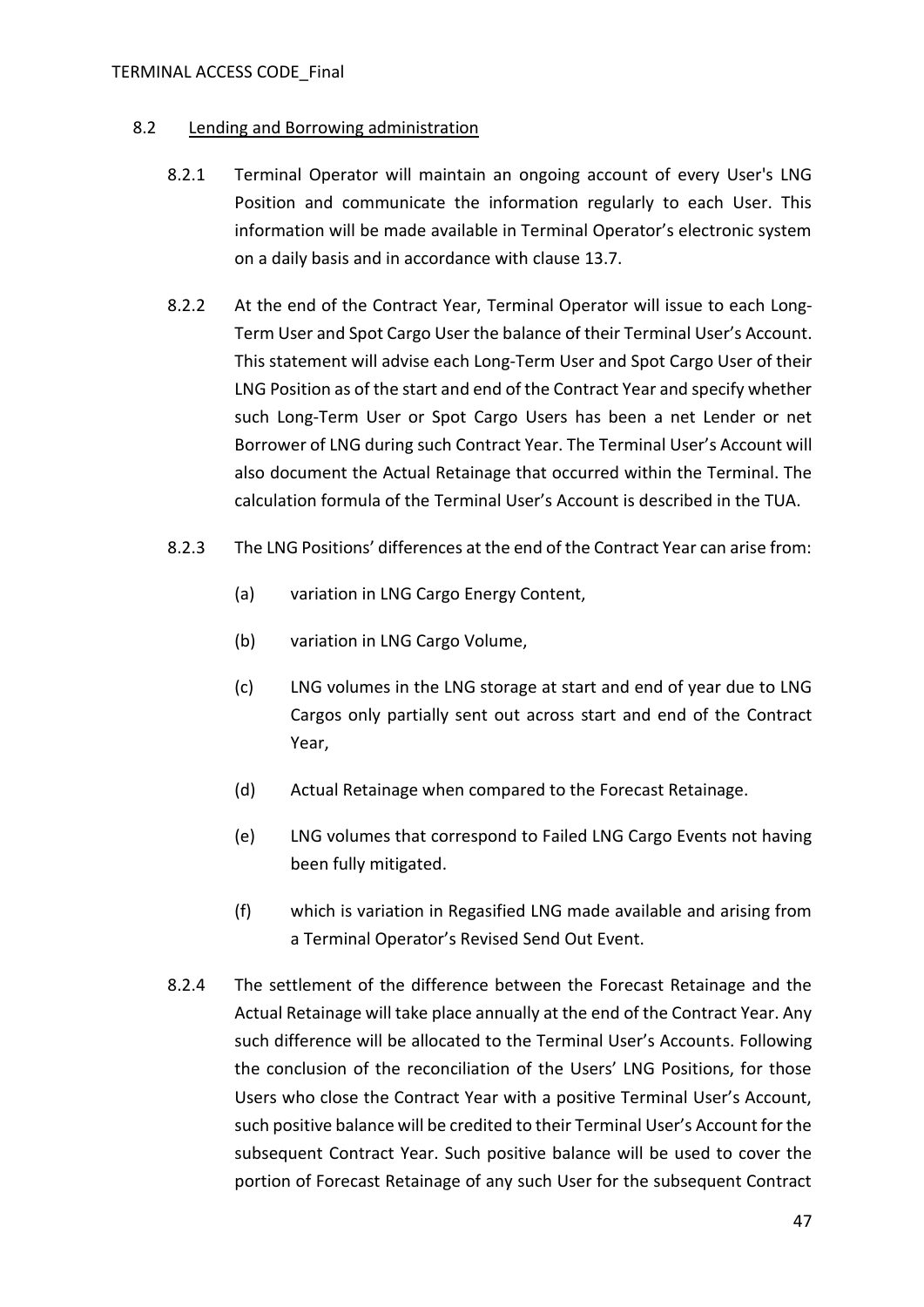Year. If, at the last day of the Term, a Terminal User has title of LNG in-tank, that has been the result of the difference between the Forecast Retainage and the Actual Retainage, then such User shall be invited to execute an SCA to this amount, in accordance with the IUA, at no charge.

## 8.3 Reconciliation of LNG Positions

8.3.1 At the end of each Contract Year, each Long-Term User or Spot Cargo Users shall be obligated to pay, in the case of Long-Term Users or Spot Cargo Users that are net Borrowers, or be entitled to receive, in the case of Long-Term Users or Spot Cargo Users that are net Lenders, a monetary amount ("**LNG Reconciliation Value**") denominated in Euros (€) and calculated in accordance with the IUA, representing their LNG Position at the end of that Contract Year.

## **9. LNG Cargo deliveries and Failed LNG Cargo events**

## 9.1 LNG Cargo delivery obligation

- 9.1.1 Each Long-Term User is obliged to deliver the LNG Cargos assigned to that Long-Term User in accordance with the LNG Cargo Slot Confirmed Schedule.
- 9.1.2 For each LNG Cargo Slot or Spot LNG Cargo Slot (as the case may be), Users have a unique delivery window made up of:
	- (a) the LNG Cargo Arrival Window; and
	- (b) the LNG Unloading Window.
- 9.1.3 For an LNG Cargo to be considered as having arrived at the Terminal, the following two events must occur:
	- (a) the LNG Carrier is present at the Pilot Boarding Station; and
	- (b) the master of the LNG Carrier provides to Terminal Operator the Notice of Readiness in compliance with clause [10.4.6](#page-60-0) that confirms the LNG Carrier is ready to berth and be offloaded.

## <span id="page-47-1"></span><span id="page-47-0"></span>9.2 Failed LNG Cargo Event

- 9.2.1 If a User is not able to fulfil all of the following:
	- (a) arrival of an LNG Cargo within the LNG Cargo Arrival Window;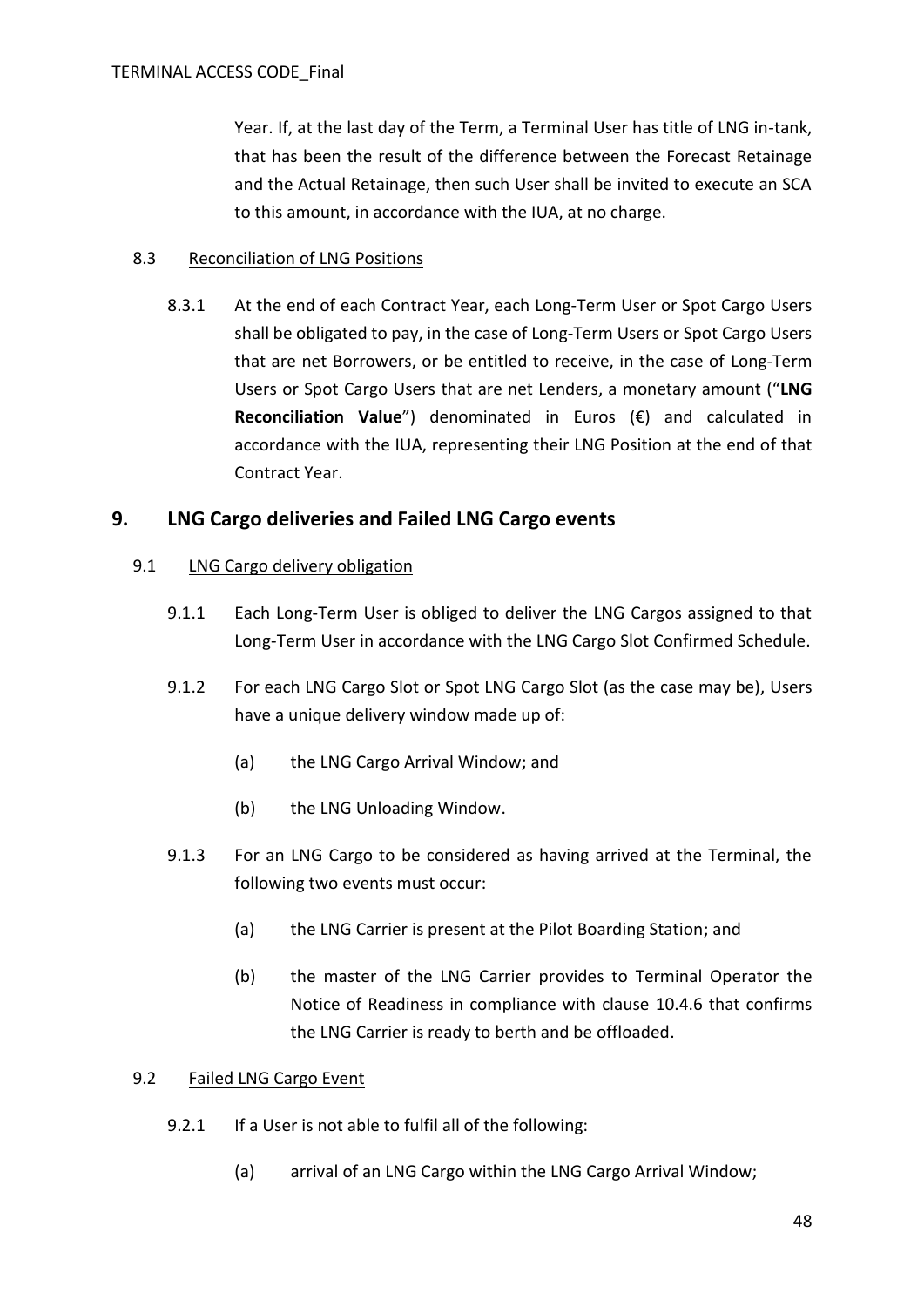- (b) completion of the LNG unloading process prior to the conclusion of the greater of (i) LNG Unloading Window (provided such failure to complete the LNG unloading process is partially or wholly attributable to User) and (ii) User Extended LNG Unloading Window;
- (c) an LNG Cargo with a volume (in  $m<sup>3</sup>$ ) that does not differ from the LNG Cargo Volume by more than the Allowable Volume Tolerance;
- (d) an LNG Cargo with an energy content (in kWh) that does not differ from the LNG Cargo Energy Content by more than the Allowable Energy Tolerance; and
- (e) the LNG to be or has been unloaded by or on behalf of a User at the LNG Receipt Point complies with the LNG Specification; and

then subject to [9.2.3](#page-48-0) such User is a "**Defaulting User"** and shall be deemed to have caused a Failed LNG Cargo Event, and the respective LNG Cargo shall be deemed a "**Failed LNG Cargo**".

- <span id="page-48-1"></span>9.2.2 In the event that a User (as applicable in this context) anticipates that an AP LNG Cargo or a Spot Cargo will be deemed a Failed LNG Cargo pursuant to clause [9.2.1,](#page-47-0) User shall notify the Terminal Operator as soon as practicable.
- <span id="page-48-0"></span>9.2.3 Upon Terminal Operator being notified by a User pursuant to clause [9.2.2,](#page-48-1) that an LNG Cargo is likely to be deemed a Failed LNG Cargo or otherwise result in a Failed LNG Cargo Event, the Terminal Operator may, in its absolute discretion, reject such LNG Cargo, in which case Terminal Operator shall issue to the relevant User a Failed LNG Cargo Event Notice in respect of such LNG Cargo and deem such User to be a Defaulting User.
- 9.2.4 Once a Failed LNG Cargo Event and/or a Terminal Operator Revised Sendout Event has occurred and this may have an impact on other Users, then Terminal Operator will issue a notification to Users to update such Users on the steps that the Terminal Operator is taking to mitigate the impact on the Users.
- 9.2.5 Before the Prevailing Nominations of the other Users are reduced, the Prevailing Nomination of the relevant User that has caused the Failed LNG Cargo Event will be reduced by up to the full amount of the Prevailing Nomination for the period until the next AP LNG Cargo.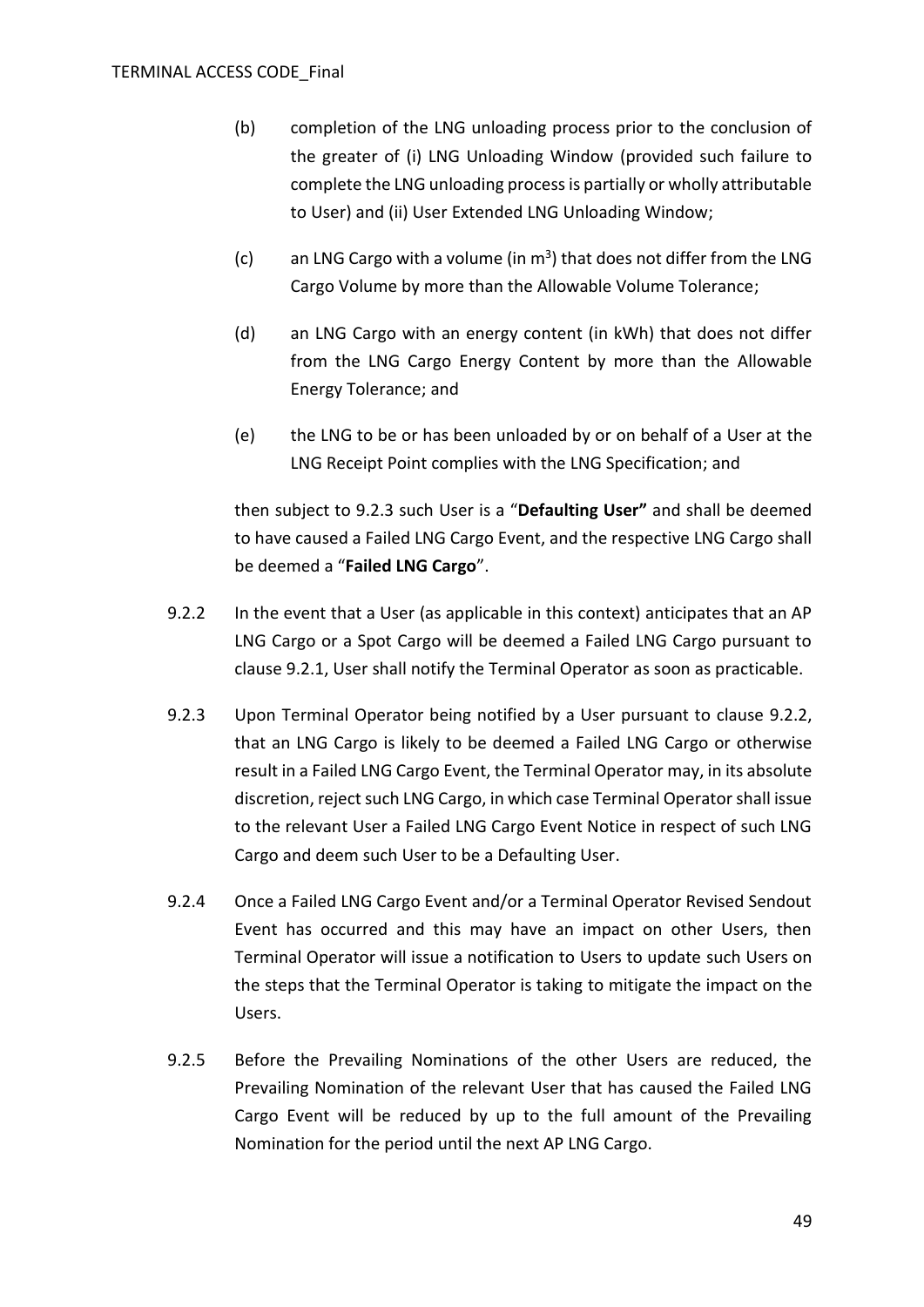- <span id="page-49-1"></span>9.2.6 If a User (as applicable in this context) expects to deliver an AP LNG Cargo or Spot LNG Cargo Slot (as the case may be) of a larger volume or energy content than the corresponding cargo volume or energy content specified in the LNG Cargo Slot Confirmed Schedule or the Spot LNG Cargo Slot Confirmed Schedule, then Terminal Operator will seek to accept such LNG Cargo, subject to any applicable limitations of the Terminal Technical and Operational Constraints.
- <span id="page-49-3"></span>9.2.7 In the event that Terminal Operator accepts, pursuant to clause [9.2.6,](#page-49-1) an LNG Cargo of larger volume or energy content than the corresponding cargo volume or energy content specified in the LNG Cargo Slot Confirmed Schedule or the Spot LNG Cargo Slot Confirmed Schedule (as applicable), then (i) Terminal Operator shall not be liable for demurrage with respect to such LNG Cargo, and (ii) Terminal Operator may deliver higher levels of Regasified LNG than scheduled for that User in accordance with clause [7.5.](#page-43-1) Any such additional Regasified LNG will be treated as Evacuation Gas in the event that the User fails to either: (i) issue a Revised Nomination for such additional quantity, or (ii) secure the necessary additional Downstream Rights in relation to such additional quantity.
- 9.2.8 Terminal Operator will prepare and deliver to the relevant User a statement of account for each Failed LNG Cargo Event.

## <span id="page-49-2"></span><span id="page-49-0"></span>9.3 Mitigation of Failed LNG Cargo Event

- 9.3.1 Terminal Operator shall act to mitigate the impact of a Failed LNG Cargo Event on other Users, and to protect the LNG storage level from falling below LNG Operational Heel.
- 9.3.2 In fulfilling its obligations under clause [9.3.1,](#page-49-2) Terminal Operator may choose either one or a combination of the following mitigation actions ("**Mitigation Actions**"):
	- (a) purchasing Replacement LNG;
	- (b) purchasing Replacement Gas from the Downstream System;
	- (c) reducing Daily Planned Sendout below the levels set out in the Annual Plan or SCA as applicable and increasing the Daily Planned Sendout at a later time ("**Deferred Gas**");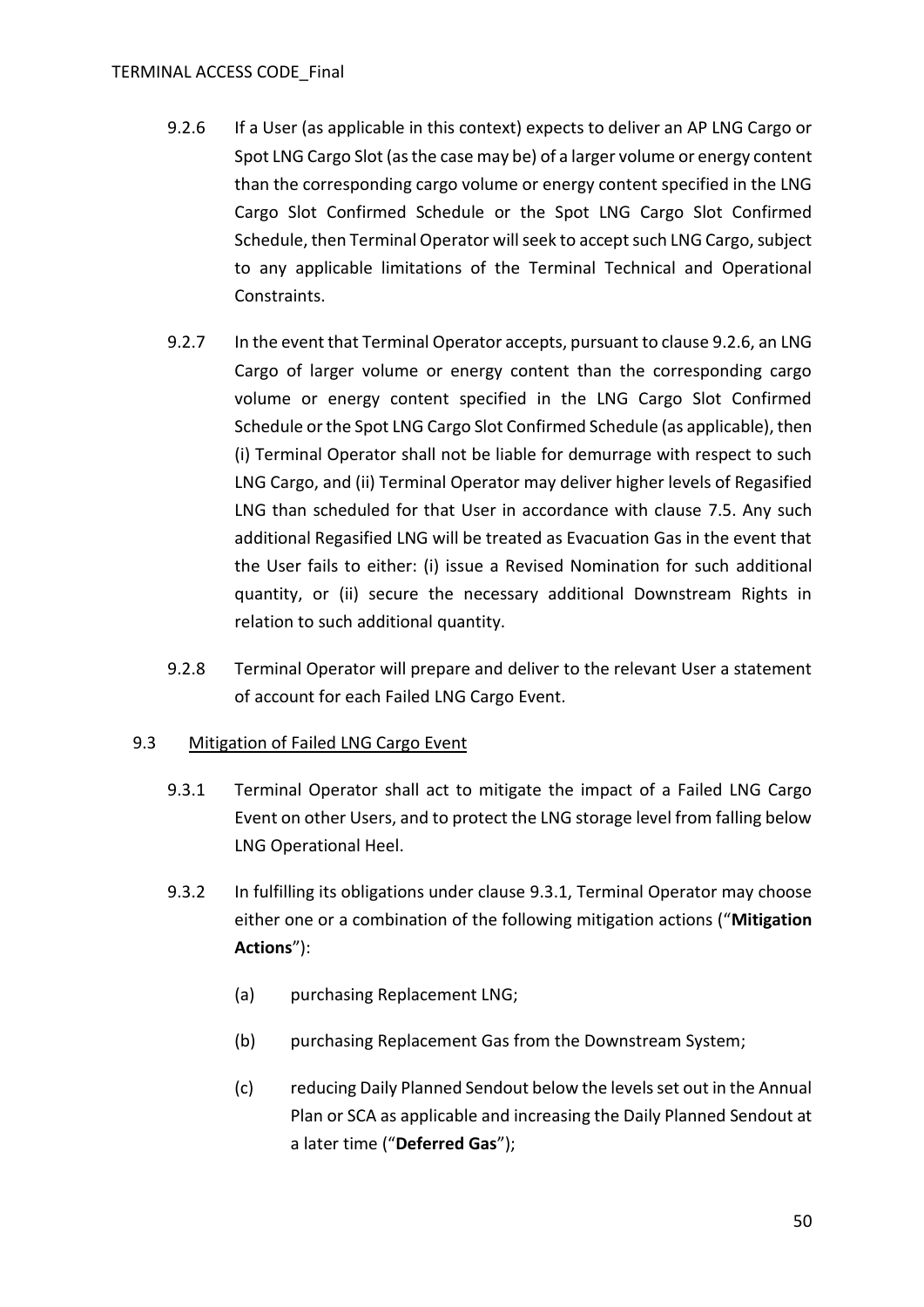- (d) reducing Daily Planned Sendout below the levels expected in the Annual Plan or SCA as applicable, without replacing the Regasified LNG later ("**Cancelled Gas**"); and
- (e) inviting other Users to deliver a Rescheduled Cargo.

## 9.4 Results of Mitigation Actions

- 9.4.1 In the event that the Mitigation Funds available under Inter-User Guarantee are sufficient to purchase Replacement LNG or Replacement Gas and it is possible to purchase sufficient Replacement LNG or Replacement Gas, then the overall volume of Gas to be received by an individual User for the Annual Plan or SCA as applicable should not be affected, provided, however, that Terminal Operator shall issue to the relevant User(s) Revised Sendout Notifications in respect of Deferred Gas resulting from the timing of the arrival of the Replacement LNG or Replacement Gas differing from the schedule set out in the Annual Plan. To the extent of such Deferred Gas, Terminal Operator will pay on behalf of the Defaulting User Deferred Gas Compensation to the affected User(s) in accordance with the IUA.
- 9.4.2 In the event that the Mitigation Funds are not sufficient to provide Replacement LNG or Replacement Gas, then any affected Users during the period the Regasified LNG from the Failed LNG Cargo was to be made available will have its Prevailing Nominations materially reduced in the manner deemed necessary by Terminal Operator. In such an event, Terminal Operator will pay on behalf of the Defaulting User to the other Users either Deferred Gas Compensation or Cancelled Gas Compensation in accordance with the IUA.
- 9.4.3 In the event that of a Failed LNG Cargo Event giving rise to either Cancelled Gas or Deferred Gas, Terminal Operator may elect to reduce Prevailing Nominations from and after the time at which Terminal Operator receives notification from a User that a Failed LNG Cargo Event is expected to occur. Any such reduction in Prevailing Nominations will first be applied to the Daily Planned Sendout of the Defaulting User. If reduction of all Daily Planned Sendout from Defaulting User is insufficient to both (i) compensate for the change in LNG not supplied by the Defaulting User and (ii) comply with Terminal Technical and Operational Constraints, then Terminal Operator shall reduce the Daily Planned Sendout of all other Users on a pro rata basis.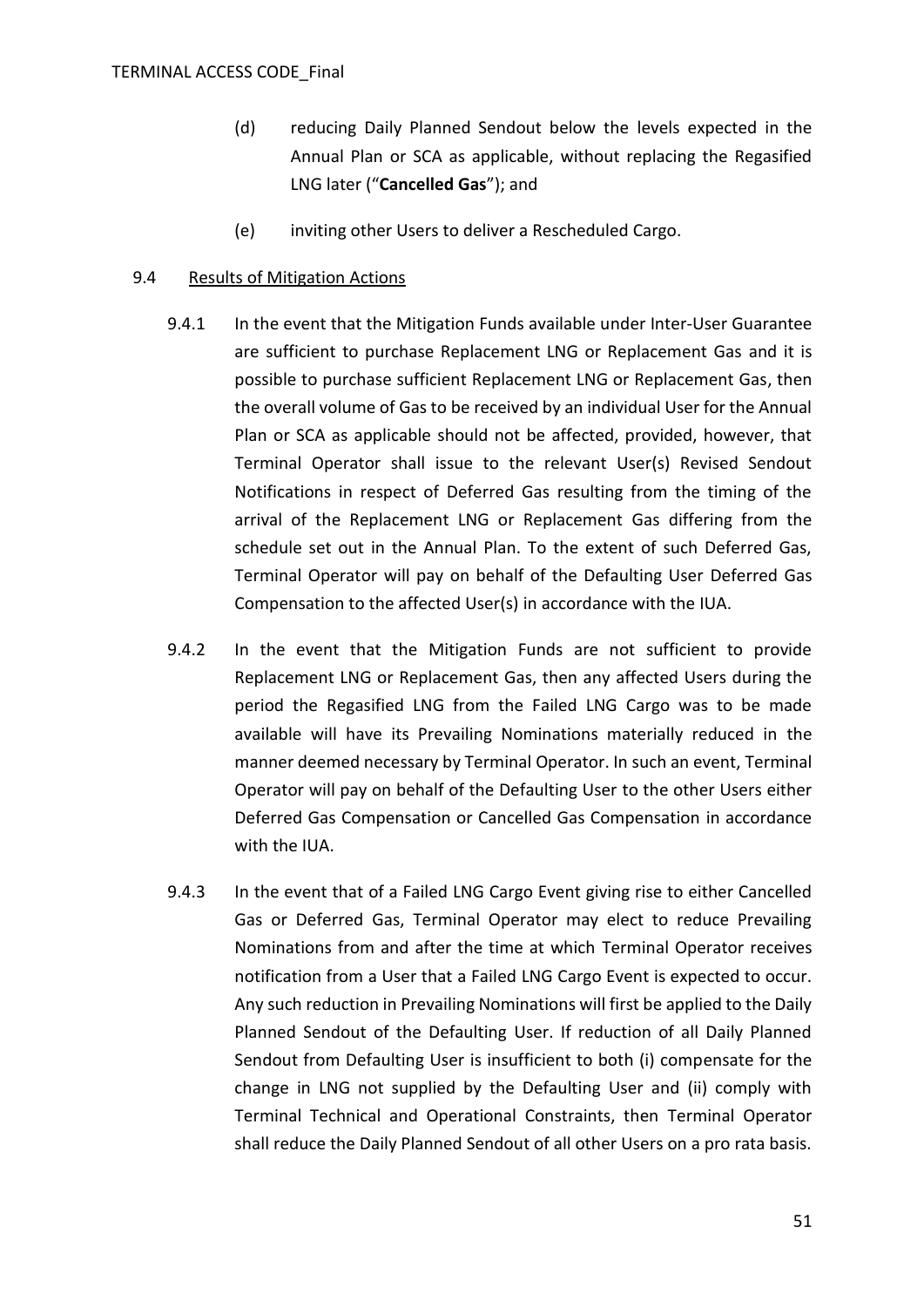## 9.5 Funding of Mitigation Actions

- 9.5.1 The Defaulting User is responsible to cover the costs, in accordance with the IUA, of the Mitigation Action(s) elected by Terminal Operator to address the relevant Failed LNG Cargo Event.
- 9.5.2 In the event of a Failed LNG Cargo Event, Terminal Operator, acting as prudent and reasonable operator, will be entitled to draw Mitigation Funds from the Inter-User Guarantee of the Defaulting User as set forth in the IUA.
- 9.5.3 Such Mitigation Funds may be applied to the following costs, as applicable:
	- (a) any costs to purchase Replacement LNG,
	- (b) any costs to purchase Replacement Gas,
	- (c) the cost of Deferred Gas Compensation to be paid to Impacted Users as calculated in accordance with the IUA,
	- (d) the cost of Cancelled Gas Compensation to be paid to Impacted Users as calculated in accordance with the IUA,
	- (e) any costs of Rescheduled Cargos, and
	- (f) any Failed LNG Cargo Terminal Operational Costs.

## 9.6 Terminal Operator purchase of Replacement LNG and Replacement Gas

- 9.6.1 Terminal Operator will maintain in place adequate Master LNG Sale and Purchase Agreements and Master Gas Purchase Agreements so that procurement and delivery of Replacement LNG or Replacement Gas can be undertaken at short notice.
- 9.6.2 Terminal Operator will systematically seek a minimum of three offers when considering Replacement LNG and Replacement Gas (to the extent three offerors are available and willing to provide offers) and may accept the best offer taking into consideration all relevant factors, including but not limited to quantity, time of delivery, and price.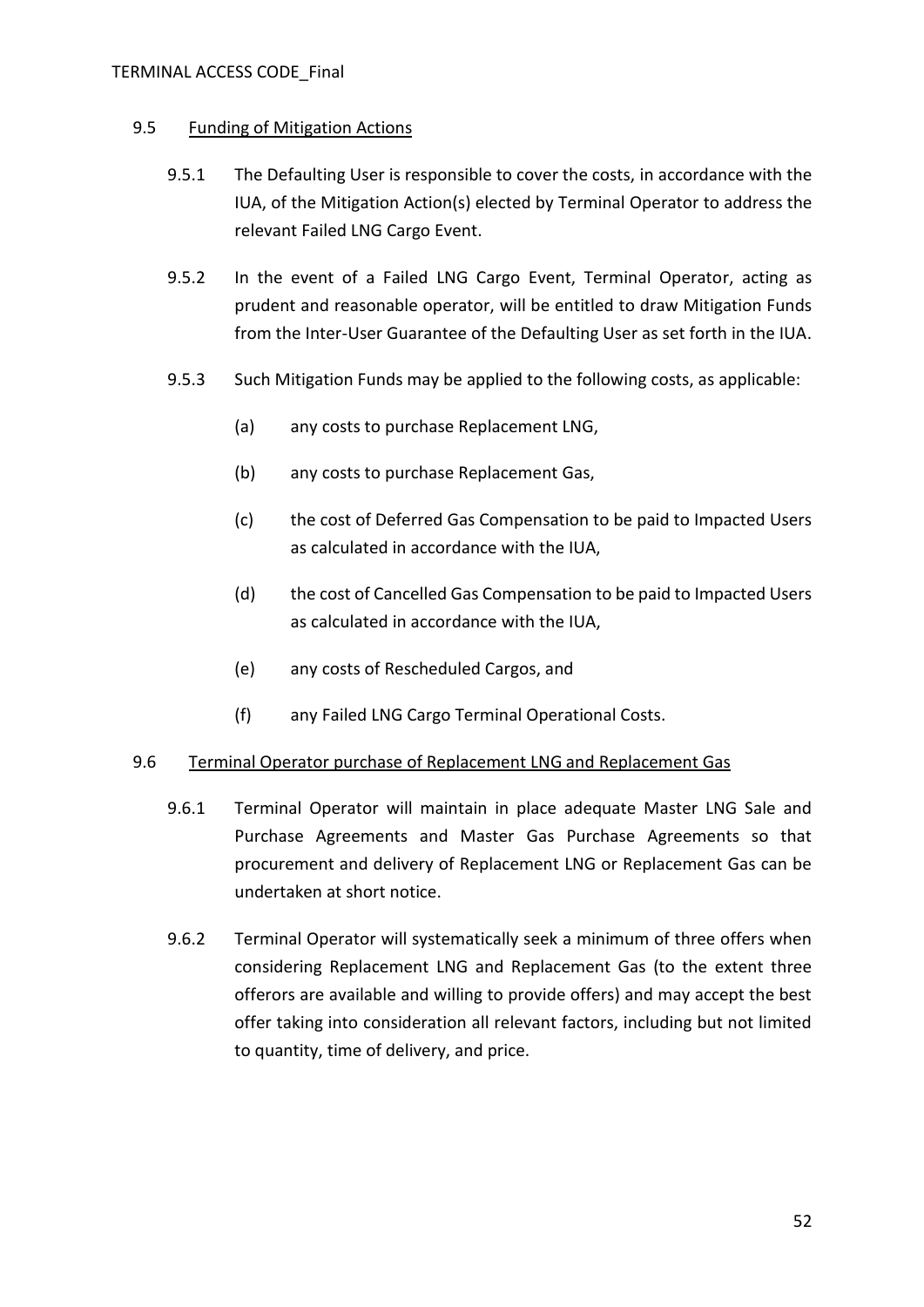## <span id="page-52-0"></span>**10. Terminal Use**

## 10.1 Terminal Condition

- 10.1.1 Terminal Operator
	- (a) Terminal Operator shall, at all times, maintain and operate (or cause to be provided, maintained and operated) the Terminal in accordance with:
	- (i) International LNG Terminal Standards;
	- (ii) the Terminal Operator's Licence;
	- (iii) Applicable Law;
	- (iv) Greek Regulatory Requirements; and
	- (v) to the extent not inconsistent with International LNG Terminal Standards, such practices as are generally followed in the LNG industry by Reasonable and Prudent Operators of similarlyconfigured LNG receiving and regasification terminals.

## 10.2 Marine Operations Manual

- 10.2.1 Terminal Operator shall, not later than 6 months prior to the start of commercial operations of the Terminal, provide each User with the Marine Operations Manual ("**Marine Operations Manual**" or "**MOM**"), which shall be consistent with: (i) International LNG Carrier Standards; and (ii) this TAC (and for the avoidance of doubt, in the event that any conflict arises between the TAC and the Marine Operations Manual, the terms of the TAC shall prevail).
- 10.2.2 The MOM shall include, inter alia:
	- (a) Overview of the Terminal;
	- (b) Approved LNG Carrier Procedure;
	- (c) Safety Management System;
	- (d) Security Statement;
	- (e) Communications;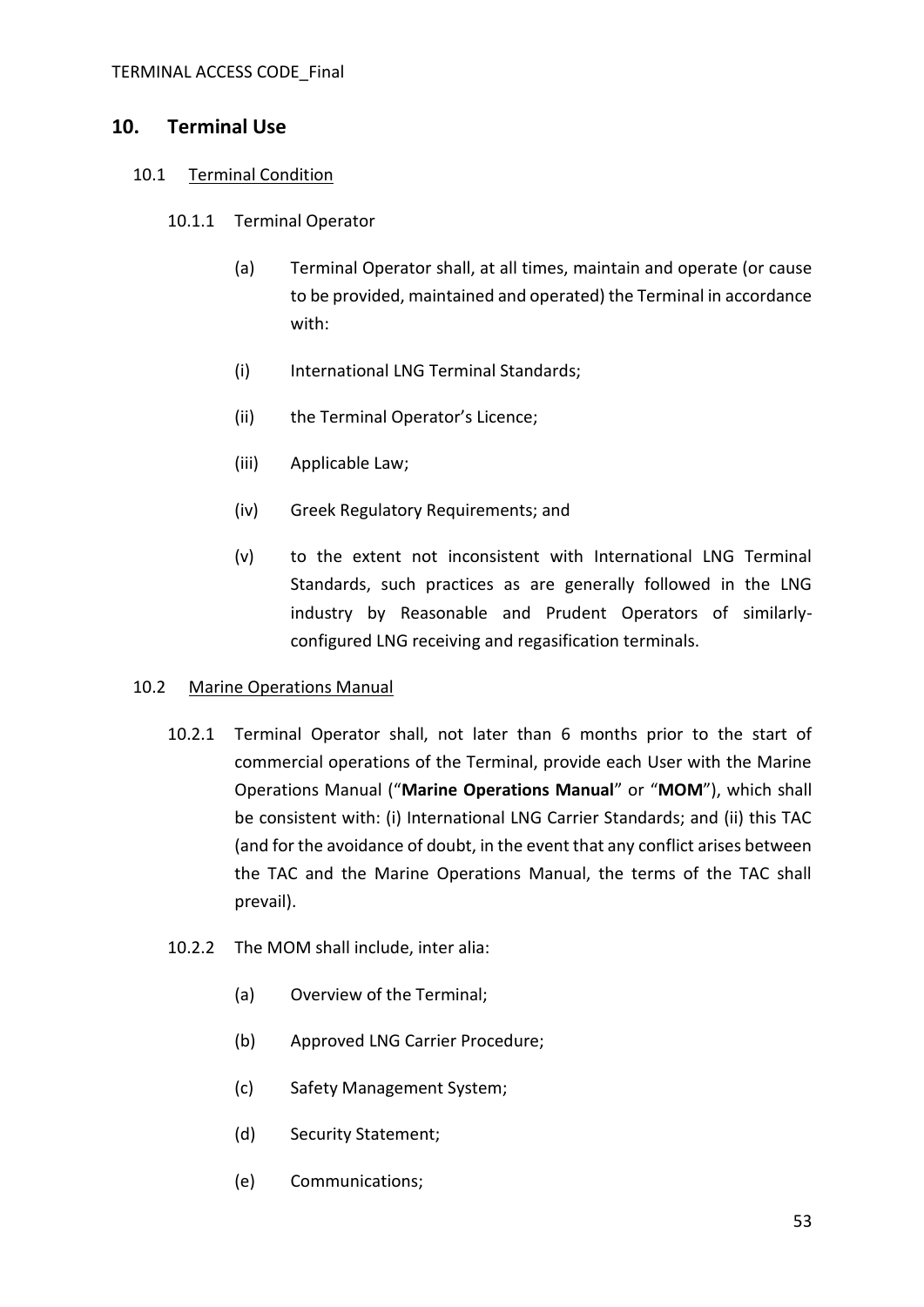#### TERMINAL ACCESS CODE\_Final

- (f) Procedures for Emergency Management;
- (g) Anchorage and Port Regulations;
- (h) Details of the Pilot Services available;
- (i) Details of the Tugboat Services available;
- (j) Weather Conditions;
- (k) Contamination and Environment;
- (l) Operational Parameters and Limits;
- (m) Arrival and Approach Information;
- (n) Berthing and STS Unloading Procedures; and
- (o) Marine Operations Checklists.
- 10.2.3 The Terminal Operator and each User shall comply in every respect with the MOM and with any amendments thereto.
- 10.2.4 Each User shall procure that its LNG Carriers and each LNG Carrier Operator appointed by such User shall comply in every respect with the MOM and with any amendments thereto.
- <span id="page-53-1"></span><span id="page-53-0"></span>10.2.5 Amendment to Marine Operations Manual
	- (a) Subject to clause [10.2.5\(b\),](#page-53-0) Terminal Operator may amend the MOM from time to time for the purpose of one or more of the following:
	- (i) conforming it to applicable International Standards;
	- (ii) conforming it to changes in Applicable Law;
	- (iii) adjusting it to technical modifications of the Terminal;
	- (iv) improving operations of the Terminal; and
	- (v) any other amendment deemed necessary by the Terminal Operator, acting as a Reasonable and Prudent Operator.
	- (b) In the event that Terminal Operator desires to amend the MOM pursuant to clause [10.2.5\(a\),](#page-53-1) Terminal Operator shall issue a notice to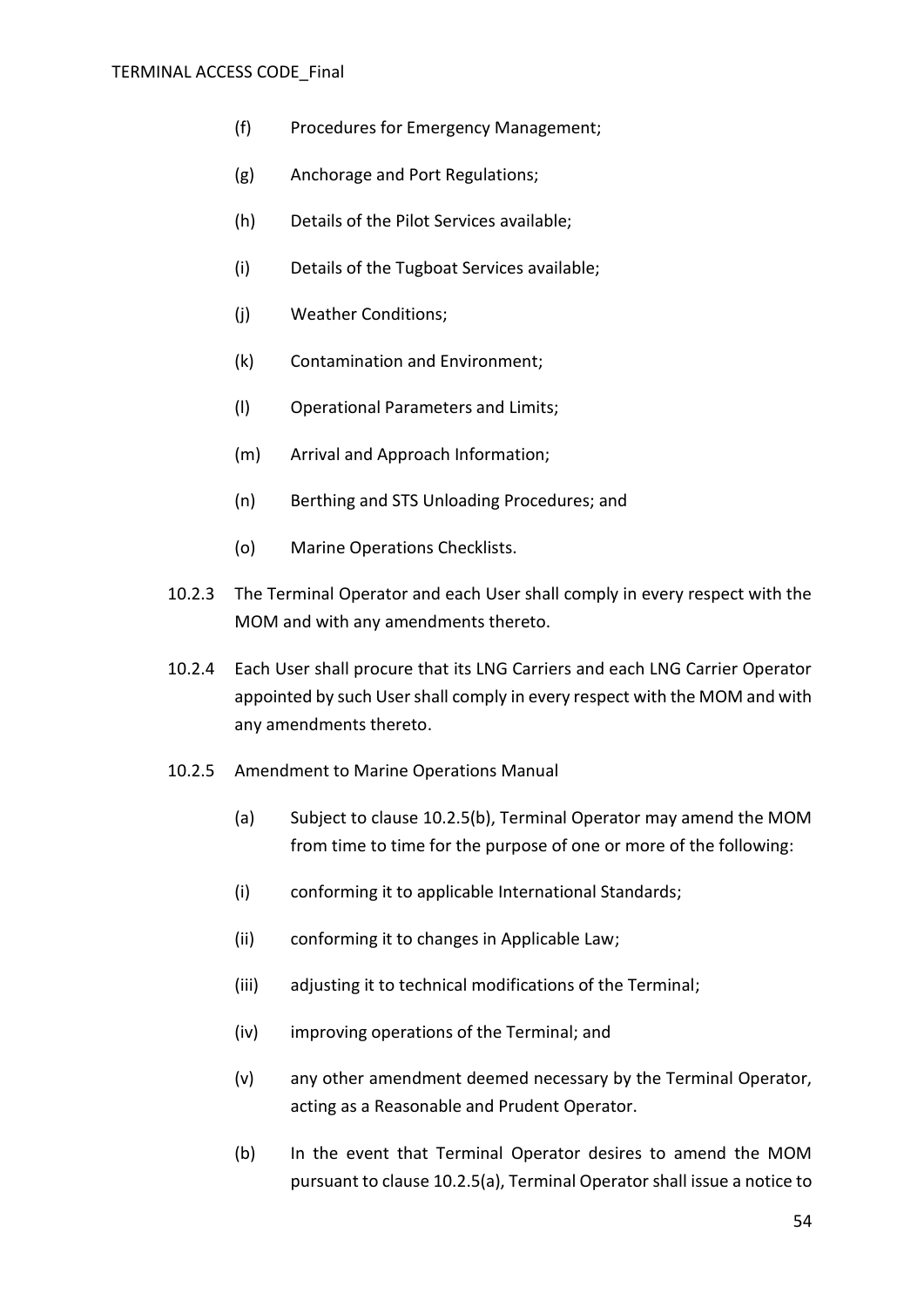each User, specifying the proposed amendment in reasonable detail, and provide each User with an opportunity to comment during a consultation period of at least 60 days, to be specified in such notice. During such consultation period, Terminal Operator shall invite Users to meet with Terminal Operator and discuss in good faith such proposed amendment.

- (c) Users may propose for Terminal Operator's consideration amendments to the MOM. Terminal Operator may determine, in its sole discretion acting as a Reasonable and Prudent Operator, that any such User-proposed amendment merits further consideration, in which case Terminal Operator shall issue a notice to each User specifying such proposed amendment, and the provisions of clause [10.2.5\(b\)](#page-53-0) shall apply to such proposed amendment.
- (d) Following the consultation period in respect of a proposed amendment, Terminal Operator shall determine whether to implement such amendment, subject to any modifications arising out of the consultation process, acting as a Reasonable and Prudent Operator.
- (e) Terminal Operator shall notify the Users of accepted and rejected amendments and make available to Users a final copy of any amendment to the Marine Operations Manual thereto promptly after any such amendment has been finalised, specifying the effective date of any such accepted amendment.

## <span id="page-54-0"></span>10.3 LNG Carriers

- 10.3.1 Each User shall be responsible for the transportation of LNG from the Loading Port to the Terminal and shall cause each LNG Carrier used or to be used by such User in such transportation to comply with the requirements of this TAC in all respects.
- 10.3.2 Terminal Operator shall maintain a register and publish on its Website a list of LNG Carriers that are approved for the purposes of using the Terminal ("**Approved LNG Carrier**").
- 10.3.3 Terminal Operator and each User shall exchange such information as is necessary to enable each User to ensure that each of such User's LNG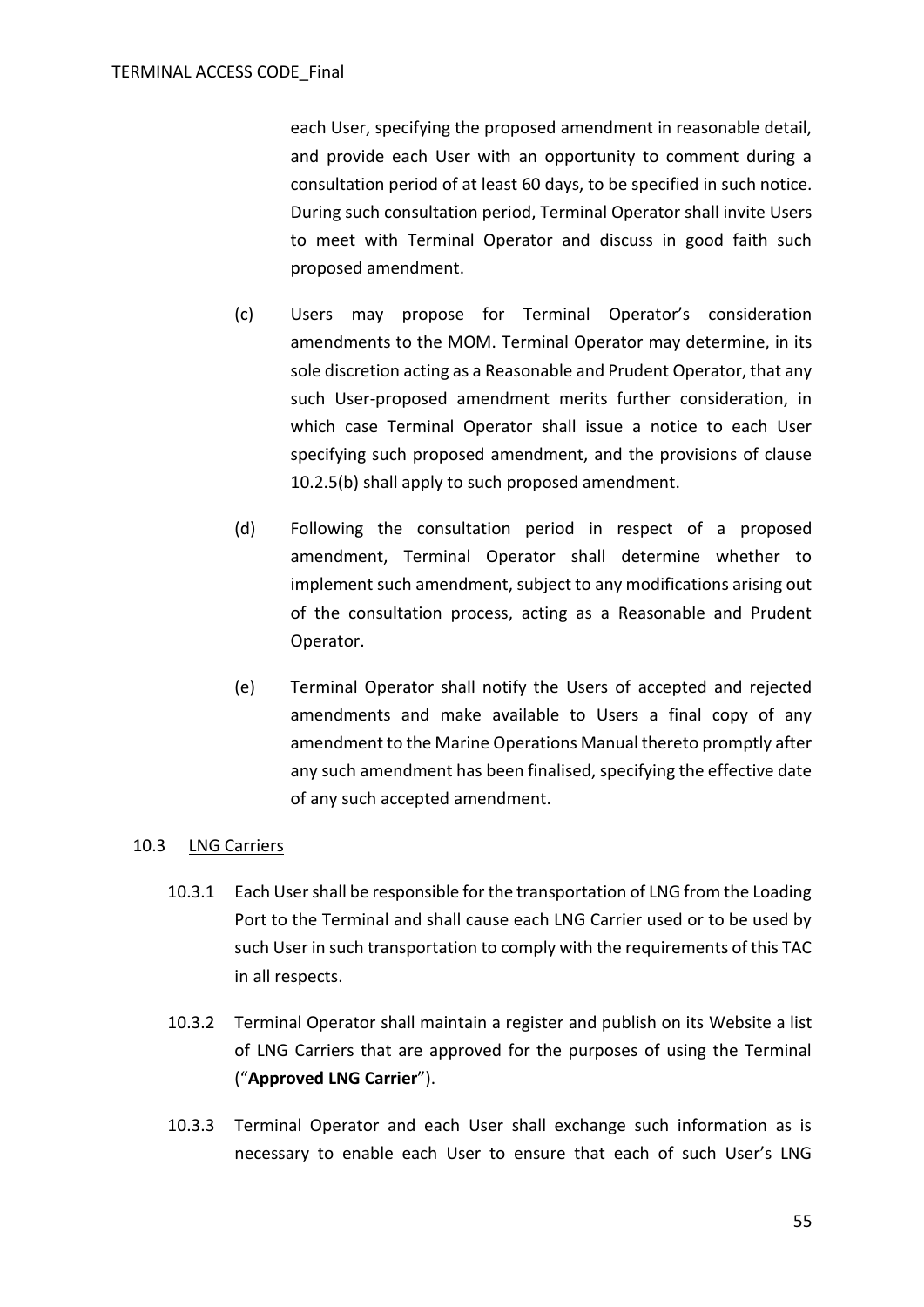Carrier(s) qualifies as an Approved LNG Carrier and otherwise satisfies the LNG Carrier Operating Requirements.

- <span id="page-55-0"></span>10.3.4 Proposing an LNG Carrier
	- (a) A ship compatibility study is required to be carried out, at Users costs, by the Terminal Operator for an LNG Carrier that is not already an Approved LNG Carrier. The studies are to determine and assure the compatibility of a given LNG Carrier to berth, connect and unload LNG to the Terminal.
	- (b) User shall, prior to proposing an LNG Carrier for use at the Terminal as an Approved LNG Carrier, schedule a ship compatibility study and meeting between User, representatives of the vessel operator and Terminal Operator's representatives. The meeting shall, unless otherwise agreed, be conducted at Terminal Operator's offices to evaluate the compatibility of the LNG Carrier with the Terminal's facilities and shall examine berth, ship-shore interfaces, LNG offloading, safety and communications items in relation to the LNG Carrier and the Terminal. Prior to such a ship compatibility meeting, the User shall provide in writing to Terminal Operator the information labelled LNG Carrier Compatibility Information Provision Requirements and set out in on its Website.
	- (c) As soon as reasonably practical, but in no event later than fourteen (14) days after the later of either (i) receipt of all the information from the User required in the LNG Carrier Compatibility Information Provision Requirements as defined on the Website, or (ii) the meeting set out in clause [10.3.4\(b\),](#page-55-0) the Terminal Operator shall notify the User in writing whether such LNG Carrier meets the compatibility requirements necessary for use of such LNG Carrier by the User for delivery of LNG at the Terminal.
- <span id="page-55-1"></span>10.3.5 LNG Carrier Ship Inspection Report Programme (SIRE) Inspection
	- (a) User shall cause each LNG Carrier nominated by User to be inspected by SIRE accredited inspectors at User's sole cost and expense in accordance with the frequency of inspections as set out in the LNG Carrier Technical Requirements document labelled as such and available on the Website. Any material deficiencies noted in a SIRE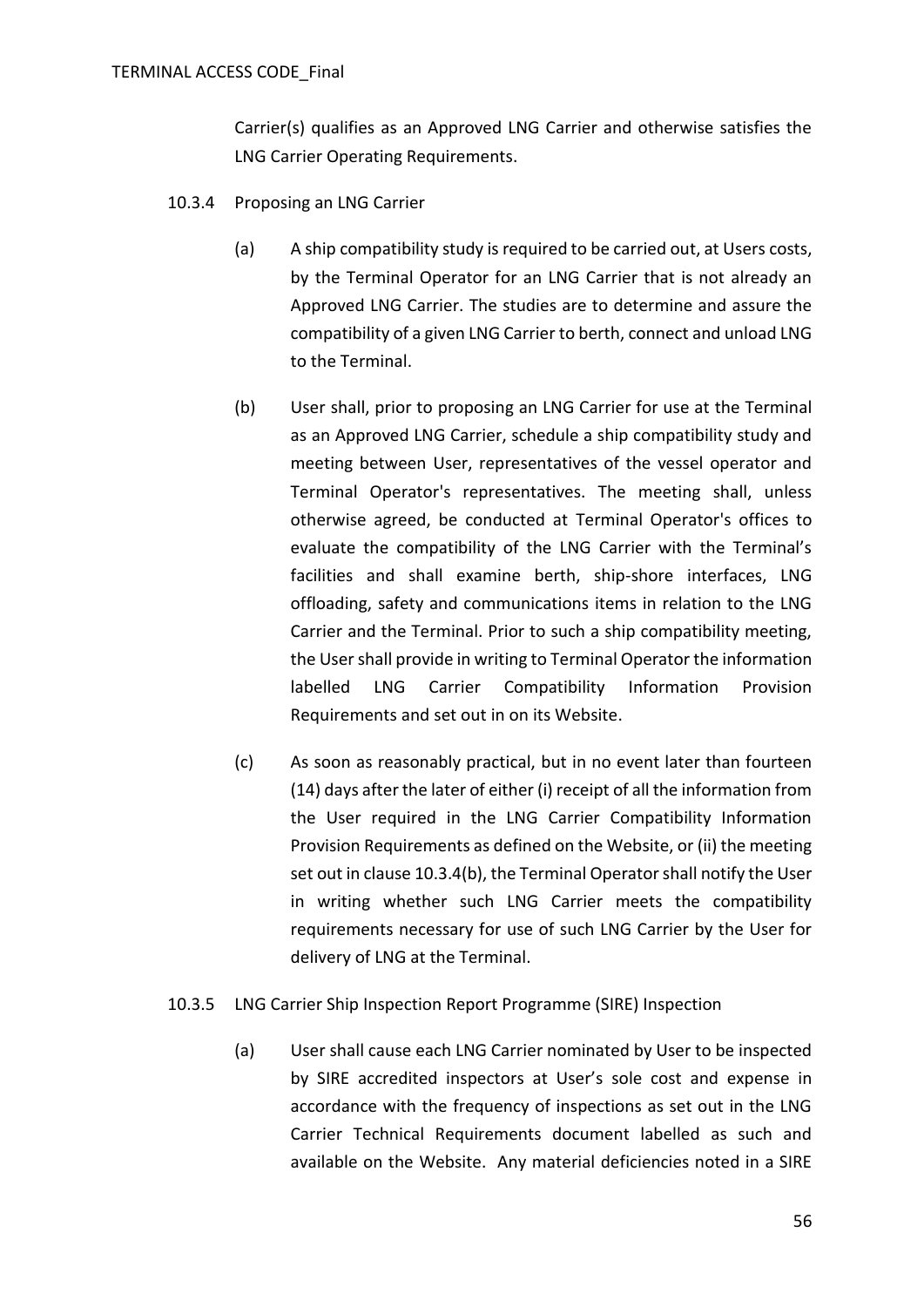inspection report shall be a reason for the Terminal Operator to determine that an LNG carrier does not meet or ceases to meet the requirements to be an Approved LNG Carrier.

- <span id="page-56-0"></span>(b) Terminal Operator's representatives shall, with the consent of the LNG Carrier's Master (such consent User shall cause not to be unreasonably withheld or delayed), have the right to board any LNG Carrier on arrival at the Pilot Boarding Station to or while it is berthed at the Terminal for the sole purpose of conducting a visual inspection of such LNG Carrier in the presence of a designated crew member escort for purposes of confirming the accuracy of any information contained in the report of any SIRE accredited inspector provided to Terminal Operator in accordance with clause [10.3.5\(a\);](#page-55-1) provided, however, that any such inspection shall not delay the berthing or unloading of such LNG Carrier or unreasonably impede User's operations.
- (c) A list of remarks and/or deficiencies arising from the inspection conducted in accordance with clause [10.3.5\(b\),](#page-56-0) if any, shall be immediately provided to the Master of the LNG Carrier at the conclusion of the inspection. The list of the remarks and deficiencies shall also be provided to User.
- (d) No inspection (or lack thereof) of an LNG Carrier hereunder shall:
- (i) modify or amend a User's obligations, representations, warranties and covenants under this TAC; or
- (ii) constitute an acceptance or waiver by Terminal Operator of User's obligations under this TAC.
- 10.3.6 Users shall ensure, pursuant to the TUA and the Marine Operations Manual, and at no cost to Terminal Operator, that each of the LNG Carriers that a User proposes to use and does use:
	- (a) is registered with Terminal Operator as an Approved LNG Carrier;
	- (b) satisfies all Greek Regulatory Requirements including securing all Approvals from all Governmental Authorities and Port Authorities;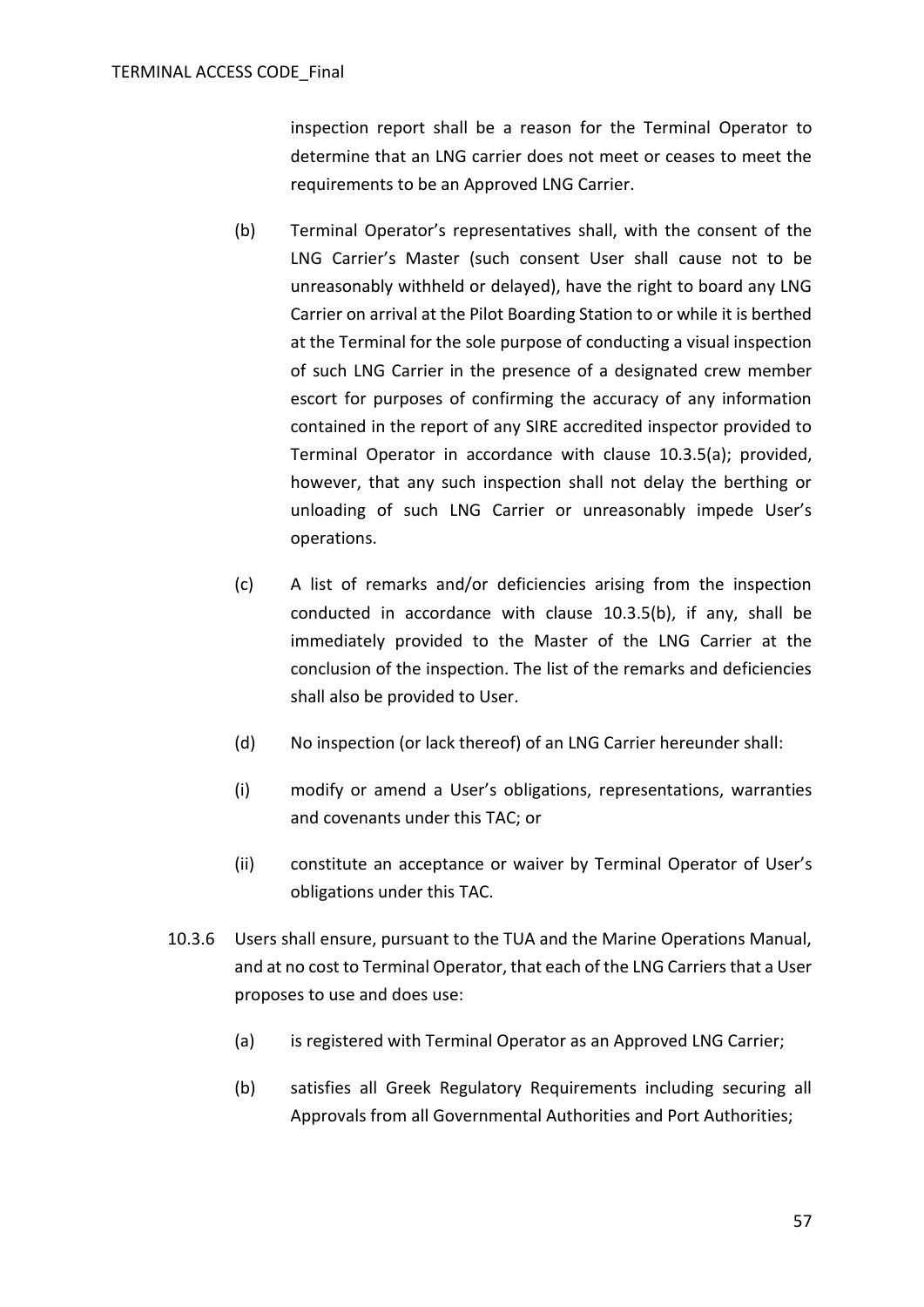- (c) promptly responds to and complies with any instructions, including notices of violation or non-compliance or potential non-compliance, issued by any relevant Government authority;
- (d) except as otherwise agreed in writing by the Parties, is fully compatible with the Terminal in the Marine Operations Manual and the requirements set forth in the LNG Carrier Technical Requirements document labelled as such and available on the Website; and
- (e) complies with any reasonable additional requirements imposed by Terminal Operator in respect of LNG vessels from time-to-time.
- 10.3.7 Should an LNG Carrier fail materially to be compatible with LNG Carrier Operating Requirements then such LNG Carrier shall no longer be deemed to be an Approved LNG Carrier. Terminal Operator shall promptly provide to User a written report describing the reason. The User shall not employ such LNG Carrier until such time as it has been modified to be so compatible and has again received written confirmation from Terminal Operator that such LNG Carrier is an Approved LNG Carrier.
- 10.3.8 Without prejudice to any other rights and remedies under the TUA or arising by law or otherwise, Terminal Operator shall have the right to reject any LNG Carrier that User intends to use to deliver LNG to the Terminal if such LNG Carrier does not comply with the provisions of this TAC, provided, however, that:
	- (a) neither the exercise nor the non-exercise of such right shall reduce the responsibility of User to Terminal Operator in respect of such LNG Carrier and its operation, nor increase Terminal Operator's responsibilities, if any, to User for the same; and
	- (b) User's obligations under the TUA shall not be excused or suspended by reason of User's inability (pursuant to the foregoing) to use an LNG Carrier as an Approved LNG Carrier.
- 10.3.9 User shall, if requested by Terminal Operator, promptly remove (or cause to be promptly removed) any such LNG Carrier that no longer qualifies as an Approved LNG Carrier from the Terminal.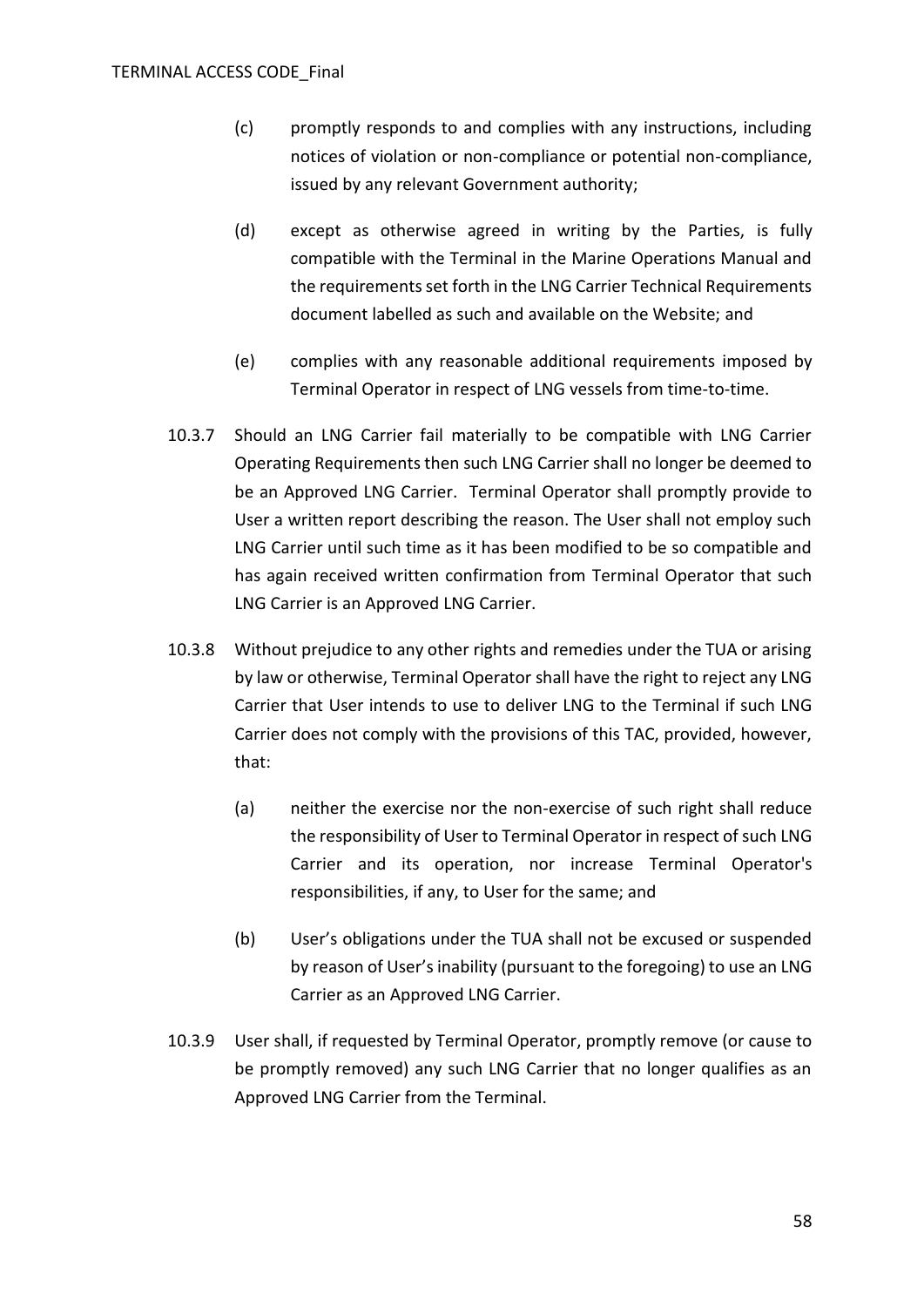10.3.10 User shall notify Terminal Operator as soon as practicable if for any reason any LNG Carrier ceases to be compatible with the Terminal (whether as a result of any modification to the LNG Carrier or to the Terminal or otherwise).

## <span id="page-58-1"></span>10.4 LNG Carrier Arrival, Berthing and Departure

10.4.1 LNG Cargo Arrival Window

Pursuant to the LNG Cargo Slot Confirmed Schedule or the Spot LNG Cargo Slot Confirmed Schedule (as applicable) each AP LNG Cargo or Spot Cargo shall have an approved LNG Cargo Arrival Window.

<span id="page-58-0"></span>10.4.2 Departure Notice

No later than one (1) month prior to the LNG Cargo Arrival Window the User (as applicable in this context) shall provide a notice ("**Departure Notice**") to Terminal Operator containing the Departure Notice Information to the extent that such information is different from the information in the Annual Plan or the SCA as applicable.

- 10.4.3 LNG Cargo Notices
	- (a) User shall, in addition to the Departure Notice under clause [10.4.2](#page-58-0) give, or cause the Master of the LNG Carrier to give, to Terminal Operator the following notices with respect to each LNG Cargo to be delivered under this TAC:
		- (i) a first notice ("**First Notice**"), which shall be sent five (5) days before the departure of the LNG Carrier from the Loading Port and which shall set forth the time and date that loading is expected, the quantity (expressed in kWh) and the volume (expressed in cubic metres) of LNG expected to be loaded on board the LNG Carrier, the estimated time of arrival of the LNG Carrier at the Pilot Boarding Station ("**ETA**"), any operational deficiencies in the LNG Carrier that may affect its performance at the Terminal or berth and the LNG Characteristics Information in respect of the characteristics of LNG comprising its LNG Cargo as determined at the time of loading.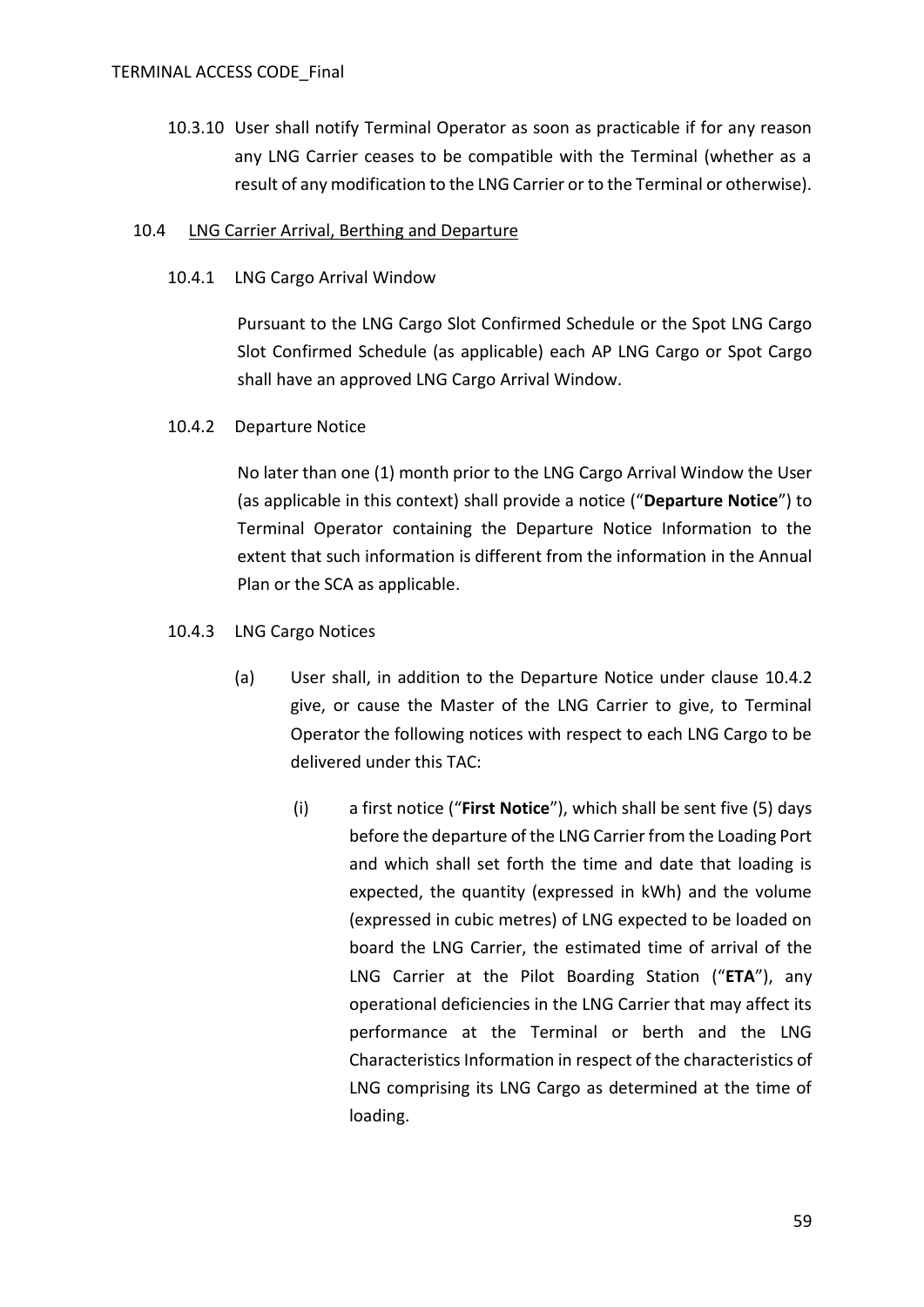- (ii) a second notice ("**Second Notice**") which shall be sent upon the departure of the LNG Carrier from the Loading Port and which shall set forth any changes the ETA and the quantity (expressed in kWh and the volume (expressed in cubic metres) of LNG loaded on board the LNG Carrier as measured at the time of loading.
- (iii) a third notice ("**Third Notice**"), which shall be sent forty-eight (48) hours prior to the ETA set forth in the First Notice, confirming or amending such ETA and if, thereafter, such ETA changes by more than three (3) hours, User shall give promptly, or cause the Master of the LNG Carrier to give promptly, to Terminal Operator notice of the corrected ETA;
- (iv) a fourth notice ("**Fourth Notice**"), which shall be sent twentyfour (24) hours prior to the ETA set forth in the Second Notice, confirming or amending such ETA. If, thereafter, such ETA changes by more than one (1) hour, User shall give promptly, or cause the Master of the LNG Carrier to give promptly, to Terminal Operator notice of the corrected ETA;
- (v) a fifth notice ("**Fifth Notice**"), which shall be sent six (6) hours prior to the ETA set forth in the Third Notice, confirming or amending such ETA; and
- (vi) a Notice of Readiness as detailed in clause [10.4.5.](#page-60-1)
- (b) User shall notify, or cause the Master of the LNG Carrier to notify, Terminal Operator as soon as practicable of any material change in any of the foregoing notifications. Terminal Operator's receipt (and any confirmation thereof) of the information contained in any Departure Notice shall be for operational notification purposes only and shall not constitute an amendment or modification of any of User's obligations under a TUA and shall be without prejudice to Terminal Operator's right to require compliance by User with any and all of the provisions of the TAC.

#### 10.4.4 Notice of Cancellation

(a) User shall notify Terminal Operator as soon as practicable of any cancellation of the planned arrival and unloading of any LNG Carrier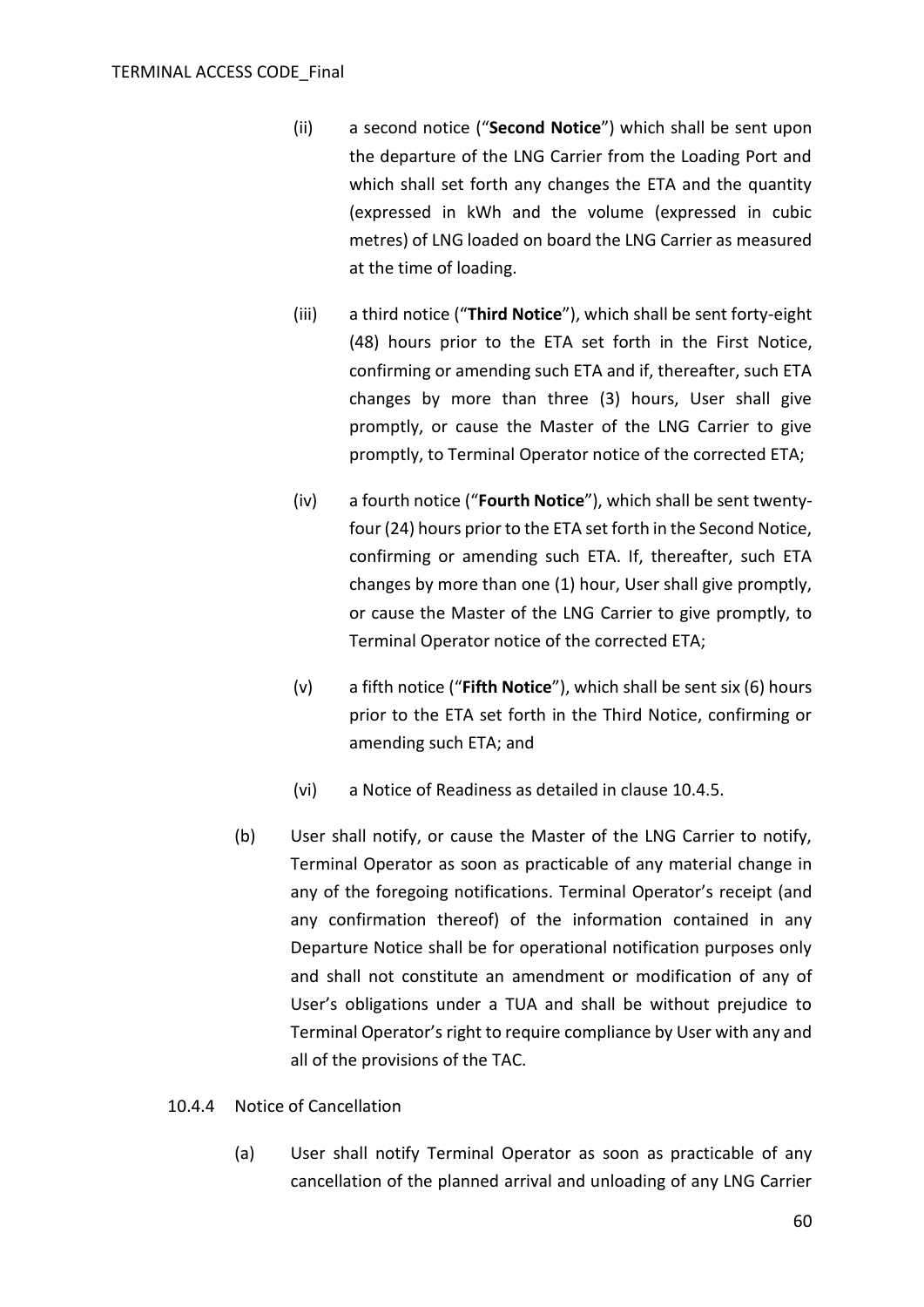that has been included in the Annual Plan or that has issued a Departure Notice.

- <span id="page-60-1"></span>10.4.5 Notice of change in LNG Cargo Volume
	- (a) If, subsequent to issuing the Departure Notice, User anticipates a change, by way of either increase or decrease, of more than the Allowable Volume Tolerance, in the LNG Cargo Volume, or of more than the Allowable Energy Tolerance, in the LNG Cargo Energy Content, for a particular LNG Cargo, User shall, promptly provide notice thereof to Terminal Operator and include in such notice User's new estimate of the LNG Cargo Volume or LNG Cargo Energy Content.
- <span id="page-60-0"></span>10.4.6 Notice of Readiness: Issuance
	- (a) The issuance of the Notice of Readiness for an LNG Carrier is subject to:
		- (i) any applicable restrictions, including any night-time transit restrictions, imposed by Governmental Authorities or Pilots, or night-time berthing restrictions imposed pursuant to the TAC;
		- (ii) such LNG Carrier has received all relevant port and security clearances (except those clearances which will be received after such LNG Carrier leaves the Pilot Boarding Station pursuant to applicable port procedures);
		- (iii) such LNG Carrier is ready to proceed to berth;
		- (iv) such LNG Carrier is ready to transfer cargo.
- 10.4.7 Notice of Readiness: Effectiveness
	- (a) A Notice of Readiness given under clause [10.4.6](#page-60-0) shall become effective as follows:
		- (i) for an LNG Carrier arriving at the Pilot Boarding Station at any time before 07:00 hours on the day of the LNG Cargo Arrival Window allocated to such LNG Carrier, a Notice of Readiness shall be deemed effective at 07:00 hours on the day of the LNG Cargo Arrival Window; or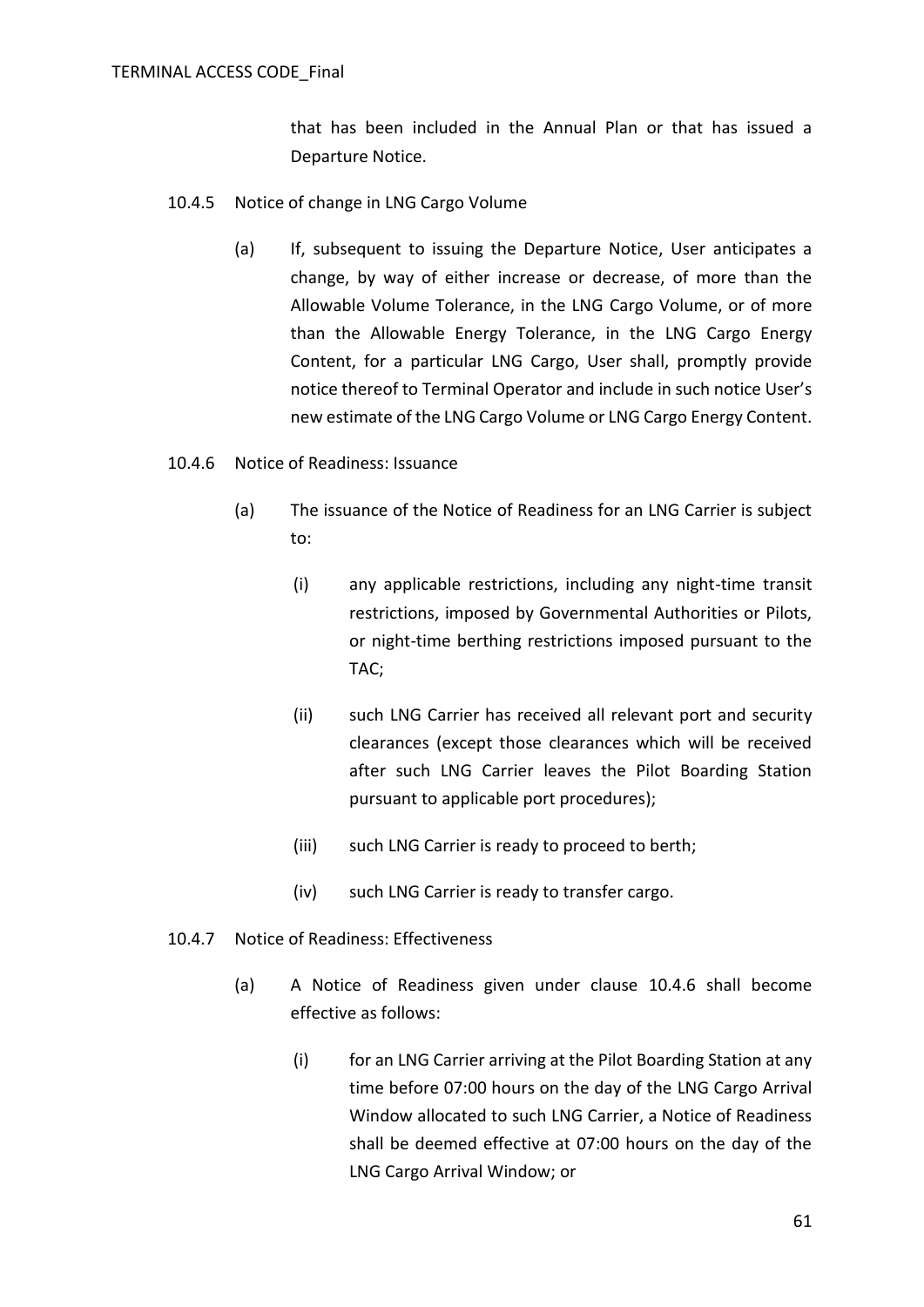- (ii) for an LNG Carrier arriving at the Pilot Boarding Station at any time during the LNG Cargo Arrival Window allocated to such LNG Carrier, a Notice of Readiness shall become effective at the time of its issuance; or
- (iii) for an LNG Carrier which was required to leave the berth for reasons that would have justified an extension to LNG Unloading Window pursuant to clause [10.5.2](#page-65-0) and then returned to the berth, a Notice of Readiness shall become effective upon Terminal Operator's notice to the LNG Carrier that it is ready to again receive the LNG Carrier at the LNG unloading berth.
- 10.4.8 Berthing and Right to refuse Berthing
	- (a) Berthing General Rule
		- (i) Terminal Operator shall berth an LNG Carrier arriving before or during its LNG Cargo Arrival Window at the first opportunity that Terminal Operator determines such LNG Carrier will not interfere with operations and will not interfere with the scheduled arrival or departure of another LNG Carrier.
		- (ii) User shall cause the LNG Carrier to be berthed safely and expeditiously at the berth, and Terminal Operator shall reasonably cooperate in such berthing.
	- (b) Right to Refuse Berthing
		- (i) If an LNG Carrier arrives not ready to unload for any reason, Terminal Operator may refuse to allow it to berth. Terminal Operator shall have the right to delay berthing of the LNG Carrier for any of the reasons set forth in clause [10](#page-52-0) or failure to comply with the requirements of the LNG Carrier Operating Requirements.
		- (ii) Terminal Operator is entitled to reject to berth and offload an LNG Carrier on the issuance of a Notice of Readiness before or after its LNG Cargo Arrival Window.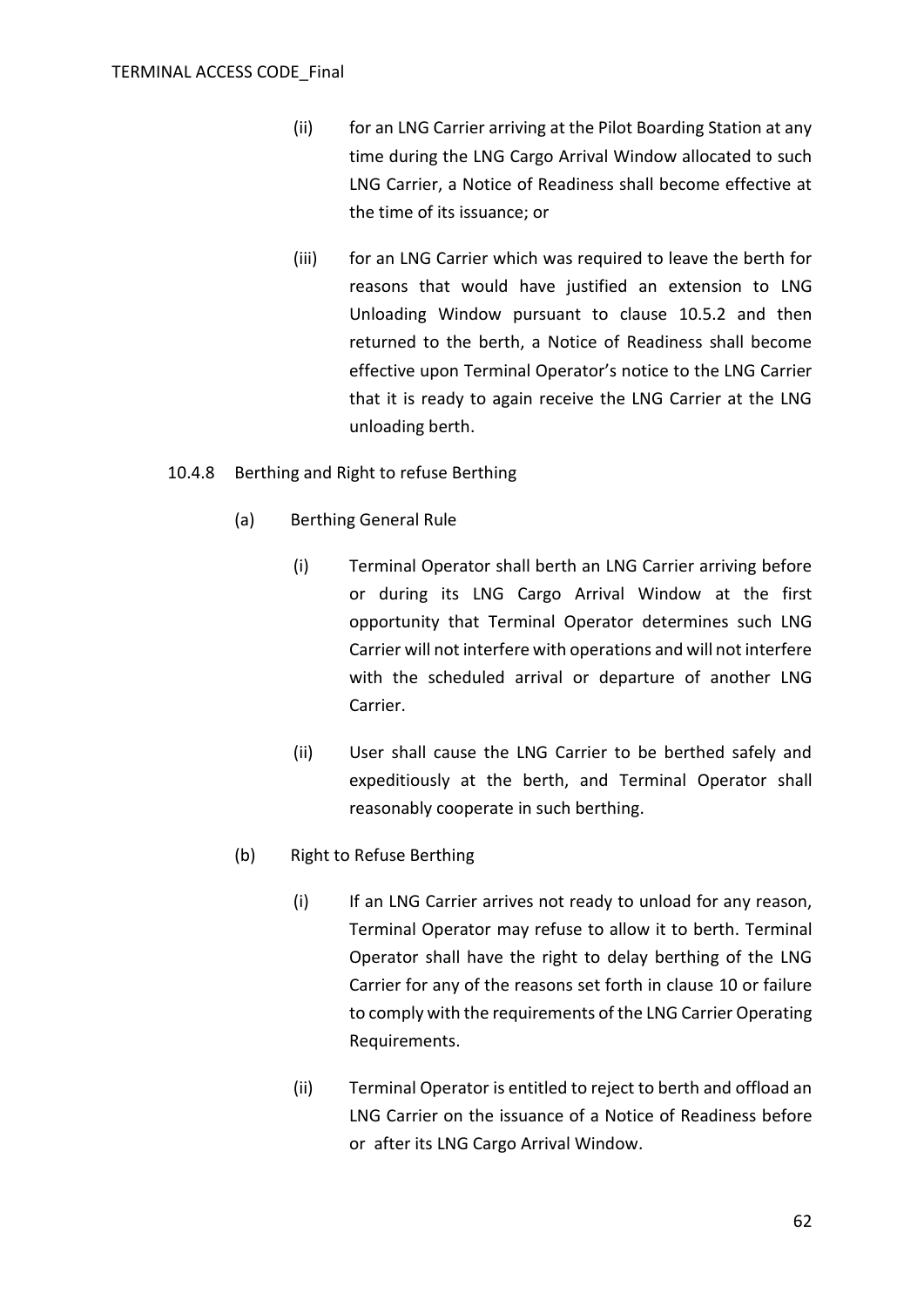(iii) Terminal Operator may, despite being entitled to refuse to berth a late LNG Carrier, allow such LNG Carrier, but the LNG Cargo will be treated as a Failed LNG Cargo Event and subject to clause [9.2,](#page-47-1) as well as reimburse Terminal Operator for any and all damages the Terminal Operator incurs as a result thereof, including amounts Terminal Operator becomes contractually obligated to pay as demurrage to any other User; provided, however, that Terminal Operator shall exercise reasonable efforts to mitigate such damages.

### 10.4.9 Safety

(a) Notwithstanding any other provisions of this TAC, the TUA, or the Marine Operations Manual, Terminal Operator may refuse to allow any LNG Carrier (whether an Approved LNG Carrier or not) to berth if acting as a Reasonable and Prudent Operator, Terminal Operator determines that the berthing of such LNG Carrier would adversely affect the safe operations of the Terminal.

### 10.4.10 Notice to Proceed to Berth

- (a) As soon as reasonably practicable following the issuance of the Notice of Readiness, as long as the LNG Carrier satisfies the applicable requirements under clauses [10.3](#page-54-0) and [10.4,](#page-58-1) and User is in compliance with the provisions of the Contracts, as applicable, Terminal Operator shall issue to the LNG Carrier a Notice to Proceed to the berth.
- <span id="page-62-0"></span>10.4.11 Requirement to Leave the Berth
	- (a) Terminal Operator may, after using its reasonable endeavours to permit an LNG Carrier to remain at the berth, direct an LNG Carrier to leave the berth and proceed to anchorage after becoming All Fast, prior to initiating commencement of unloading or prior to achieving completion of unloading (and completion of necessary pre-departure activities) if:
		- (i) an LNG Carrier is not ready for unloading and commencement of unloading is not expected to start within nine (9) hours;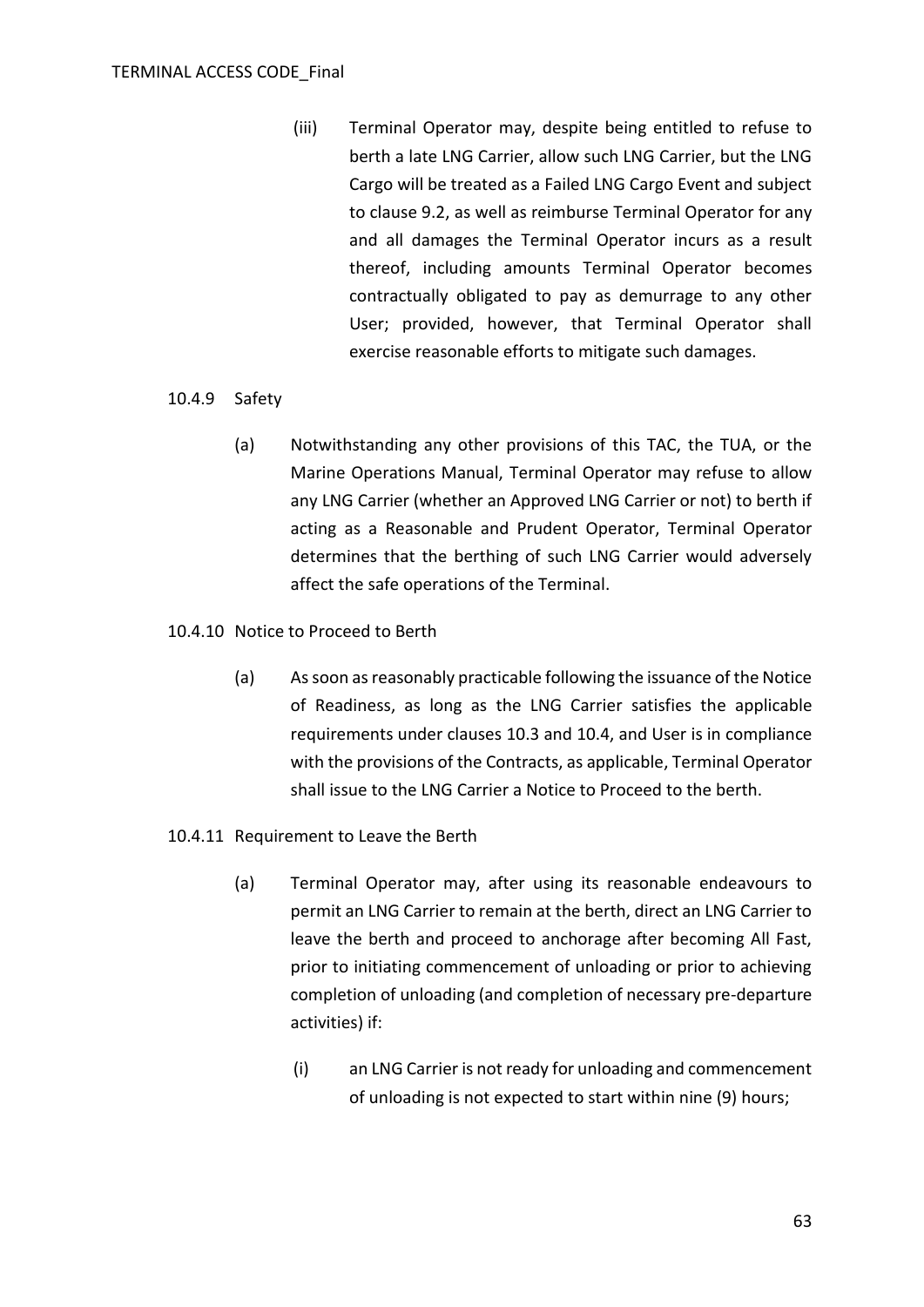- (ii) the unloading process is interrupted for more than nine (9) hours for reasons that do not justify an extension of LNG Unloading Window pursuant to clause [10.5.2o](#page-65-0)[r 10.5.3;](#page-66-0) or
- (iii) completion of unloading (and completion of necessary predeparture activities) of the LNG Carrier has not been nor can reasonably be expected to be achieved within the LNG Unloading Window, for reasons that do not justify an extension of LNG Unloading Window pursuant to clause [10.5.2](#page-65-0) or [10.5.3.](#page-66-0)
- (b) Notwithstanding any provision of this TAC to the contrary, Terminal Operator may direct an LNG Carrier to leave the berth and proceed to anchorage at any time if Terminal Operator determines, acting as a Reasonable and Prudent Operator:
	- (i) that the continued berthing of such LNG Carrier or unloading of its LNG Cargo would adversely affect the safe or efficient operations of the Terminal; or
	- (ii) there is an emergency or serious threat of any emergency at or in the vicinity of the Terminal.

#### 10.4.12 Return to Berth

(a) If an LNG Carrier has not been allowed to berth (or has vacated the Terminal berth and proceeded to sea pursuant to clause [10.4.11](#page-62-0) and such LNG vessel is then ready for unloading, then the User shall, if Terminal Operator approves the LNG Carrier to return to the berth, serve a Notice of Readiness (which supersedes any previous Notice of Readiness). Upon the reberthing of any LNG Carrier which has vacated the Terminal berth pursuant to clause [10.4.11](#page-62-0) for reasons not solely attributable to Terminal Operator, the User shall be responsible for any actual costs incurred by Terminal Operator and the LNG Cargo shall be a Failed LNG Cargo Event as a result of such vacation and reberthing.

#### 10.4.13 LNG Carrier Activities while at Berth

(a) Unless approved by Terminal Operator in writing, an LNG Carrier shall be prohibited from engaging in any maintenance, repair or in-water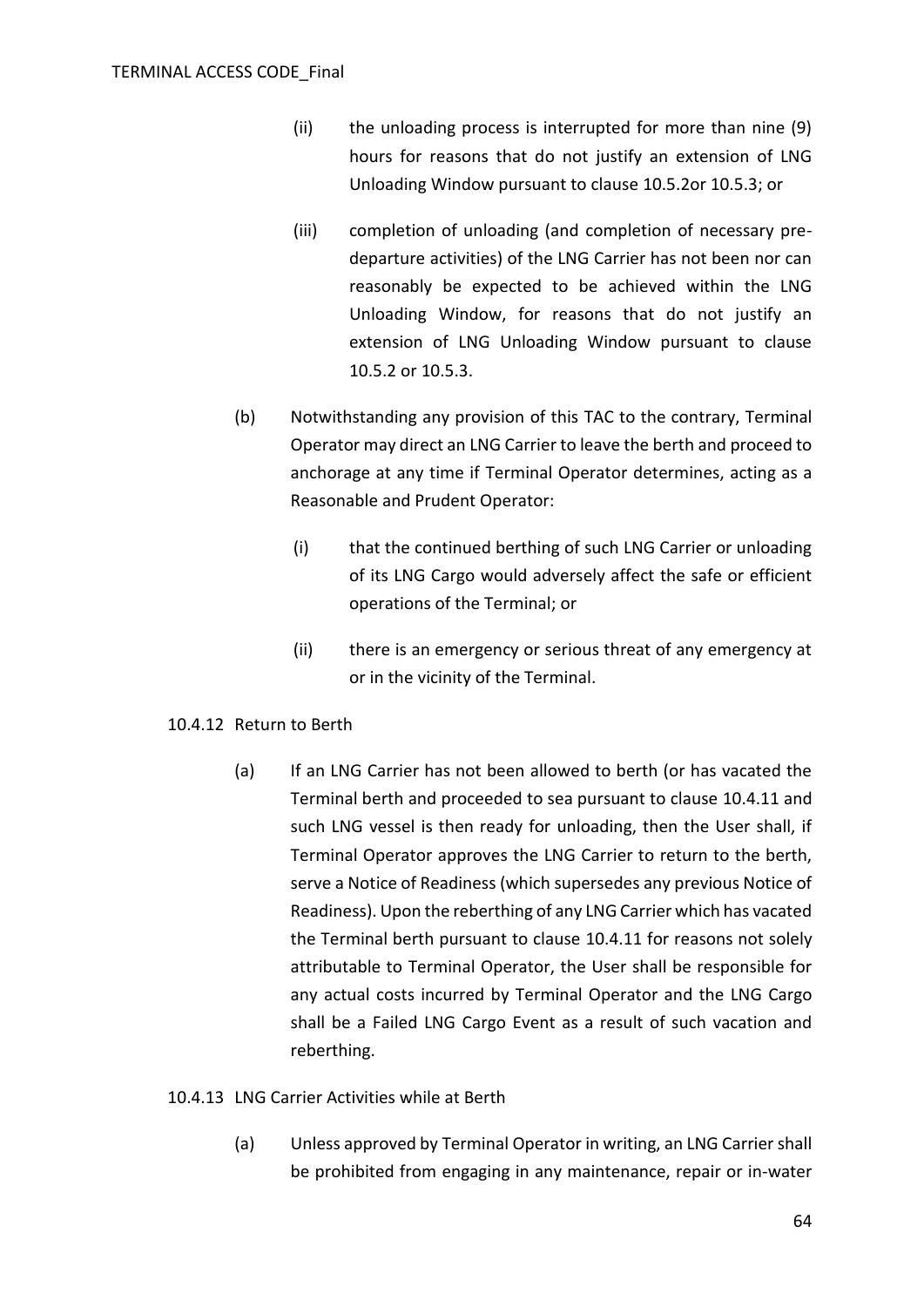surveys, bunkering, provisioning or other activities not directly related to the discharge of LNG while berthed at the Terminal.

#### 10.5 LNG Unloading

- 10.5.1 LNG Unloading
	- (a) In respect of each LNG Carrier, the "**LNG Unloading Window**" shall be a period commencing upon the LNG Carrier becoming All Fast and ending on the later of (i) forty-eight (48) hours from the LNG Carrier becoming All Fast, or (ii) the end of the Scheduled Window.
	- (b) Upon effectiveness of the Notice of Readiness and receipt of the Terminal Operator's Notice to Proceed to the Berth, the relevant User shall cause its LNG Carrier to promptly transit to the Terminal, berth at the Terminal and become All Fast, initiate commencement of LNG unloading, achieve completion of LNG unloading, and ensure that the LNG Carrier shall vacate the berth promptly following the disconnection of the LNG unloading hoses and emptying of deck piping.
	- (c) Terminal Operator shall reasonably cooperate with each User in connection with each such User's performance of its obligations pursuant to clauses [10.3](#page-54-0) and [10.4.](#page-58-1)
	- (d) Each User shall cause the crew of each of such User's LNG Carriers to promptly and safely assist the Terminal personnel to make-up and secure the flange interconnections between the applicable cargo manifold connections of such LNG Carrier and the LNG hoses of the Terminal at the Return Vapour Delivery Point and the vapour return hose of the Terminal at the Return Vapour Delivery Point. Terminal Operator's personnel shall oversee the making up of such connections including manoeuvring the relevant hoses and closing the flange locking mechanisms. The tightness of the connection shall be tested and mutually agreed by Terminal Operator and the LNG Carrier's crew prior to commencement of discharge.
	- (e) Without in any way modifying or limiting any User's obligations under this TAC in respect of unloading of LNG, Terminal Operator shall cooperate with each LNG Carrier's operators (or their agents) and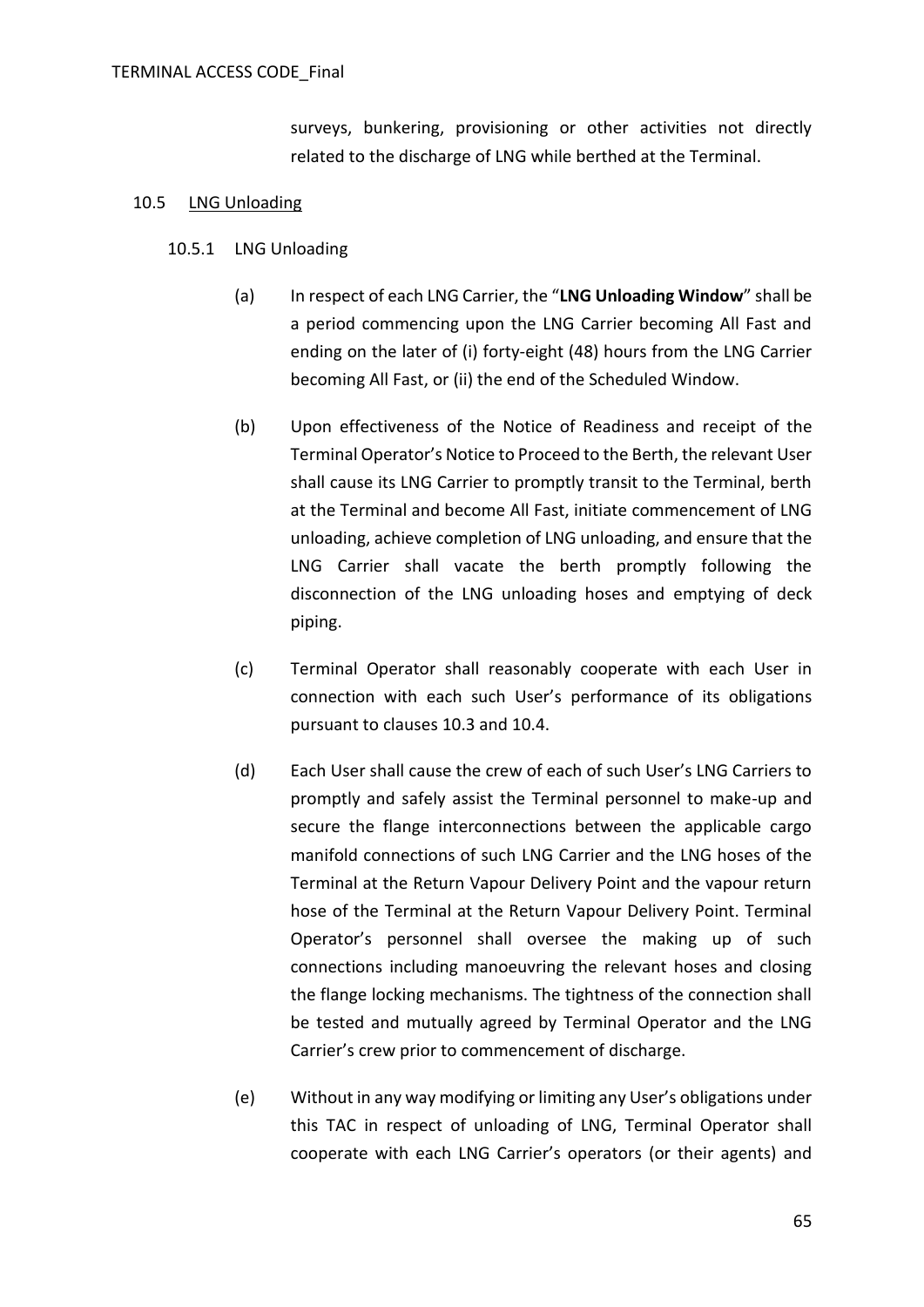with the Master of each LNG Carrier to facilitate the continuous and efficient delivery of LNG hereunder.

- (f) During unloading of each LNG Cargo, Terminal Operator shall return to the LNG Carrier such Boil Off Gas in quantities as are necessary for the safe unloading of the LNG Cargo at such flowrates and pressures as may be reasonably required by the design of the LNG Carrier, and such returned Boil Off Gas shall not be deemed to be quantity or volume unloaded for User's account. The vapour return line shall be capable of receiving Boil Off Gas from the LNG Carrier after custody transfer has taken place to ensure that tank pressures aboard the LNG Carrier are maintained at safe levels.
- <span id="page-65-0"></span>10.5.2 Terminal Operator Extension to the LNG Unloading Window
	- (a) In respect of the Terminal Operator's obligations in relation to the LNG Unloading Window, the applicable LNG Unloading Window in respect of an LNG Carrier will be extended for the Terminal Operator (the "**Terminal Operator Extended LNG Unloading Window**") as result of any of the following:
		- (i) reasons attributable to the User responsible for such LNG Carrier, such User's agents, the LNG Carrier, the Master, crew, owner or operator of such LNG Carrier or any other provider of services for which such LNG Carrier or such User is responsible;
		- (ii) reasons attributable to a Pilot, a tug or a Governmental Authority;
		- (iii) an event of Force Majeure;
		- (iv) vessel traffic at or about the Port or the Terminal;
		- (v) unscheduled curtailment or temporary discontinuation of operations at the Terminal, except where the causes of such curtailment or discontinuation were within Terminal Operator's reasonable control;
		- (vi) night-time restrictions (or other port or channel transit restrictions) of any Governmental Authority;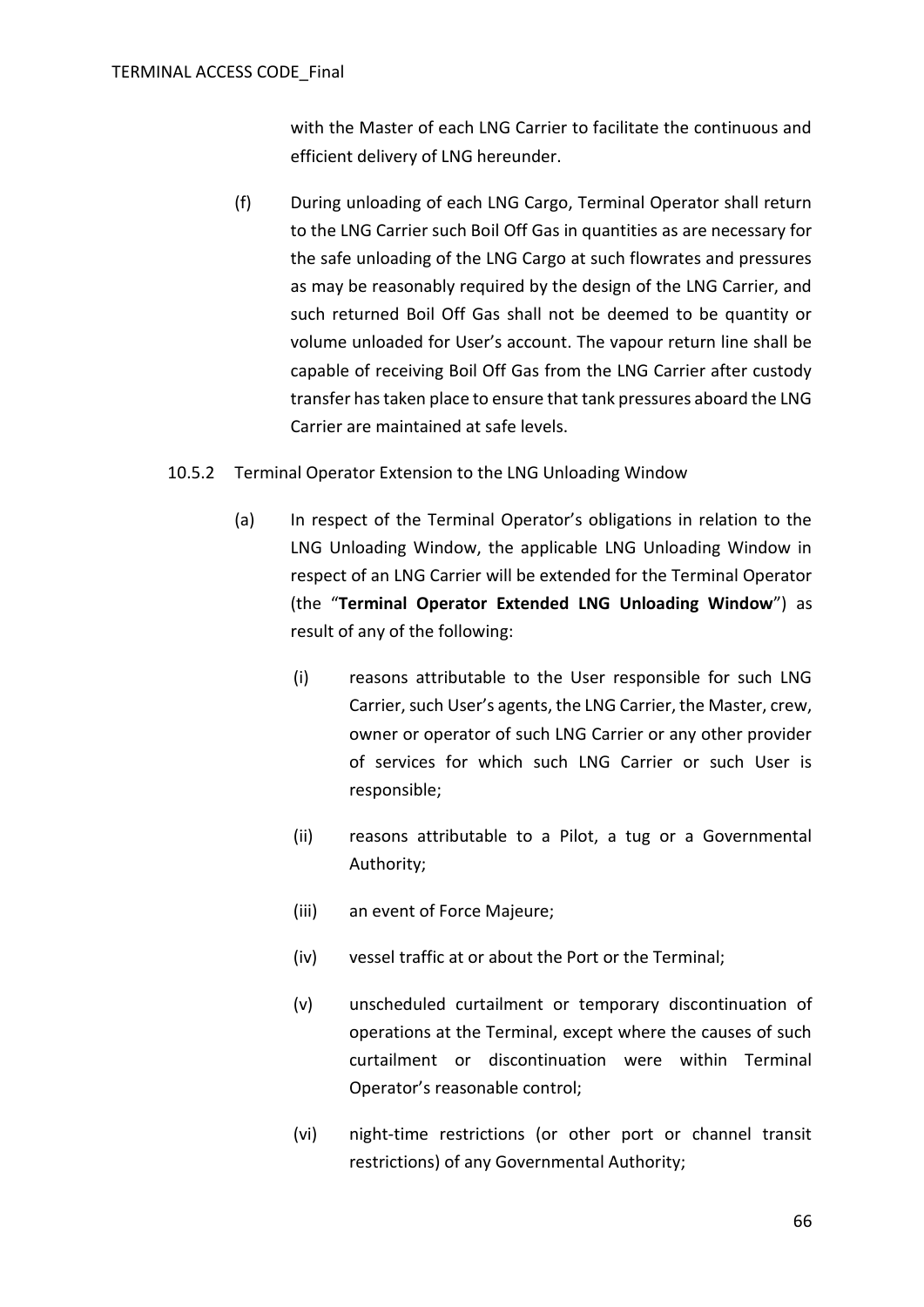- (vii) if Terminal Operator accepts any quantities in excess of the Allowable Volume Tolerance for the User's LNG Cargo Volume when sufficient LNG storage is not available in the Terminal to receive such excess quantities, any reduction in the rate at which such quantities are unloaded to permit such unloading; or
- (viii) the LNG Carrier does not satisfy one or more of LNG Carrier Operating Requirements.
- <span id="page-66-0"></span>10.5.3 User Extension to the LNG Unloading Window
	- (a) In respect of a User's obligations in relation to its LNG Carriers, the applicable LNG Unloading Window shall not be extended except as agreed by the Terminal Operator in writing or as a result of any of the following (the "**User Extended LNG Unloading Window**"):
		- (i) reasons solely attributable to Terminal Operator;
		- (ii) reasons attributable to a Pilot, a tug, or a Governmental Authority;
		- (iii) an event of Force Majeure;
		- (iv) vessel traffic at or about the Port or the Terminal;
		- (v) unscheduled curtailment or temporary discontinuation of operations at the Terminal, except where such curtailment or discontinuation was caused by an act or omission of User or an LNG Carrier;
		- (vi) if clause [9.2.7](#page-49-3) applies to an LNG Carrier; or
		- (vii) night-time or other channel transit restrictions of any Governmental Authority, except to the extent that such nighttime or other channel restrictions are attributable to such User or an LNG Carrier.

#### 10.5.4 Demurrage

(a) If the Actual Unloading Time for an LNG Carrier exceeds the Terminal Operator Extended LNG Unloading Window for such LNG Carrier for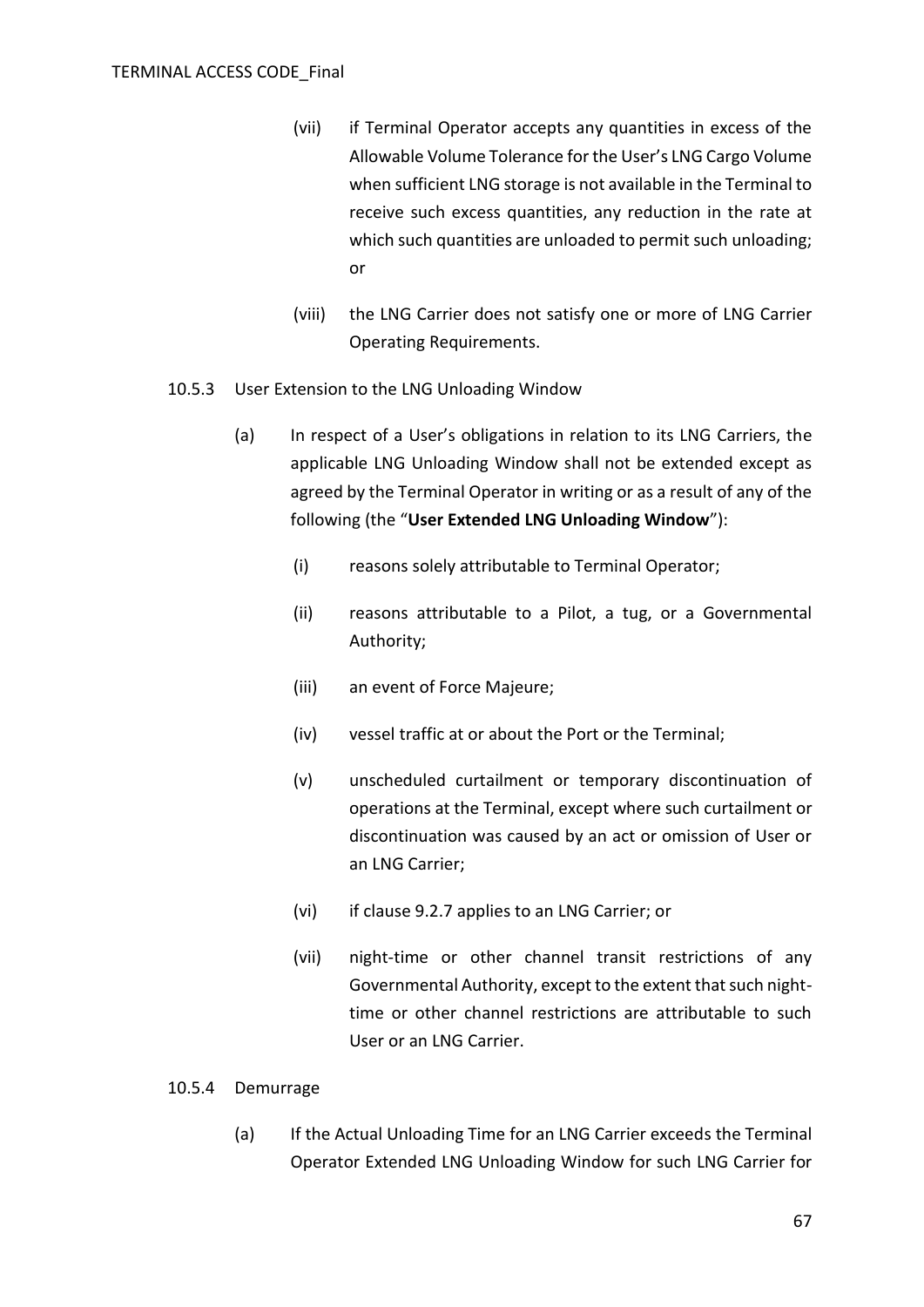reasons attributable to Terminal Operator, then Terminal Operator shall pay to the relevant User the relevant amounts set out in the TC.

(b) If the Actual Unloading Time for an LNG Carrier exceeds the User Operator Extended LNG Unloading Window for such LNG Carrier for reasons attributable to such User, then that User shall pay to Terminal Operator the relevant amounts set out in the TC*.*

## 10.6 Title

- 10.6.1 Title to LNG
	- (a) Terminal Operator has no title to LNG delivered by or on behalf of Users to the LNG Receipt Point, even during periods when such LNG is in the possession and control of Terminal Operator.
	- (b) Title with respect to Retainage shall pass to Terminal Operator at the LNG Receipt Point.
	- (c) Title to LNG Operational Heel shall be vested in Terminal Operator at the LNG Receipt Point.
- 10.6.2 Custody

The Terminal Operator shall have custody of all LNG or resultant Gas until the Amphitrite Entry Point only for the purpose of carrying out the Service.

10.6.3 Indemnity

Each User agrees to indemnify, defend, and hold the Terminal Operator harmless in respect of any direct costs, losses, damages, claims and/or expenses of any kind suffered or incurred by the Terminal Operator arising from any liens, charges, encumbrances and/or adverse claims which may be made by third persons for any reason in respect of that User's LNG.

## 10.7 Receipt of LNG

10.7.1 The receipt of LNG from an LNG Carrier at the LNG Receipt Point shall be carried out by the Terminal Operator using the skill and care of a Reasonable and Prudent Operator and using the pumps and other equipment on the LNG Carrier under such reasonable and customary conditions as are specified in the Marine Operations Manual.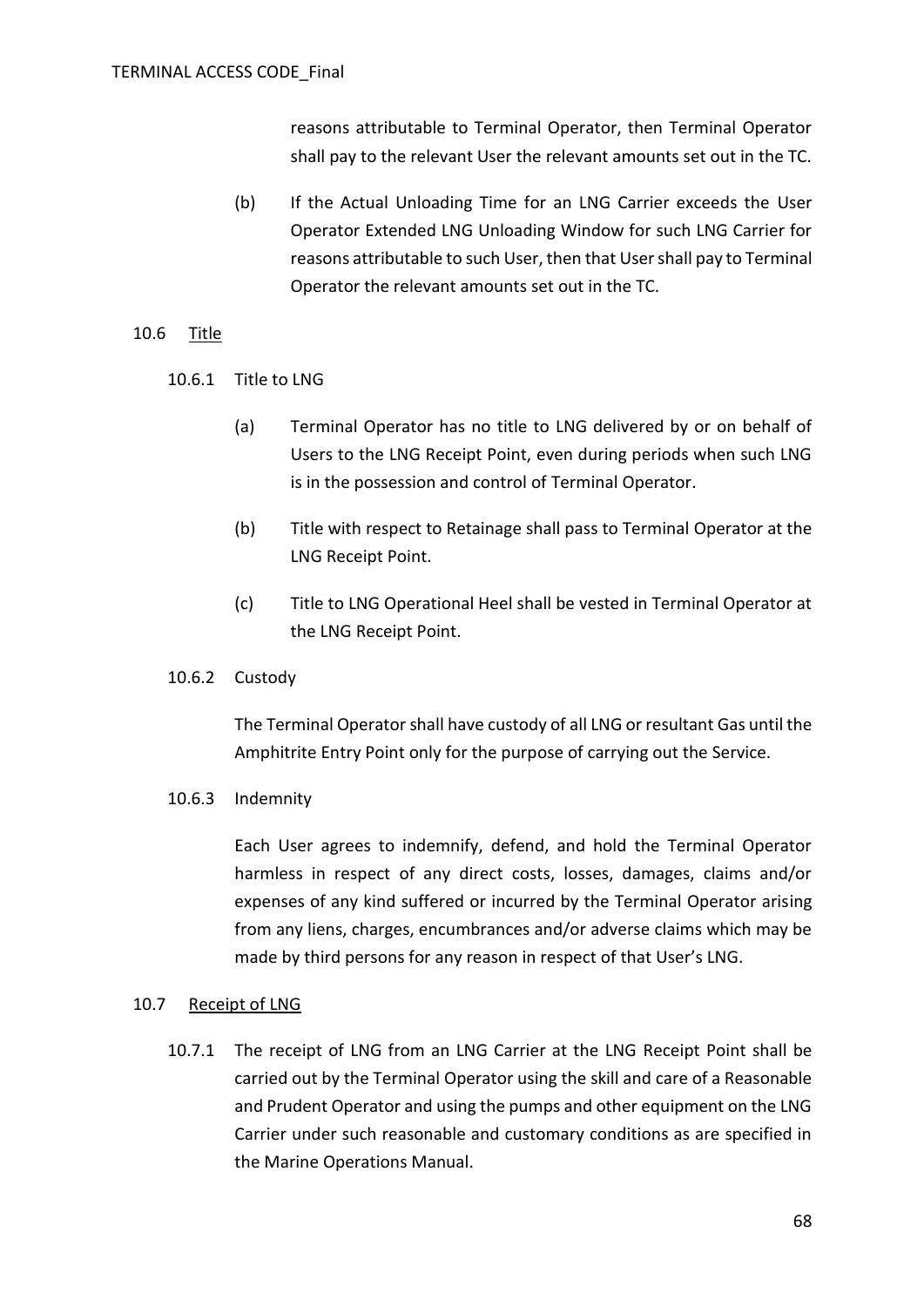#### TERMINAL ACCESS CODE\_Final

#### 10.8 Environmental Issues

### 10.8.1 Users' Responsibility

- (a) Each User shall be responsible for the clean-up, remediation, mitigation and all other actions, as required by environmental Applicable Law, Governing Law and International LNG Carrier Standards, in connection with any pollution, contamination or hazardous materials or substances generated by such User, any LNG Carrier owned or chartered by such User, or the transportation, importation and unloading of LNG pertained to such User which occurs prior to delivery of LNG at the LNG Receipt Point or after the delivery of vapour return at the Return Vapour Delivery Point, in each case to the extent not caused by Terminal Operator's failure to act, or to cause others to act, as a Reasonable and Prudent Operator.
- (b) Each User shall notify the Terminal Operator and all necessary Governmental Authorities with respect to any discharge, spills and/or releases, including any threat thereof, of any hazardous materials or substances for which such User is responsible and shall immediately respond to any such discharge, spill or release, or threat of, at such User's sole cost and expense.
- (c) If a User, in the opinion of Terminal Operator, acting as a Reasonable and Prudent Operator, fails to adequately respond in a timely manner to such discharge, spill or release hazardous materials or substances, or any threat thereof, Terminal Operator, at the sole cost and expense of such User, may, but shall not be obliged to, respond thereto, in whole or in part.
- (d) These undertakings of each User are further set out in the TUA.
- 10.8.2 Terminal Operator's responsibility
	- (a) Terminal Operator shall be responsible for the clean-up, remediation, mitigation and all other actions, as required by environmental Applicable Law, Governing Law and International LNG Terminal Standards, in connection with any pollution, contamination or hazardous materials or substances associated with the Terminal, or the unloading, storage and revaporisation of LNG which occurs after the delivery of LNG at the LNG Receipt Point or prior to the delivery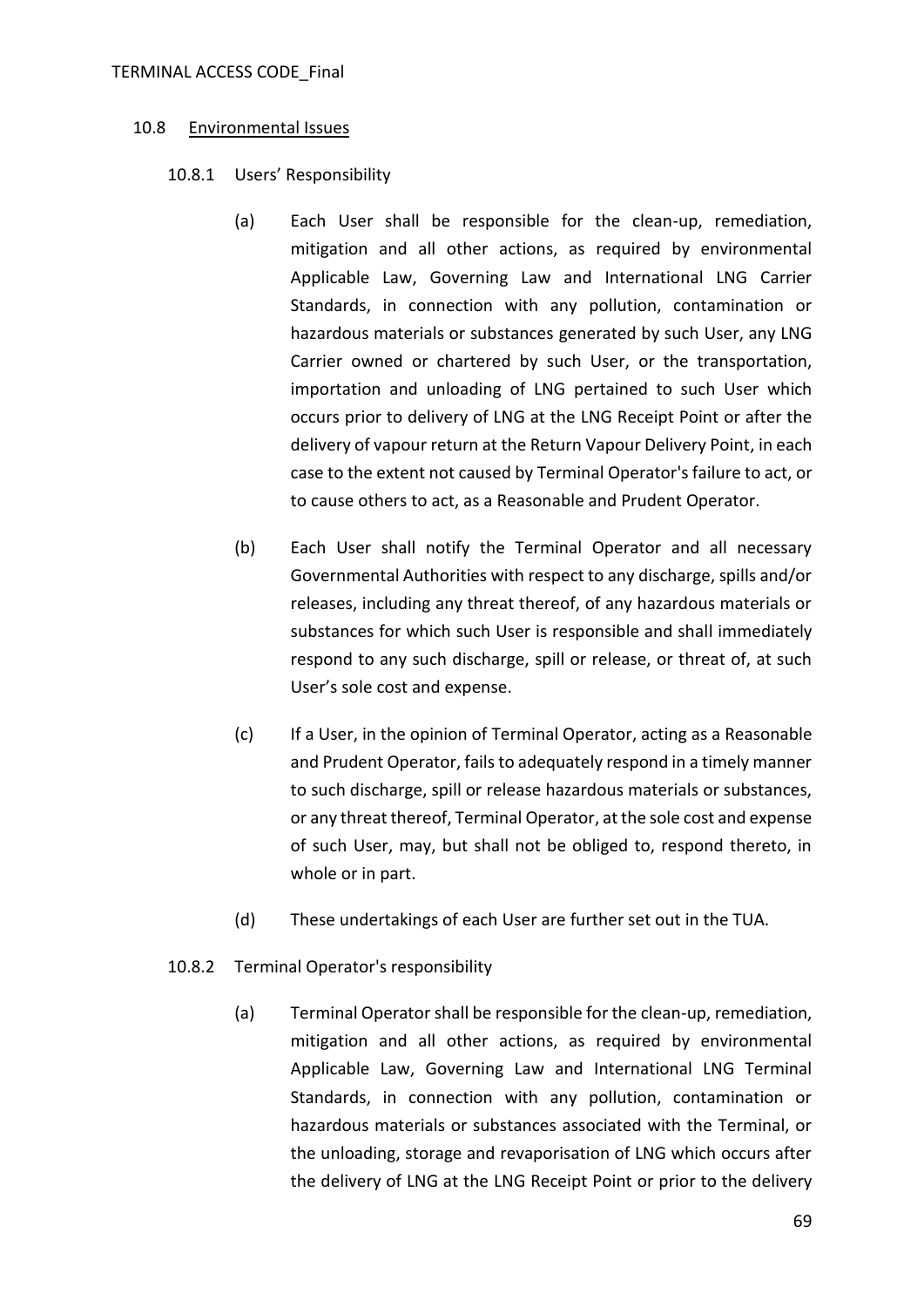of vapour return at the Return Vapour Delivery Point, in each case to the extent not caused by a User's failure to act as a Reasonable and Prudent Operator, after delivery of LNG at the LNG Receipt Point or prior to the delivery of vapour return at the Return Vapour Delivery Point.

- (b) Terminal Operator shall notify all competent Governmental Authorities with respect to any discharge, spills and/or releases, including any threat thereof, of any hazardous materials or substances for which Terminal Operator is responsible and shall immediately respond to any such discharge, spill or release, or threat of, at Terminal Operator's sole cost and expense.
- (c) If Terminal Operator, in the opinion of a User, acting as a Reasonable and Prudent Operator, fails to adequately respond in a timely manner to such discharge, spill or release of hazardous materials or substances, or any threat thereof, such User, at the sole cost and expense of Terminal Operator, may, but shall not be obliged to, respond thereto, in whole or in part.
- (d) These undertakings of Terminal Operator are further set out in the TUA.

## 10.9 Measurement of Quality and Quantity

- 10.9.1 Quality and Measurement of User's LNG
	- (a) Users' LNG shall be measured and tested in accordance with the Quality and Measurement Procedures for LNG document labelled as such and available on the Website. Each User shall ensure that all LNG delivered at the LNG Receipt Point by its LNG Carriers, when regasified, shall conform to the LNG Specification.
- <span id="page-69-0"></span>10.9.2 Notices of Changes in Quality
	- (a) Each User shall, as soon as reasonably practicable following the departure of an LNG Carrier from the Loading Port, notify Terminal Operator in writing of the quality (for compliance with the LNG Specification) of the loaded LNG and estimated quality of LNG to be unloaded in accordance with this TAC, including a copy of the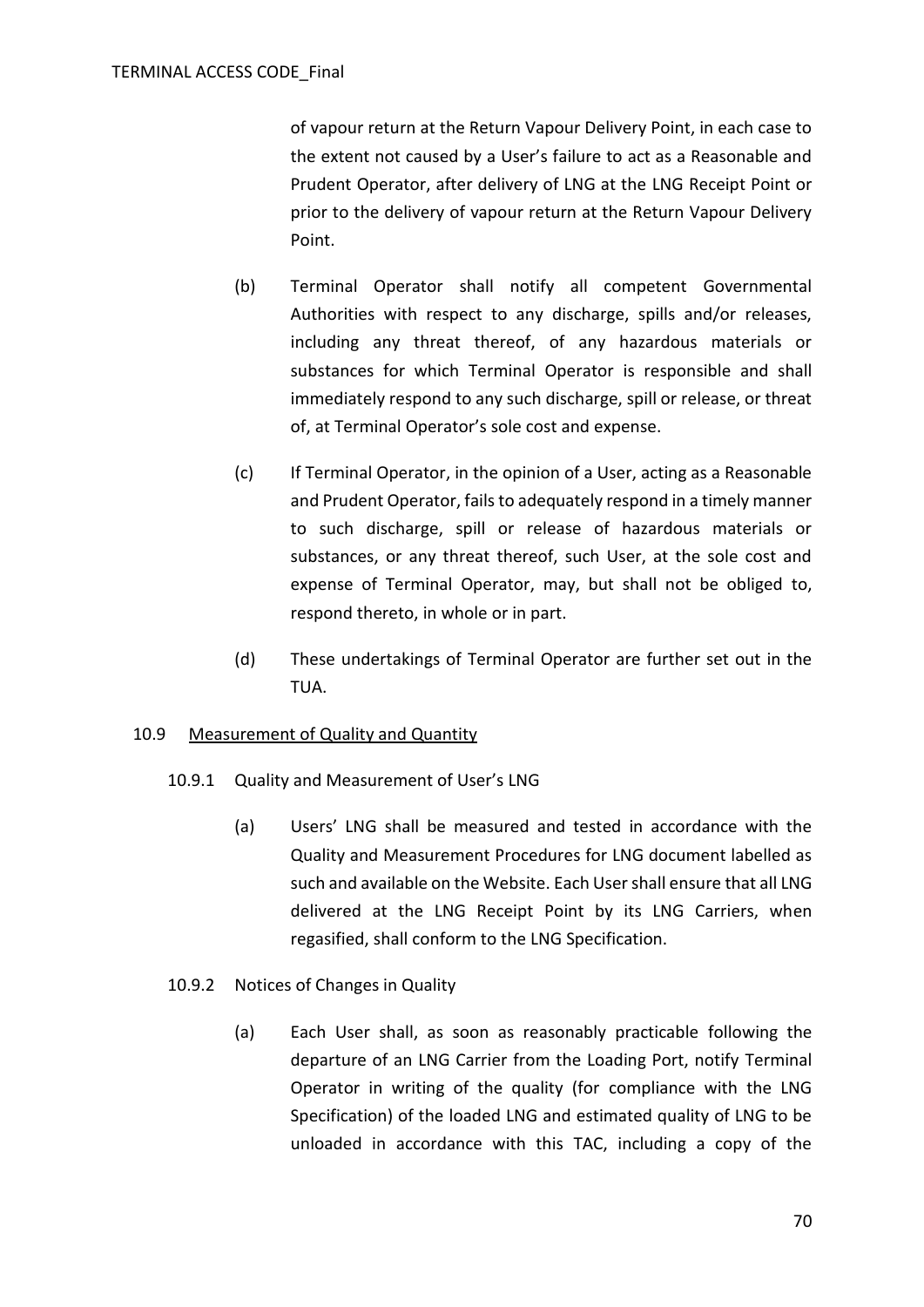statement or certificate of LNG loaded that is provided by LNG Supplier to such User.

- (b) If at any time before unloading of LNG at the Terminal, a User becomes aware that the quality of LNG loaded on board one of its LNG Carriers en route to the Terminal, or the estimated quality of LNG to be unloaded therefrom, is materially different from the quality notified under clause [10.4.2](#page-58-0) or previously notified under this clause [10.9.2,](#page-69-0) or was incorrectly stated in any notice, or fails to meet the LNG Specification, such User must, as soon as practicable, notify Terminal Operator in writing accordingly.
- (c) If at any time after the commencement of unloading of LNG at the Terminal, a User becomes aware that the quality of LNG being unloaded, or to be unloaded, from one of its LNG Carriers at the Terminal is materially different from the quality previously notified or was incorrectly stated in any previous notice, or fails to meet the LNG Specification, such User must promptly notify Terminal Operator in writing accordingly
- (d) Any notice to be provided by a User under this clause [10.9.2](#page-69-0) shall provide details of the nature and expected magnitude of the variance, the cause of the non-compliance and the probable duration thereof, including the LNG Cargoes to be affected.
- 10.9.3 Refusal to Accept Off-Specification LNG
	- (a) Without prejudice to any other rights and remedies of Terminal Operator under the TUA, if Terminal Operator becomes aware, before commencement of unloading thereof, that LNG to be unloaded by or on behalf of a User at the LNG Receipt Point will not comply with the LNG Specification ("**Off-Specification LNG**"), Terminal Operator shall have the right, by giving notice to such User prior to the commencement of unloading of such Off-Specification LNG, to refuse to permit unloading of such Off-Specification LNG; provided, however, that the Terminal Operator shall exercise reasonable endeavours to accept such Off-Specification LNG; provided, further, that if Terminal Operator reasonably anticipates that the receipt of such Off-Specification LNG will result in the delivery of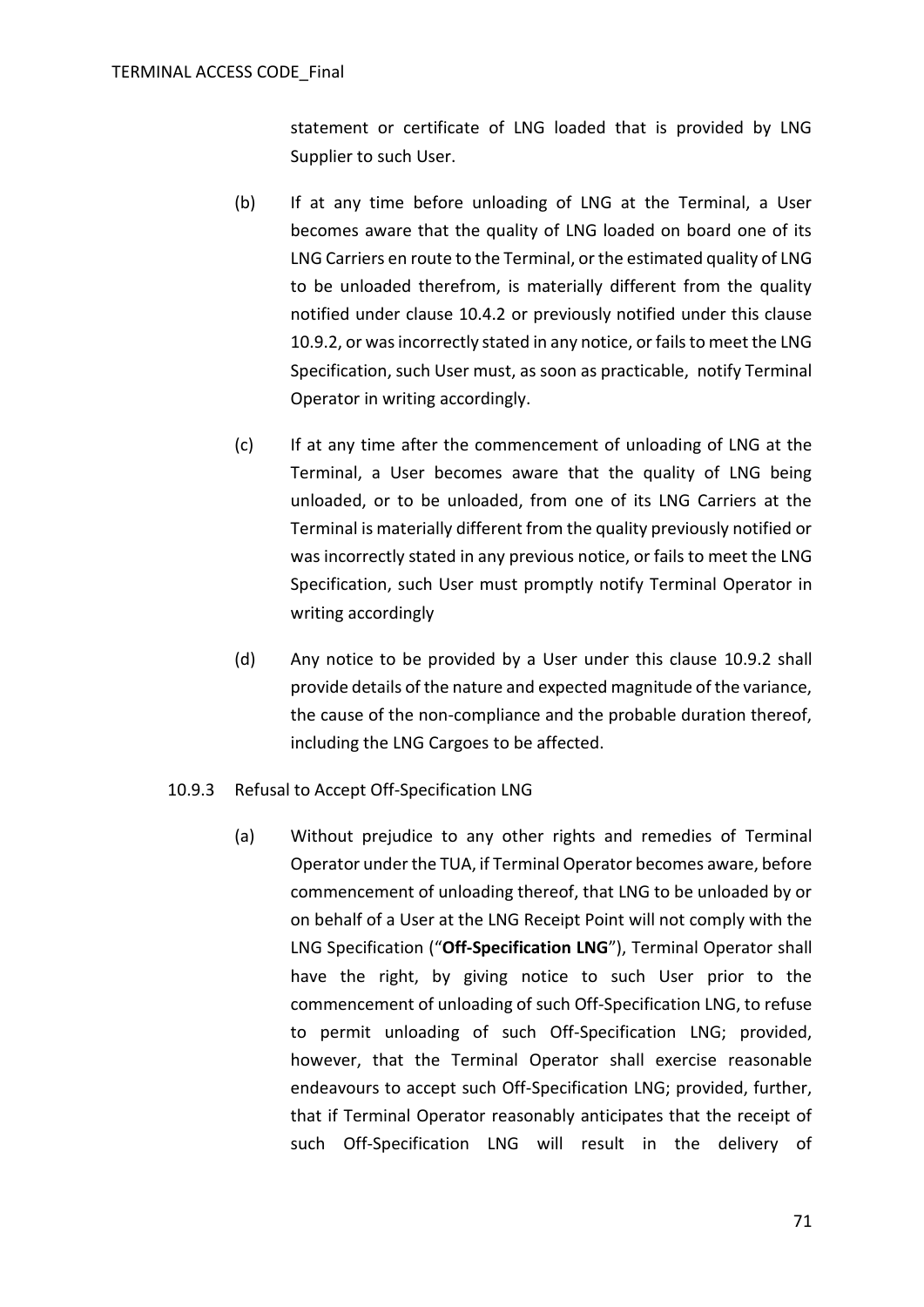Nonconforming Gas, which shall first be required to be confirmed and accepted by the Downstream Operator.

- (b) As soon as practicable after becoming aware of a User's potential delivery of Off-Specification LNG, but in any event within twenty-four (24) hours after such User has provided confirmation pursuant to clause [10.9.2,](#page-69-0) Terminal Operator shall notify such User as to whether Terminal Operator will reject all or any portion of such Off-Specification LNG. If Terminal Operator has given notice of refusal to accept all such Off-specification LNG, then:
	- (i) neither such User nor the relevant LNG Carrier may give its Notice of Readiness, and, in such case, such LNG Carrier shall not proceed to berth (and, if in the process of berthing, shall immediately cease to do so upon receipt of such notice from Terminal Operator, and if berthed at the Terminal, shall promptly vacate the berth);
	- (ii) the subsequent movements of the relevant LNG Carrier, and the disposal of such Off-Specification LNG on board such LNG Carrier, shall be the sole responsibility of such User; and
	- (iii) such event set shall constitute a Failed LNG Cargo Event.

## <span id="page-71-0"></span>10.9.4 Refusal to Continue Unloading Off-Specification LNG

- (a) Without prejudice to any other rights and remedies under the TUA, if Terminal Operator becomes aware, during the course of unloading an LNG Carrier, that Off-Specification LNG is being unloaded from such LNG Carrier, and Terminal Operator determines, in its absolute discretion, that it cannot receive such Off-Specification LNG, Terminal Operator shall have the right to reject the remaining balance of such LNG Cargo of Off-Specification LNG and terminate the unloading of such Off-Specification LNG immediately by giving notice to the relevant User and the Master of the LNG Carrier to such effect.
- (b) Where Terminal Operator has given notice of such rejection and termination of unloading operations under clause [10.9.4\(a\):](#page-71-0)
	- (i) the relevant User shall cause its LNG Carrier to promptly cease unloading and vacate the berth as soon as possible following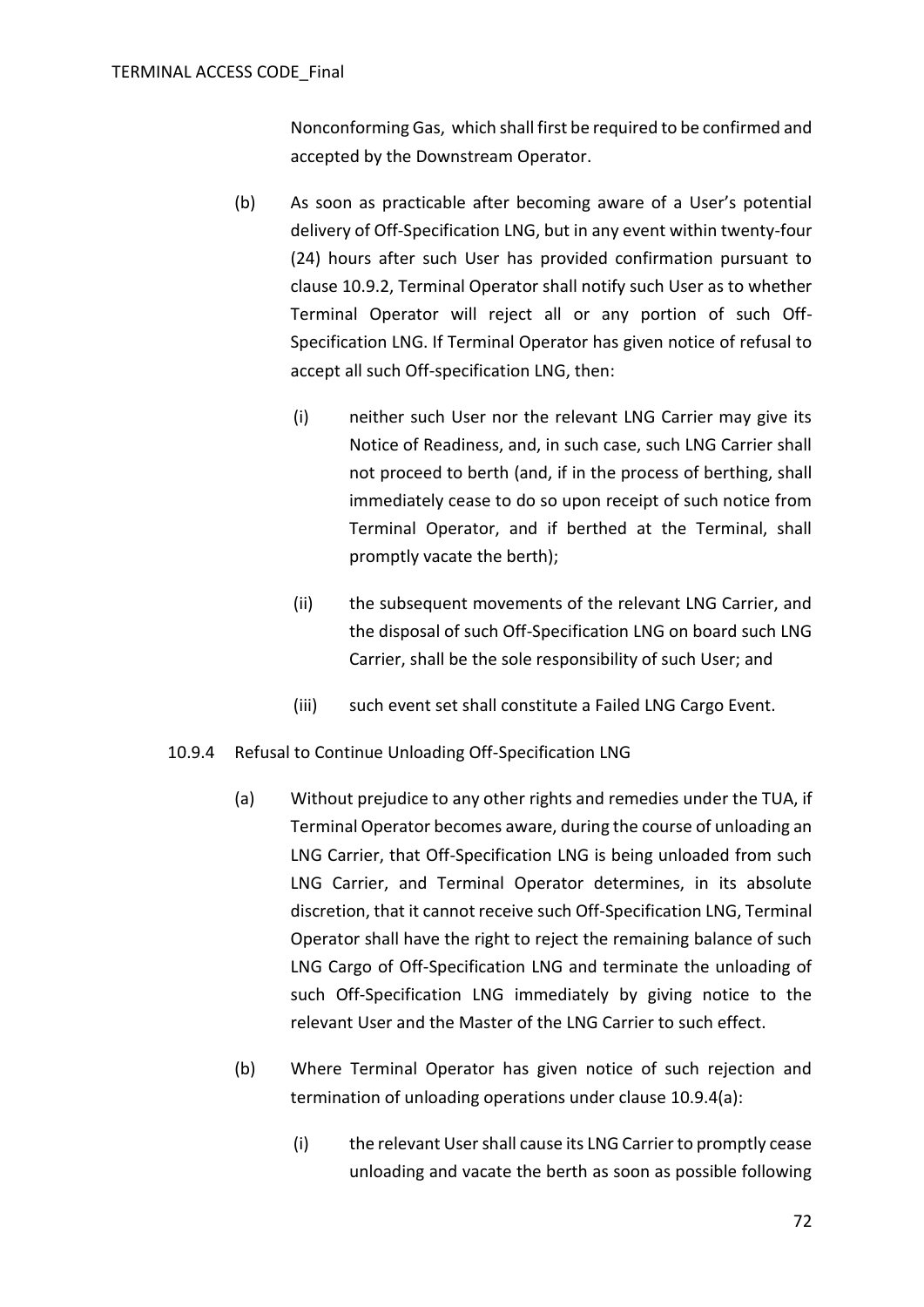receipt of such notice, and Terminal Operatorshall be entitled to direct the LNG Carrier and to operate the LNG unloading facilities accordingly; and

- (ii) the subsequent movements of the relevant LNG Carrier, and the disposal of the remaining Off-Specification LNG on board such LNG Carrier, shall be the sole responsibility of such User; and
- (iii) such event shall constitute a Failed LNG Cargo Event with respect to the entirety of the relevant LNG Cargo.
- <span id="page-72-0"></span>10.9.5 User Responsibility and Indemnification
	- (a) Pursuant to the undertakings under the TUA with a specific User, if Off-Specification LNG is unloaded by such User at the Terminal, then this is a Failed LNG Cargo Event and such User shall:
		- (i) bear the financial responsibility for all reasonable and actual incremental direct costs and liabilities incurred by Terminal Operator in connection with receiving and (unless otherwise agreed with such User) treating Off-Specification LNG by such means as are appropriate, including mixing such Off-Specification LNG with other LNG, injecting nitrogen if facilities allowing for injection exist at the Terminal at that time, or vaporising and flaring any Off-Specification LNG that cannot be treated through the use of commercially reasonable efforts; and
		- (ii) indemnify and hold harmless Terminal Operator and its respective directors, officers, consultants, agents and employees from any and all liabilities (including the value of LNG lost or disposed of, damage to the Terminal and any subsequent delay or inability in unloading LNG Carriers, and liability of Terminal Operator for direct damages or losses incurred by the Greek natural gas transmission system, a downstream pipeline, a transporter, gas receivers, other Users and any other affected Person), including any of same attributable claims of any Person, which arise out of, are incident to or result from the acceptance, handling, disposal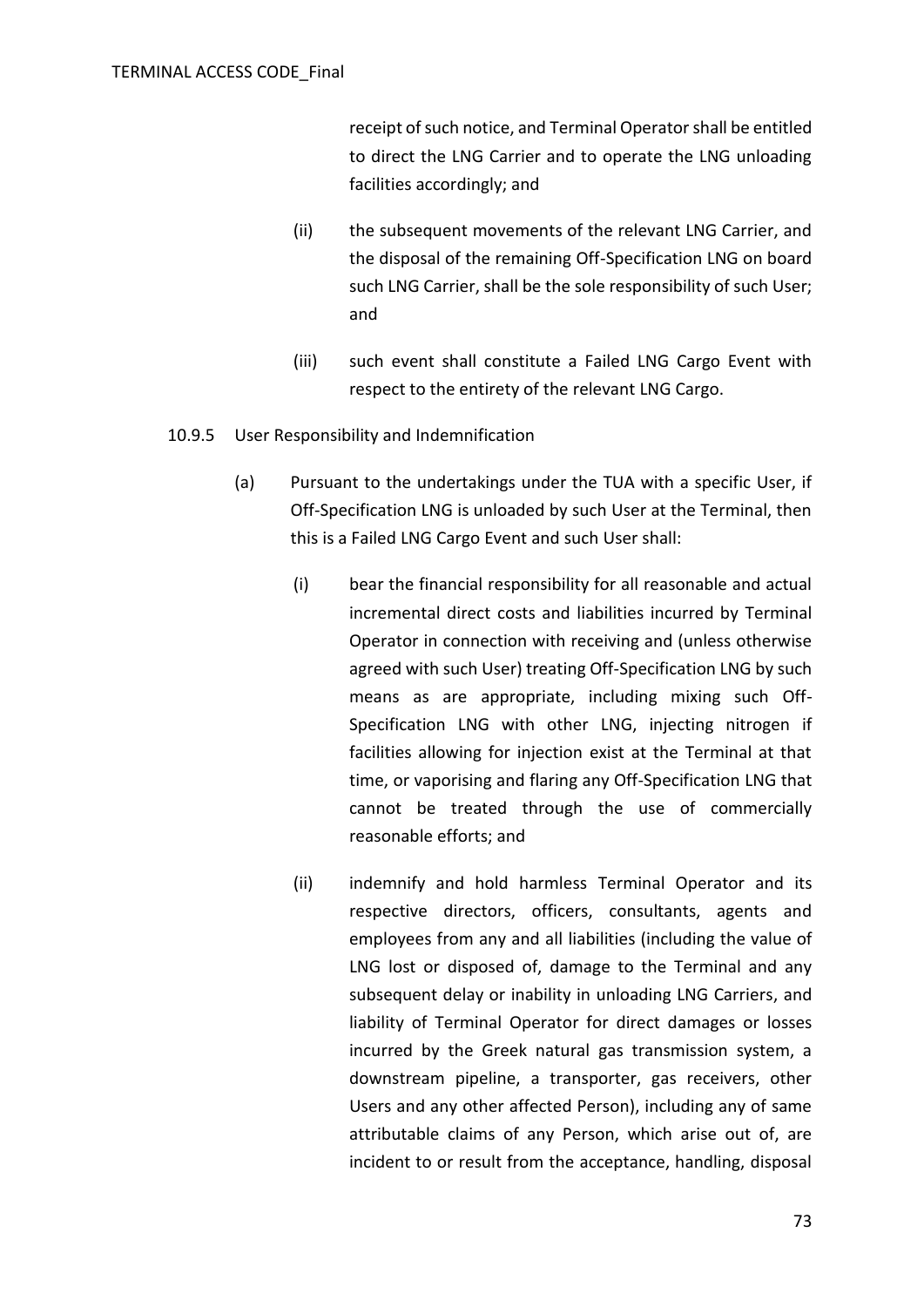or use of Off-Specification LNG; except, in the instances listed in this clause [10.9.5,](#page-72-0) to the extent of Terminal Operator's Gross Negligence/Wilful Misconduct.

### 10.9.6 Effect on Future Cargoes

No waiver by Terminal Operator of any default by a User of any of the specifications or requirements set forth in this clause shall ever operate as a continuing waiver of such specification or requirement or as a waiver of any subsequent default, whether of a like or different character.

## 10.9.7 Modification of Gas Quality Specification

To the extent that, DESFA, or any Governmental Authority, alters the Gas Quality Specification, Terminal Operator and the Users shall meet and discuss in good faith whether or not any changes to the LNG Specification or any other provision of this TAC are required to be revised and, if such changes are required, how such changes can be reasonably implemented.

### 10.10 LNG Storage

10.10.1 Terminal storage and co-mingling of LNG

- (a) The FSRU has one consolidated LNG containment system consisting of four individual storage tanks which acts as one unified storage.
- (b) Each User's LNG received at the LNG Receipt Point shall be co-mingled with LNG already in the LNG storage tank.
- (c) Terminal Operator shall maintain an LNG inventory accounting that maintains a track of LNG volumes (in  $m<sup>3</sup>$ ) and LNG energy value (in kWh).

### 10.11 Terminal Operator actions in the event of an emergency

- 10.11.1 Terminal Operator shall be permitted to use its sole discretion in determining the appropriate response in the event of an emergency at the Terminal, including taking any action to:
	- (a) eliminate as quickly as possible any cause which may affect the safety of persons and of the environment;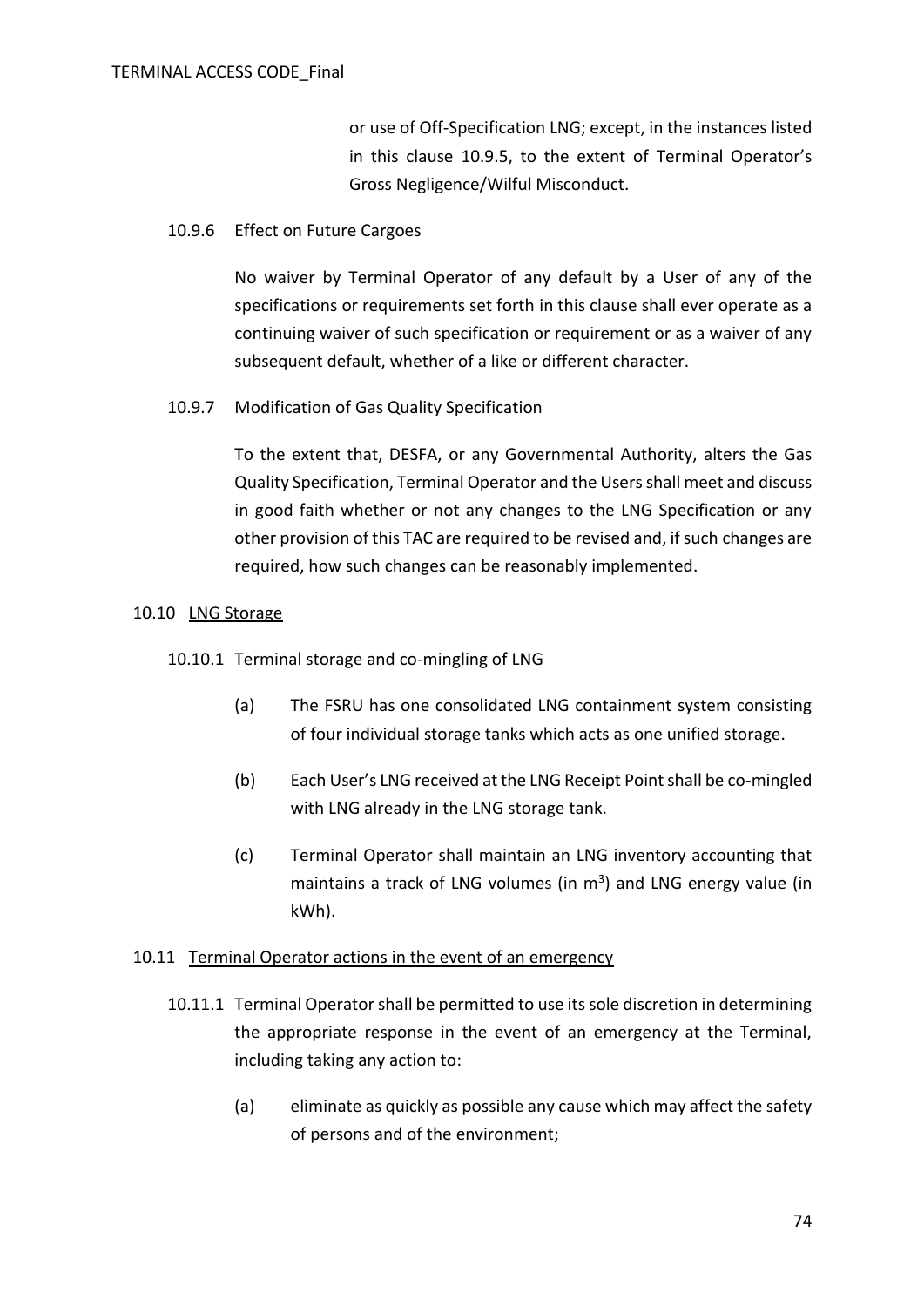- (b) eliminate as quickly as possible any cause which may increase the seriousness of the emergency or its consequences; and
- (c) initiate the necessary actions in order to maintain and re-establish the functioning of the Terminal as appropriate and when safe to do so.
- 10.11.2 The organizational details and names of the personnel, together with their relevant telephone/facsimile numbers and e-mail addresses, including the names and contact details of the individuals who may be contacted on a twenty-four (24) hour basis in the event of oil spills or emergencies, shall be provided by each User and each of its LNG Carriers no later than thirty (30) Days prior to the commencement of any Contract Year and shall be updated promptly during the Contract Year if required.

## 10.12 Terminal Maintenance

- 10.12.1 Scheduled and Unscheduled Maintenance
	- (a) The Terminal Operator shall have the right during any Contract Year to curtail or temporarily discontinue the operation of the Terminal, in whole or in part, in order to carry out planned maintenance or modification work ("**Scheduled Maintenance**").
	- (b) In addition to Scheduled Maintenance, the Terminal Operator shall have the right to perform unscheduled maintenance activities on the Terminal, by giving as much advanced notice to the Users as reasonably practicable of any unscheduled maintenance that it intends to carry out. The Terminal Operator shall use reasonable efforts to avoid any unscheduled Maintenance interfering with any LNG Cargo Slot, any Spot LNG Cargo Slot, Spot Daily Planned Sendout and/or AP Daily Planned Sendout.

### 10.12.2 Maintenance Allowance

- (a) No later than 30<sup>th</sup> June of each Contract Year, the Terminal Operator will prepare and publish the Terminal Maintenance Plan for the subsequent Contract Year. Any changes to the Terminal Maintenance Plan that are required during a Contract Year shall be announced via the electronic system.
- (b) The maximum number of maintenance hours whether: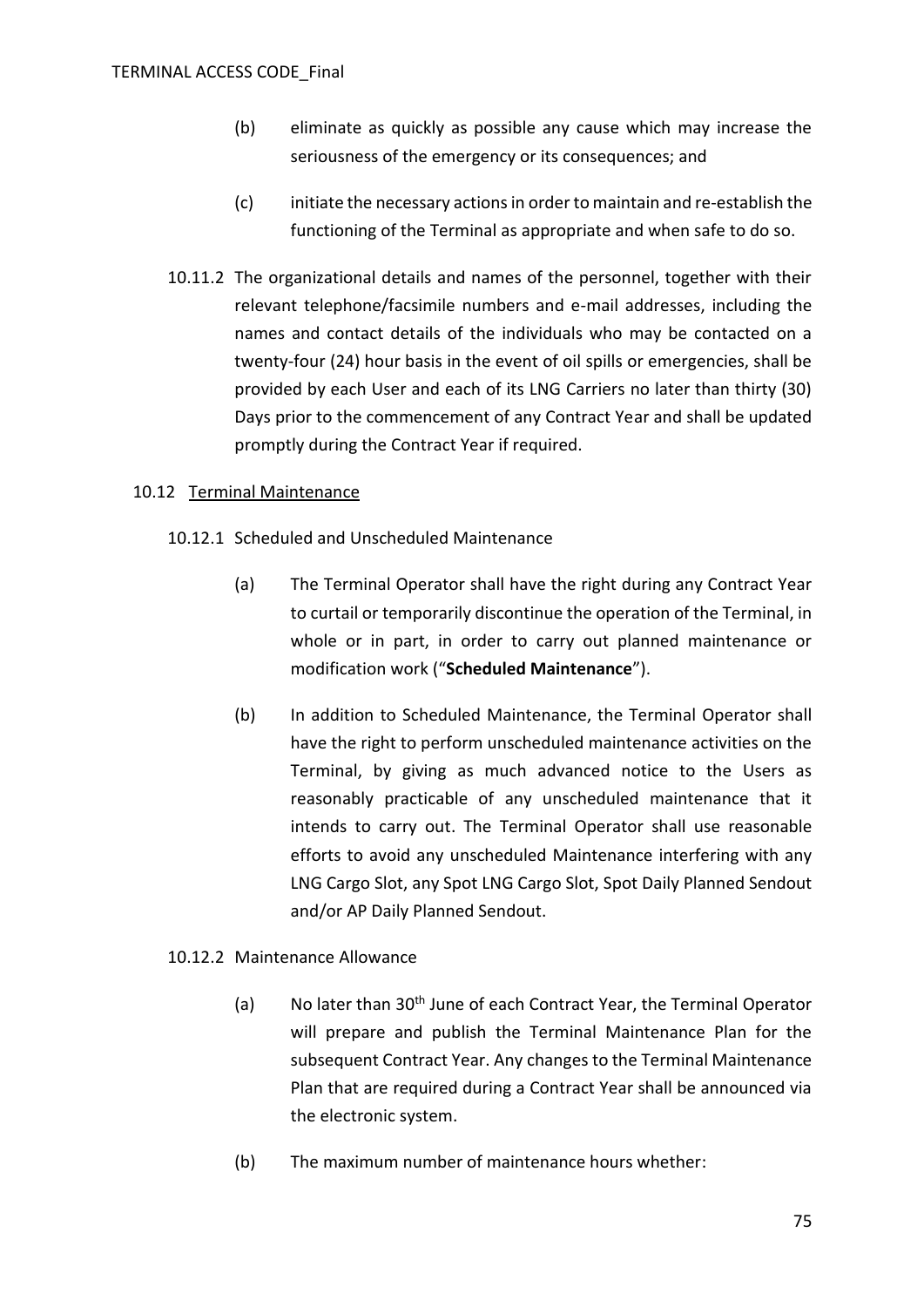- (i) Schedule Maintenance shown in the Terminal Maintenance Plan; or
- (ii) additional unscheduled maintenance,

which results in the Terminal Operator's not being able to make available the full amount of a User's Prevailing Nomination shall be three hundred (300) hours per Contract Year ("Maintenance Allowance").

(c) Terminal Operator shall not be required to provide the Service during any period of maintenance falling within the Maintenance Allowance, and shall be relieved of the obligations imposed by this Terminal Access Code, and the Contracts to which it is a party, to the extent that non-fulfilment of such obligations is due to maintenance.

#### 10.13 Modifications to the Terminal

10.13.1 Modifications to Terminal generally

Terminal Operator shall be entitled to modify the Terminal at any time and in any manner whatsoever; provided, however, that:

- (i) such modifications, once finalised, do not materially reduce the quality and reliability, nor the types of available Services to be provided to the existing Long-Term Users;
- (ii) such modifications do not otherwise conflict with Terminal Operator's obligations under this TAC; and
- (iii) such modifications do not render the Terminal incompatible with an LNG Carrier that was previously compatible with the Terminal; provided, further, that Terminal Operator may modify the Terminal in a manner that would render it incompatible with an LNG Carrier, if such modification is necessary for Terminal Operator to comply with International LNG Terminal Standards.
- 10.13.2 Modifications to Terminal resulting from changes in International LNG Carrier **Standards**

If a change in International LNG Carrier Standards requires an LNG Carrier to be modified but such modification would render the LNG Carrier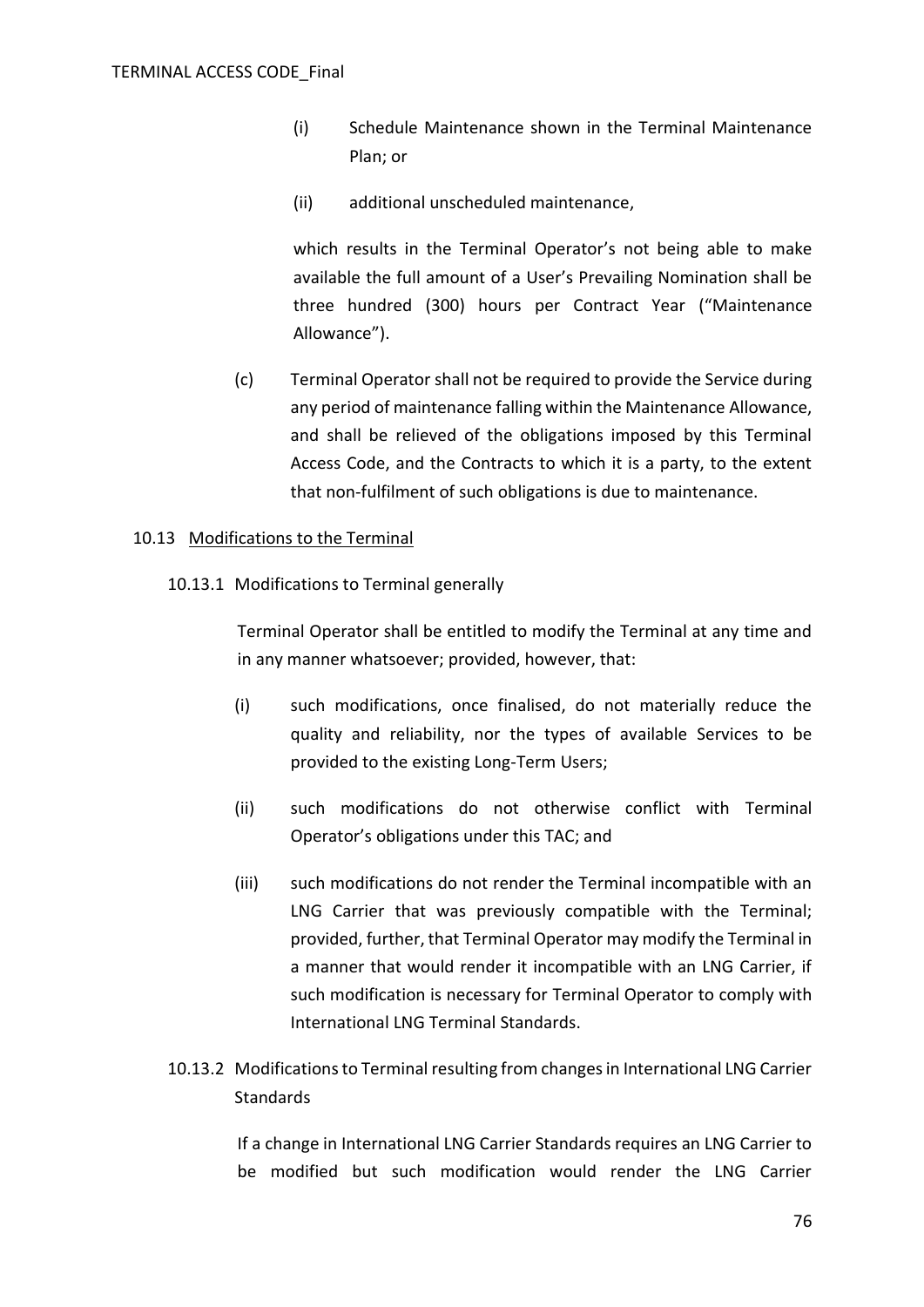incompatible with the Terminal, then Terminal Operator shall use its reasonable endeavours to modify the Terminal to render such facilities compatible with such modified LNG Carrier.

### 10.14 User Inspection Rights

- 10.14.1 Any User may, with the prior written consent of Terminal Operator (such consent not to be unreasonably refused, withheld or delayed), appoint a reasonable number of designated representatives (including an LNG Supplier) to inspect the operation of the Terminal; provided, however, that such inspection shall occur during normal operating hours.
- 10.14.2 Any inspection under this clause shall be at User's sole risk and expense and shall be carried out without any interference with or hindrance to the safe and efficient operation of the Terminal.
- 10.14.3 Each User's right to inspect and examine the Terminal under this clause shall be limited to verifying Terminal Operator's compliance with Terminal Operator's obligations under the TAC.
- 10.14.4 No inspection (or lack thereof) of the Terminal by User, or any requests or observations made to Terminal Operator or its representatives by or on behalf of User in connection with any such inspection, shall of itself:
	- (a) modify or amend Terminal Operator's obligations, representations, warranties and covenants under the TUA with that User; or
	- (b) constitute an acceptance or waiver by User of Terminal Operator's obligations under such TUA.

### 10.14.5 Registry of Users

Terminal Operator shall maintain a register of all Users and shall make such register publicly available to Terminal Operator's Website.

## <span id="page-76-1"></span>**11. Invoicing and payments**

- <span id="page-76-0"></span>11.1 Monthly invoices
	- 11.1.1 Invoices for Services shall be managed by Terminal Operator in accordance with the requirements set forth in the TUA and TC and each of the Contracts.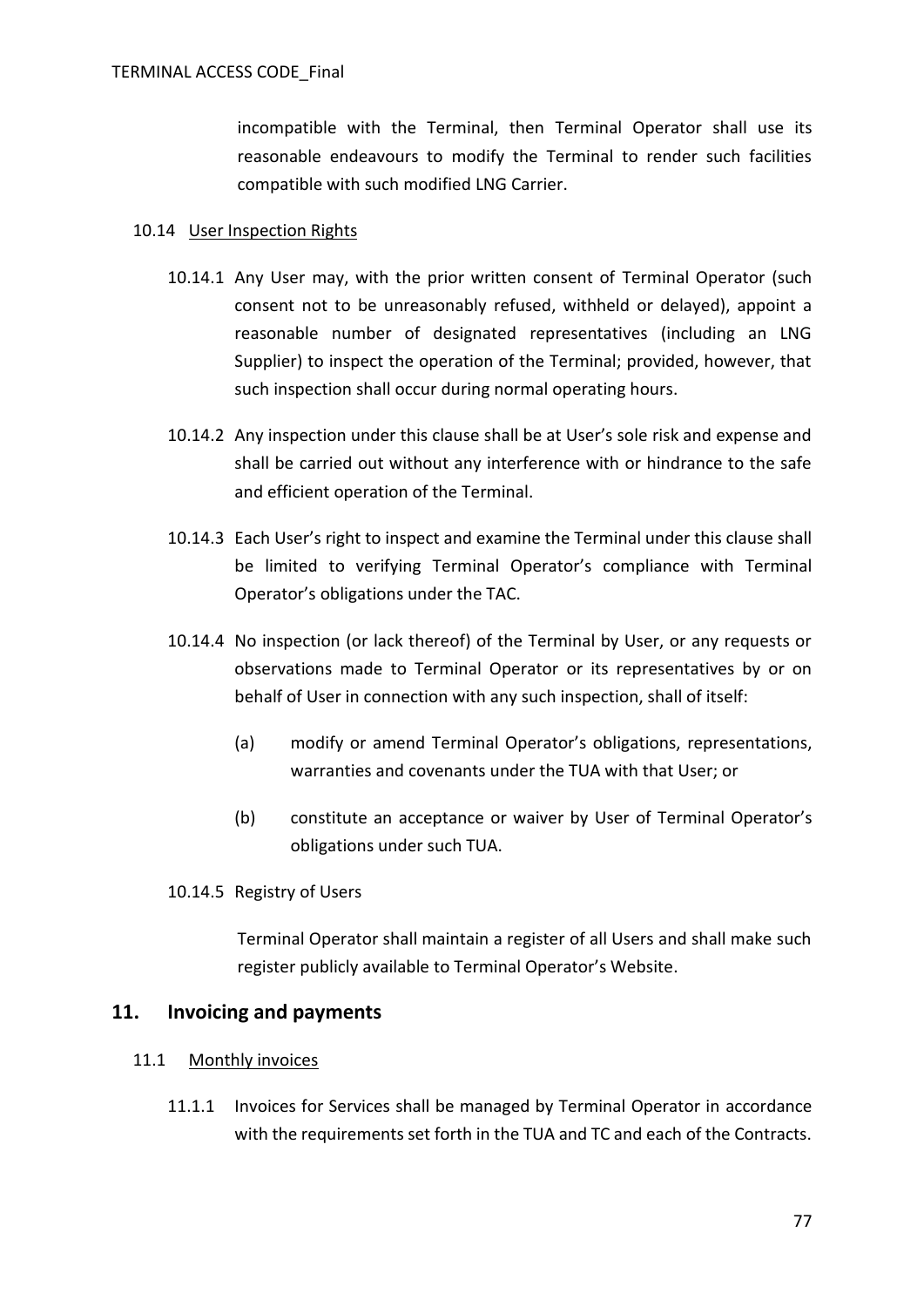### TERMINAL ACCESS CODE\_Final

### 11.2 Monthly and End of Year Statement

- 11.2.1 Within eight (8) Business Days of the end of each month and the end of each Contract Year, Terminal Operator shall provide a statement, which shall show for the preceding Month or the preceding Contract Year, as applicable:
	- (a) the total quantity of Regasified LNG delivered for the User on each Day during such Month or Contract Year, as applicable; and
	- (b) the quantity of Regasified LNG sold or otherwise disposed of by Terminal Operator pursuant to clauses [7.6](#page-44-0) and [9.2,](#page-47-0) along with the associated proceeds, for each Day of such Month or Contract Year, as applicable, during which Terminal Operator invoked clauses [7.6](#page-44-0) and [9.2.](#page-47-0)

### 11.3 Adjustments

11.3.1 Adjustment provisions are set out in the TUA.

### 11.4 Audit

11.4.1 Audit rights are set out in the TUA.

### <span id="page-77-0"></span>11.5 Records

- 11.5.1 Terminal Operator shall keep all books and records relevant to the determination of amounts payable under all Contracts in reasonable detail and in accordance with generally accepted accounting practices in Greece, consistently applied, and the provisions of the Contracts. Terminal Operator shall maintain such books and records for a period of three (3) years following the end of the relevant Contract Year.
- 11.5.2 A common set of accounting procedures has been developed by Terminal Operator in order to facilitate the implementation of matters described in this clause [11.5](#page-77-0) and as set out in the TUA.

## 11.6 Payment Due Date for monthly invoice

11.6.1 Each monthly invoice, pursuant to clause [11.1,](#page-76-0) shall be issued by the Terminal Operator and sent by email to the User not later than the eighth  $(8<sup>th</sup>)$  Business Day of each month succeeding the Month in which Services were provided and will become due and payable on the  $20<sup>th</sup>$  day of such month. In case the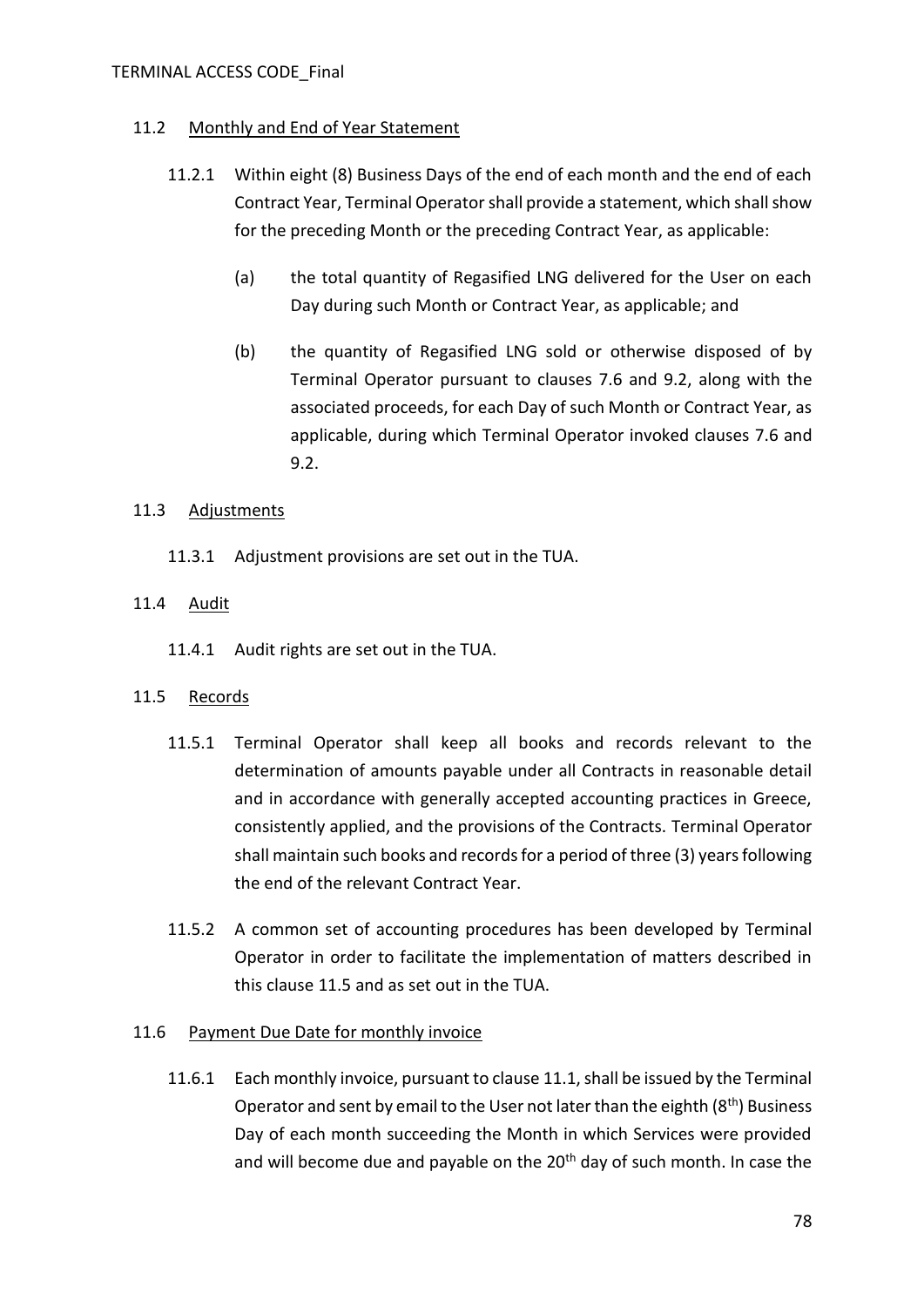payment due date is not a Business Day, the due date for such payment shall be extended to the next Business Day.

### <span id="page-78-0"></span>11.7 Due Date for Other Invoices

- 11.7.1 Each invoice (other than a monthly invoice or an end of year invoice) submitted by Terminal Operator or a User to a TAC Party shall become due and payable ten (10) days after delivery by Terminal Operator or User (as relevant) of such invoice; provided, however, that if such payment due date is not a Business Day, the due date for such payment shall be extended to the next Business Day.
- 11.7.2 For purposes of clause [11.7.1,](#page-78-0) an email copy of an invoice shall be deemed received by a TAC Party on the next Business Day following the day on which it was sent.

### 11.8 Late Payment; Interest

11.8.1 If the full amount of any invoice is not paid when due, the unpaid amount thereof shall bear interest at the Default Rate, compounded monthly, from and including the day following the due date up to and including the date when payment is made.

### 11.9 Payment

- 11.9.1 Subject to the terms of each Contract, each User and the Terminal Operator shall pay, or cause to be paid, in Euros, in immediately available funds, all amounts that become due and payable by such party pursuant to any invoice issued hereunder, to a bank account or accounts designated by and in accordance with instructions issued by the other party.
- 11.9.2 Each payment of any amount owing hereunder shall be in the full amount due without reduction or offset for any reason (except as expressly allowed under the Contracts as the case may be), including Taxes, exchange charges, or bank transfer charges.

## 11.10 Disputed Invoices

11.10.1 If an invoice is disputed, except in the case of any material manifest error in an invoice, a TAC Party shall not be entitled to postpone or suspend the payment of any invoice by reason of any claims, complaints or objections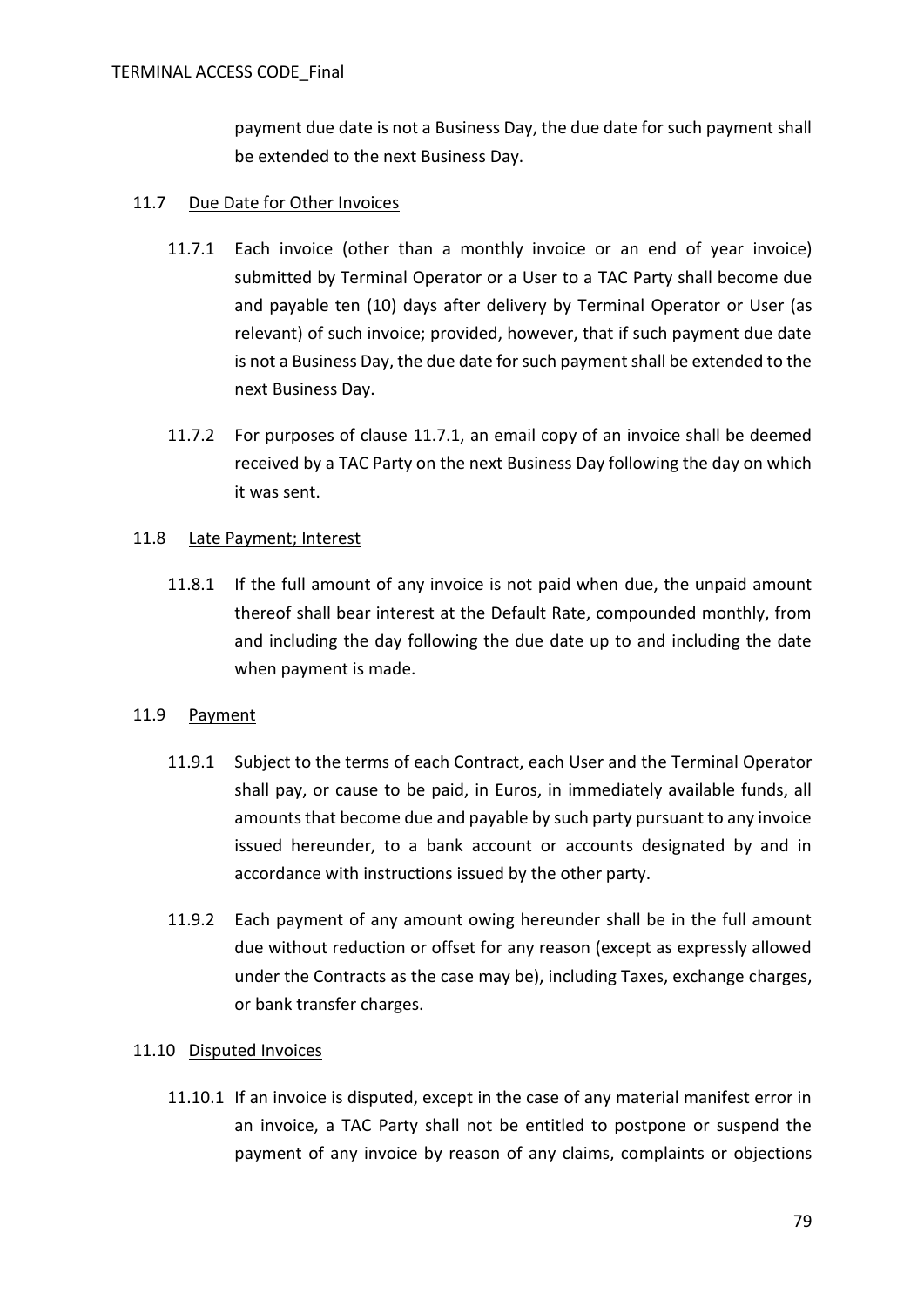against the other party or by reason of any pending dispute with the other party.

11.10.2 Any amount determined, pursuant to clause [13.5,](#page-84-0) to have been unduly paid, such amount should be paid back with the interest, set by the arbitrator, or in case of amicable resolution of the dispute, with the applicable Default Rate minus 0.03 percent per day.

### 11.11 No deduction of Taxes; liability for Maritime Charges

11.11.1 Each User shall ensure that the Terminal Operator receives all the charges and costs, payable by such User, free of any deductions on account of any Taxes and charges of any kind whatsoever.

### 11.12 Adjustments to the applicable tariffs following change in Applicable Law

11.12.1 Any adjustments to Terminal capacity charges provided for by Applicable Law shall be shown in an invoice submitted following the effective date of such change in Applicable Law.

## **12. Liabilities**

## 12.1 Limitation of liabilities

## 12.1.1 Limitation of liability

- (a) Liability of Terminal Operator to User for any loss or damage driving from or howsoever connected with the performance or failure to perform its obligations under this TAC, is expressly limited to cases of Gross Negligence, Wilful Misconduct, fraud, and corruption.
- (b) The liabilities of User to Terminal Operator shall be as set out in the relevant Contract to which User is a party.
- 12.1.2 Limitation on Damages
	- (a) No TAC Party shall be liable to any other TAC Party for or in respect of:
		- (i) Consequential Damages; or
		- (ii) any exemplary or punitive damages,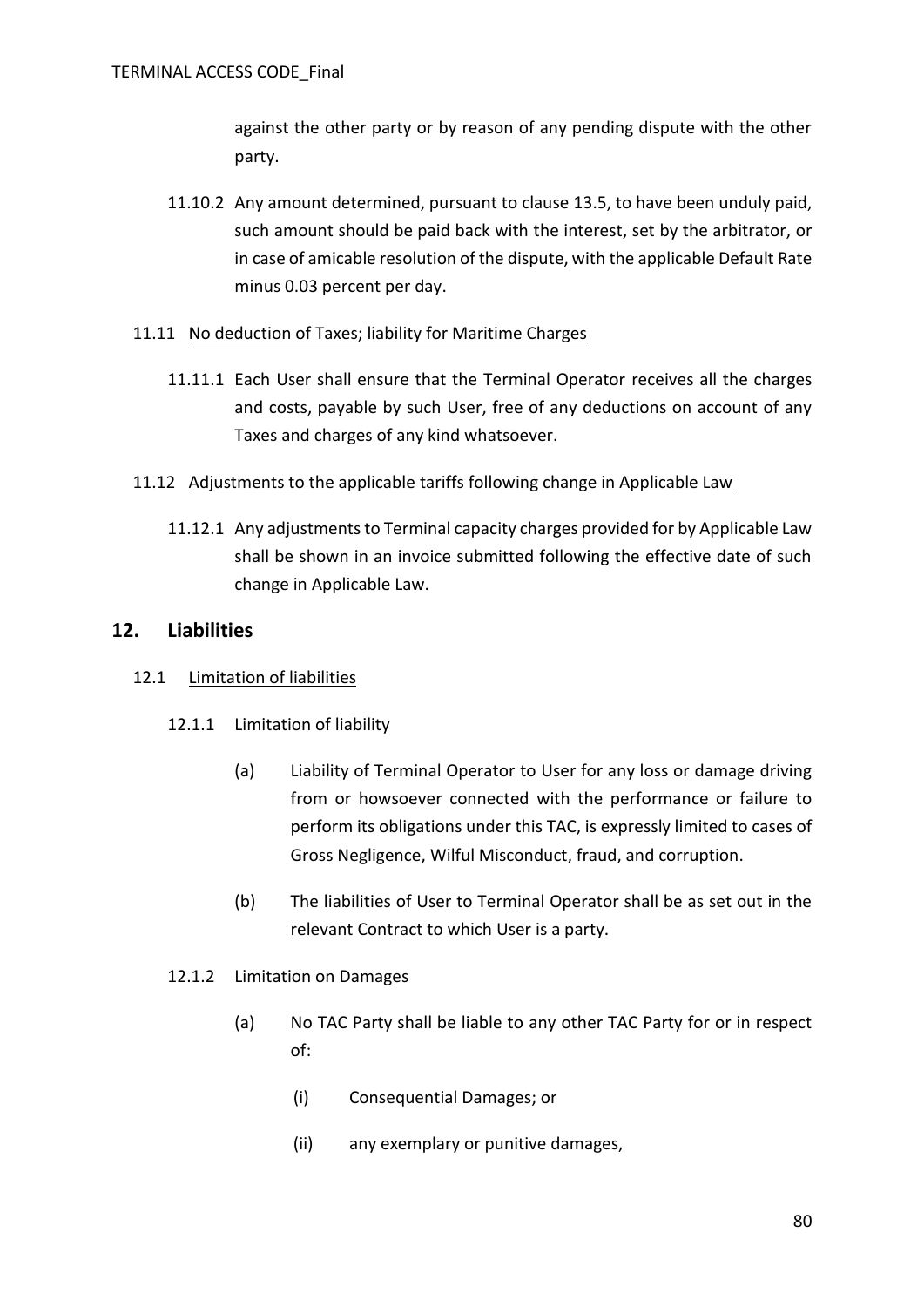suffered or incurred by the other TAC Party or any Person resulting from breach of or failure to perform obligations contained in this TAC, and whether such damages are claimed under breach of warranty, breach of contract, tort, or other theory or cause of action at law or in equity, except to the extent such damages have been awarded to a third party and are subject to allocation between or among the parties to the dispute.

## **13. Other**

### 13.1 Port Liability Agreement

- 13.1.1 Notwithstanding any other provision of this TAC and any rights that an LNG Carrier operator may have under Applicable Law in relation to liabilities for incidents involving an LNG Carrier at the Terminal, each User shall cause the owner (or the master but only if duly authorised in writing by such owner) of such LNG Carrier to execute and accede to a Port Liability Agreement at least fifteen (15) days before the approved LNG Carrier's arrival at the Port or the Terminal.
- 13.1.2 If the owner or master of such a LNG Carrier fails to execute and deliver such Port Liability Agreement, each User shall indemnify and hold Terminal Operator harmless from any liabilities incurred by Terminal Operator arising from such failure, which, in the case of liabilities of Terminal Operator to an LNG Carrier, include any amounts in excess of the liability limitation that would have been applicable to Terminal Operator under the form of Port Liability Agreement had it been properly executed and delivered by the owner or master of the LNG Carrier.

## 13.2 Taxes

- 13.2.1 Terminal Operator shall be responsible for and pay, or cause to be paid, any Taxes that may be required by law to be remitted by Terminal Operator or that may be imposed upon the property or activities of Terminal Operator.
- 13.2.2 Each User shall be responsible for and pay, or cause to be paid, all Taxes that may be imposed or levied on that User's Regasified LNG or LNG (including on receipt or redelivery thereof) and any LNG Carriers providing service to a User, including VAT that may be imposed on the Service, and each User, who will keep the Terminal Operator indemnified in respect of any such duties and taxes.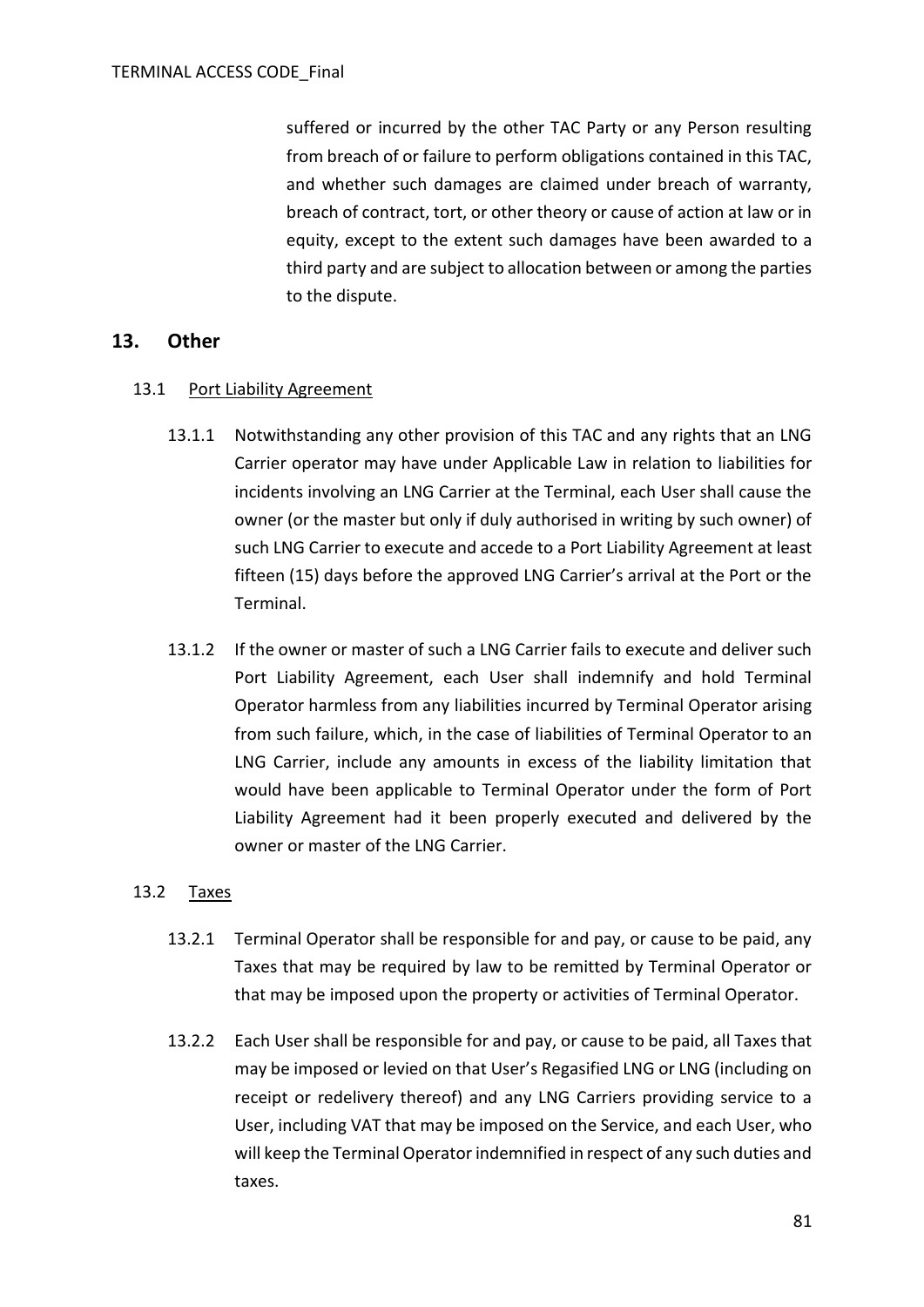- 13.2.3 Except as otherwise provided for by Applicable Laws, all tax returns, filings and/or other formalities of a fiscal or administrative nature required to be made by a User in connection with this TAC or a Contract, will be solely borne by and be the sole responsibility of each User.
- 13.2.4 Terminal Operator has the right to seek compensation against the User for any and all tax and/or administrative liability deriving from omitted, late and/or untrue declarations, returns and/or failure to fulfil administrative or fiscal obligations that are the responsibility of the User.
- 13.2.5 No TAC Party shall be responsible for Taxes on the capital, revenue, or income derived by any other Party.
- 13.2.6 Terminal Operator will apply VAT to any invoice issued in accordance with this TAC, pursuant to the rules in force at the time.

### 13.3 Insurance

- 13.3.1 Terminal Operator shall be responsible for obtaining and maintaining insurance for the Terminal to the extent required by Applicable Law, including at least those insurances listed in clause [13.3.2.](#page-81-0)
- <span id="page-81-0"></span>13.3.2 Terminal Operator Insurances
	- (a) Terminal Operator must have in place the following insurance policies with an Approved Insurance Company, which shall be in effect from the date that it first becomes obliged to provide the Service to a User until the date it ceases to be obliged to provide the Service under any Contract:
		- (i) Commercial general liability insurance / marine operator's liability insurance, including coverage of liability caused by sudden and accidental pollution from the Terminal;
		- (ii) Workers' compensation insurance and/or employers' liability insurance as applicable;
		- (iii) All-risk property damage insurance in respect of the Terminal; and
		- (iv) All risk insurance covering the loss of LNG delivered by or on behalf of Users to the LNG Receipt Point until redelivered at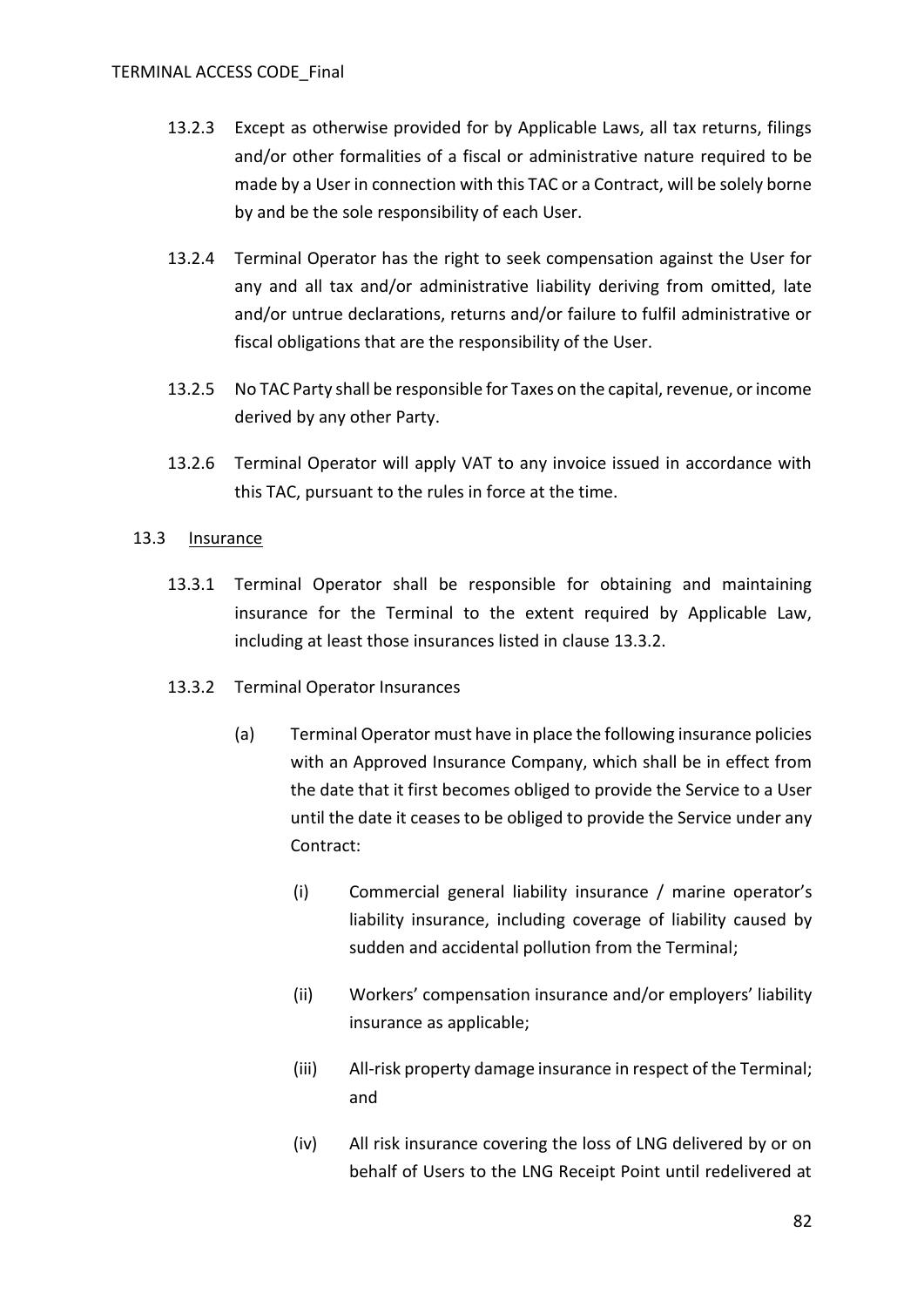the Regasified LNG Delivery Point, with a policy limit not exceeding EUR 25,000,000 any one occurrence.

- (b) During construction of the Terminal, Terminal Operator shall cause the contractor under the EPC contract and FSRU ship-building contract to carry insurance, including construction all-risk insurance.
- (c) Upon the request of a User, the Terminal Operator shall provide reasonable evidence of its compliance with the requirements of this clause [13.3.2.](#page-81-0)
- <span id="page-82-0"></span>13.3.3 User's Insurance Obligations
	- (a) Each User must have in place or cause that the following insurance policies are effected and maintained with an Approved Insurance Company, which shall be in effect from the date such User is due to first receive the Service until the expiry date of any Contract to which such User is a party:
		- (i) Commercial general liability insurance for onshore/offshore marine terminal use operations (omitting any watercraft liability exclusion as necessary); and
		- (ii) Worker's compensation insurance and/or employers' liability insurance to the extent of being mandatory by law;
		- (iii) For each LNG Carrier:
			- (I) All risks hull and machinery insurance for the LNC Carrier's full sound market value;
			- (II) War & strikes risks insurance for vessel's full sound market value; and
			- (III) Protection & Indemnity Insurance placed and maintained as a full owner's P&I entry with any of the International Group of Protection & Indemnity Clubs experienced in providing P&I Insurance for LNG Carriers, including coverage of liability for pollution, wreck removal (including if such wreck removal is required by the Terminal Operator where such wreck interferes with the operation of the Terminal or is a hazard to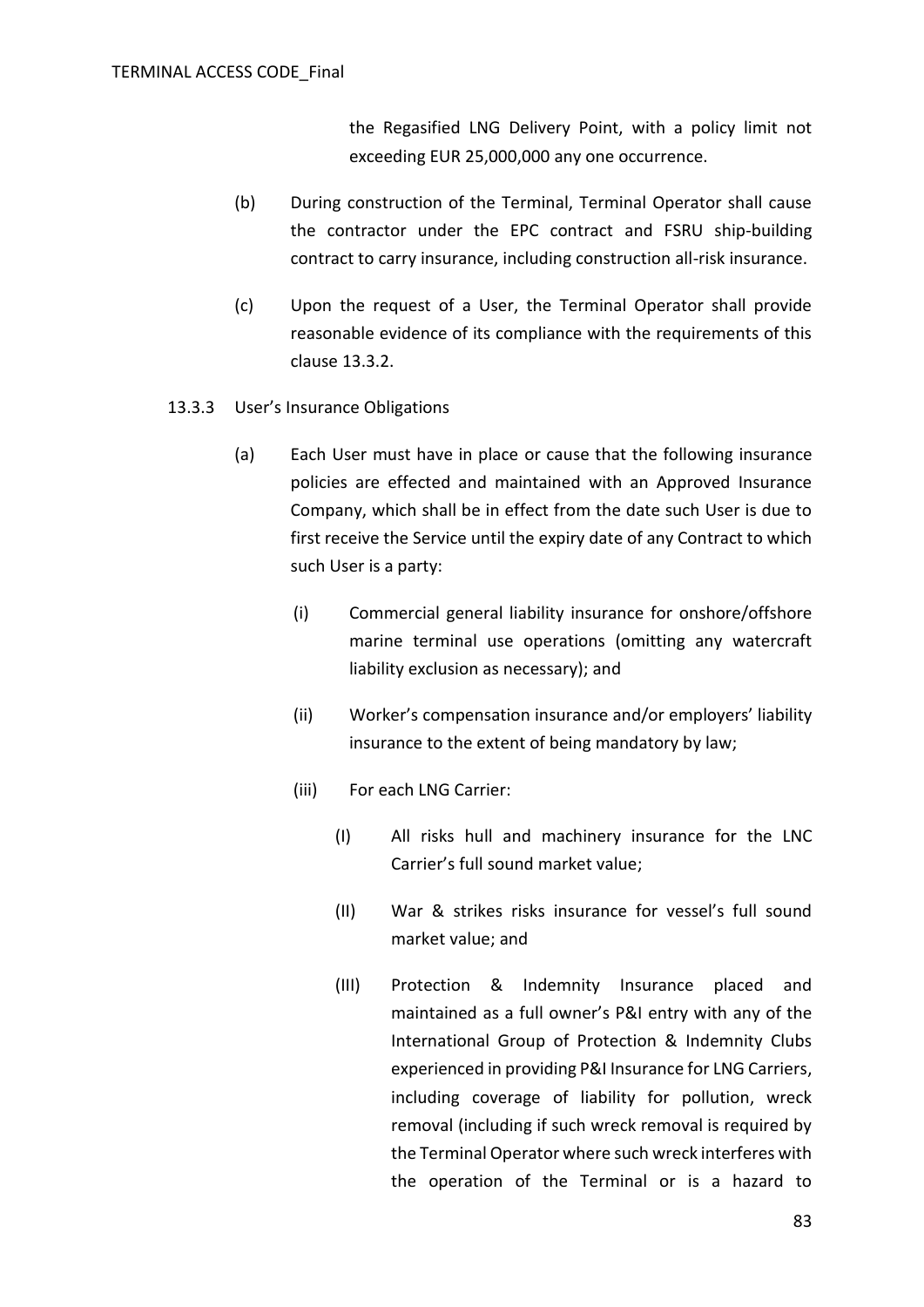navigation), liability to crew and third parties, collision liability and damage to fixed and floating objects, and contractual liability extension as necessary; and

- (iv) If the User is the charterer of any LNG Carrier, charterer's liability insurance with of the International Group of Protection & Indemnity Club experienced in providing P&I Insurance for LNG Carriers, including charterer's P&I and damage to hull cover and with a limit of liability of no less than USD 350,000,000 per event.
- (b) Before the commencement of deliveries to the Terminal and thereafter at least once each Contract Year, in respect of approved LNG Carriers each User shall furnish (or cause to be furnished) to Terminal Operator cover notes or certificates as evidence of insurance policies required under clause [13.3.3.](#page-82-0) Receiving such information shall impose no obligation nor liability on Terminal Operator nor shall such receipt nor any review of such information be deemed an endorsement or recommendation of such insurance policy. Terminal Operator's review or approval shall not relieve a User of any of its obligations to indemnify or hold harmless Terminal Operator or any other User(s).
- 13.3.4 With the exception of the insurance required under clauses 13.3.2(ii) 13.3.2(iv), the Terminal Operator shall cause each policy in clause 13.3.2 to include the User as an additional insured and a waiver of right of recourse against such User, in each case only to the extent of the liabilities assumed by the Terminal Operator under this TAC and relevant framework of contracts. With the exception of the insurance required under clause 13.3.3(ii), the User shall cause each policy in clause 13.3.3 to include the Terminal Operator and it's contractors and subcontractors as an additional insured and a waiver of right of recourse against the Terminal Operator and it's contractors and subcontractors, in each case only to the extent of the liabilities assumed by the User under this TAC and relevant framework of contracts and by the owner of an LNG Carrier under the relevant Port Liability Agreement. The insurances in clause 13.3.2(ii) and 13.3.3(ii) shall include an indemnity to principal extension to the extent permitted by the applicable law. The insurance in clause 13.3.2(iv) shall include the User as an additional insured for their respective rights and interests.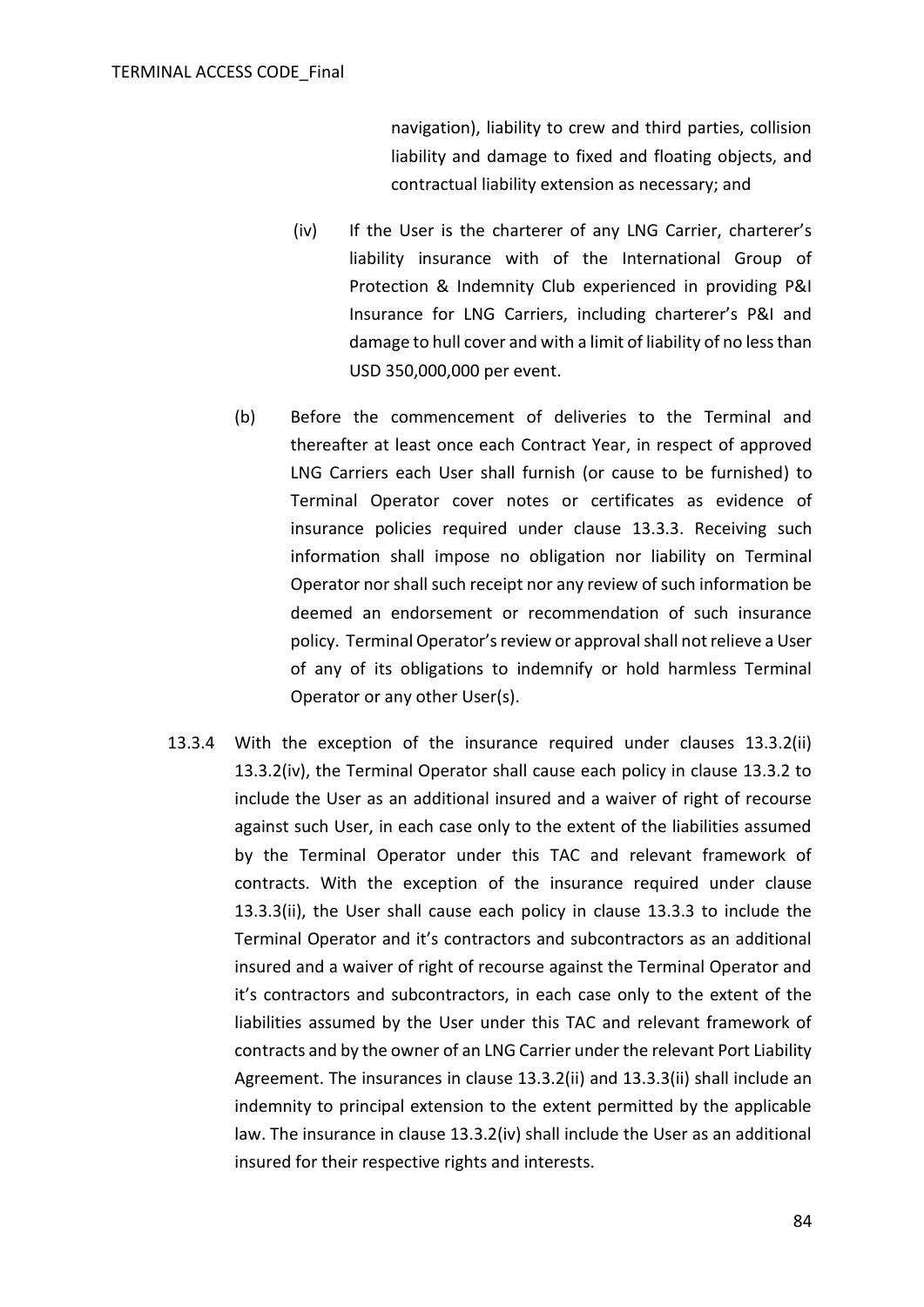### 13.4 Governing Law

13.4.1 This TAC shall be governed by and construed in accordance with (including in connection with resolving all Disputes between or among the TAC Parties) the law of Greece.

## <span id="page-84-0"></span>13.5 Disputes

- 13.5.1 Any Technical Dispute may be referred by the TAC Parties for determination by an expert if the Parties mutually agree to do so and the following provisions shall apply:
	- (a) if, within thirty (30) days of service of a notice from one TAC Party to the other TAC Party (a "**Dispute Notice**"), the parties fail to agree whether the Dispute is a Technical Dispute then clause [13.5.3](#page-85-0) shall apply;
	- (b) if, within thirty (30) days of service of a Dispute Notice, the parties agree that the Dispute is a Technical Dispute, then within sixty (60) days from the date of the Dispute Notice the TAC Parties shall consult together and agree on the identity of the expert and, if they fail to do so within the sixty (60) day period, then either Terminal Operator or User may request the Chairman for the time being of BIMCO to appoint the expert;
	- (c) The decision of the expert shall be final and binding and shall not be subject to any judicial or arbitral review, save if manifest error occurs or fraud; and
	- (d) The TAC Parties each agree to be responsible for 50% of the fees of the expert so appointed and also 50% of the fees, if any, of the Chairman of BIMCO if required to make an appointment.
- <span id="page-84-1"></span>13.5.2 In the event of any Dispute between the Terminal Operator and another TAC Party in relation to this TAC that is not a Technical Dispute, the Parties must, within ten (10) days of service of a Dispute Notice, hold a meeting amongst senior representatives, with authority to resolve the Dispute, in an effort to amicably resolve the Dispute. If the Dispute is not resolved within thirty (30) days after service of a Dispute Notice, whether or not a meeting has been held, then the either party may refer the Dispute to arbitration in accordance with clause [13.5.3.](#page-85-0)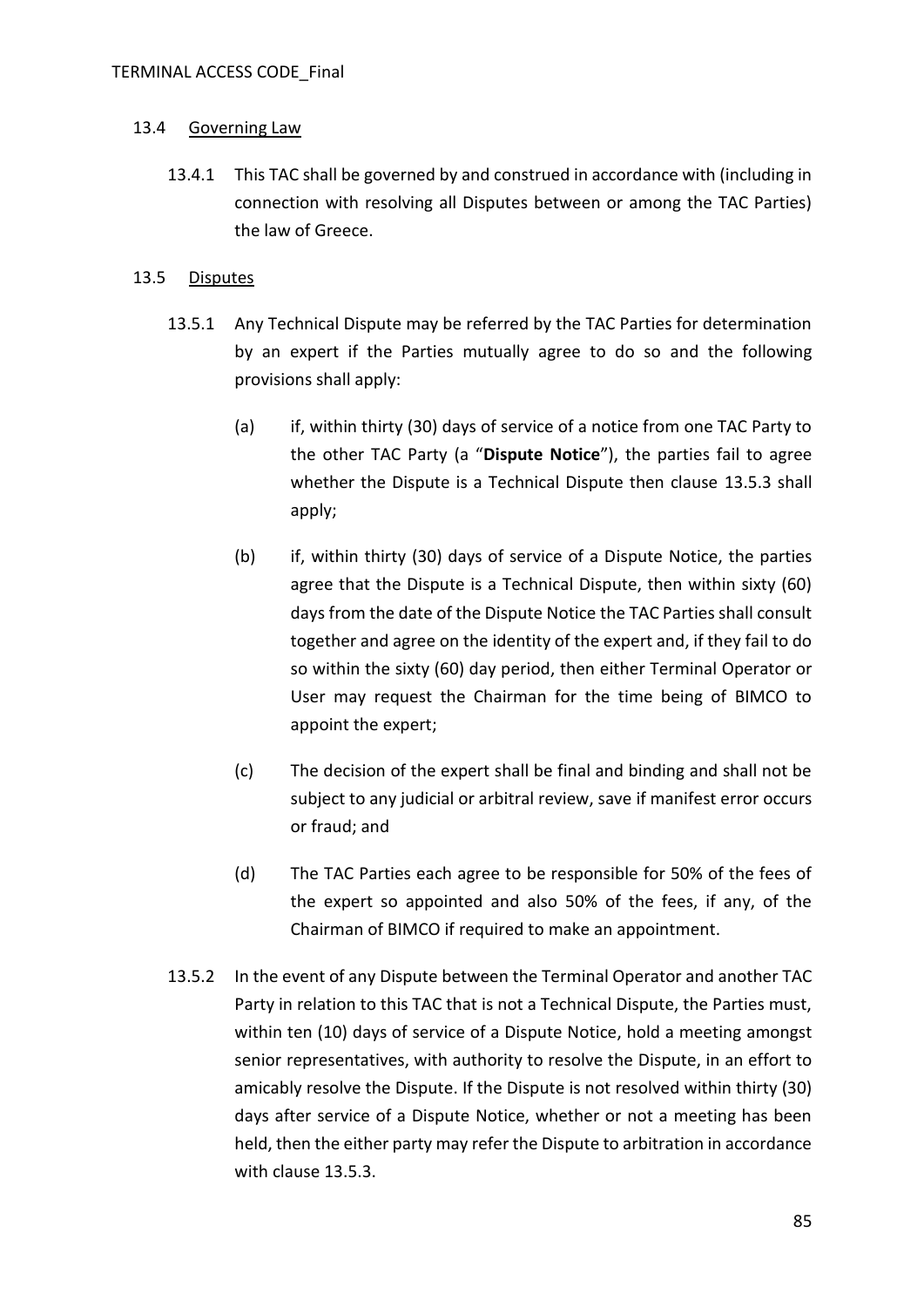- <span id="page-85-0"></span>13.5.3 Subject to the above provision regarding expert determination of Technical Disputes, any Dispute which cannot be settled amicably by the Parties under clause [13.5.2,](#page-84-1) shall be referred to and finally resolved by arbitration under the Rules of Arbitration of the International Chamber of Commerce ("**ICC**"), as follows.
	- (a) the seat of the arbitration shall be Athens, Greece;
	- (b) if the monetary value of the Dispute is  $\epsilon$ 3,000,000 (or its currency equivalent) or less, one arbitrator will be appointed in accordance with the ICC Rules;
	- (c) if the Dispute has a monetary value greater than  $\epsilon$ 3,000,000 or its currency equivalent, three arbitrators will be appointed. Each Party shall nominate one arbitrator, and the two arbitrators nominated by the Parties shall within thirty (30) days of the nomination of the second arbitrator agree upon a third arbitrator who shall act as chairman of the arbitral tribunal. If either Party has failed to nominate an arbitrator in a timely manner or the two (2) party-nominated arbitrators have failed to nominate the third arbitrator within thirty (30) Days after the confirmation of the second arbitrator, the appointing authority shall be the ICC in accordance with the ICC Rules;
	- (d) proceedings shall, unless otherwise agreed in writing by the Parties to the arbitration, be held in Athens;
	- (e) the official language for all purposes shall be English;
	- (f) the arbitrator must render a reasoned award in writing;
	- (g) the award is final and binding; and
	- (h) the judgment upon any award rendered by the arbitrator(s) may be entered in any court having jurisdiction over any Party.
	- (i) any party to the Dispute may apply to a court for interim measures:
		- (I) prior to the constitution of the arbitral tribunal (and thereafter as necessary to enforce the arbitral tribunal's rulings); or
		- (II) in the absence of the jurisdiction of the arbitral tribunal to rule on interim measures in a given jurisdiction.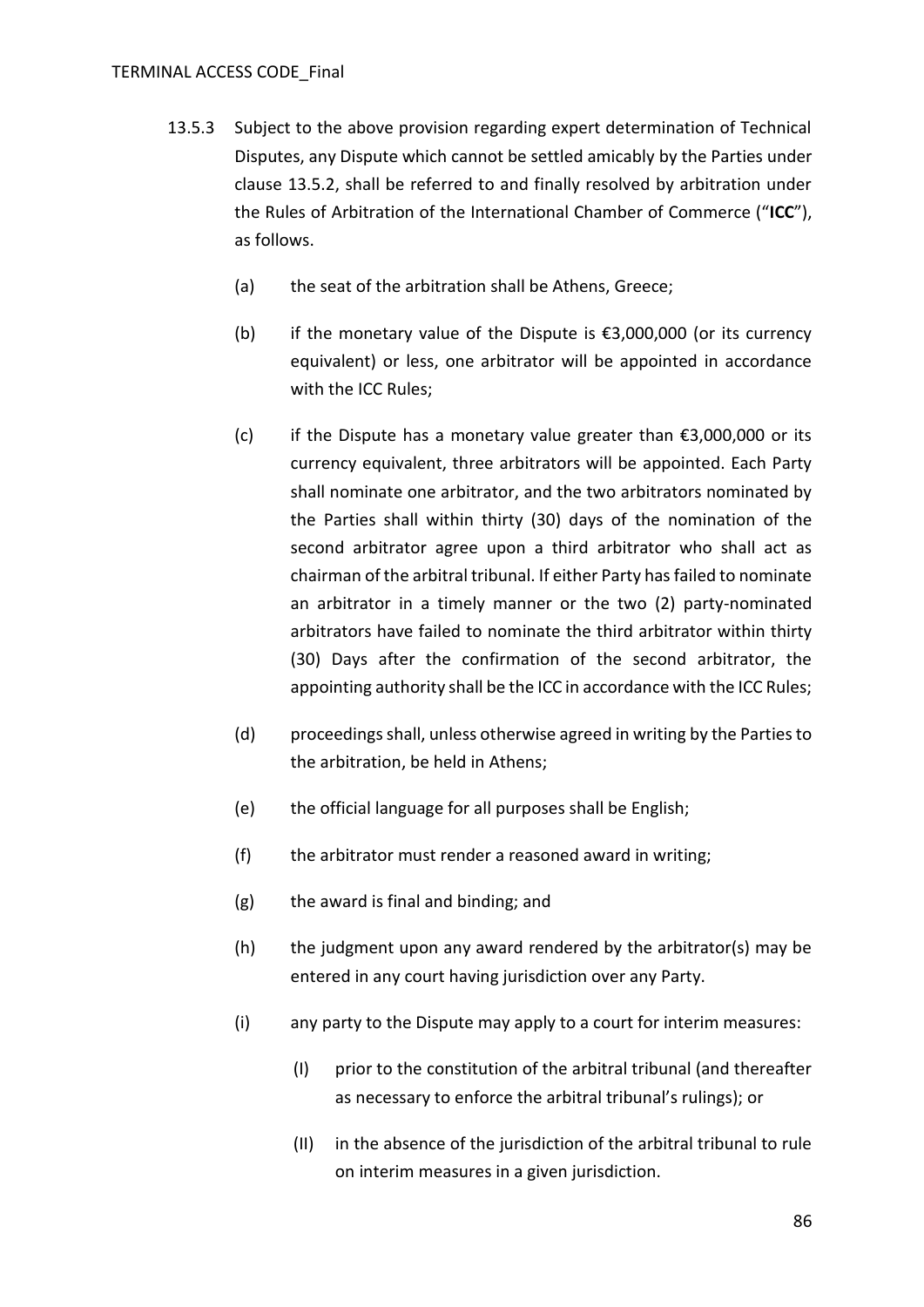The Parties agree that seeking and obtaining such interim measures shall not waive the right to arbitration. The arbitrators (or in an emergency the presiding arbitrator acting alone in the event one or more of the other arbitrators is unable to be involved in a timely fashion) may grant interim measures including injunctions and conservation orders in appropriate circumstances, which measures may be immediately enforced by court order. Hearings on requests for interim measures may be held in person, by telephone, by video conference or by other means that permit the parties to the Dispute to present evidence and arguments;

- (j) the award shall include interest from the date of breach of this TAC by the default Party, as determined by the arbitral award until the arbitral award is paid in full. Interest shall be awarded at the Agreed Interest Rate; and
- (k) the arbitral award shall be made in Euros, free of any tax or other deduction.
- 13.5.4 If the Parties initiate multiple arbitration proceedings, the subject matters of which are related by common questions of law or fact and that could result in conflicting awards or obligations, then all such proceedings may be consolidated into a single arbitral proceeding.
- 13.5.5 All negotiations, arbitration, and expert determinations relating to a Dispute (including a settlement resulting from negotiation, an arbitral award, documents exchanged or produced during an arbitration proceeding, and memorials, briefs or other documents prepared for the arbitration) are confidential and may not be disclosed by the Parties, their employees, officers, directors, counsel, consultants, and expert witnesses, except to the extent necessary to enforce this clause [13.5](#page-84-0) or any arbitration award, to enforce other rights of a Party, or as required by law; provided, however, that breach of this confidentiality provision shall not void any settlement, expert determination or award.

## <span id="page-86-0"></span>13.6 Complaints

13.6.1 Any complaint about the performance of the Service must be notified by a User to Terminal Operator within thirty (30) Business Days after the earlier of (a) the date on which the User first had knowledge of the occurrence of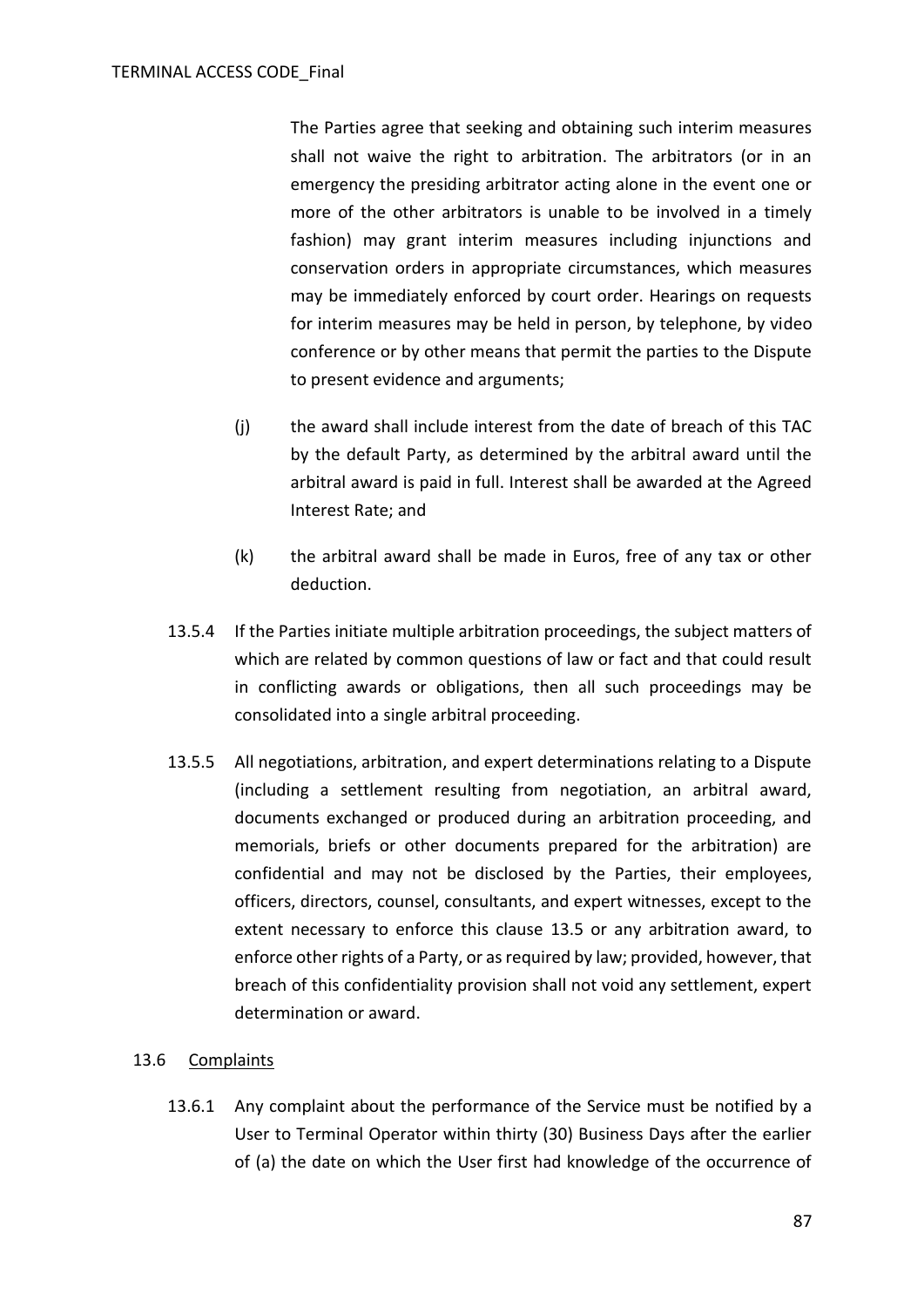the event that has given rise to the complaint and (b) the date on which the User should have had knowledge (acting diligently) of the occurrence of such event.

- 13.6.2 The User must enclose, with any notice sent to the Terminal Operator pursuant to clause [13.6.1,](#page-86-0) all documentation which is reasonably necessary to establish the basis of its claims.
- 13.6.3 Terminal Operator shall respond to any complaint notified by a User within thirty (30) Business Days.

### <span id="page-87-0"></span>13.7 Notices & Communications

- 13.7.1 This clause [13.7](#page-87-0) is subject to any contrary provision of this TAC or a Contract that describes how a particular communication should be made.
- 13.7.2 All communications under and in connection with this TAC must be made in writing and in the English language.
- 13.7.3 Communications under and in connection with this TAC must be made to such address as a TAC Party has listed in the relevant Contract, or that a TAC Party may from time-to-time otherwise designate, and shall be made as follows:
	- (a) in relation to operational communications between the Terminal Operator and a TAC Party under clauses [4,](#page-28-0) [5,](#page-35-0) [6,](#page-36-0) [7,](#page-38-0) [8,](#page-45-0) [9,](#page-47-1) and [10,](#page-52-0) all such communications will be made by email, sent with confirmation of complete transmission (a send receipt and a delivery receipt);
	- (b) in relation to invoices, such communications shall be sent as set out in clause [11;](#page-76-1)
	- (c) in relation to any other communications between the Terminal Operator and a TAC Party (including, for the avoidance of doubt, any legal notices in relation to complaints, liability, force majeure, or a dispute), such communications shall be sent by registered letter or courier; and
	- (d) all communication from an LNG Carrier shall be communicated electronically by email or, in emergency situations, by radio.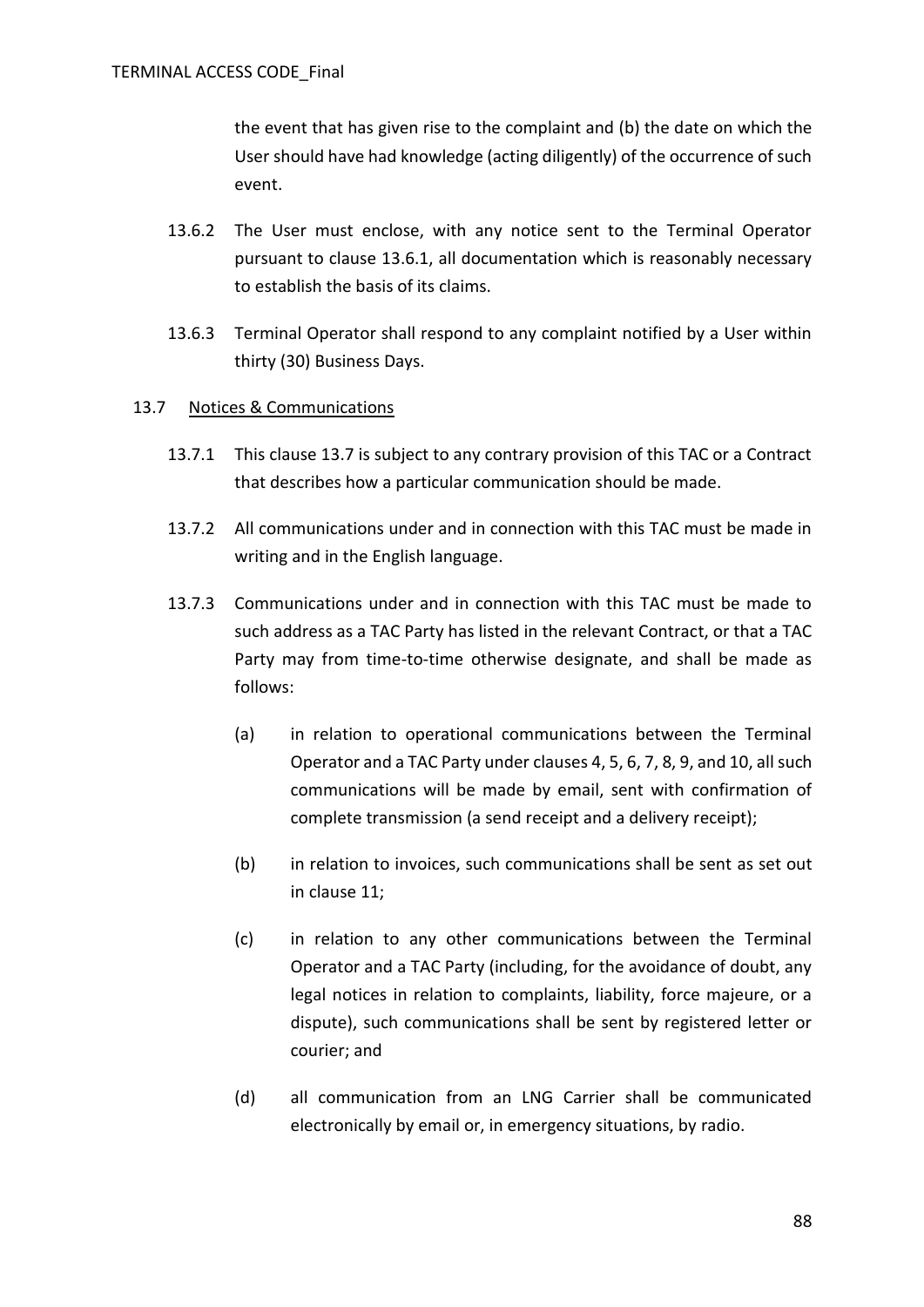- 13.7.4 Notifications, requests, demands, invoices or other information submitted or sent by the means mentioned in this clause [13.7](#page-87-0) are considered received by the addressee: (i) on the day of receipt in case of submission by the courier or if sent by e-mail (with appropriate confirmation of receipt); (ii) three (3) Business Days after sending, unless it is confirmed received before the specified time, if sent by registered mail; and (iii) if the notice was given by radio from an LNG Carrier at sea, the actual receipt of the communication by radio.
- 13.7.5 Save with respect to radio communication from an LNG Carrier, oral communication does not constitute notice for purposes of the TAC.
- 13.7.6 Terminal Operator will provide an electronic bulletin board within its Website (or other suitable electronic form) to provide information to User and the market on Unreserved Capacity and Unused Capacity.
- 13.7.7 Terminal Operator will provide on its Website the following:
	- (a) Aggregated information of LNG (kWh) inflow;
	- (b) dates of LNG delivery;
	- (c) aggregate Regasified LNG (kWh) made available for each day;
	- (d) aggregate LNG stock level (kWh);
	- (e) aggregate TUA Reserved Capacity (kWh);
	- (f) aggregate Unreserved Capacity available (kWh);
	- (g) Terminal Capacity (kWh);
	- (h) Available Spot Cargo Slots with a date range and related size, in volume and energy, for each Spot Cargo Slot;
	- (i) names and contact details of all current and past Users;
	- (j) information for how nominations, renominations and other notifications will be communicated between Terminal Operator and User.

## **Annexes**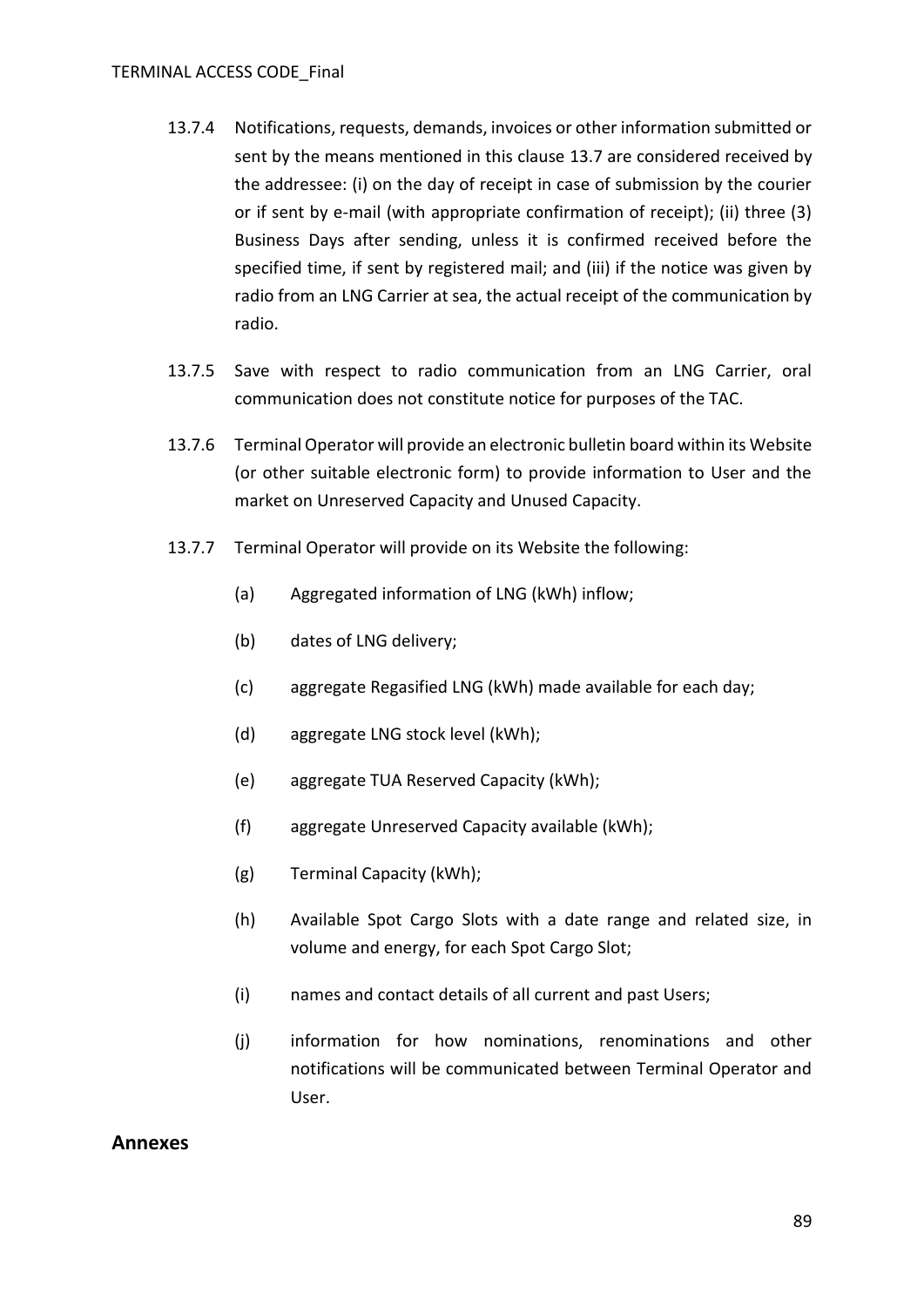TERMINAL ACCESS CODE\_Final

### **List of Annexes**

- A. Form of Inter-User Agreement
- B. Form of Terminal Use Agreement for Long-Term Users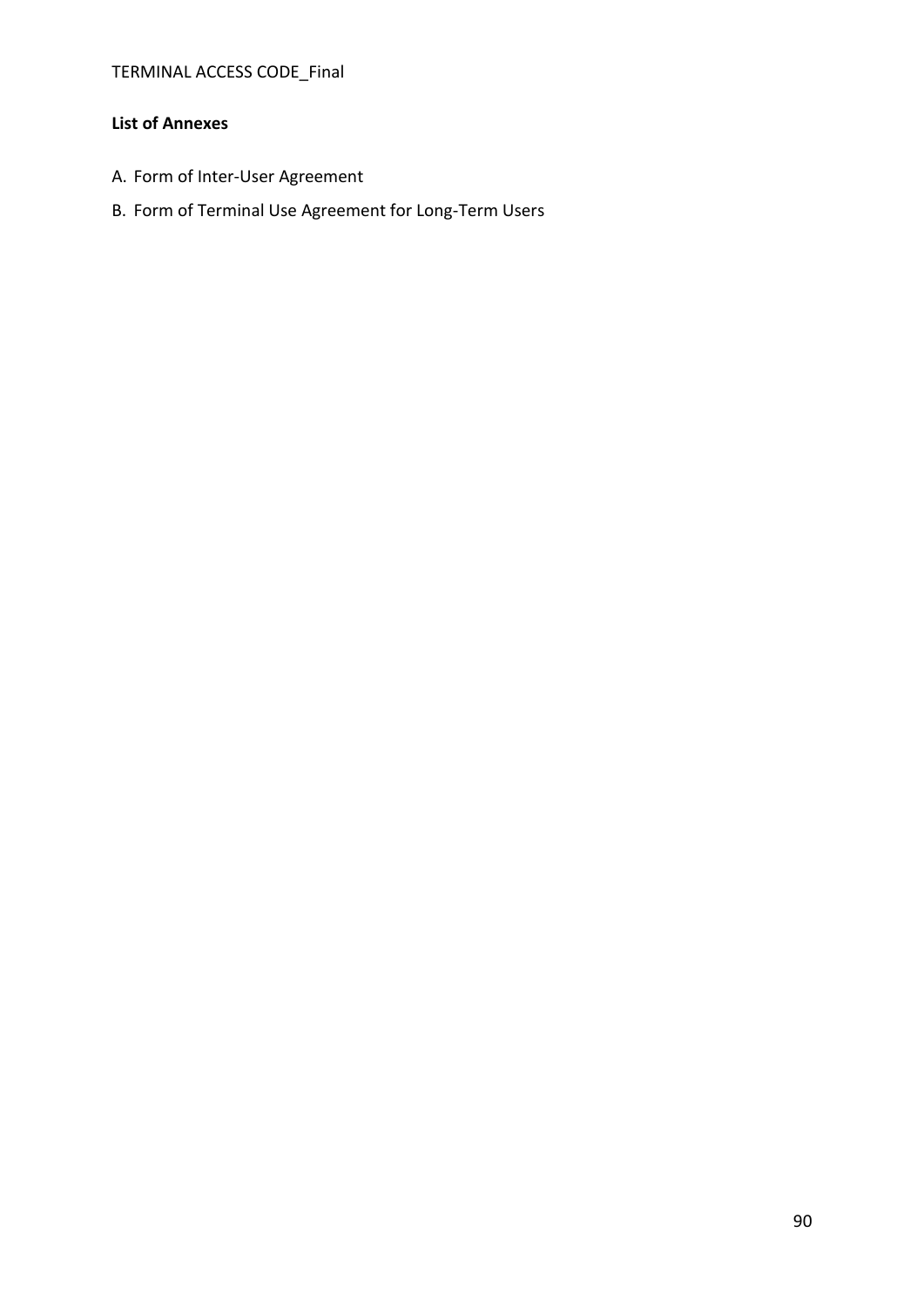# **ANNEX A**

Form of Inter-User Agreement